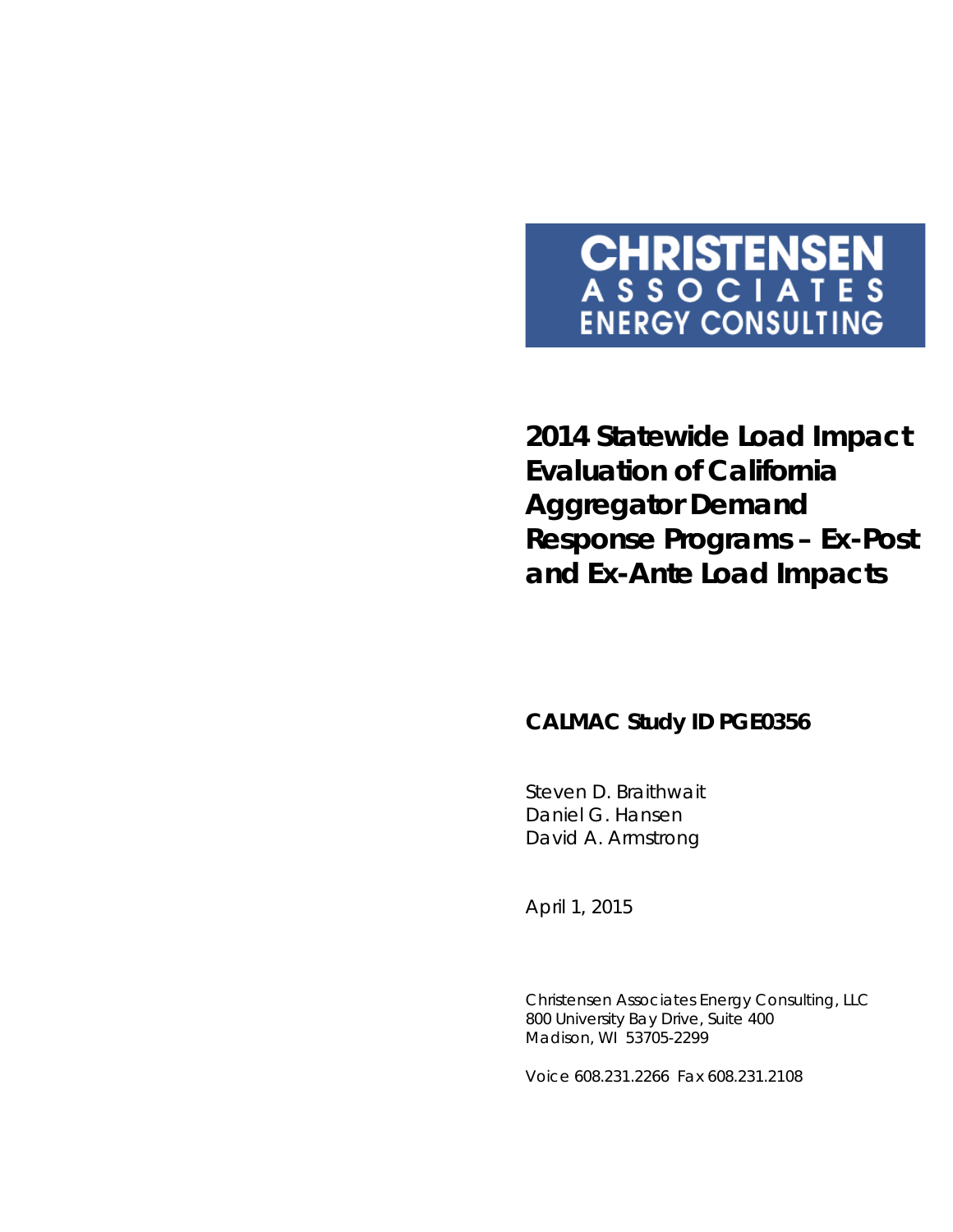| 1. |                                                           |  |
|----|-----------------------------------------------------------|--|
| 2. |                                                           |  |
|    |                                                           |  |
|    |                                                           |  |
|    |                                                           |  |
|    |                                                           |  |
| 3. |                                                           |  |
|    |                                                           |  |
|    |                                                           |  |
|    |                                                           |  |
|    | 3.2.2 Development of Uncertainty-Adjusted Load Impacts 21 |  |
|    |                                                           |  |
| 4. |                                                           |  |
|    |                                                           |  |
|    |                                                           |  |
|    |                                                           |  |
|    |                                                           |  |
|    |                                                           |  |
|    |                                                           |  |
|    |                                                           |  |
|    |                                                           |  |
|    |                                                           |  |
|    |                                                           |  |
|    |                                                           |  |
|    |                                                           |  |
|    |                                                           |  |
|    |                                                           |  |
|    |                                                           |  |
| 5. | Study Results - Ex-post Load Impacts for AMP Programs  48 |  |
|    |                                                           |  |
|    |                                                           |  |
|    |                                                           |  |

## **Table of Contents**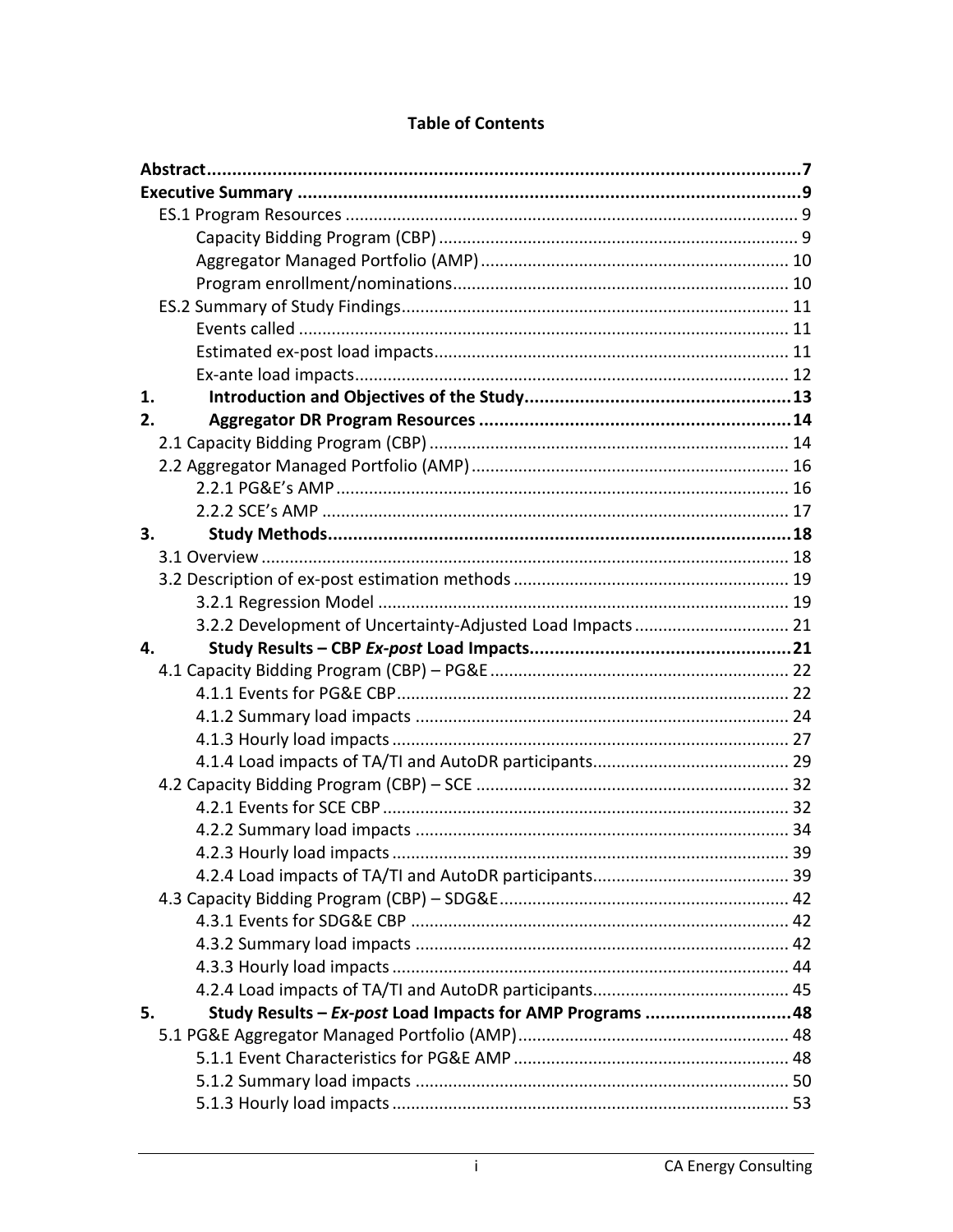| 6. |                                                                     |  |
|----|---------------------------------------------------------------------|--|
|    |                                                                     |  |
|    |                                                                     |  |
|    |                                                                     |  |
|    | 6.2.2 Development of Reference Loads and Load Impacts  65           |  |
|    |                                                                     |  |
|    |                                                                     |  |
|    |                                                                     |  |
|    |                                                                     |  |
|    |                                                                     |  |
|    |                                                                     |  |
|    |                                                                     |  |
|    |                                                                     |  |
|    |                                                                     |  |
|    |                                                                     |  |
|    |                                                                     |  |
|    | 6.6.1 Enrollment forecasts, reference loads and load impacts  74    |  |
|    |                                                                     |  |
|    |                                                                     |  |
|    | 6.7.1 Enrollment forecasts, reference loads and load impacts  76    |  |
|    |                                                                     |  |
| 7. |                                                                     |  |
|    |                                                                     |  |
|    |                                                                     |  |
|    |                                                                     |  |
|    |                                                                     |  |
|    |                                                                     |  |
|    |                                                                     |  |
|    |                                                                     |  |
|    |                                                                     |  |
|    |                                                                     |  |
|    |                                                                     |  |
|    |                                                                     |  |
|    |                                                                     |  |
|    |                                                                     |  |
| 8. |                                                                     |  |
|    |                                                                     |  |
|    |                                                                     |  |
|    | 88.1.2 Results from Tests of Alternative Weather Specifications  88 |  |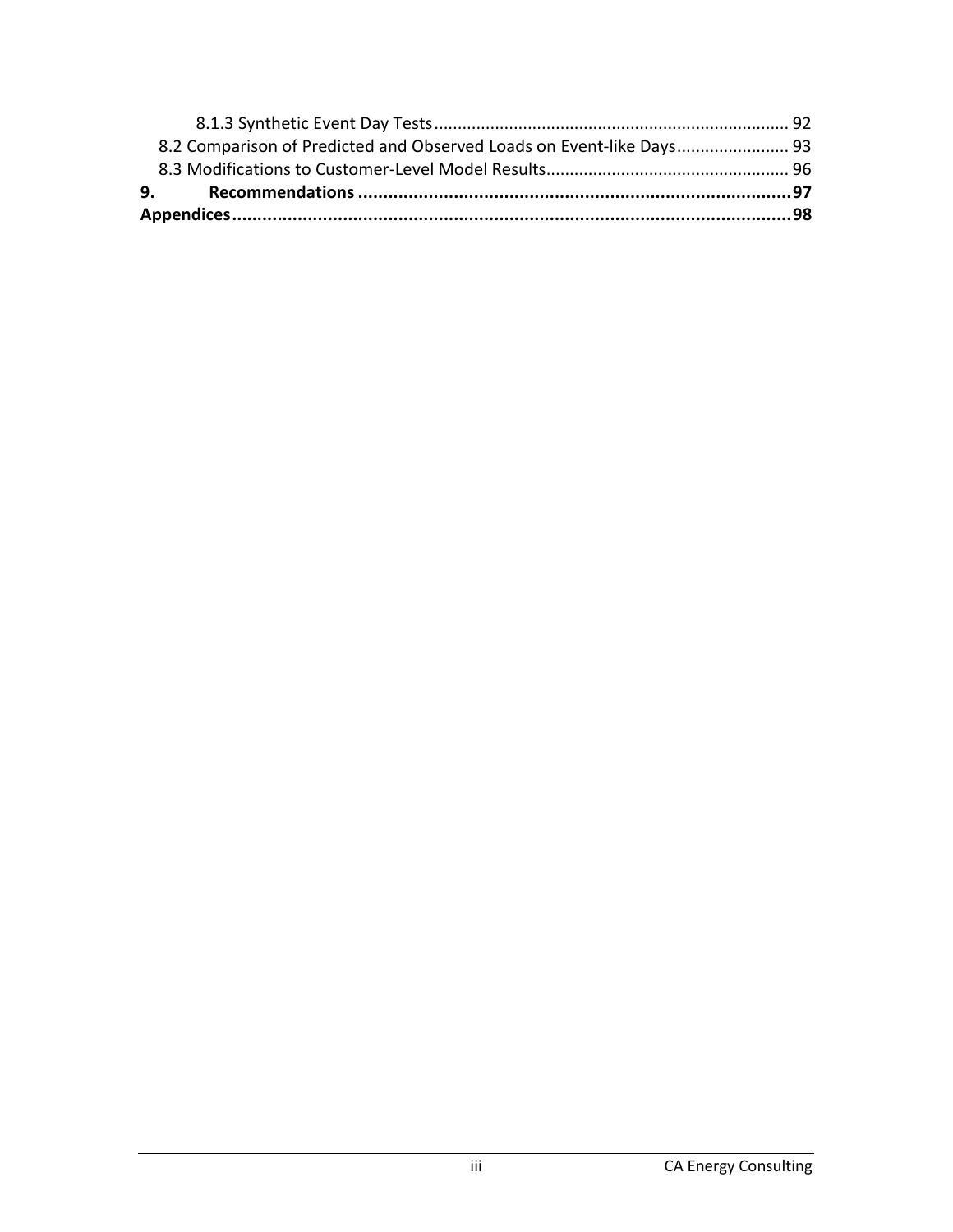## **Tables**

| Table ES-1: Nominated Service Accounts by Utility and Program Notice  11                     |  |
|----------------------------------------------------------------------------------------------|--|
|                                                                                              |  |
| Table ES-3: Average Event-Hour Load Impacts - Per-Customer and Aggregate by Utility and      |  |
|                                                                                              |  |
| Table ES-4: Ex-Ante Load Impacts for August Peak Day in 2015 under Alternative Weather       |  |
|                                                                                              |  |
| Table 2-1: CBP Nominated Service Accounts, by Utility and Industry Group (2014)  15          |  |
|                                                                                              |  |
| Table 2-3: PG&E AMP Nominated Service Accounts, by Industry Group  17                        |  |
| Table 2-4: SCE AMP Nominated Service Accounts, by Industry Group  18                         |  |
| Table 3-1: Descriptions of Terms included in the Ex-Post Regression Equation  20             |  |
|                                                                                              |  |
| Table 4-2: Average Event-Hour Loads and Load Impacts by Event - PG&E CBP  25                 |  |
| Table 4-3: Distribution of Average Event-Hour Load Impacts by Industry Type - PG&E CBP  26   |  |
| Table 4-4: Distribution of Average Event-Hour Load Impacts by LCA - PG&E CBP  27             |  |
|                                                                                              |  |
|                                                                                              |  |
|                                                                                              |  |
|                                                                                              |  |
| Table 4-9: Distribution of Average Event-Hour Load Impacts by Industry Type - SCE CBP  36    |  |
| Table 4-10: Distribution of Average Event-Hour Load Impacts by LCA - SCE CBP  36             |  |
| Table 4-11: Average Event-Hour Load Impacts in Southern Orange County - SCE CBP 37           |  |
| Table 4-12: Average Event-Hour Load Impacts South of Lugo - SCE CBP  38                      |  |
|                                                                                              |  |
|                                                                                              |  |
|                                                                                              |  |
|                                                                                              |  |
| Table 4-17: Distribution of Average Event-Hour Load Impacts by Industry Type - SDG&E CBP. 44 |  |
|                                                                                              |  |
| Table 4-19: Load Impacts of AutoDR Participants - SDG&E CBP DA and DO  47                    |  |
|                                                                                              |  |
|                                                                                              |  |
| Table 5-3: Distribution of Average Event-Hour Load Impacts by Industry Type - PG&E AMP 52    |  |
| Table 5-4: Distribution of Average Event-Hour Load Impacts by LCA - PG&E AMP 53              |  |
|                                                                                              |  |
|                                                                                              |  |
|                                                                                              |  |
|                                                                                              |  |
| Table 5-9: Distribution of Average Event-Hour Load Impacts by Industry Type - SCE AMP 58     |  |
| Table 5-10: Distribution of Average Event-Hour Load Impacts by LCA - SCE AMP 59              |  |
| Table 5-11: Average Event-Hour Load Impacts for Southern Orange County - SCE AMP 59          |  |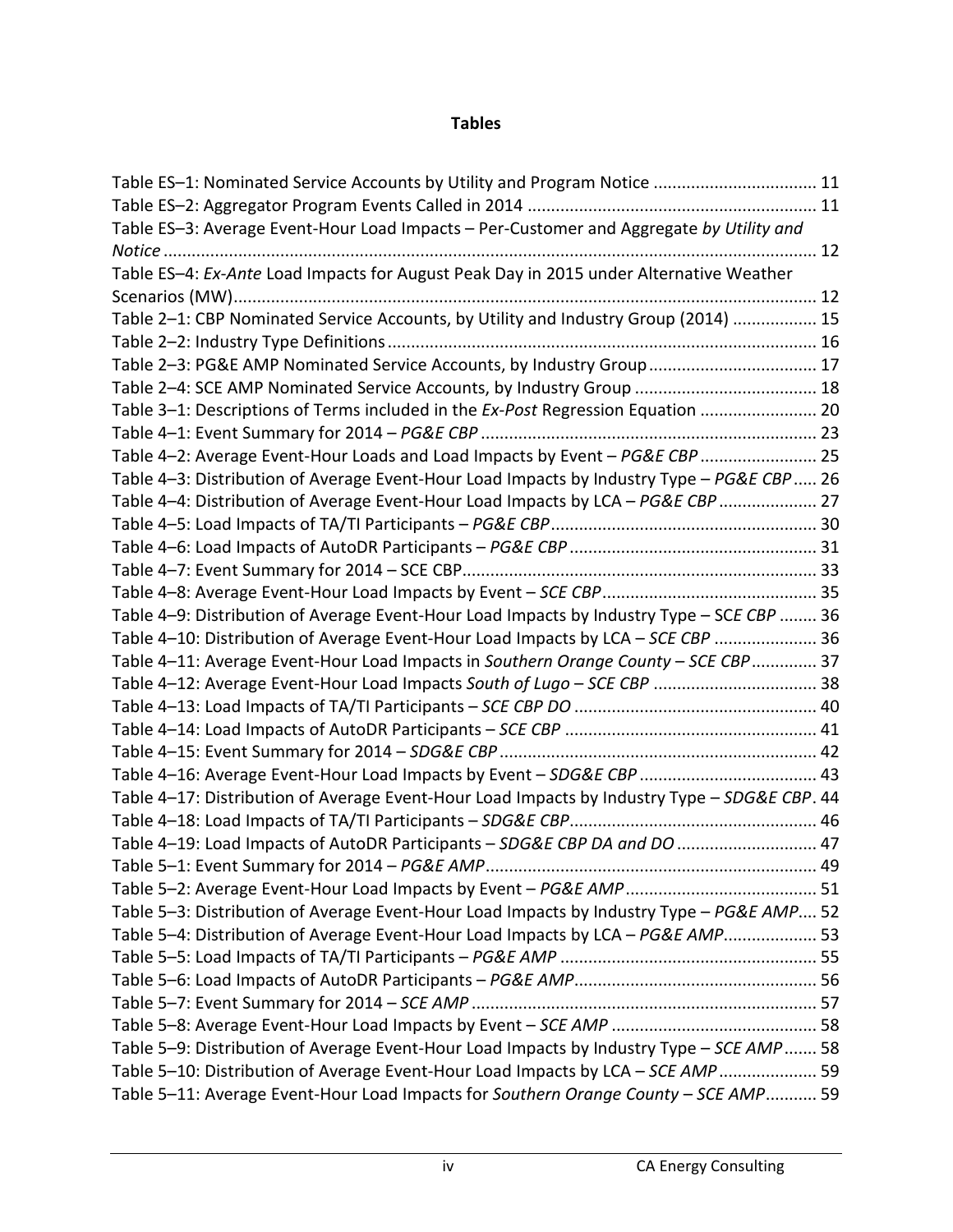| Table 5-12: Average Event-Hour Load Impacts for South of Lugo - SCE AMP  60                  |
|----------------------------------------------------------------------------------------------|
|                                                                                              |
|                                                                                              |
| Table 6-1: Average Event-Hour Load Impacts (MW) for an August Peak Day in 1-in-2 and 1-in-10 |
|                                                                                              |
| Table 6-2: Average Event-Hour Load Impacts (MW) for an August Peak Day in 1-in-2 and 1-in-10 |
|                                                                                              |
| Table 6-3: Average Event-Hour Load Impacts (MW) for August and February Peak Days, in 1-in-  |
|                                                                                              |
| Table 6-4: Average Event-Hour Load Impacts (MW) for an August Peak Day in 1-in-2 and 1-in-10 |
|                                                                                              |
| Table 6-6: Average Event-Hour Load Impacts for an August Peak Day in 1-in-2 and 1-in-10      |
|                                                                                              |
| Table 7-1: Ex-Post Results for 2012 through 2014, and Ex-Ante for 2015 - PG&E CBP and AM 80  |
| Table 7-2: Ex-Ante Load Impacts for 2015 from PY 2013 and PY 2014 Studies, PG&E  81          |
| Table 7-3: Current Ex-Post and Previous Ex-Ante Load Impacts for 2014, PG&E  82              |
| Table 7-4: Ex-Post Results for 2012 through 2014, and Ex-Ante for 2015 - SCE CBP and AMP. 83 |
| Table 7-5: Ex-Ante Forecasts for 2015 from PY 2013 and PY 2014 Studies, SCE  83              |
| Table 7-6: Current Ex-Post and Previous Ex-Ante Forecast Load Impacts for 2014, SCE 84       |
| Table 7-7: Ex-Post Load Impacts for PY2012 through 2014, and Ex-Ante for 2015 - SDG&E CBP    |
|                                                                                              |
| Table 7-8: Ex-Ante Load Impacts for 2015 from PY 2013 and PY 2014 Studies, SDG&E  85         |
| Table 7-9: Current Ex-Post and PY2013 Ex-Ante Load Impacts for 2014, SDG&E  86               |
|                                                                                              |
|                                                                                              |
|                                                                                              |
|                                                                                              |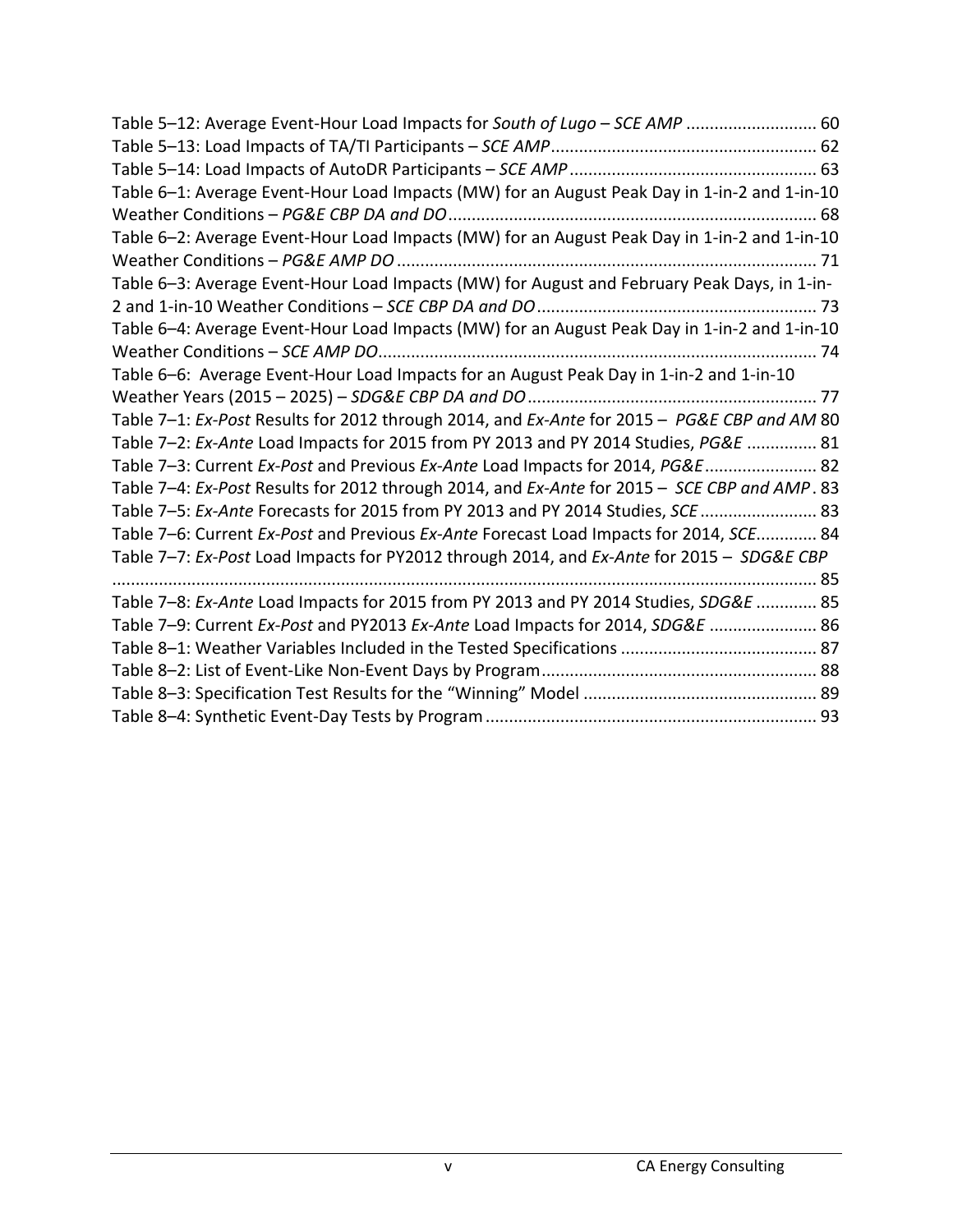# **Figures**

| Figure 4-1: Hourly Loads and Load Impacts - PG&E CBP DO 1-4 July 28, 2014 Event 28                |
|---------------------------------------------------------------------------------------------------|
| Figure 4-2: Hourly Loads and Load Impacts - PG&E CBP DO 2-6 July 28, 2014 Event 28                |
| Figure 4-3: Hourly Loads and Load Impacts - SCE CBP DO 1-4 July 30, 2014 Event 39                 |
| Figure 4-4: Hourly Loads and Load Impacts - SDG&E CBP DO Total September 11 Event 45              |
| Figure 5-1: Hourly Loads and Load Impacts - PG&E AMP DA Local July 29, 2014 Event  53             |
| Figure 5-2: Hourly Loads and Load Impacts - PG&E AMP DO Local July 29, 2014 Event  54             |
| Figure 5-3: Hourly Loads and Load Impacts - SCE AMP DO 1-6 July 25, 2014 Event  61                |
| Figure 6-1: Distribution of Ex-Ante Load Impacts by LCA for an August Peak Day in 2015 in 1-in-   |
|                                                                                                   |
| Figure 6-2: Hourly Event-Day Load Impacts for an August Peak Day in 2015 in 1-in-2 Weather        |
|                                                                                                   |
| Figure 6-3: Hourly Event-Day Load Impacts for an August Peak Day in 2015 in 1-in-2 Weather        |
|                                                                                                   |
| Figure 6-4: Distribution of Load Impacts by LCA for an August Peak Day in 2015 in 1-in-2 Utility- |
|                                                                                                   |
| Figure 6-5: Hourly Event Day Load Impacts for an August Peak Day in 2015 in 1-in-2 Weather        |
|                                                                                                   |
| Figure 6-7: Distribution of Load Impacts by LCA for an August Peak Day in 2015 in 1-in-2          |
|                                                                                                   |
| Figure 6-8: Hourly Event Day Load Impacts for the Typical Event Day in 2015 in a 1-in-2           |
|                                                                                                   |
| Figure 6-9: Load Impacts by LCA for the August 2012 Typical Day in a 1-in-2 Weather Year -        |
|                                                                                                   |
| Figure 6-10: Hourly Event Day Load Impacts for the Typical Event Day in 2015 in a 1-in-2          |
|                                                                                                   |
| Figure 6-12: Hourly Event-Day Load Impacts for the Typical Event Day in 2015 in a 1-in-2          |
|                                                                                                   |
| Figure 6-13: Hourly Event-Day Load Impacts for the Typical Event Day in 2015 in a 1-in-2          |
|                                                                                                   |
| Figure 8-1: Average Event-Hour Load Impacts by Specification, PG&E AMP DO  90                     |
| Figure 8-2: Average Event-Hour Load Impacts by Specification, PG&E CBP DO  90                     |
| Figure 8-3: Average Event-Hour Load Impacts by Specification, SCE AMP DO  91                      |
| Figure 8-4: Average Event-Hour Load Impacts by Specification, SCE CBP DO  91                      |
| Figure 8-5: Average Event-Hour Load Impacts by Specification, SDG&E CBP DO  92                    |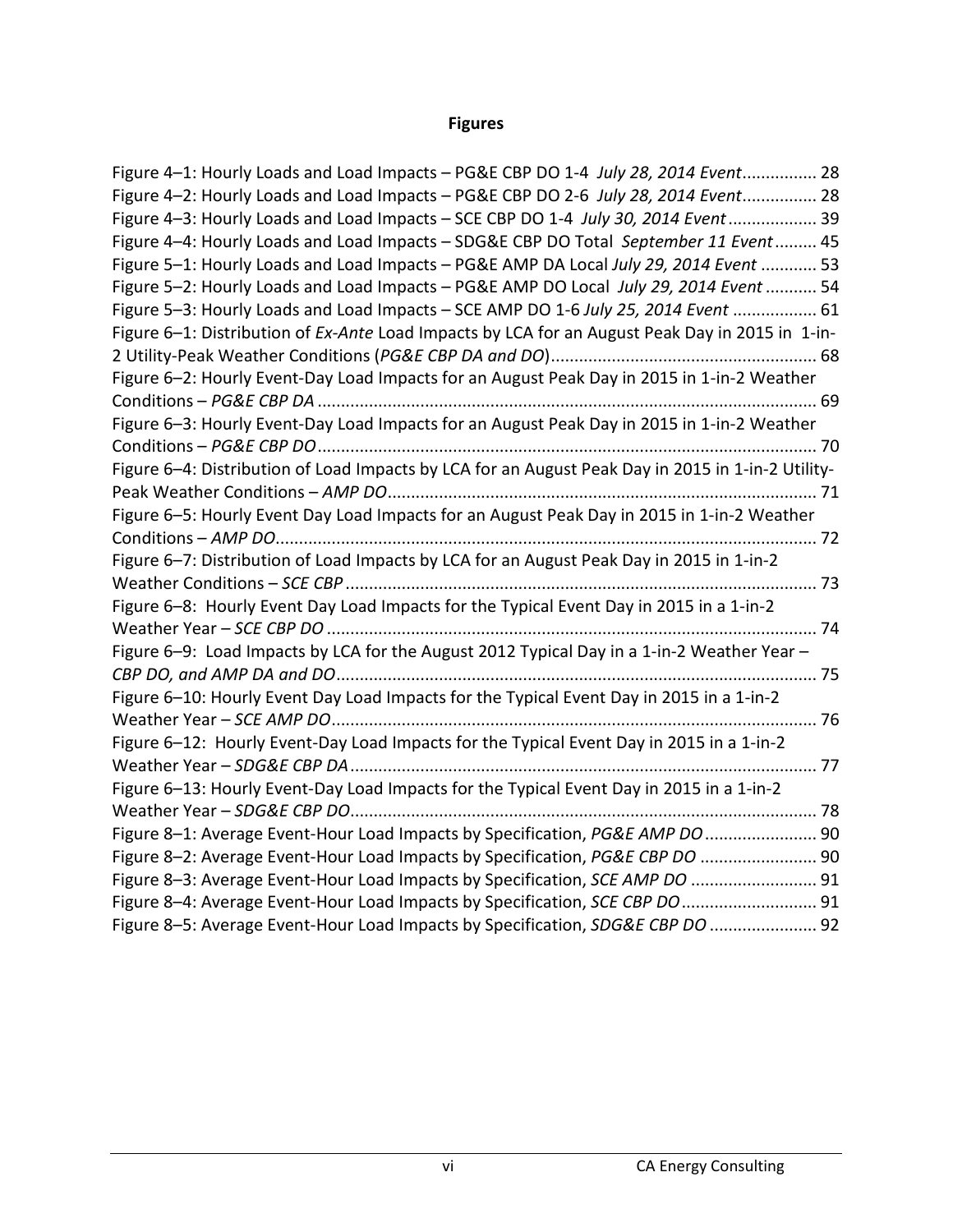## <span id="page-7-0"></span>**ABSTRACT**

This report documents the results of a load impact evaluation of aggregator-based demand response ("DR") programs operated by the three California investor-owned utilities (IOUs), Pacific Gas and Electric ("PG&E"), Southern California Edison ("SCE"), and San Diego Gas and Electric ("SDG&E") for Program Year 2014.

In these programs, DR aggregators contract with the IOUs and with commercial and industrial customers to act on their behalf with respect to all aspects of the DR program, including receiving notices from the utility, arranging for load reductions on event days, receiving incentive payments, and paying penalties (if warranted) to the utility. Each aggregator forms a "portfolio" of individual service accounts, whose aggregated load reductions participate as a single resource for the IOUs in the DR programs. Depending on their contractual arrangement with the IOU, aggregators can enroll and nominate customer service accounts in a mix of day-ahead ("DA") and day-of ("DO") triggered DR product types. The terms of the conditions of service can vary widely, depending on the individual contracts and tariffs negotiated between the aggregator and the IOU and customers.

The scope of this evaluation covers the state-wide Capacity Bidding Program ("CBP"), which is operated by all three IOUs, and PG&E's and SCE's Aggregator Managed Portfolio ("AMP") programs.

The primary goals of this evaluation study are the following:

- Estimate the *ex-post* load impacts for program year 2014; and
- Estimate *ex-ante* load impacts for the programs for years 2015 through 2025.

Nominated customer service accounts in the day-of versions of all of the programs exceeded those in the day-ahead versions, and were generally higher for AMP than for CBP. Numbers of nominated customer service accounts<sup>[1](#page-7-1)</sup> ranged from less than 100 service accounts for some product types, to nearly 1,400 for PG&E's AMP DO. A major change in 2014 involved the transfer of one SCE AMP DO portfolio to CBP DO, which involved approximately 800 service accounts.

The various programs and notice types were called from seven to fifteen times in 2014, including one SCE AMP event and several PG&E CBP and AMP events that were called for various combinations of distribution-based geographical locations (SubLaps).

Hourly *ex-post* load impacts were estimated for each program, notice type, and event during the summer of 2014, using regression analysis of individual customer-level hourly load, weather, and event data. Estimated load impacts were reported for each event, for all programs and product types (*e.g.*, DA 1-4 hours and DO 2-6 hours). Load impacts

<span id="page-7-1"></span> $1$  PG&E refers to these as service agreements.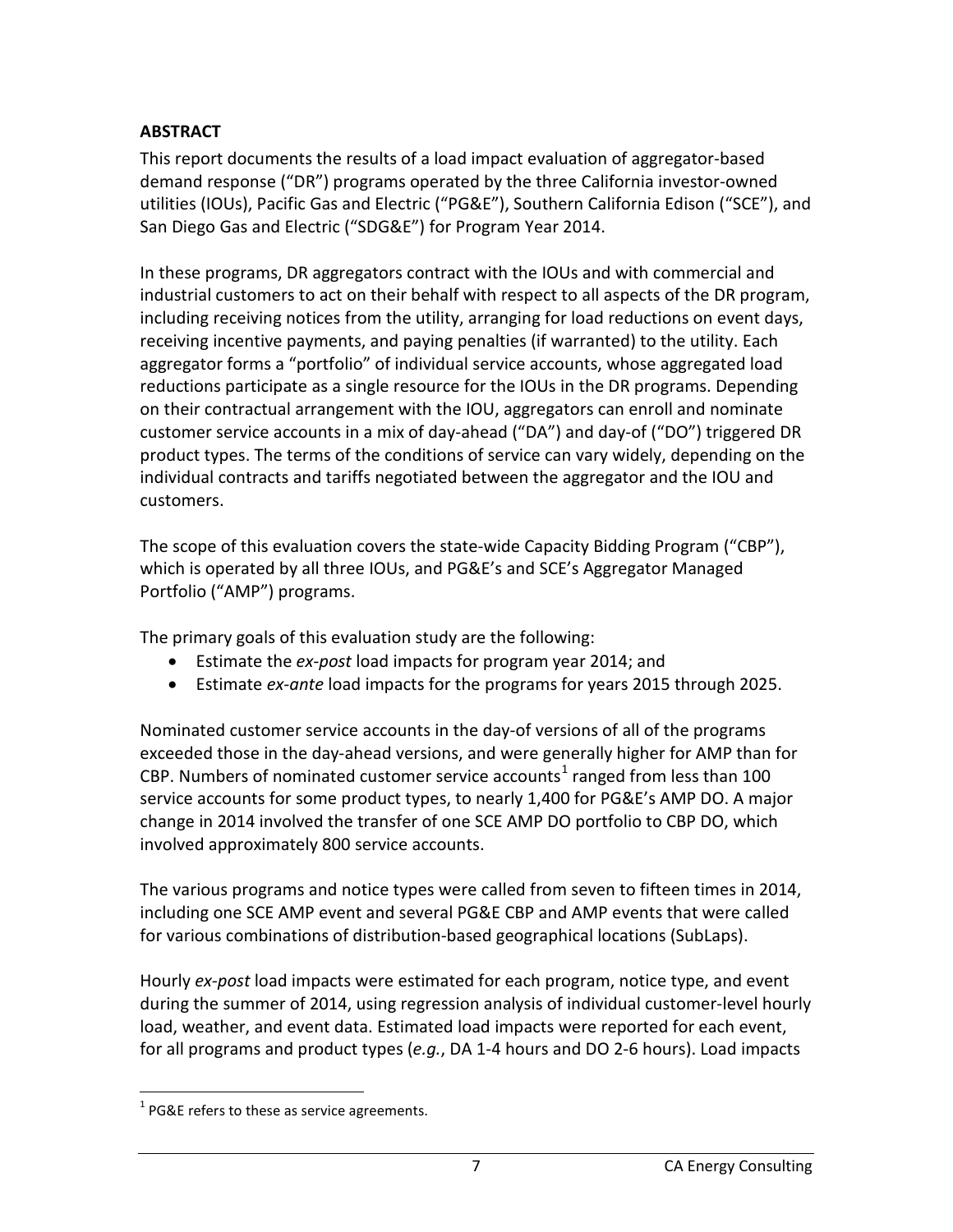for the average, or typical event were also reported by industry type and CAISO local capacity area where relevant.

Estimated aggregate load impacts for the typical CBP DA event were 4.9 MW for PG&E, 9.6 MW for SCE, and 9.9 for SDG&E. Load impacts for CBP with DO notice were 10.6 MW for PG&E, 52.7 MW for SCE, and 8.8 for SDG&E. The value for SCE reflects the transfer of an AMP DO portfolio to CBP DO. The typical AMP load impacts were generally larger, with PG&E's and SCE's DO products averaging 1[2](#page-8-0)3 MW and 90 MW respectively.<sup>2</sup>

*Ex-ante* load impact forecasts are developed by combining enrollment forecasts provided by the utilities, and per-customer load impacts generated from analysis of current and prior *ex-post* load impact estimates. The forecast numbers of nominated customer service accounts and aggregate load impacts generally follow patterns in the current year, except in cases of major anticipated changes. These include PG&E anticipating no AMP DA contracts in 2015, and SCE anticipating transfers of a number of CBP DA service accounts to DO, due to the number of events called during the 2014/2015 winter period.

<span id="page-8-0"></span> $2$  Load impact values for PG&E's AMP DA are not available due to confidentiality reasons.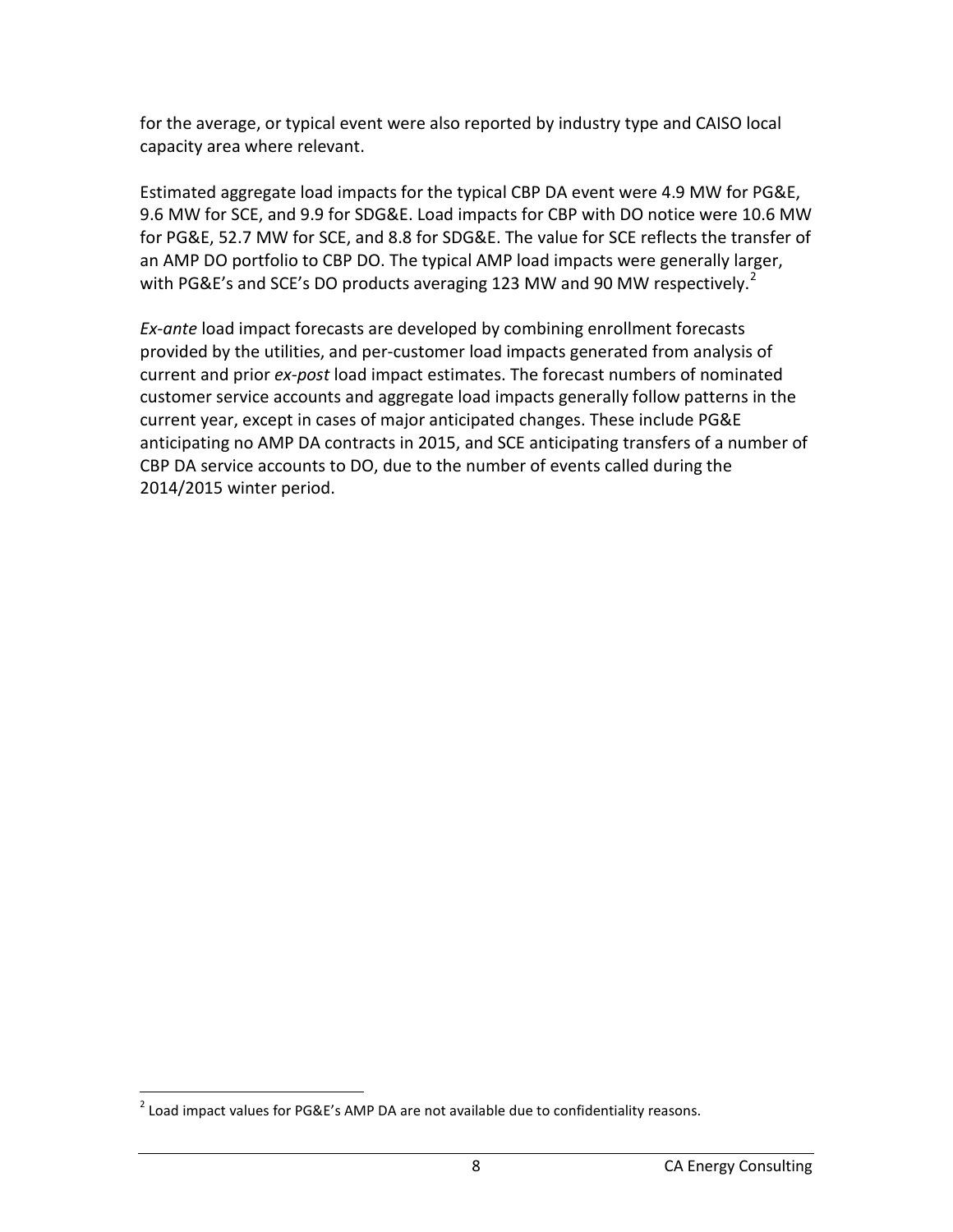## <span id="page-9-0"></span>**EXECUTIVE SUMMARY**

This report documents the results of a load impact evaluation of aggregator demand response ("DR") programs operated by the three California investor-owned utilities (IOUs), Pacific Gas and Electric ("PG&E"), Southern California Edison ("SCE"), and San Diego Gas and Electric ("SDG&E") for Program-Year 2014. In these programs, DR aggregators contract with the IOUs and with commercial and industrial customers to act on their behalf with respect to all aspects of the DR program, including receiving notices from the utility, arranging for load reductions on event days, receiving incentive payments, and paying penalties (if warranted) to the utility. Each aggregator forms a "portfolio" of individual customer service accounts, whose aggregated load reductions participate as a single resource for the IOUs in the DR programs. Aggregators, depending on their contractual arrangement with the IOU, can enroll and nominate customer service accounts in a mix of day-ahead ("DA") and day-of ("DO") triggered DR product types. The terms of the conditions of service can vary widely, depending on the individual contracts and tariffs negotiated between the aggregator and the IOU and customers.

The scope of this evaluation covers the state-wide Capacity Bidding Program ("CBP"), which is operated by all three IOUs, and PG&E's and SCE's Aggregator Managed Portfolio ("AMP") programs.

The primary goals of this evaluation study are the following:

- Estimate the *ex-post* load impacts for program year 2014; and
- Estimate the *ex-ante* load impacts for 2015 through 2025.

# <span id="page-9-1"></span>**ES.1 Program Resources**

# <span id="page-9-2"></span>*Capacity Bidding Program (CBP)*

The statewide CBP program provides month-to-month *capacity* payments (\$/kW) to aggregators based on their nominated kW load, the specific operating month, and the notice option (DA or DO). Additional *energy* payments (\$/kWh) are made to bundled customers based on the measured kWh reductions (relative to the program baseline) that are achieved when an event is called. The monthly capacity payments can be adjusted by the actual kWh reductions during an event, and capacity penalties apply if events are called in a month and measured load reductions fall below 50 percent of nominated amounts. If no events are called, the aggregator receives the monthly capacity payment in accordance with their nomination, but no energy payments.

Participating aggregators may adjust their nomination each month, as well as their choice of available event type and event window options (*e.g.*, DA or DO events, and 1 to-4, 2-to-6, or 4-to-8 hour maximum event durations). For PG&E and SDG&E, CBP events may be called on non-holiday weekdays in the months of May through October, between the hours of 11 a.m. and 7 p.m., with a maximum of thirty event hours per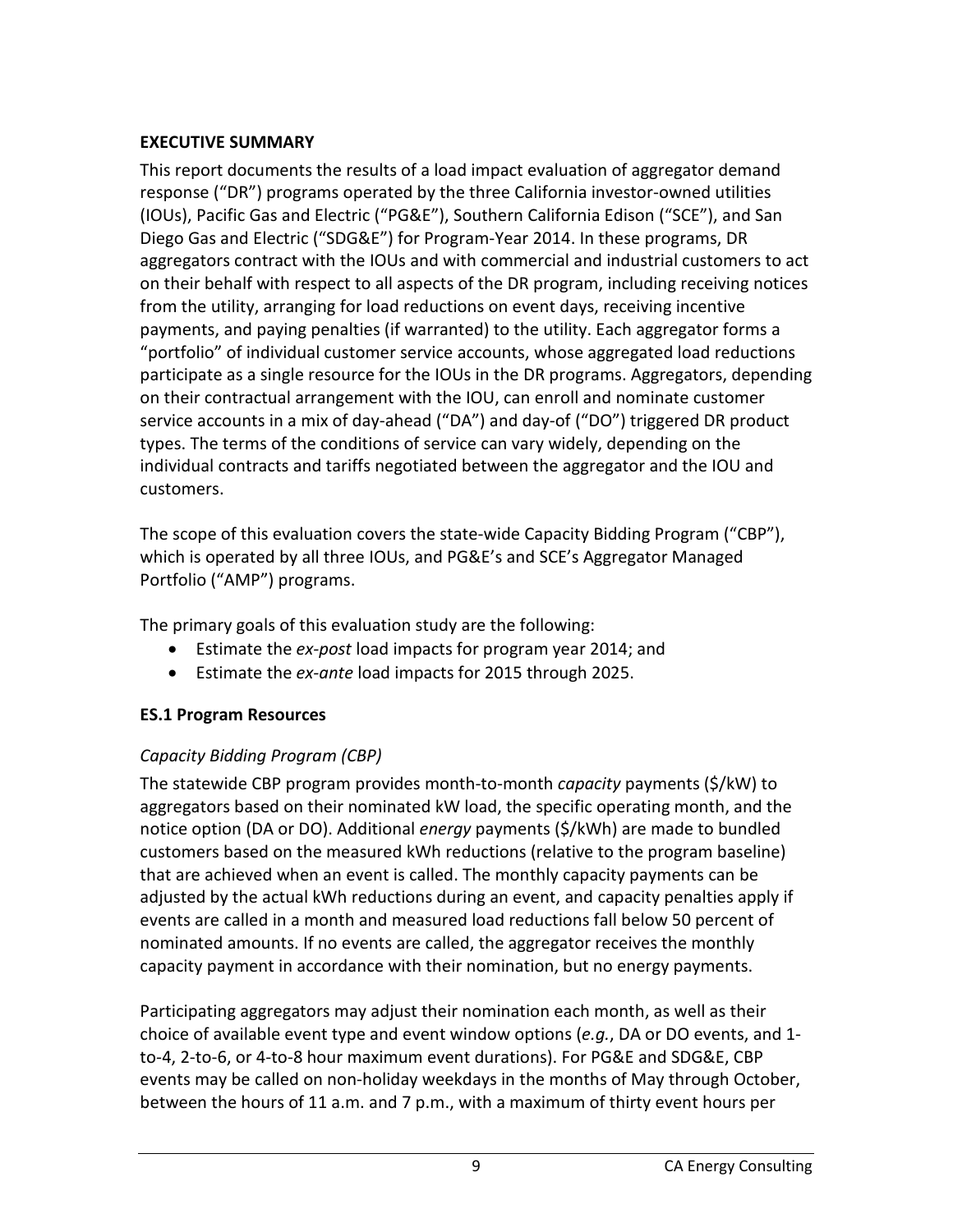month for PG&E, and 44 event hours per month for SDG&E. For SCE, CBP events may be called during the above hours on any non-holiday weekday of the year.

Customers enrolled in CBP may participate in another DR program, so long as it is an energy-payment program and does not have the same advance notification (*i.e.*, dayahead or day-of).

## <span id="page-10-0"></span>*Aggregator Managed Portfolio (AMP)*

Under AMP, third-party aggregators enter bilateral contracts with PG&E and/or SCE, and may create their own aggregated DR program by which participating customers achieve load reductions.

PG&E has contracts with five aggregators (accounting for one DA and four DO contracts), which include nearly 1,900 nominated service accounts for the average event, representing nominated load reduction capacity of approximately 235 MW. Up to 80 hours of events may be called each year, including test events, during the hours of 11 a.m. and 7 p.m. AMP events may be triggered when the IOU expects the dispatch of electric supply resources with implied heat rates of 15,000 BTU/kWh or greater, and/or the IOU, in its sole discretion, anticipates conditions or situations that may adversely impact the electric system. Customer service accounts who participate in AMP with *dayahead* notice are allowed to dually enroll in PG&E's Optional Binding Mandatory Curtailment program, while AMP customer service accounts who select *day-of* notification may also participate in DBP or Peak Day Pricing (PDP). The settlement baselines are based on the aggregate 10-in-10 method, with optional day-of adjustments.

SCE had five AMP contracts in 2014, only two of which were active. Of the active group, both offered day-of notice, but with different event windows (1 to 4, or 1 to 6 Hours). However, one of the active contracts, for DO 1-4 Hours, had its entire portfolio transferred to CBP at the end of June. The remaining contract included approximately 900 customer service accounts, with a DR resource capacity of nearly 115 MW. Customers participating in SCE's AMP may dually enroll in some other DR programs, depending on type of notification. DA customers may enroll in SCE's Optional Binding Mandatory Curtailment (OBMC) and Real-Time Pricing (RTP) programs, while DO customers may participate in OBMC, RTP, DBP, and Summer Advantage Incentive (Critical Peak Pricing). Settlement baselines are based on individual 10-in-10 baselines, with an optional day-of adjustment of up to 40 percent.

## <span id="page-10-1"></span>*Program enrollment/nominations*

Table ES–1 summarizes the numbers of service accounts nominated for the DA and DO notice types across all aggregator programs at the three utilities in 2014, where the values represent the number of nominated customer service accounts for the average of typical events, and thus do not necessarily equal the number nominated in any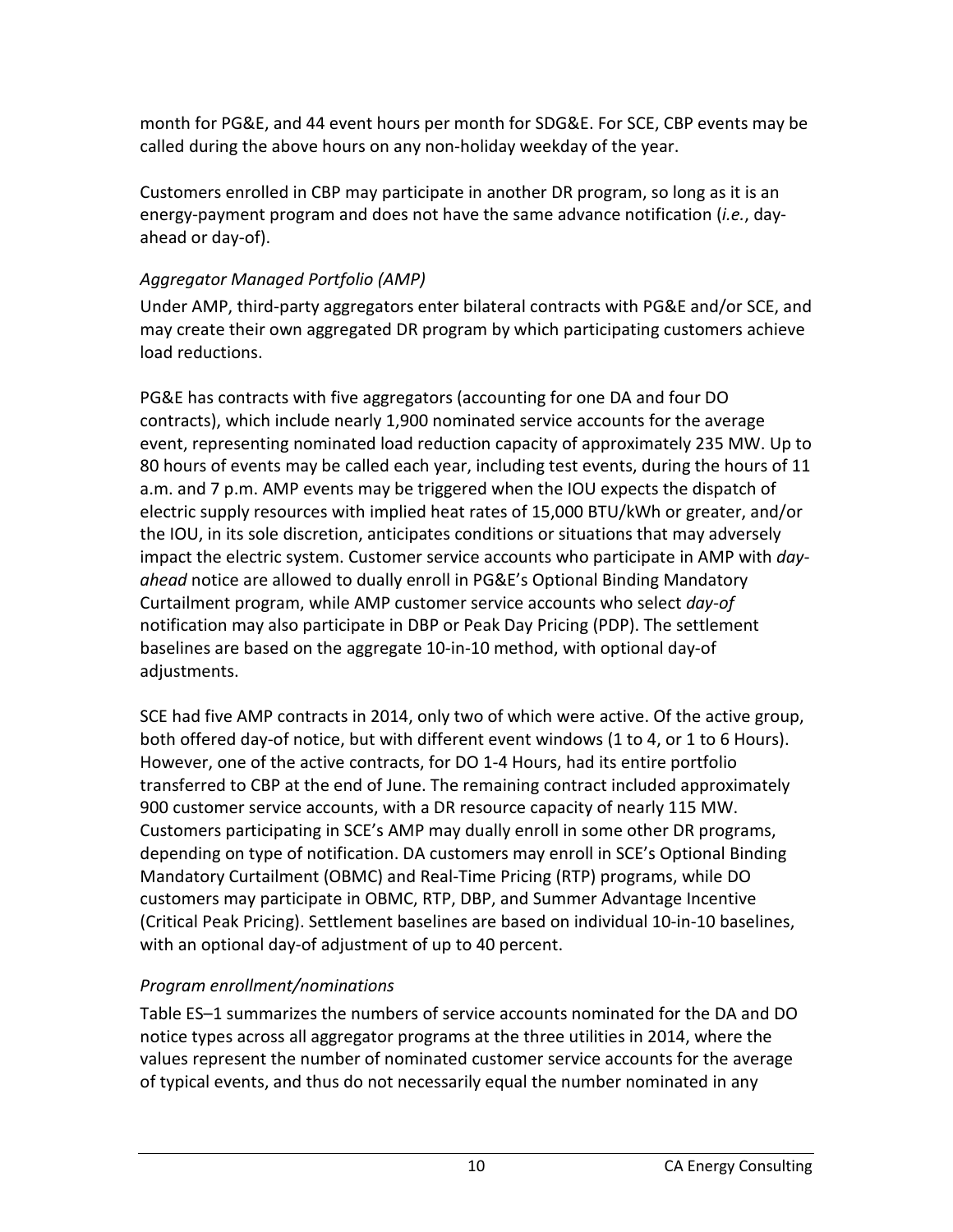<span id="page-11-3"></span>particular month or for any particular event. Generally, more service accounts are nominated for DO product types than for DA product types.<sup>[3](#page-11-5)</sup>

|            |                |           | <b>Nominated Accounts</b> |
|------------|----------------|-----------|---------------------------|
|            |                |           |                           |
| Program    | <b>Utility</b> | <b>DA</b> | <b>DO</b>                 |
|            | PG&E           | 33        | 542                       |
| <b>CBP</b> | <b>SCE</b>     | 231       | 1,236                     |
|            | SDG&E          | 163       | 237                       |
| AMP        | PG&E           | 502       | 1,397                     |
|            | <b>SCE</b>     |           | 920                       |

**Table ES–1: Nominated Service Accounts by Utility and Program Notice**

#### <span id="page-11-0"></span>**ES.2 Summary of Study Findings**

#### <span id="page-11-1"></span>*Events called*

Table ES–2 summarizes the numbers of aggregator program events called in 2014, by utility, program and notice type. The various program types were called from seven to fifteen times during 2014. One of SCE's AMP events, and several of PG&E's CBP and AMP events were called for only some SubLaps, or geographical areas. With the exception of a February event, all of SCE's CBP DO events were called in July or later, after the transfer of AMP DO service accounts into the program.

|            |                | <b>Number of Events</b><br>by Notice Type |    |  |
|------------|----------------|-------------------------------------------|----|--|
| Program    | <b>Utility</b> | DA                                        | DO |  |
| <b>CBP</b> | PG&E           | 10                                        | 15 |  |
|            | <b>SCE</b>     | 14                                        | 14 |  |
|            | SDG&E          | 14                                        |    |  |
| AMP        | PG&E           | 14                                        | 15 |  |
|            | <b>SCE</b>     |                                           | 12 |  |

<span id="page-11-4"></span>**Table ES–2: Aggregator Program Events Called in 2014**

#### <span id="page-11-2"></span>*Estimated ex-post load impacts*

Table ES–3 summarizes estimates of average event-hour *ex-post* load impacts for PY 2014, *for the average of the typical event* for each of the three utilities' aggregator programs and notice types (*e.g.*, *day-ahead* and *day-of* notice). Load impacts are shown in both per-customer (kW) and aggregate (MW) levels. Also shown are average

<span id="page-11-5"></span><sup>&</sup>lt;sup>3</sup> The relatively large number of CBP DO service accounts reflects the transfer of one AMP DO portfolio to CBP DO as of July 1.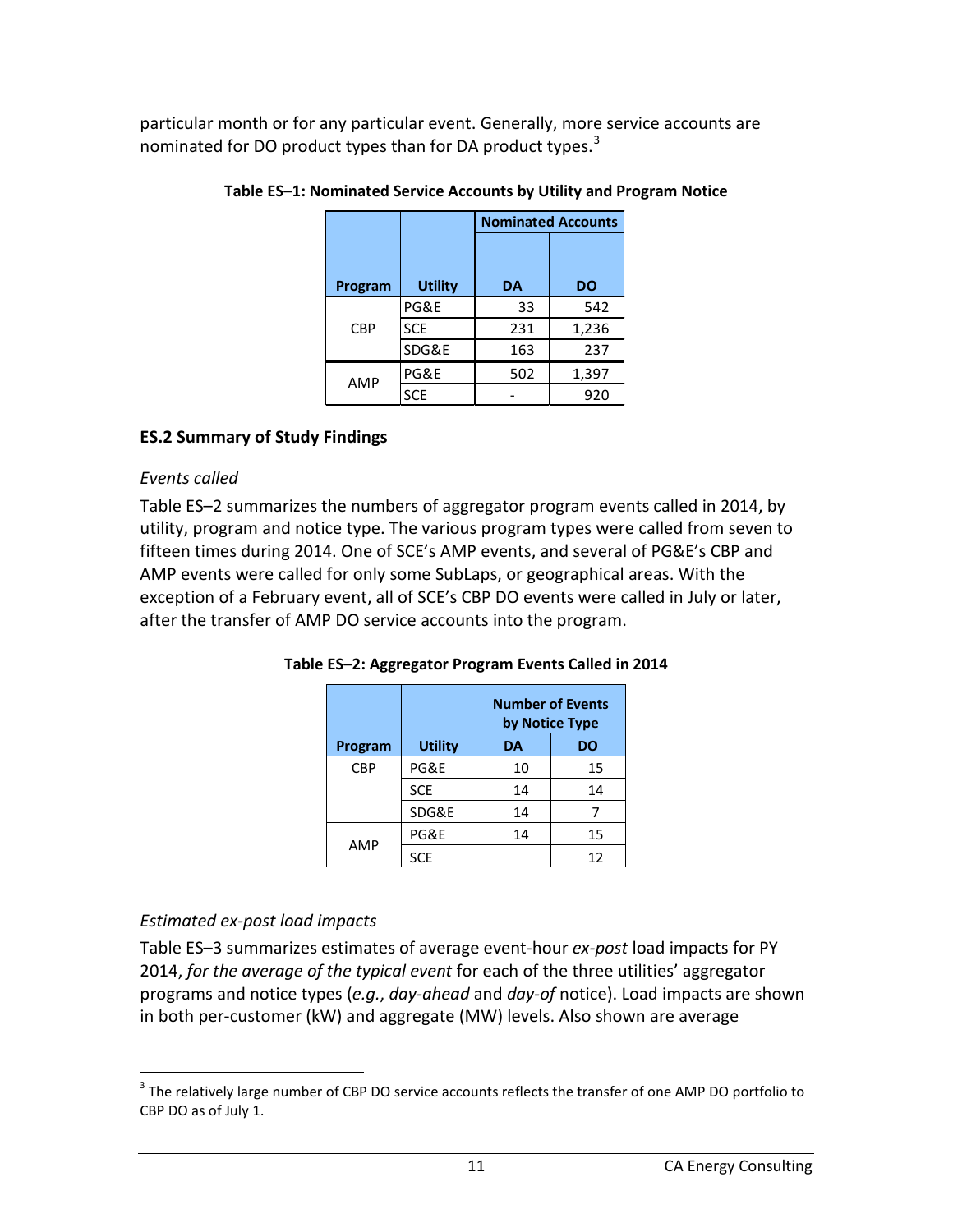nominated resource capacity amounts across the typical events. [4](#page-12-3) Estimated load impacts for the *DO* product types are generally greater than for *DA* products, which is consistent with the greater DO enrollment and total nominated capacity.

|            |                | <b>DA</b>  |         |          | <b>DO</b>  |         |          |
|------------|----------------|------------|---------|----------|------------|---------|----------|
|            |                |            |         | Nom.     |            |         | Nom.     |
|            |                | LI per     | Agg. LI | Capacity | LI per     | Agg. LI | Capacity |
| Program    | <b>Utility</b> | Cust. (kW) | (MW)    | (MW)     | Cust. (kW) | (MW)    | (MW)     |
| <b>CBP</b> | PG&E           | 148.3      | 4.9     | 7.9      | 19.5       | 10.6    | 13.7     |
|            | <b>SCE</b>     | 41.5       | 9.6     | 10.3     | 42.6       | 52.7    | 57.1     |
|            | SDG&E          | 60.6       | 9.9     | 9.0      | 37.0       | 8.8     | 9.9      |
| AMP        | PG&E           |            |         |          | 87.9       | 122.7   | 166.9    |
|            | <b>SCE</b>     |            |         |          | 98.2       | 90.3    | 113.4    |

<span id="page-12-1"></span>**Table ES–3: Average Event-Hour Load Impacts – Per-Customer and Aggregate** *by Utility and Notice*

#### <span id="page-12-0"></span>*Ex-ante load impacts*

Table ES–4 shows aggregate *ex-ante* load impact forecasts for 2015 for an August peak day for each utility's program, by notice and weather scenario. Since the large business customers in the aggregator-based programs are typically not highly weather sensitive, the load impacts generally do not vary greatly across weather scenarios. However, the values in the utility-peak scenarios are generally slightly higher than under CAISO peak conditions.

<span id="page-12-2"></span>**Table ES–4:** *Ex-Ante* **Load Impacts for August Peak Day in 2015 under Alternative Weather Scenarios (MW)**

|            |                |               | <b>Utility Peak</b> |               |              | <b>CAISO Peak</b> |
|------------|----------------|---------------|---------------------|---------------|--------------|-------------------|
| Program    | <b>Utility</b> | <b>Notice</b> | $1$ -in- $2$        | $1$ -in- $10$ | $1$ -in- $2$ | $1$ -in-10        |
|            |                | DA            | 5.45                | 5.49          | 5.41         | 5.46              |
|            | PG&E           | DO            | 9.94                | 10.26         | 9.65         | 10.02             |
|            | <b>SCE</b>     | DA            | 5.46                | 5.55          | 5.45         | 5.52              |
| <b>CBP</b> |                | DO            | 48.8                | 49.5          | 48.8         | 49.3              |
|            | SDG&E          | DA            | 11.90               | 12.28         | 11.99        | 12.02             |
|            |                | DO            | 9.78                | 10.01         | 9.90         | 9.91              |
| AMP        | PG&E           | DO            | 128.2               | 129.1         | 126.9        | 128.3             |
|            | <b>SCE</b>     | DO            | 93.5                | 94.5          | 93.4         | 94.0              |

<span id="page-12-3"></span> $4$  Aggregators in the CBP program may change nominations on a monthly basis. The values shown are for the average of typical events. Nominated capacities for AMP are contractually based.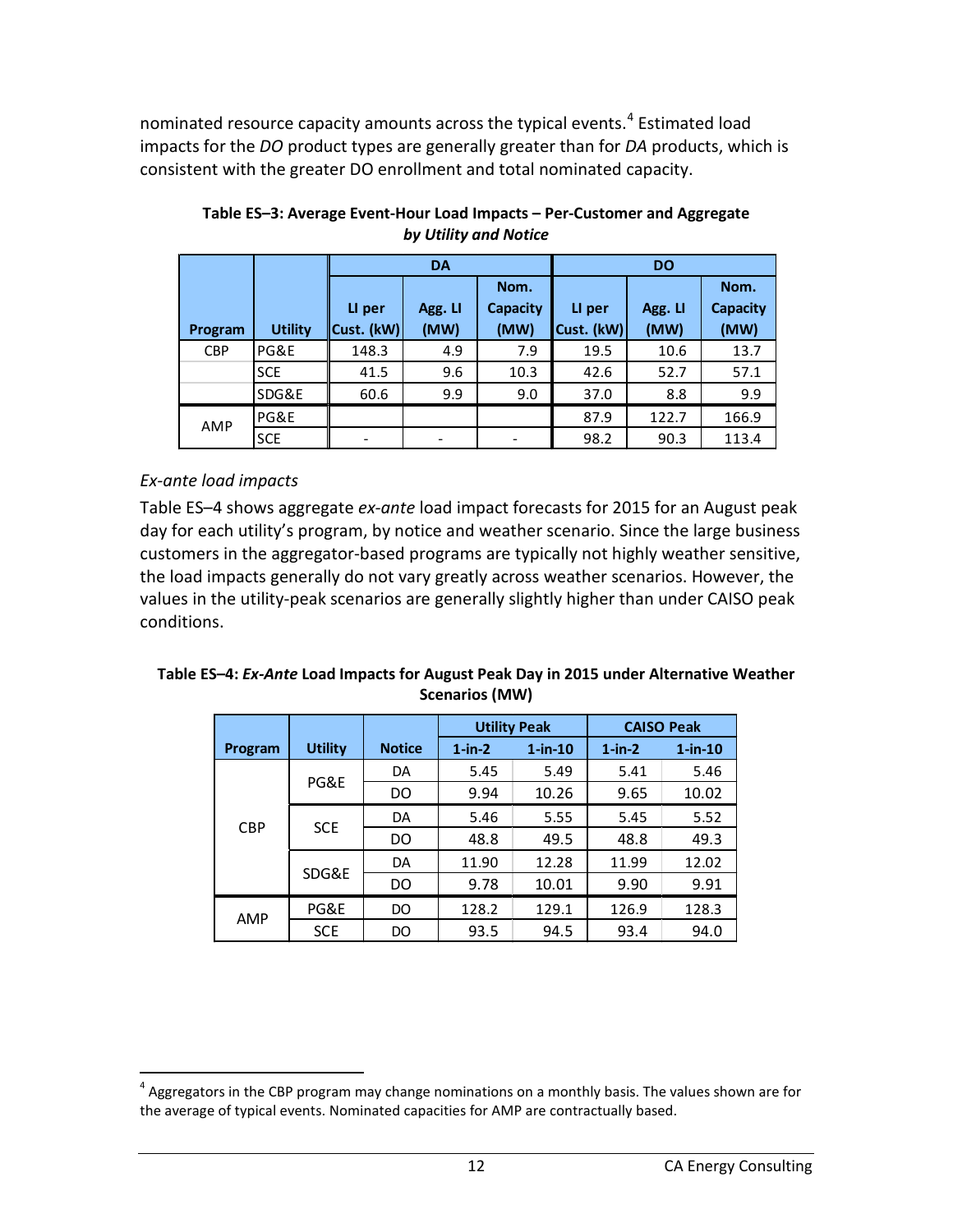# <span id="page-13-0"></span>**1. INTRODUCTION AND OBJECTIVES OF THE STUDY**

This report documents the results of a load impact evaluation of aggregator demand response ("DR") programs operated by the three California investor-owned utilities (IOUs), Pacific Gas and Electric ("PG&E"), Southern California Edison ("SCE"), and San Diego Gas and Electric ("SDG&E") for Program Year 2014. In these programs, third-party DR aggregators contract with the IOUs and with selected commercial and industrial customers to arrange reductions in electricity usage when the utilities call DR events. The aggregators act on behalf of their enrolled customer service accounts with respect to all aspects of the DR program, including receiving event notices from the utility, arranging for load reductions on event days, receiving incentive payments, and paying penalties for non-performance (if warranted) to the utility. Each aggregator forms a "portfolio" of individual service accounts, whose aggregated load reductions participate as a single resource for the IOUs in the DR programs. Aggregators, depending on their contractual arrangement with the IOU, can enroll and nominate customer service accounts in a mix of day-ahead ("DA") and day-of ("DO") triggered DR product types. The terms of the conditions of service can vary widely, depending on the individual contracts and tariffs negotiated between the aggregator, and the IOU and its customers.

The scope of this evaluation covers the state-wide tariff-based Capacity Bidding Program ("CBP"), which is operated by all three IOUs, and PG&E's and SCE's contract-based Aggregator Managed Portfolio ("AMP") programs.

The primary goals of this evaluation study are the following:

- Estimate the *ex-post* load impacts for program year 2014; and
- Estimate the *ex-ante* load impacts for 2015 through 2025.

The first goal involves estimating *hourly load impacts* for each 2014 event for each of the utilities' aggregator programs, as well as the distribution of load impacts for a "typical" DR event across industry types and CAISO local capacity areas. Our primary approach to estimating load impacts involved estimating *individual customer regressions*, which provides a flexible basis for analyzing and reporting load impact results at various levels of aggregation, including at the total program level, and by various subgroups (*e.g.*, by industry group and CAISO local capacity area, and by those customer service accounts that also participated in the AutoDR and Technical Assistance and Technology Incentives (TA/TI) programs).

The second goal involves producing *forecasts of load impacts* for each of the programs through 2025, by combining the information on historical *ex-post* load impacts with utility projections of program enrollment or contracted load nominations.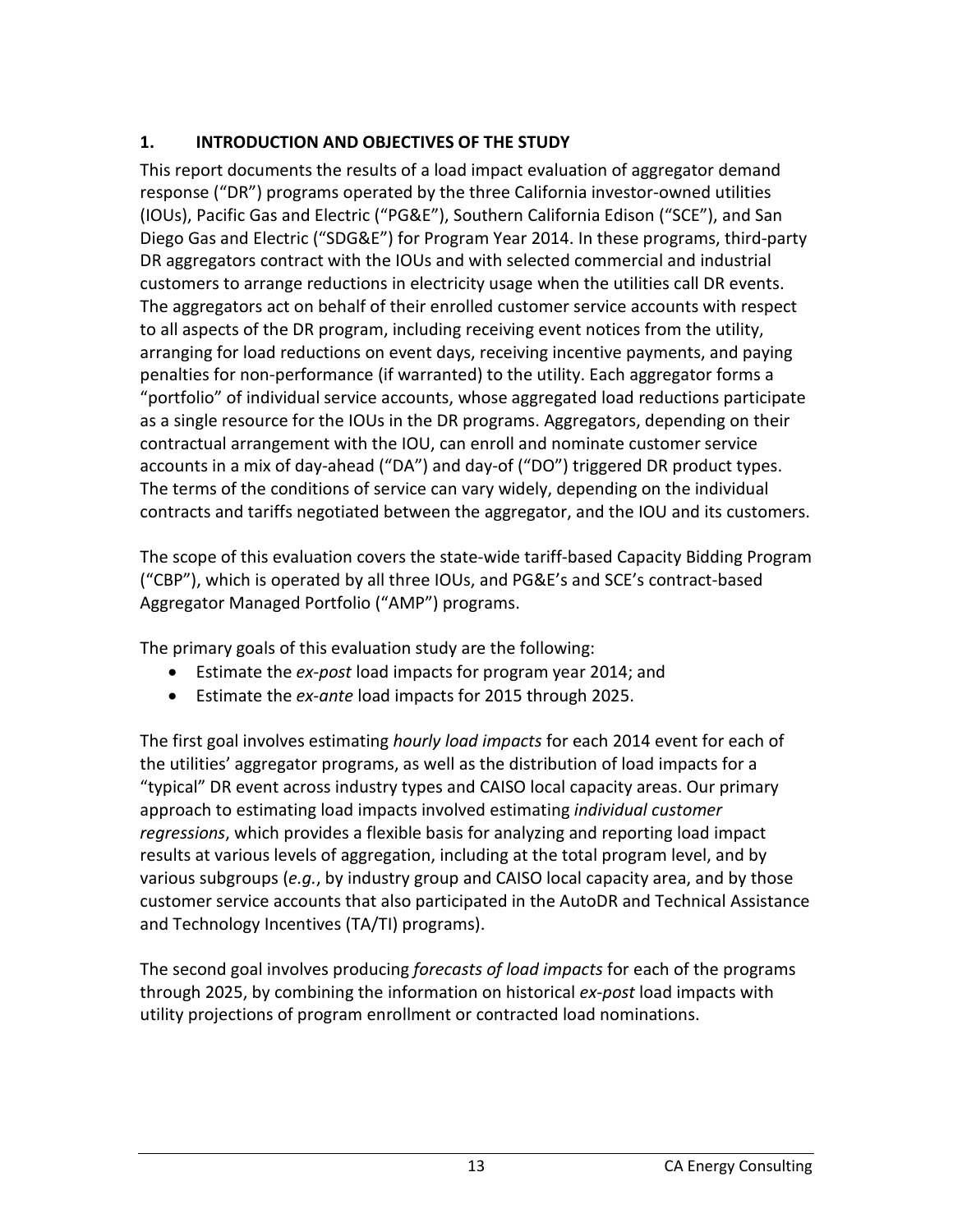## <span id="page-14-0"></span>**2. AGGREGATOR DR PROGRAM RESOURCES**

This section summarizes the aggregator programs covered in this evaluation, including the characteristics of the participants in the programs.

## <span id="page-14-1"></span>**2.1 Capacity Bidding Program (CBP)**

The statewide CBP program provides monthly capacity payments (\$/kW) to participants based on the nominated kW load, the specific operating month, and the program notice option (DA or DO).<sup>[5](#page-14-2)</sup> Additional energy payments (\$/kWh) are made to bundled<sup>[6](#page-14-3)</sup> customers based on the measured kWh reductions (relative to the program baseline) that are achieved when an event is called. The monthly capacity payments can be adjusted by the actual kWh reductions during an event, and capacity penalties apply if events are called in a month and measured load reductions fall below 50 percent of nominated amounts. If no events are called, participants receive the monthly capacity payment in accordance with their nominations, but no energy payments.

Participating aggregators may adjust their nominations each month, as well as their choice of available notice-type and event-window options (*e.g.*, DA or DO event notice, and 1-to-4, 2-to-6, or 4-to-8 hour maximum event durations). For PG&E and SDG&E, CBP events may be called on non-holiday weekdays in the months of May through October, between the hours of 11 a.m. and 7 p.m., with a maximum of thirty event hours per month for PG&E, and 44 event hours per month for SDG&E. For SCE, CBP events may be called on any non-holiday weekday of the year. Customer service accounts enrolled in CBP may participate in another DR program, so long as it is an energy-payment program and does not have the same advance notification (*i.e.*, day-ahead or day-of).

Table 2–1 summarizes the number of service accounts that were nominated for the typical CBP event at each utility in 2014, by type of notice and industry group, along with their associated coincident maximum demand.<sup>[7](#page-14-4)[8](#page-14-5)</sup> Since nominations vary by month, we use the convention of reporting the average number of nominated service accounts for the typical event.<sup>[9](#page-14-6)</sup>

<span id="page-14-2"></span> $<sup>5</sup>$  Participants may be individual customers or aggregators, but most all are aggregators.<br> $<sup>6</sup>$  The program is also open to Direct Access and Community Choice Aggregation customers.</sup></sup>

<span id="page-14-3"></span>

<span id="page-14-4"></span> $<sup>7</sup>$  Coincident maximum demand ("Sum of Max Demand (MW)" in the tables) is calculated as the sum over</sup> customers of their reference load in the hour of maximum demand during the hours of typical events for the relevant program. Customers' reference load on an event day is defined as their observed load, plus their estimated load impacts added back in.

<span id="page-14-5"></span><sup>&</sup>lt;sup>8</sup> The number of accounts nominated for SCE CBP DO is indicated as applying only for July through October. This is the case because one aggregator transferred customers from a DO 1-4 Hour contract's portfolio from AMP to CBP effective in July.

<span id="page-14-6"></span> $9$  We report nominations because CBP customers are not assigned to DA or DO product types until they are nominated in a particular month. The average number of nominated service accounts may not equal the number called for any particular event. That number is shown for each event in the load impact tables. The reported numbers of customers nominated reflects service accounts whose load data were available and included in this study.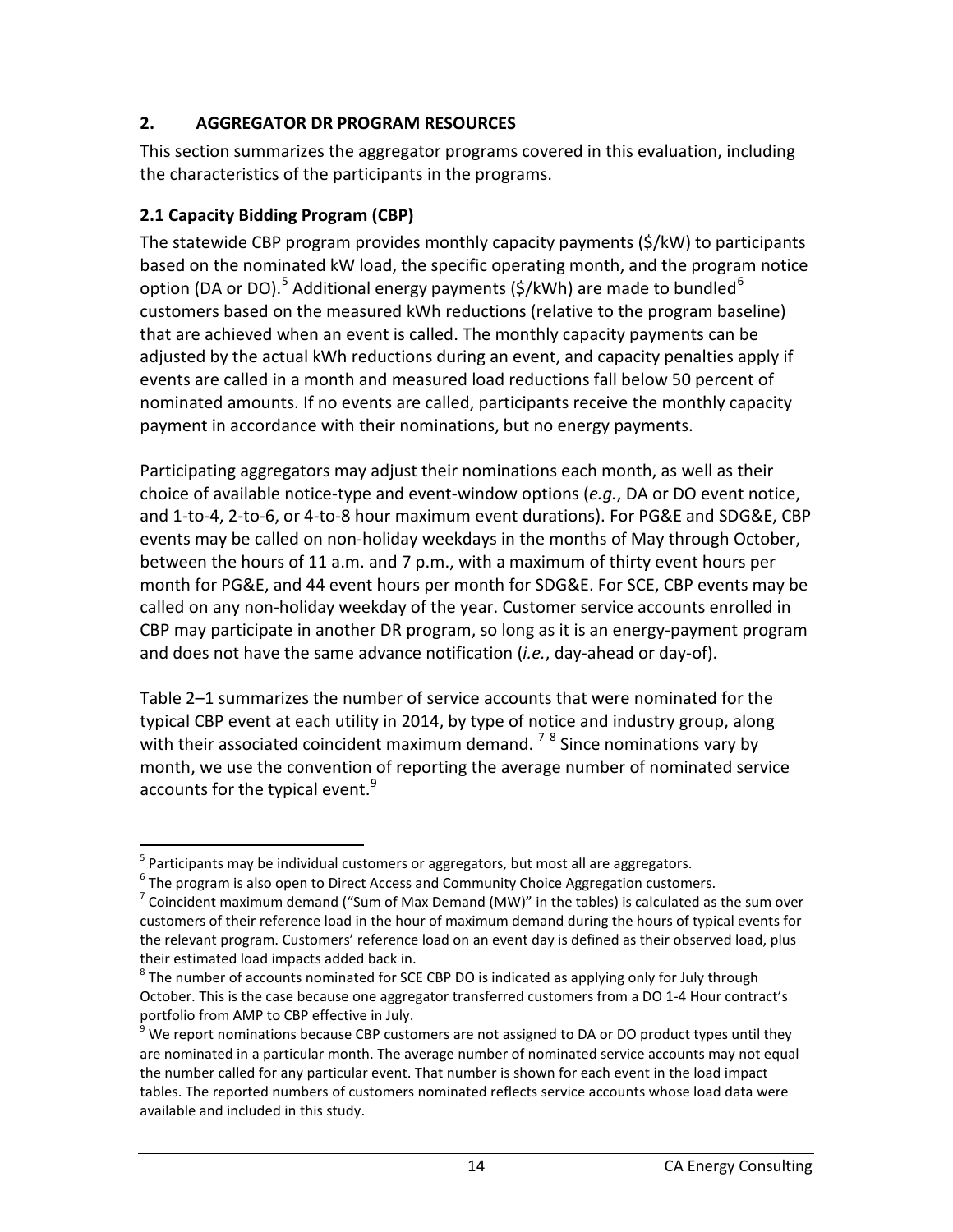Substantially larger numbers of service accounts were nominated for the day-of notice option at all three utilities. Retail stores make up a large share of CBP DO nominated customer service accounts at each of the utilities, as well as CBP DA at SCE. Approximately half of SDG&E's DA product consists of customer service accounts in Offices, Hotels, Health, and Services.<sup>[10](#page-15-1)</sup>

<span id="page-15-0"></span>

|                 |                                          | Day-Ahead       |                                               | Day-Of          |                                            |
|-----------------|------------------------------------------|-----------------|-----------------------------------------------|-----------------|--------------------------------------------|
| <b>Utility</b>  | <b>Industry Type</b>                     | <b>Accounts</b> | Sum of<br><b>Max</b><br><b>Demand</b><br>(MW) | <b>Accounts</b> | <b>Sum of Max</b><br><b>Demand</b><br>(MW) |
|                 | 1. Agriculture, Mining & Construction    | 20              | 3.33                                          |                 |                                            |
|                 | 2. Manufacturing                         |                 |                                               |                 |                                            |
|                 | 3. Wholesale, Transport, other Utilities |                 |                                               |                 |                                            |
|                 | 4. Retail stores                         |                 |                                               | 517             | 80.75                                      |
| <b>PG&amp;E</b> | 5. Offices, Hotels, Health, Services     |                 |                                               |                 |                                            |
|                 | 6. Schools                               |                 |                                               |                 |                                            |
|                 | 7. Entertainment, Other Services, Gov't  |                 |                                               |                 |                                            |
|                 | 8. Other/Unknown                         |                 |                                               |                 |                                            |
|                 | <b>Total PG&amp;E</b>                    | 33              | 15.0                                          | 544             | 92.3                                       |
|                 | 1. Agriculture, Mining & Construction    |                 |                                               | 132             | 8.6                                        |
|                 | 2. Manufacturing                         | 32              | 52.2                                          | 20              | 24.3                                       |
|                 | 3. Wholesale, Transport, other Utilities | 17              | 7.2                                           | 181             | 27.2                                       |
|                 | <b>SCE (July - 4. Retail stores</b>      | 161             | 52.3                                          | 808             | 185.2                                      |
| Oct. for        | 5. Offices, Hotels, Health, Services     |                 |                                               | 66              | 31.4                                       |
| DO)             | 6. Schools                               |                 |                                               | 12              | 6.0                                        |
|                 | 7. Entertainment, Other Services, Gov't  |                 |                                               | 16              | 2.9                                        |
|                 | 8. Other/Unknown                         |                 |                                               |                 |                                            |
|                 | <b>Total SCE</b>                         | 235             | 129.0                                         | 1,234           | 285.6                                      |
|                 | 1. Agriculture, Mining & Construction    |                 |                                               |                 |                                            |
|                 | 2. Manufacturing                         |                 |                                               |                 |                                            |
|                 | 3. Wholesale, Transport, other Utilities |                 |                                               |                 |                                            |
|                 | 4. Retail stores                         | 35              | 7.7                                           | 213             | 46.2                                       |
| SDG&E           | 5. Offices, Hotels, Health, Services     | 77              | 22.4                                          | 15              | 6.2                                        |
|                 | 6. Schools                               | 26              | 5.3                                           |                 | 0.0                                        |
|                 | 7. Entertainment, Other Services, Gov't  |                 |                                               |                 |                                            |
|                 | 8. Other/Unknown                         |                 |                                               |                 |                                            |
|                 | <b>Total SDG&amp;E</b>                   | 163             | 54.5                                          | 237             | 59.0                                       |

**Table 2–1: CBP Nominated Service Accounts, by Utility and Industry Group (2014)**

Table 2–2 lists the definitions of the industry groups, which are defined as aggregations of the indicated North American Industry Classification System (NAICS) codes.

<span id="page-15-1"></span> $10$  In this report, blank cells or rows in tables reflect values that are redacted by the utilities due to confidentiality concerns about cases of small numbers of customers.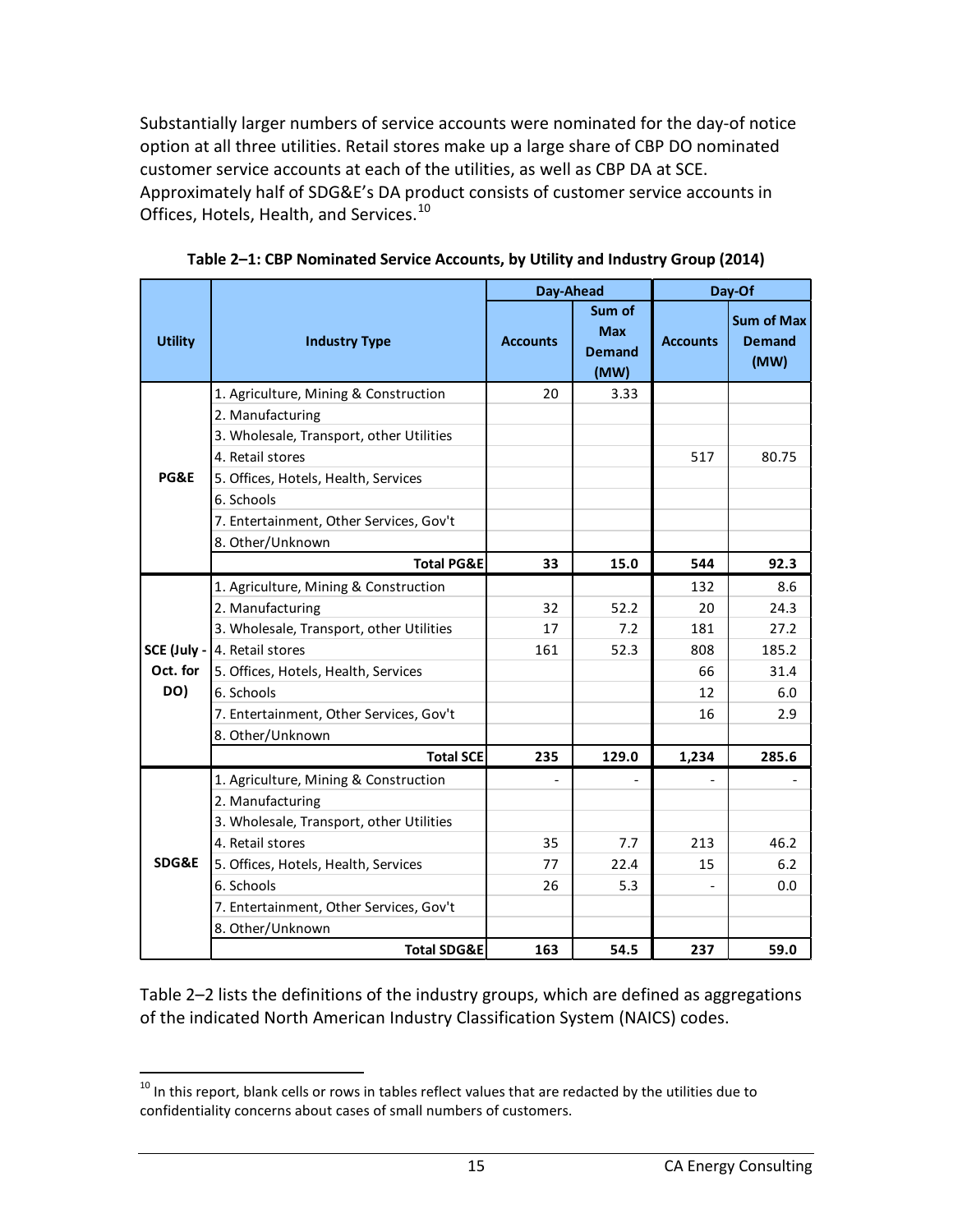<span id="page-16-2"></span>

| <b>Industry Types</b>                    | <b>NAICS Codes</b> |  |  |
|------------------------------------------|--------------------|--|--|
| 1. Agriculture, Mining & Construction    | 11, 21, 23         |  |  |
| 2. Manufacturing                         | 31-33              |  |  |
| 3. Wholesale, Transport, other utilities | 22, 42, 48-49      |  |  |
| 4. Retail stores                         | 44-45              |  |  |
| 5. Offices, Hotels, Finance, Services    | 51-56, 62, 72      |  |  |
| 6. Schools                               | 61                 |  |  |
| 7. Institutional/Government              | 71, 81, 92         |  |  |
| 8. Other or unknown                      |                    |  |  |

#### **Table 2–2: Industry Type Definitions**

#### <span id="page-16-0"></span>**2.2 Aggregator Managed Portfolio (AMP)**

Under AMP, third-party aggregators enter bilateral contracts with PG&E and/or SCE, and may create their own aggregated DR program by which participating customers achieve load reductions.

#### <span id="page-16-1"></span>*2.2.1 PG&E's AMP*

PG&E has AMP contracts with five aggregators. Four offer DO contracts, and one offers a DA contract. Up to 80 hours of events may be called each year, including test events, during the hours of 11 a.m. and 7 p.m. AMP events may be triggered when the utility expects the dispatch of electric supply resources with implied heat rates of 15,000 BTU/kWh or greater, and/or the utility, in its sole discretion, anticipates conditions or situations that may adversely impact the electric system. In 2014, PG&E dispatched a number of localized events for which only some SubLaps were called. These events are described in Section 4.

Customers who participate in AMP with *day-ahead* notice are allowed to dually enroll in PG&E's Optional Binding Mandatory Curtailment program, while AMP customers who select *day-of* notification may also participate in DBP or Peak Day Pricing (PDP). The settlement baselines are based on the aggregate 10-in-10 method, with an optional dayof adjustment.

Table 2–3 shows the number of customer service accounts nominated for the typical PG&E AMP DA and DO event, by industry type, along with their coincident maximum demand. The aggregators nominated nearly 1,900 service accounts across both notice types. More than half of those nominated for DA are in the Manufacturing or Retail store industry types, while DO nominations are spread over several industry types.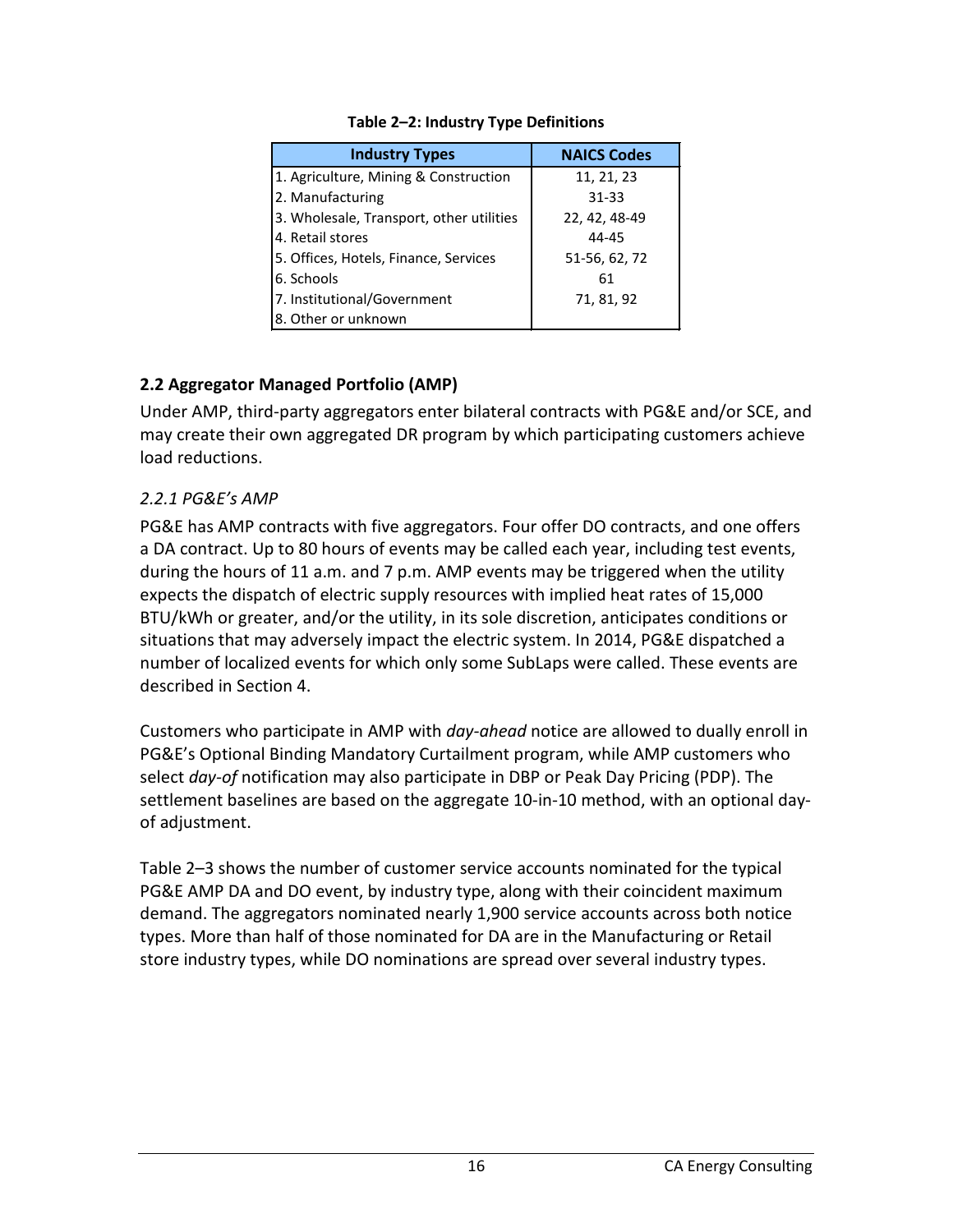<span id="page-17-1"></span>

|                                          |                 | Day-Ahead     |                 | Day-Of        |
|------------------------------------------|-----------------|---------------|-----------------|---------------|
|                                          |                 | Sum of        |                 | Sum of        |
|                                          |                 | <b>Max</b>    |                 | <b>Max</b>    |
|                                          |                 | <b>Demand</b> |                 | <b>Demand</b> |
| <b>Industry Type</b>                     | <b>Accounts</b> | (MW)          | <b>Accounts</b> | (MW)          |
| 1. Agriculture, Mining & Construction    | 40              | 9.6           | 539             | 100.8         |
| 2. Manufacturing                         | 141             | 114.0         | 120             | 136.4         |
| 3. Wholesale, Transport, other Utilities | 59              | 16.5          | 154             | 71.5          |
| 4. Retail stores                         | 138             | 33.4          | 247             | 56.2          |
| 5. Offices, Hotels, Health, Services     | 52              | 24.8          | 213             | 92.4          |
| 6. Schools                               | 33              | 9.7           | 25              | 12.6          |
| 7. Entertainment, Other Services, Gov't  | 26              | 10.9          | 45              | 31.0          |
| 8. Other/Unknown                         | 14              | 2.3           | 54              | 16.5          |
| Total                                    | 502             | 221.2         | 1,397           | 517.4         |

**Table 2–3: PG&E AMP Nominated Service Accounts, by Industry Group**

#### <span id="page-17-0"></span>*2.2.2 SCE's AMP*

SCE had five AMP contracts in 2014, only two of which were active. Of the active group, both offered day-of notice, but with different event windows (1 to 4, or 1 to 6 hours). However, one of the active contracts, for DO 1-4 Hours, had its entire portfolio transferred to CBP at the end of June. To ensure appropriate accounting for the transferred service accounts, Table 2–4 shows the number of nominated service accounts for only the DO 1-6 Hour contract, after the transfer of the other contract's portfolio to CBP (as noted above, the transferred accounts are reflected in Table 2.1 for CBP). Accounts participating in SCE's AMP may dually enroll in OBMC, RTP, DBP, and Summer Advantage Incentive (Critical Peak Pricing). Settlement baselines are based on individual 10-in-10 baselines, with an optional day-of adjustment of up to 40 percent.

Nominated customer service accounts for AMP DO are spread over several industry types, with the majority in Retail stores; and Wholesale, Transport, and other Utilities.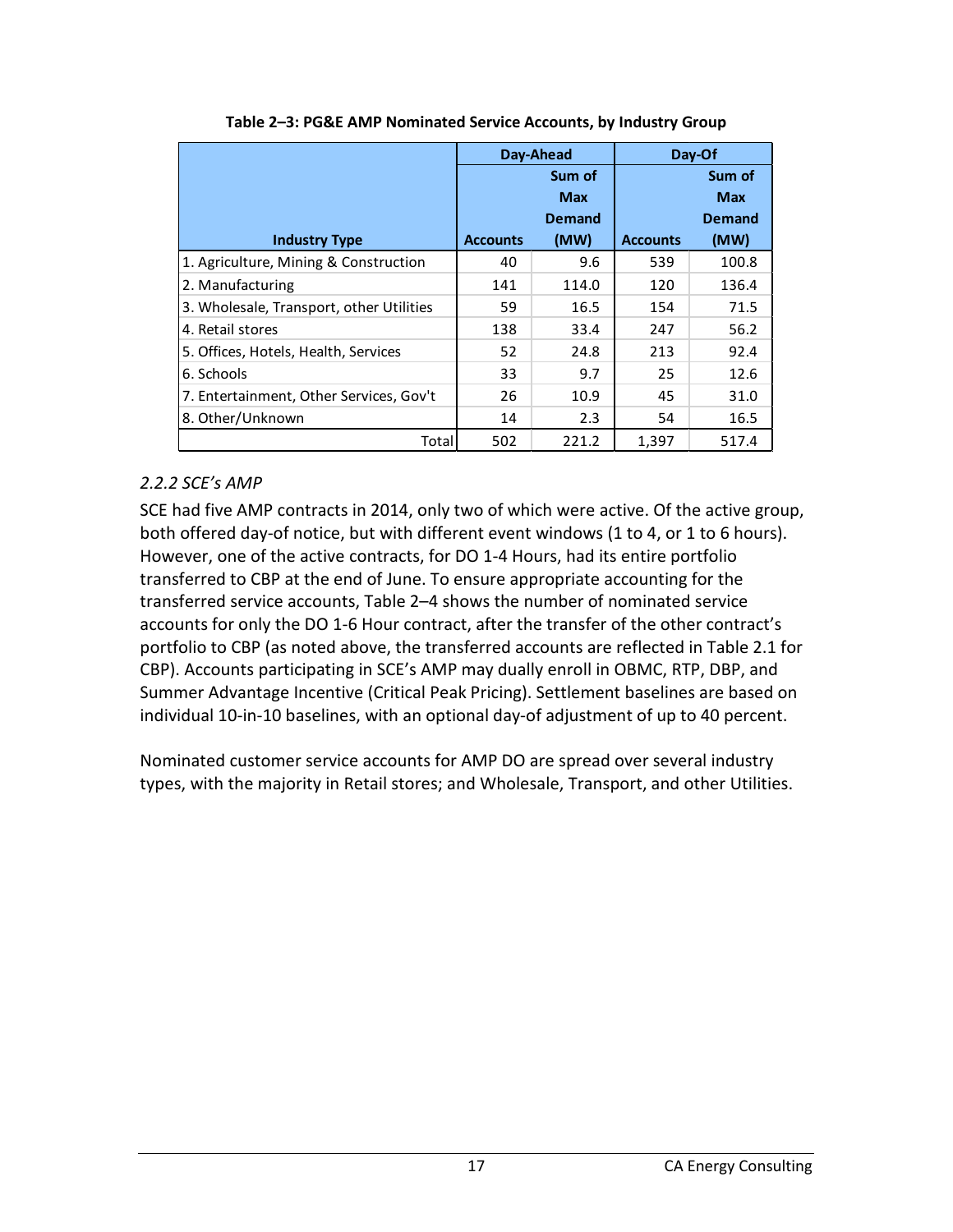|                                          | Day-Of (July-Oct.) |        |
|------------------------------------------|--------------------|--------|
|                                          |                    | Sum of |
|                                          |                    | Max    |
|                                          |                    | Demand |
| <b>Industry Type</b>                     | <b>Accounts</b>    | (MW)   |
| 1. Agriculture, Mining & Construction    | 97                 | 26.6   |
| 2. Manufacturing                         | 89                 | 51.4   |
| 3. Wholesale, Transport, other Utilities | 365                | 81.2   |
| 4. Retail stores                         | 275                | 74.6   |
| 5. Offices, Hotels, Health, Services     | 81                 | 30.8   |
| 6. Schools                               |                    |        |
| 7. Entertainment, Other Services, Gov't  |                    |        |
| 8. Other/Unknown                         |                    |        |
| Total                                    | 920                | 296.8  |

<span id="page-18-2"></span>**Table 2–4: SCE AMP Nominated Service Accounts, by Industry Group**

#### <span id="page-18-0"></span>**3. STUDY METHODS**

#### <span id="page-18-1"></span>**3.1 Overview**

The primary evaluation method used in the *ex-post* portion of this study involved customer-level regression analysis applied to hourly load data to estimate hourly load impacts for each customer service account that was nominated and called for an event. The regression equations model hourly load as a function of a set of variables designed to control for the primary factors that affect consumers' hourly demand levels, including called events, such as:

- *Seasonal and hourly time patterns* (*e.g.*, month, day-of-week, and hour, plus various hour/day-type interactions to allow hourly load patterns to vary by daytype);
- *Weather*, including hour-specific weather variables;
- *Event variables*. Indicator variables are included to account for each hour of each event day, for all DR programs in which the service account participates, which allows estimation of aggregator program load impacts for all hours across each event day, for each service account.

The models use the level of hourly demand (kW) as the dependent variable and a separate equation is estimated for each service account that was nominated and called for at least one event in 2014. As a result, the estimated coefficients on the event day/hour variables are direct estimates of the *ex-post* load impacts, and their standard errors indicate the precision of the estimates. For example, an hour-15 event-day coefficient of –100 for a particular event implies that the service account reduced load by 100 kWh during hour 15 of that event day relative to what its usage in that hour would have been otherwise, under the observed day-type and weather conditions on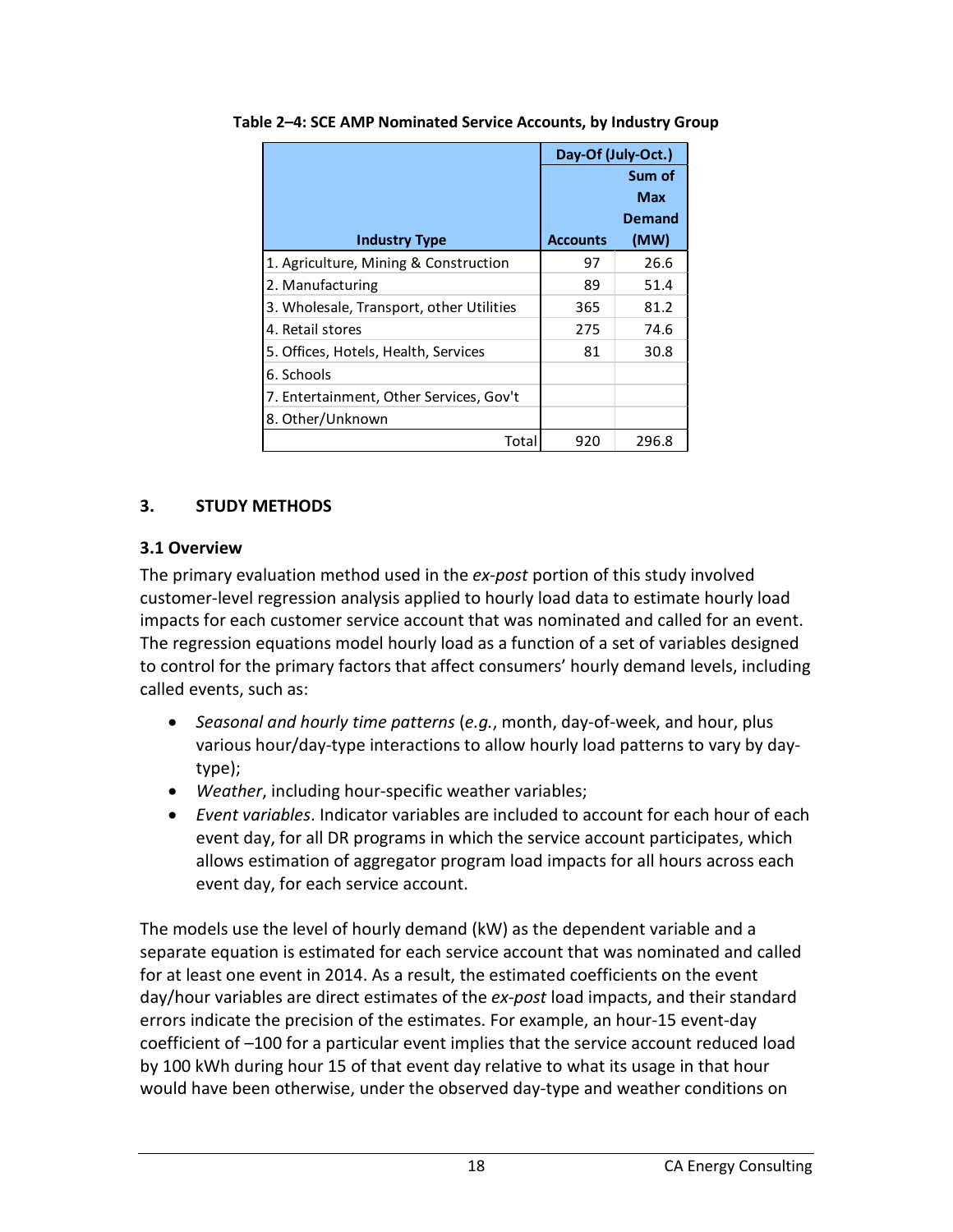that day. Weekends and holidays were excluded from the estimation database because aggregator events may be called only on non-holiday weekdays.

We tested a variety of weather variables in an attempt to determine which set best explains usage on event-like non-event days. This process and its results are explained in Appendix A. The methods used to develop the *ex-ante* load impact forecasts are described in Section 6.

#### <span id="page-19-0"></span>**3.2 Description of ex-post estimation methods**

## <span id="page-19-1"></span>*3.2.1 Regression Model*

The model shown below characterizes the nature of the regression equations, which were estimated separately for each service account. Table 3–1 describes the terms included in the equation.

$$
Q_{t,d} = a + \sum_{Evt=1}^{E} \sum_{i=1}^{24} (b_{i, Evt}^{AGG} \times h_{i,t} \times AGG_d) + \sum_{i=1}^{24} (b_{i}^{MornLoad} \times h_{i,t} \times MornLoad_d)
$$
  
+ 
$$
\sum_{i=1}^{24} (b_{i}^{OTH} \times h_{i,t} \times OtherEvt_d) + \sum_{i=1}^{24} (b_{i}^{Weather} \times h_{i,t} \times Weather_{t,d}) + \sum_{i=2}^{24} (b_{i}^{MON} \times h_{i,t} \times MON_d)
$$
  
+ 
$$
\sum_{i=2}^{24} (b_{i}^{FRI} \times h_{i,t} \times FRI_d) + \sum_{i=2}^{24} (b_{i}^{SUMMER} \times h_{i,t} \times SUMMER_d) + \sum_{i=2}^{24} (b_{i}^{h} \times h_{i,t})
$$
  
+ 
$$
\sum_{i=2}^{5} (b_{i}^{DTYPE} \times DTYPE_{i,d}) + \sum_{i=6}^{10} (b_{i}^{MONTH} \times MONTH_{i,d}) + e_{t,d}
$$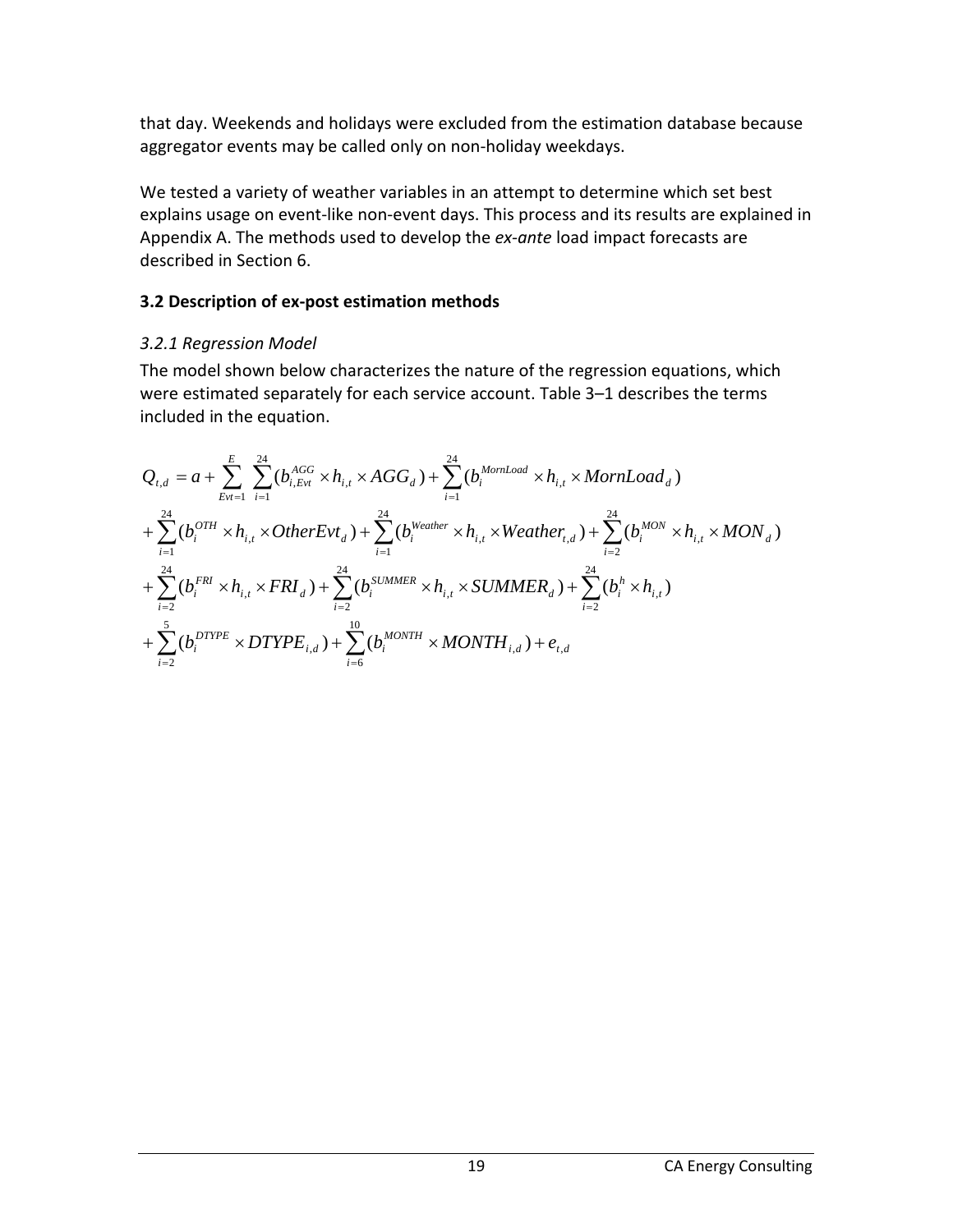<span id="page-20-0"></span>

| Variable Name /<br><b>Term</b> | Variable / Term Description                                                                                    |  |  |  |  |
|--------------------------------|----------------------------------------------------------------------------------------------------------------|--|--|--|--|
|                                | The demand in hour $t$ , on day $d$ for a customer nominated to the                                            |  |  |  |  |
| $Q_{t,d}$                      | aggregator program prior to the last event date                                                                |  |  |  |  |
| The various b's                | The estimated parameters                                                                                       |  |  |  |  |
| $h_{i,t}$                      | An indicator variable for hour <i>i</i> ( <i>i.e.</i> , $h_{i,t} = 1$ if <i>i</i> = <i>t</i> , and 0 otherwise |  |  |  |  |
| $AGG_{t,d}$                    | An indicator variable for aggregator program event days                                                        |  |  |  |  |
| Weather $_{t,d}$               | The weather variables selected in our model screening process                                                  |  |  |  |  |
| F                              | The number of event days that occurred during the program year                                                 |  |  |  |  |
| MornLoad $_{\rm d}$            | The average of day d's load in hours 1 through 10                                                              |  |  |  |  |
| OtherEvt <sub>d</sub>          | Equals one on event days of other demand response programs in                                                  |  |  |  |  |
|                                | which the customer is enrolled                                                                                 |  |  |  |  |
| MON <sub>d</sub>               | An indicator variable for Mondays                                                                              |  |  |  |  |
| FRI <sub>d</sub>               | An indicator variable for Fridays                                                                              |  |  |  |  |
| SUMMER <sub>d</sub>            | An indicator variable for the summer pricing season <sup>11</sup>                                              |  |  |  |  |
| DTYPE <sub>i.d</sub>           | A series of indicator variables for each day of the week                                                       |  |  |  |  |
| MONTH <sub>i.d</sub>           | A series of indicator variables for each month                                                                 |  |  |  |  |
| $e_{t,d}$                      | The error term.                                                                                                |  |  |  |  |

#### **Table 3–1: Descriptions of Terms included in the** *Ex-Post* **Regression Equation**

The OtherEvt variables help the model explain load changes that occur on event days in cases in which aggregator service accounts are dually enrolled in other DR programs. (In the absence of these variables, any load reductions that occur on such days may be falsely attributed to other included variables, such as weather condition or day-type variables.) The "morning load" variables are included in the same spirit as the day-of adjustment to the 10-in-10 baseline settlement method. That is, those variables help adjust the reference loads (or the loads that would have been observed in the absence of an event) for factors that affect pre-event usage, but are not accounted for by the other included variables.

The model allows for the hourly load profile to differ by: day of week, with separate profiles for Monday, Tuesday through Thursday, and Friday; and by pricing season (*i.e.*, summer versus non-summer), in order to account for customer load changes in response to seasonal differences in peak energy prices and/or demand charges.

Separate models were estimated for each customer. The load impacts were aggregated across service accounts as appropriate to arrive at program-level load impacts, as well as load impacts by industry group and local capacity area (LCA).

<span id="page-20-1"></span> $11$  The summer pricing season is July through September for SCE, May through September for SDG&E, and May through October for PG&E. This variable is designed to account for the effect of the strong summer peak TOU prices that are in effect during this period for most customers at each of the three utilities. Since the summer pricing season for PG&E overlaps exactly with the months included in the regression analysis, no *Summer* variable is included in the regressions for PG&E.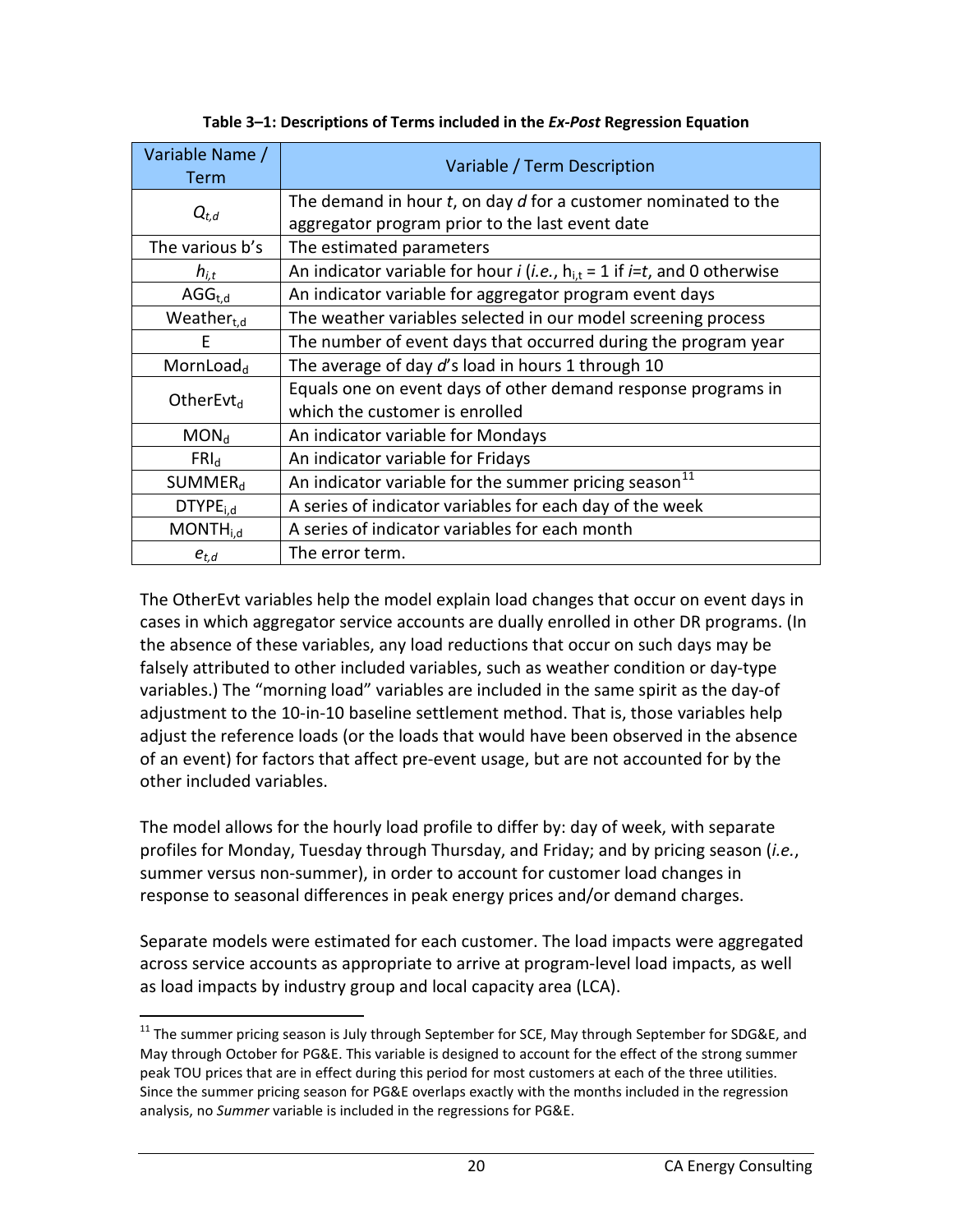## <span id="page-21-0"></span>*3.2.2 Development of Uncertainty-Adjusted Load Impacts*

The Load Impact Protocols require the estimation of uncertainty-adjusted load impacts. In the case of *ex-post* load impacts, the parameters that constitute the load impact estimates for each hour are surrounded by a range of uncertainty that is indicated by the standard errors associated with the load impact coefficients. We base the uncertainty-adjusted load impacts on the variances (*i.e.*, the square of the standard errors) associated with the estimated load impact coefficients.

For each event, to calculate the range of uncertainty at an aggregate level, we add the variances of the estimated customer-level load impacts across the customers who were called for the event in question. These aggregations are performed at either the program level, by industry group, or by LCA, as appropriate. The uncertainty-adjusted scenarios are then simulated under the assumption that each hour's load impact is normally distributed with the mean equal to the sum of the estimated customer-level load impacts and the standard deviation equal to the square root of the sum of the variances of the errors around the estimates of the load impacts. Results for the  $10^{th}$ ,  $30<sup>th</sup>$ , 70<sup>th</sup>, and 90<sup>th</sup> percentile scenarios are generated from these distributions.

In order to develop the uncertainty-adjusted load impacts associated with the *average* event hour (*i.e.*, the bottom rows in the tables produced by the *ex-post* table generator), we estimated two additional sets of customer-specific regression models. In the first model, we estimated the average event-hour load impact for *each* event-day, by using a single event variable (rather than the hour-specific variables used in the primary model described above). The standard errors associated with these event-specific coefficients serve as the basis of the average event-hour uncertainty-adjusted load impacts for each *ex-post* event day, which are shown on the last row of event-specific tables. The second model includes a single event-hour variable that applies to *all* event hours of the typical (or average) event day during the program year. The standard error associated with this estimate serves as the basis of the average event-hour uncertainty-adjusted load impacts for the typical *ex-post* event day.<sup>[12](#page-21-2)</sup> In each case, the standard errors are used to develop the uncertainty-adjusted scenarios in the same manner as the hour-specific standard errors in the primary model. These values are shown in the bottom row of the table for the typical event day.

## <span id="page-21-1"></span>**4. STUDY RESULTS – CBP** *EX-POST* **LOAD IMPACTS**

This section describes the estimated *ex-post* load impacts for each utility's CBP program and product type. For each program and product type (*e.g.*, DA 1-4 Hours and DO 1-4 Hours), we show the following information:

<span id="page-21-2"></span> $12$  The typical event day for the aggregator-based programs, as described in Section 4, is the average of all system-wide events that have the same event-window hours (*e.g.*, hours-ending 16 to 19).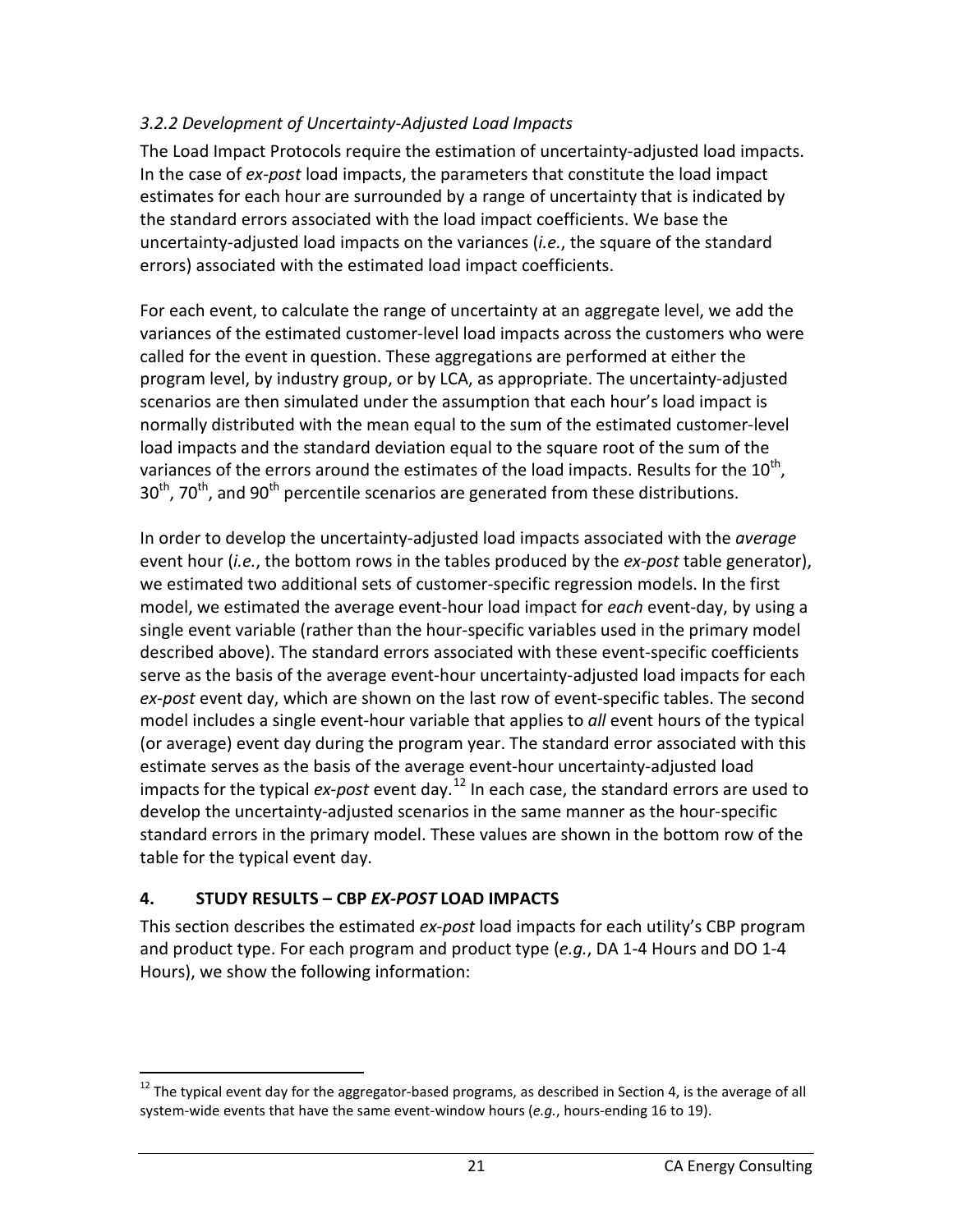- Events that were called in 2014;
- For each event, the number of service accounts called, average event-hour reference load, estimated load impact, and percentage load impact, for both the aggregate and per-customer level;
- For the average of typical events, the average event-hour reference load, estimated load impact, and percentage load impact, by industry type and LCA; $^{13}$  $^{13}$  $^{13}$
- For selected events, the hourly profile of the estimated reference load and load impacts; and
- Estimates of TA/TI and AutoDR impacts.

## <span id="page-22-0"></span>**4.1 Capacity Bidding Program (CBP) – PG&E**

## <span id="page-22-1"></span>*4.1.1 Events for PG&E CBP*

Table 4–1 lists the features of PG&E's CBP DA and DO events in 2014, including day of week, event type, event hours, and number of service accounts called. A number of localized events were called for only some SubLaps, as indicated in the column labeled "Event Type". Typical events, indicated by shading, are those that were called systemwide for hours-ending 16 to 19.

<span id="page-22-2"></span> $13$  Aggregator events may be called for different aggregators, different locations, and for different hours. This feature complicates both the definition of an "average," or "typical" event, and the reporting of estimated load impacts for the average event-hour. The typical events selected for each program and utility are described below.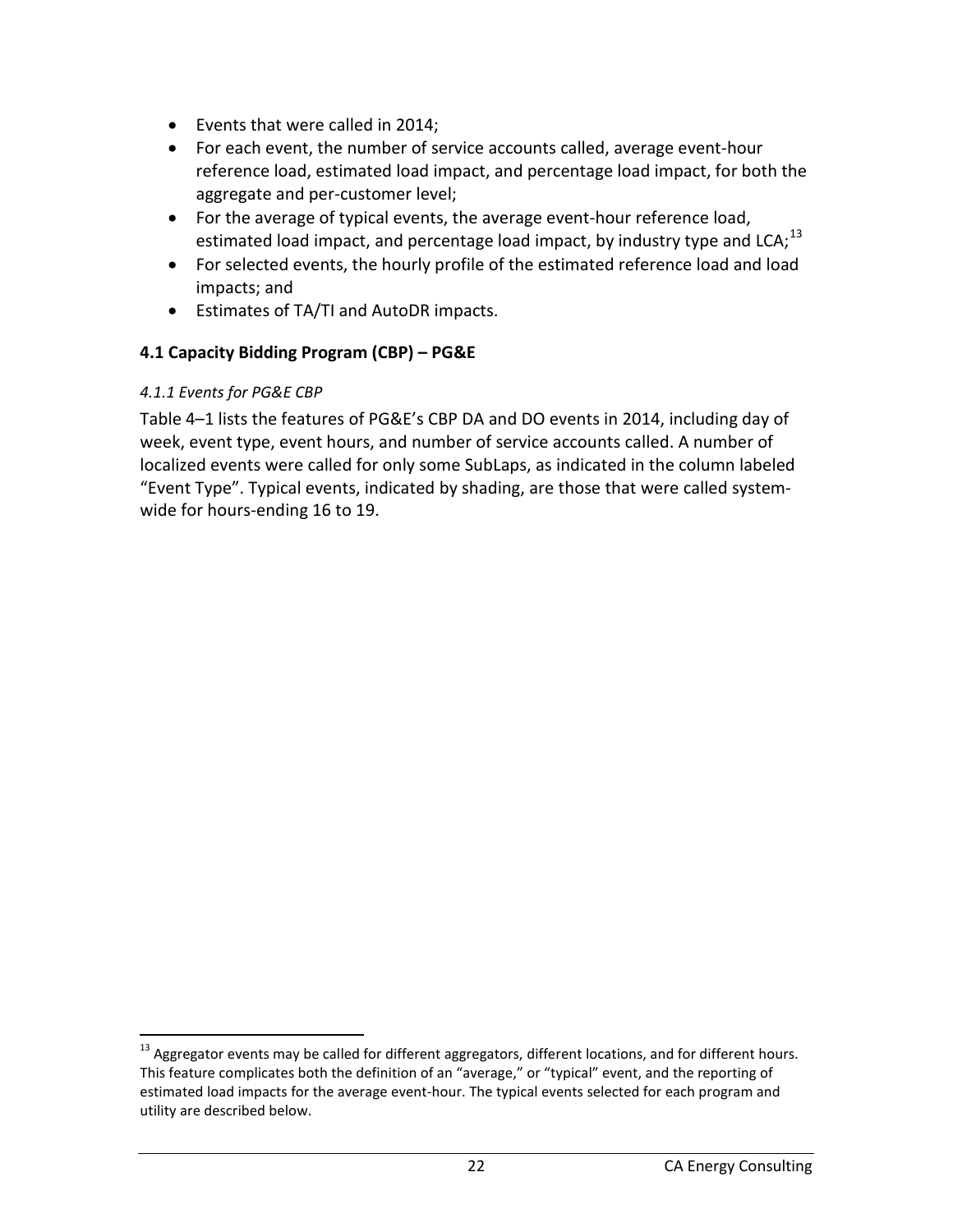<span id="page-23-0"></span>

| <b>Date</b> | Day of<br><b>Week</b> | <b>Event Type</b> | <b>Notice</b> | <b>Product</b> | <b>Event Hours</b><br><b>Ending</b> | Num. of<br><b>Accounts</b> |
|-------------|-----------------------|-------------------|---------------|----------------|-------------------------------------|----------------------------|
|             |                       |                   | DA            | 1-4 Hour       | $17 - 19$                           |                            |
| 05/14/14    | Wed                   | 4 SubLaps         |               | 1-4 Hour       |                                     | 146                        |
|             |                       |                   | DO            | 2-6 Hour       | $16 - 19$                           | 37                         |
|             |                       |                   | <b>DA</b>     | 1-4 Hour       | $16 - 19$                           | 31                         |
| 05/15/14    | Thu                   | System            |               | 1-4 Hour       |                                     | 434                        |
|             |                       |                   | DO            | 2-6 Hour       | $16 - 19$                           | 106                        |
|             |                       |                   |               | 1-4 Hour       |                                     | 449                        |
| 06/09/14    | Mon                   | System            | <b>DO</b>     | 2-6 Hour       | $16 - 19$                           | 105                        |
|             |                       |                   |               | 1-4 Hour       |                                     | 449                        |
| 06/30/14    | Mon                   | System            | DO            | 2-6 Hour       | $16 - 19$                           | 105                        |
|             |                       | System            | DA            | 1-4 Hour       | $17 - 19$                           | 36                         |
| 07/07/14    | Mon                   |                   |               | 1-4 Hour       |                                     | 80                         |
|             |                       | 2 SubLaps         | DO.           | 2-6 Hour       | $16 - 19$                           |                            |
|             |                       | 3 SubLaps         | DA            | 1-4 Hour       | $16 - 19$                           | 28                         |
| 07/14/14    | Mon                   |                   |               | 1-4 Hour       |                                     | 90                         |
|             |                       | 7 SubLaps         | DO.           | 2-6 Hour       | $16 - 19$                           | 17                         |
|             |                       | 3 SubLaps         | DA            | 1-4 Hour       | $16 - 19$                           | 24                         |
| 07/25/14    | Fri                   | 2 SubLaps         | DO.           | 1-4 Hour       | $16 - 19$                           | 94                         |
|             |                       |                   |               | 2-6 Hour       |                                     |                            |
|             |                       |                   | DA            | 1-4 Hour       | $16 - 19$                           | 36                         |
| 07/28/14    | Mon                   | System            | DO            | 1-4 Hour       | $16 - 19$                           | 433                        |
|             |                       |                   |               | 2-6 Hour       |                                     | 103                        |
|             |                       |                   | DA            | 1-4 Hour       | $17 - 19$                           | 35                         |
| 07/29/14    | Tue                   | System            | DO.           | 1-4 Hour       | $17 - 19$                           | 433                        |
|             |                       |                   |               | 2-6 Hour       |                                     | 103                        |
|             |                       |                   | DA            | 1-4 Hour       | $16 - 19$                           | 37                         |
| 08/01/14    | Fri                   | 12 SubLaps        | DO            | 1-4 Hour       | $16 - 19$                           | 402                        |
|             |                       |                   |               | 2-6 Hour       |                                     | 100                        |
| 09/02/14    | Tue                   | Fresno            | DO.           | 1-4 Hour       | $16 - 19$                           | 52                         |
|             |                       |                   |               | 2-6 Hour       |                                     |                            |
|             |                       |                   | DA            | 1-4 Hour       | $16 - 19$                           | 32                         |
| 09/15/14    | Mon                   | System            | DO            | 1-4 Hour       | $16 - 19$                           | 422                        |
|             |                       |                   |               | 2-6 Hour       |                                     | 106                        |
|             |                       |                   | DA            | 1-4 Hour       | $16 - 19$                           |                            |
| 10/02/14    | Thu                   | 1 SubLap          | DO            | 1-4 Hour       | $16 - 19$                           | 24                         |
|             |                       |                   |               | 2-6 Hour       |                                     |                            |
|             |                       |                   | DA            | 1-4 Hour       | $16 - 19$                           |                            |
| 10/03/14    | Fri                   | 1 SubLap          | DO            | 1-4 Hour       | $16 - 19$                           | 24                         |
|             |                       |                   |               | 2-6 Hour       | 15 - 19                             |                            |
| 10/06/14    | Mon                   | 3 SubLaps         | DO            | 1-4 Hour       | $16 - 19$                           | 119                        |
|             |                       |                   |               | 2-6 Hour       | 15 - 19                             | 20                         |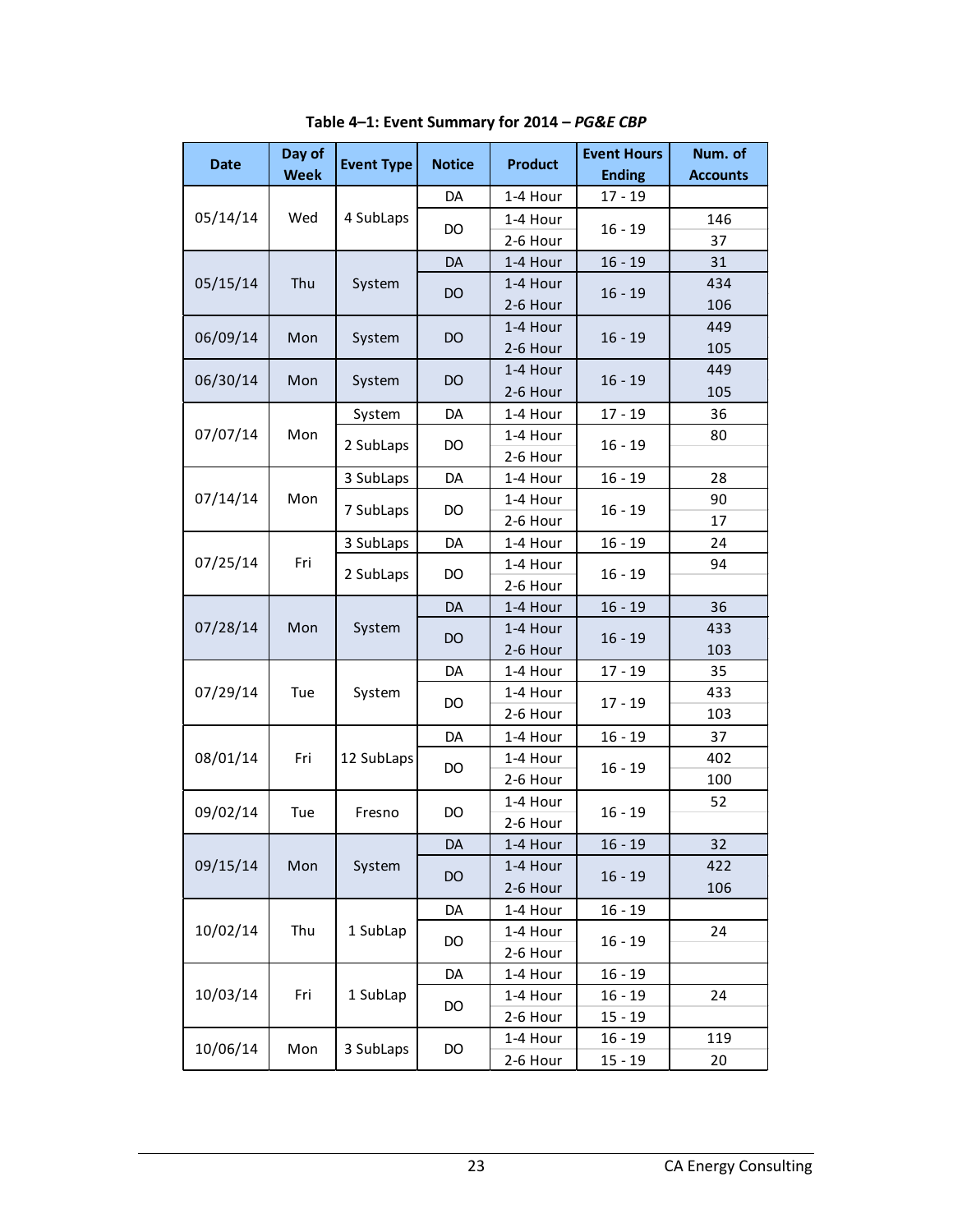#### <span id="page-24-0"></span>*4.1.2 Summary load impacts*

Table 4–2 shows average event-hour estimated *reference loads*, *load impacts*, at both an average customer and aggregate level, as well as *percentage load impacts*, for the DA and DO notice and associated product types, for each of PG&E's CBP events, and for the typical event. Also shown are average event-hour temperatures, and the amount of monthly nominated capacity for the relevant product types and SubLaps called. The nominated capacity values may be compared to the aggregate load impact estimates in the fourth column from the right. The average event-hour DA load impact for the typical event was 4.9 MW, while DO load impacts averaged 5.8 MW for the 1-4 Hour product, and 4.8 MW for the 2-6 Hour product. Average percentage load impacts for the typical event ranged from 10 to 37 percent across the three product types.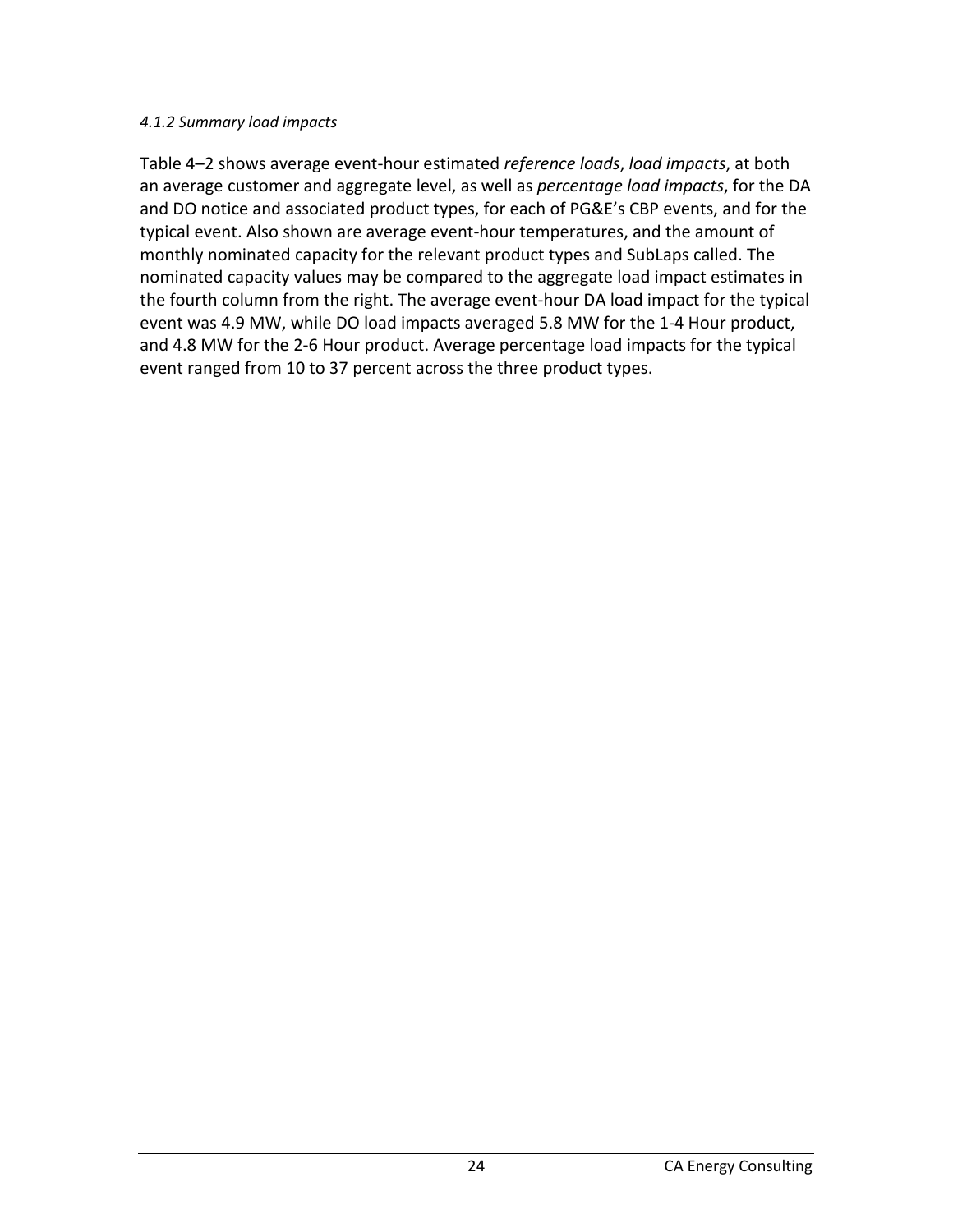<span id="page-25-0"></span>

|                                                                                                                                                                                          |               |                      |                 |                | <b>Average Customer</b> |              | <b>Aggregate</b> |            |                |                 |
|------------------------------------------------------------------------------------------------------------------------------------------------------------------------------------------|---------------|----------------------|-----------------|----------------|-------------------------|--------------|------------------|------------|----------------|-----------------|
|                                                                                                                                                                                          |               |                      |                 | Ref.           | Load                    | Ref.         | Load             |            | <b>Average</b> | Nom.            |
| <b>Date</b>                                                                                                                                                                              | <b>Notice</b> | <b>Product</b>       | <b>Accounts</b> | Load           | <b>Impact</b>           | Load         | Impact           | % Load     | <b>Event</b>   | <b>Capacity</b> |
|                                                                                                                                                                                          |               |                      | <b>Called</b>   | (MW)           | (kW)                    | (MW)         | (MW)             | Impact     | Temp.          | (MW)            |
|                                                                                                                                                                                          | DA            | 1-4 Hour             |                 |                |                         |              |                  |            |                |                 |
| 5/14/14<br>5/15/14<br>6/9/14<br>6/30/14<br>7/7/14<br>7/14/14<br>7/25/14<br>7/28/14<br>7/29/14<br>8/1/14<br>9/2/14<br>9/15/14<br>10/2/14<br>10/3/14<br>10/6/14<br><b>Typical</b><br>Event |               | 1-4 Hour             | 146             | 121.8          | 9.9                     | 17.8         | 1.45             | 8%         | 87             | 2.67            |
|                                                                                                                                                                                          | DO            | 2-6 Hour             | 37              | 223.2          | 37.3                    | 8.3          | 1.38             | 17%        | 89             | 2.03            |
|                                                                                                                                                                                          | DA            | 1-4 Hour             | 31              | 441.0          | 102.8                   | 13.7         | 3.19             | 23%        | 90             | 6.78            |
|                                                                                                                                                                                          | DO            | 1-4 Hour             | 434             | 122.3          | 14.0                    | 53.1         | 6.06             | 11%        | 87             | 8.17            |
|                                                                                                                                                                                          |               | 2-6 Hour             | 106             | 243.0          | 38.4                    | 25.8         | 4.07             | 16%        | 88             | 5.78            |
|                                                                                                                                                                                          | DO            | 1-4 Hour             | 449             | 132.0          | 12.1                    | 59.3         | 5.43             | 9%         | 92             | 8.65            |
|                                                                                                                                                                                          |               | 2-6 Hour             | 105             | 265.4          | 44.3                    | 27.9         | 4.65             | 17%        | 92             | 4.95            |
|                                                                                                                                                                                          | DO            | 1-4 Hour             | 449             | 129.4          | 11.4                    | 58.1         | 5.11             | 9%         | 90             | 8.65            |
|                                                                                                                                                                                          |               | 2-6 Hour             | 105             | 259.9          | 47.5                    | 27.3         | 4.99             | 18%        | 90             | 4.95            |
|                                                                                                                                                                                          | DA            | 1-4 Hour             | 36              | 421.8          | 227.1                   | 15.2         | 8.17             | 54%        | 88             | 8.01            |
|                                                                                                                                                                                          | DO            | 1-4 Hour             | 80              | 124.5          | 16.9                    | 10.0         | 1.35             | 14%        | 85             | 1.42            |
|                                                                                                                                                                                          |               | 2-6 Hour             |                 |                |                         |              |                  |            |                |                 |
|                                                                                                                                                                                          | DA            | 1-4 Hour             | 28              | 428.5          | 261.2                   | 12.0         | 7.31             | 61%        | 99             | 6.87            |
|                                                                                                                                                                                          | DO            | 1-4 Hour             | 90              | 141.3          | 19.7                    | 12.7         | 1.77             | 14%        | 101            | 2.38            |
|                                                                                                                                                                                          |               | 2-6 Hour             | 17              | 294.4          | 57.9                    | 5.0          | 0.98             | 20%        | 101            | 0.87            |
|                                                                                                                                                                                          | DA            | 1-4 Hour             | 24              | 253.3          | 70.3                    | $6.1\,$      | 1.69             | 28%        | 99             | 6.07            |
|                                                                                                                                                                                          | DO            | 1-4 Hour             | 94              | 145.7          | 13.1                    | 13.7         | 1.23             | 9%         | 92             | 2.09            |
|                                                                                                                                                                                          |               | 2-6 Hour             |                 |                |                         |              |                  |            |                |                 |
|                                                                                                                                                                                          | DA            | 1-4 Hour             | 36              | 351.1          | 136.7                   | 12.6         | 4.92             | 39%        | 89             | 8.01            |
|                                                                                                                                                                                          | DO            | 1-4 Hour             | 433             | 131.2          | 14.0                    | 56.8         | 6.08             | 11%        | 84             | 9.22            |
|                                                                                                                                                                                          |               | 2-6 Hour             | 103             | 251.8          | 47.1                    | 25.9         | 4.85             | 19%        | 84             | 4.71            |
|                                                                                                                                                                                          | DA            | 1-4 Hour             | 35              | 341.0          | 68.0                    | 12.0         | 2.40             | 20%        | 92             | 8.01            |
|                                                                                                                                                                                          | DO            | 1-4 Hour             | 433             | 139.5          | 18.6                    | 60.4         | 8.05             | 13%        | 88             | 9.22            |
|                                                                                                                                                                                          |               | 2-6 Hour             | 103             | 260.2          | 51.0                    | 26.8         | 5.25             | 20%        | 88             | 4.71            |
|                                                                                                                                                                                          | DA            | 1-4 Hour             | 37              | 389.1          | 25.5                    | 14.4         | 0.94             | 7%         | 97             | 10.18           |
|                                                                                                                                                                                          | DO            | 1-4 Hour             | 402             | 140.0          | 17.2                    | 56.3         | 6.91             | 12%        | 92             | 8.26            |
|                                                                                                                                                                                          |               | 2-6 Hour             | 100             | 268.5          | 49.7                    | 26.9         | 4.97             | 18%        | 92             | 4.52            |
|                                                                                                                                                                                          | DO            | 1-4 Hour             | 52              | 142.9          | 9.3                     | 7.4          | 0.48             | 7%         | 101            | 0.90            |
|                                                                                                                                                                                          |               | 2-6 Hour             |                 |                |                         |              |                  |            |                |                 |
|                                                                                                                                                                                          | DA            | 1-4 Hour             | 32<br>422       | 404.2<br>131.8 | 205.4                   | 12.9<br>55.6 | 6.57<br>6.21     | 51%        | 86             | 8.99            |
|                                                                                                                                                                                          | DO            | 1-4 Hour<br>2-6 Hour | 106             | 246.1          | 14.7<br>50.9            | 26.1         | 5.39             | 11%<br>21% | 84<br>82       | 8.84<br>4.81    |
|                                                                                                                                                                                          | DA            | 1-4 Hour             |                 |                |                         |              |                  |            |                |                 |
|                                                                                                                                                                                          |               | 1-4 Hour             | 24              | 118.8          | 13.1                    | 2.9          | 0.31             | 11%        | 84             | 0.45            |
|                                                                                                                                                                                          | DO            | 2-6 Hour             |                 |                |                         |              |                  |            |                |                 |
|                                                                                                                                                                                          | DA            | 1-4 Hour             |                 |                |                         |              |                  |            |                |                 |
|                                                                                                                                                                                          |               | 1-4 Hour             | 24              | 122.8          | 4.9                     | 2.9          | 0.12             | 4%         | 83             | 0.45            |
|                                                                                                                                                                                          | DO            | 2-6 Hour             |                 |                |                         |              |                  |            |                |                 |
|                                                                                                                                                                                          |               | 1-4 Hour             | 119             | 119.4          | 14.2                    | 14.2         | 1.69             | 12%        | 92             | 1.90            |
|                                                                                                                                                                                          | DO            | 2-6 Hour             | 20              | 252.2          | 69.2                    | 5.0          | 1.38             | 27%        | 92             | 0.98            |
|                                                                                                                                                                                          | DA            | 1-4 Hour             | 33              | 396.4          | 148.3                   | 13.1         | 4.89             | 37%        | 89             | 7.92            |
|                                                                                                                                                                                          |               | 1-4 Hour             | 437             | 129.3          | 13.2                    | 56.6         | 5.78             | 10%        | 87             | 8.70            |
|                                                                                                                                                                                          | DO            | 2-6 Hour             | 105             | 253.2          | 45.6                    | 26.6         | 4.79             | 18%        | 87             | 5.04            |
|                                                                                                                                                                                          |               |                      |                 |                |                         |              |                  |            |                |                 |

**Table 4–2: Average Event-Hour Loads and Load Impacts by Event –** *PG&E CBP*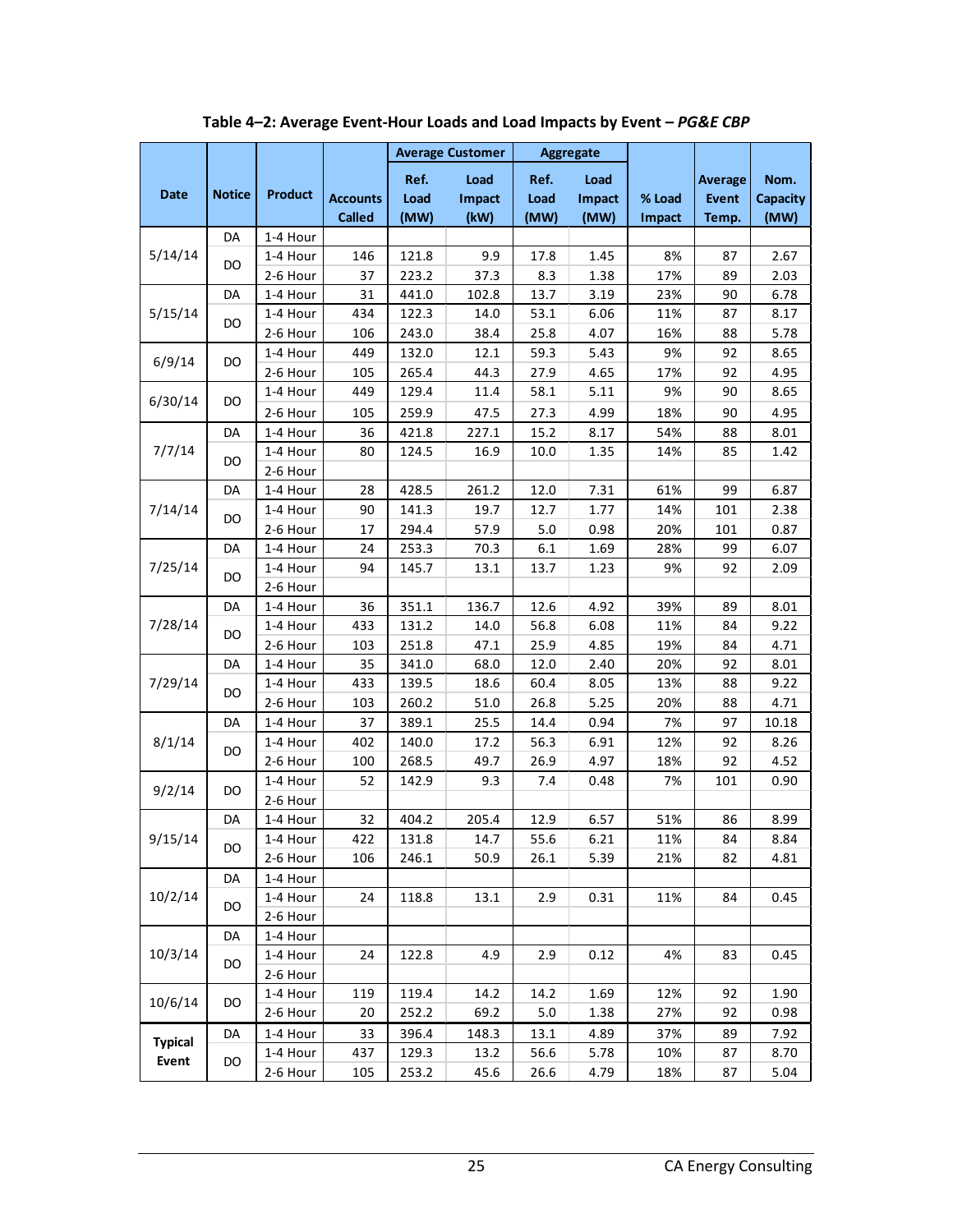Table 4–3 shows the distribution of average event-hour load impacts for the typical DA and DO event by industry type. Half of DA load impacts are concentrated in the Offices, Hotels, Finance and Services industry type, while DO load impacts are spread across several industry types.

|               |                                                     |                                  | <b>Average Customer</b>       |                        | Aggregate              |                        |                  |                           |
|---------------|-----------------------------------------------------|----------------------------------|-------------------------------|------------------------|------------------------|------------------------|------------------|---------------------------|
| <b>Notice</b> | Industry                                            | <b>Accounts</b><br><b>Called</b> | <b>Reference</b><br>Load (kW) | Load<br>Impact<br>(kW) | Reference<br>Load (MW) | Load<br>Impact<br>(MW) | % Load<br>Impact | Average<br>Event<br>Temp. |
|               |                                                     | 20                               | 117.6                         | 65.1                   | 2.4                    | 1.32                   | 55%              | 99                        |
|               | Agriculture, Mining & Construction<br>Manufacturing |                                  |                               |                        |                        |                        |                  |                           |
|               | Wholesale, Transport, other utilities               |                                  |                               |                        |                        |                        |                  |                           |
|               | Retail stores                                       |                                  |                               |                        |                        |                        |                  |                           |
| <b>DA</b>     | Offices, Hotels, Finance, Services                  |                                  |                               |                        |                        |                        |                  |                           |
|               | <b>Schools</b>                                      |                                  |                               |                        |                        |                        |                  |                           |
|               | Institutional/Government                            |                                  |                               |                        |                        |                        |                  |                           |
|               | Other or unknown                                    |                                  |                               |                        |                        |                        |                  |                           |
|               | <b>Total DA</b>                                     | 33                               | 396.4                         | 148.3                  | 13.1                   | 4.9                    | 37%              | 89                        |
|               | Agriculture, Mining & Construction                  |                                  |                               |                        |                        |                        |                  |                           |
|               | Manufacturing                                       |                                  |                               |                        |                        |                        |                  |                           |
|               | Wholesale, Transport, other utilities               |                                  |                               |                        |                        |                        |                  |                           |
|               | Retail stores                                       | 517                              | 143.8                         | 19.0                   | 74.31                  | 9.81                   | 13%              | 88                        |
| DO.           | Offices, Hotels, Finance, Services                  |                                  |                               |                        |                        |                        |                  |                           |
|               | Schools                                             |                                  |                               |                        |                        |                        |                  |                           |
|               | Institutional/Government                            |                                  |                               |                        |                        |                        |                  |                           |
|               | Other or unknown                                    |                                  |                               |                        |                        |                        |                  |                           |
|               | <b>Total DO</b>                                     | 542                              | 153.3                         | 19.5                   | 83.2                   | 10.6                   | 13%              | 87                        |

<span id="page-26-0"></span>**Table 4–3: Distribution of Average Event-Hour Load Impacts by Industry Type –** *PG&E CBP*

Table 4–4 shows the distribution of average event-hour load impacts by LCA. Most of the DA load impacts were located outside of any LCA. DO load impacts were more widely spread, with the greatest amount in the Greater Bay Area.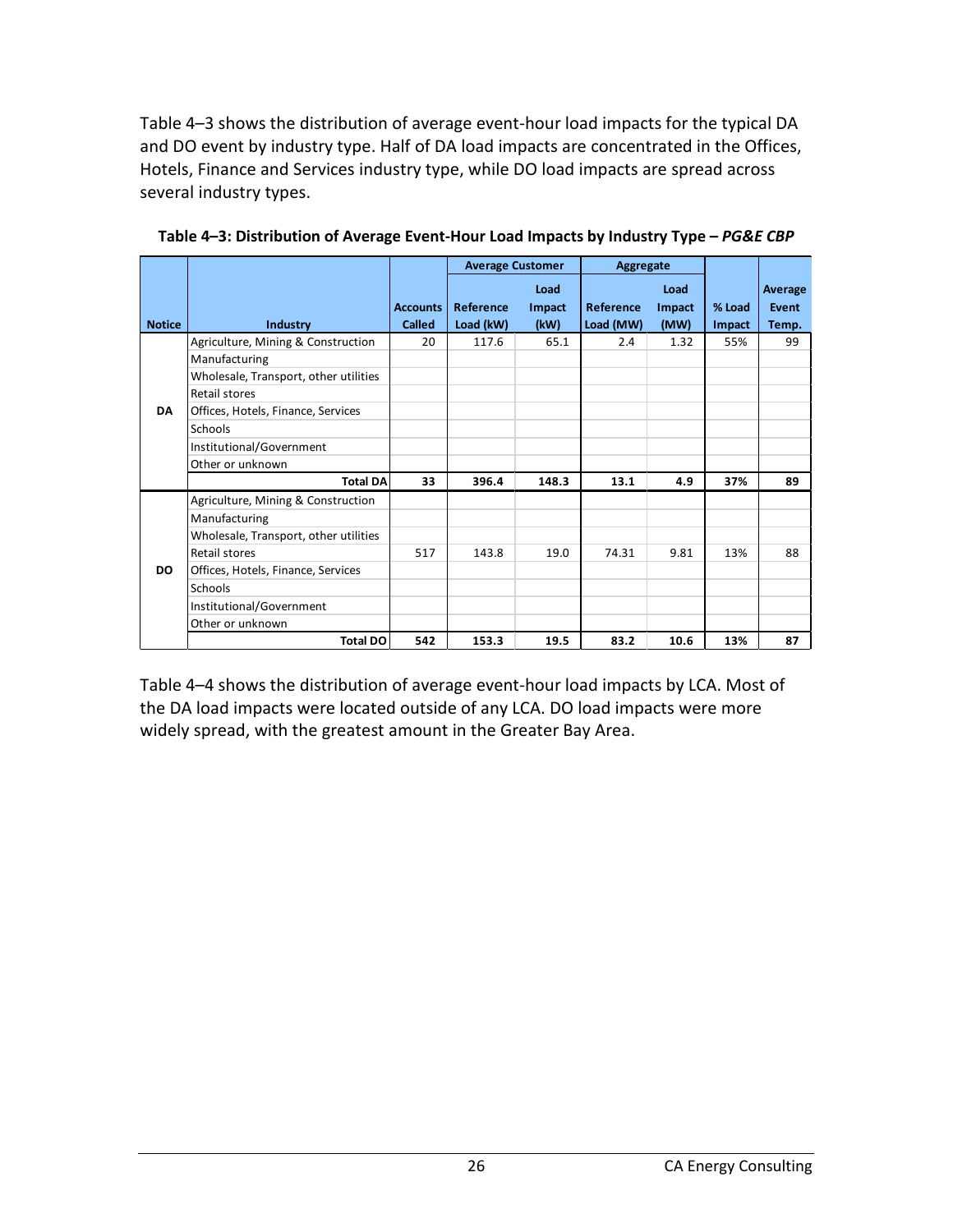<span id="page-27-1"></span>

|               |                  |                 |           | <b>Average Customer</b> |                  | <b>Aggregate</b> |        |                |
|---------------|------------------|-----------------|-----------|-------------------------|------------------|------------------|--------|----------------|
|               |                  |                 |           | Load                    |                  | Load             |        | <b>Average</b> |
|               |                  | <b>Accounts</b> | Reference | <b>Impact</b>           | <b>Reference</b> | Impact           | % Load | Event          |
| <b>Notice</b> | <b>LCA</b>       | <b>Called</b>   | Load (kW) | (kW)                    | Load (MW)        | (MW)             | Impact | Temp.          |
|               | Greater Bay Area |                 |           |                         |                  |                  |        |                |
|               | Greater Fresno   |                 |           |                         |                  |                  |        |                |
|               | Humboldt         |                 |           |                         |                  |                  |        |                |
|               | Kern             |                 |           |                         |                  |                  |        |                |
| <b>DA</b>     | Northern Coast   |                 |           |                         |                  |                  |        |                |
|               | Not in any LCA   |                 |           |                         |                  |                  |        |                |
|               | Sierra           |                 |           |                         |                  |                  |        |                |
|               | Stockton         |                 |           |                         |                  |                  |        |                |
|               | <b>Total DA</b>  | 33              | 396.4     | 148.3                   | 13.1             | 4.9              | 37%    | 89             |
|               | Greater Bay Area | 249             | 150.2     | 16.5                    | 37.5             | 4.11             | 11%    | 81             |
|               | Greater Fresno   | 48              | 175.1     | 23.8                    | 8.4              | 1.15             | 14%    | 102            |
|               | Humboldt         |                 |           |                         |                  |                  |        |                |
|               | Kern             | 27              | 192.9     | 23.9                    | 5.3              | 0.66             | 12%    | 102            |
| <b>DO</b>     | Northern Coast   | 43              | 159.9     | 18.4                    | 6.9              | 0.80             | 12%    | 85             |
|               | Not in any LCA   | 114             | 147.7     | 23.1                    | 16.8             | 2.62             | 16%    | 88             |
|               | Sierra           | 26              | 146.2     | 25.3                    | 3.8              | 0.66             | 17%    | 94             |
|               | Stockton         | 29              | 135.4     | 17.4                    | 3.9              | 0.50             | 13%    | 95             |
|               | <b>Total DO</b>  | 542             | 153.3     | 19.5                    | 83.2             | 10.6             | 13%    | 87             |

**Table 4–4: Distribution of Average Event-Hour Load Impacts by LCA –** *PG&E CBP*

#### <span id="page-27-0"></span>*4.1.3 Hourly load impacts*

Figures 4–1 and 4–2 illustrate the hourly profiles of the estimated reference load, observed load and estimated load impacts (in MW) for the PG&E CBP DO 1-4 and DO 2-6 product types for the four-hour July 28 event, which was called for hours-ending 16 to 19. The data underlying the figures are available in the Excel-based Protocol table generators that are included as appendices to this report.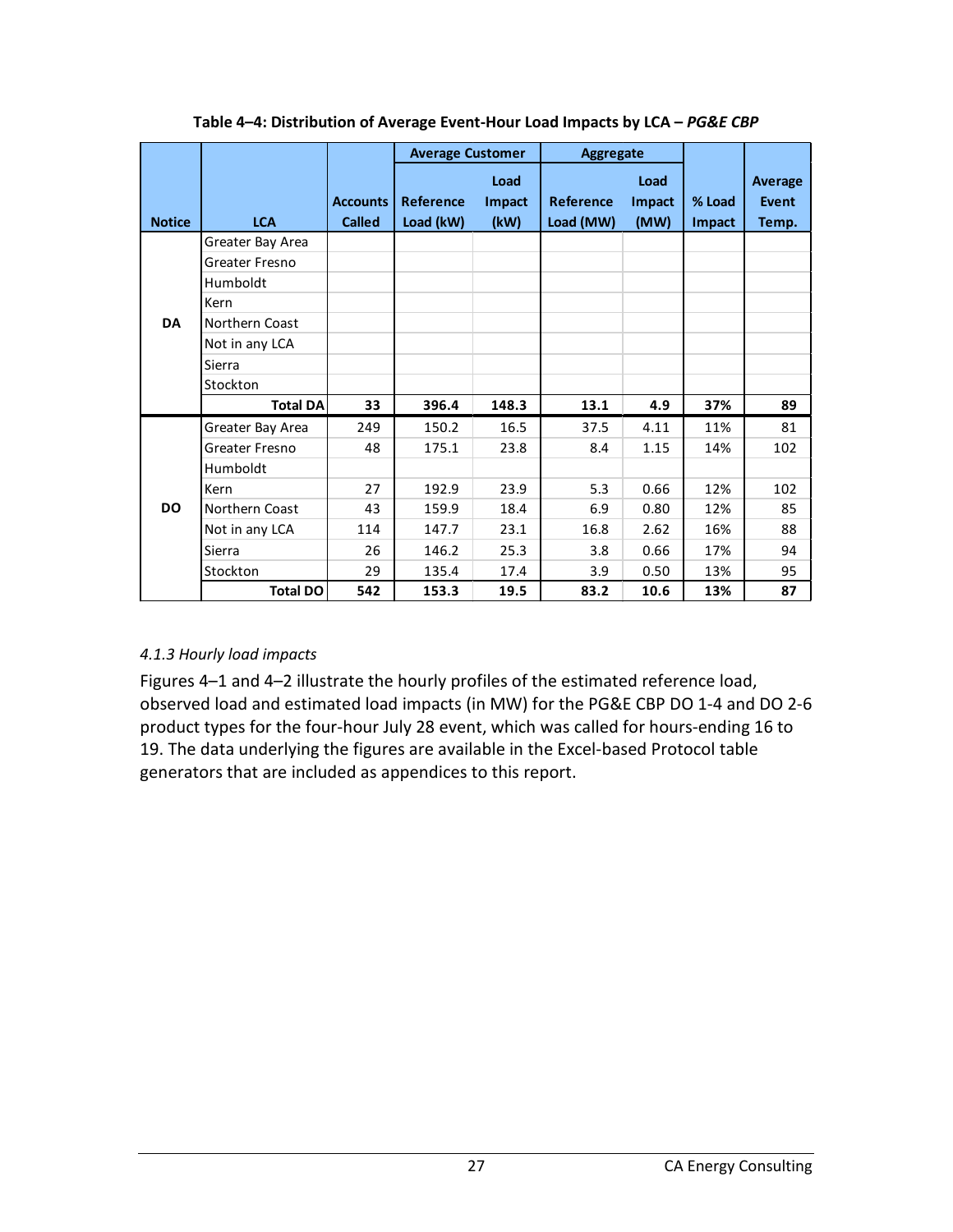<span id="page-28-0"></span>

**Figure 4–1: Hourly Loads and Load Impacts – PG&E CBP DO 1-4** *July 28, 2014 Event*

**Figure 4–2: Hourly Loads and Load Impacts – PG&E CBP DO 2-6** *July 28, 2014 Event*

<span id="page-28-1"></span>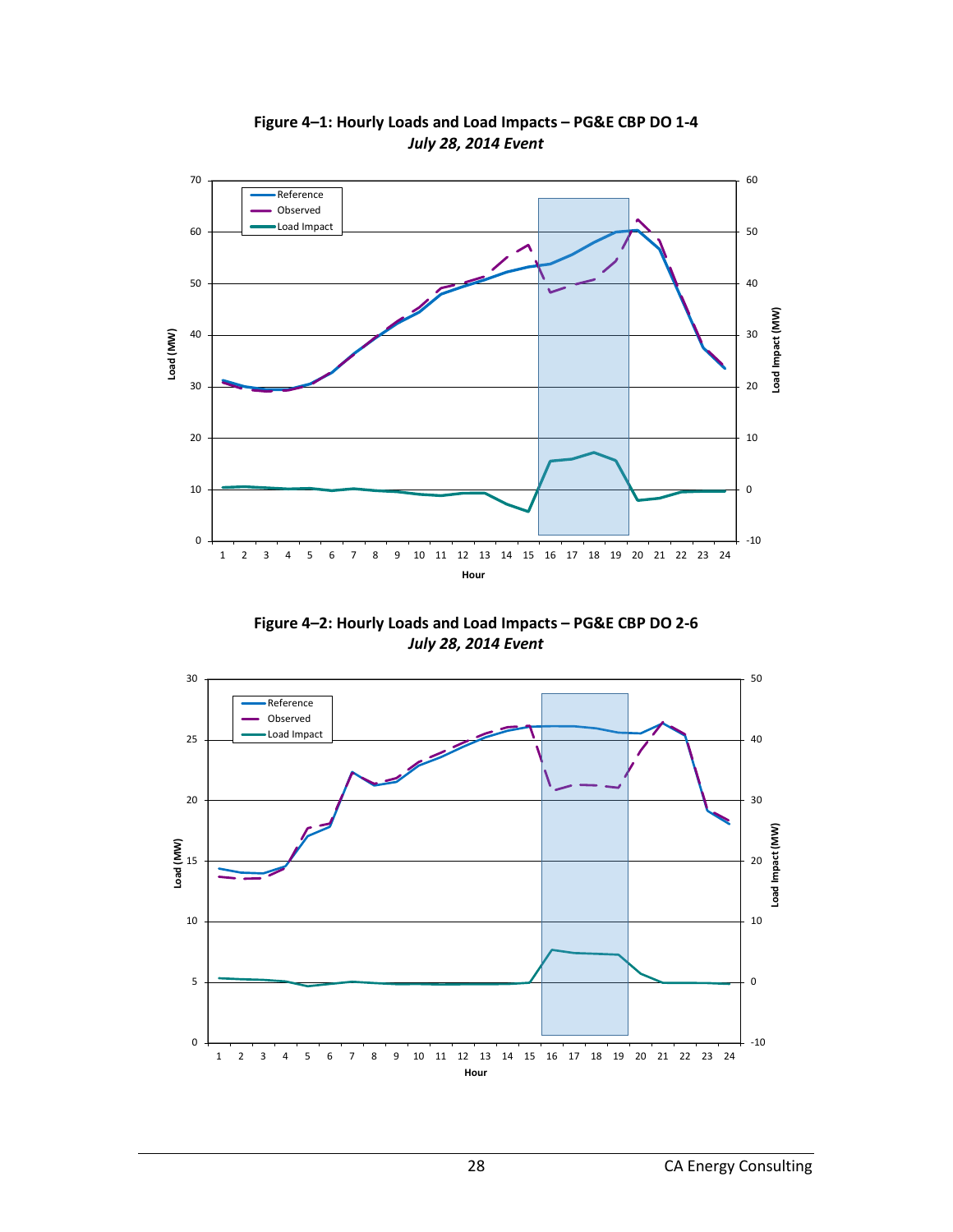#### <span id="page-29-0"></span>*4.1.4 Load impacts of TA/TI and AutoDR participants*

This section describes the *ex-post* load impacts achieved by PG&E CBP service accounts that participated in TA/TI or AutoDR at some point in the current or previous years. The *ex-post* load impacts reported here for these customers should not, however, be interpreted as the incremental impacts due to the technology programs.

The Automated Demand Response (AutoDR) program provides customers incentives to invest in energy management technologies that will enable their equipment or facilities to reduce demand automatically in response to a physical signal sent from the utility. It encourages customers to expand their energy management capabilities by participating in DR programs using automated electric controls and management strategies.

The Technical Assistance and Technology Incentives (TA/TI) program is no longer offered by the IOUs, but we summarize load impacts from customers that received program incentives in the past. The program had two parts: technical assistance (TA) in the form of energy audits, and technology incentives (TI). The objective of the TA portion of the program was to subsidize customer energy audits that had the objective of identifying ways in which customers could reduce load during DR events. The TI portion of the program provided incentive payments for the installation of equipment or control software supporting DR.

Table 4–5 and 4–6 summarize event-specific *total* load impacts for TA/TI and AutoDR participants, respectively, that received TA/TI or AutoDR incentives at some point prior to the DR event(s) summarized. These represent the sum of the estimated load impacts for customers in each program, as estimated using the customer-level *ex-post* regression methods.

Table 4–5 shows that an average of one CBP DA customer and 35 CBP DO customers participated in TA/TI and achieved load impacts for the average event of 0.2 and 1.22 MW respectively. The rightmost column (Load Shed Test) shows the total load shed amounts approved following the TA/TI DR test, which are .76 MW and 4 MW for DA and DO respectively.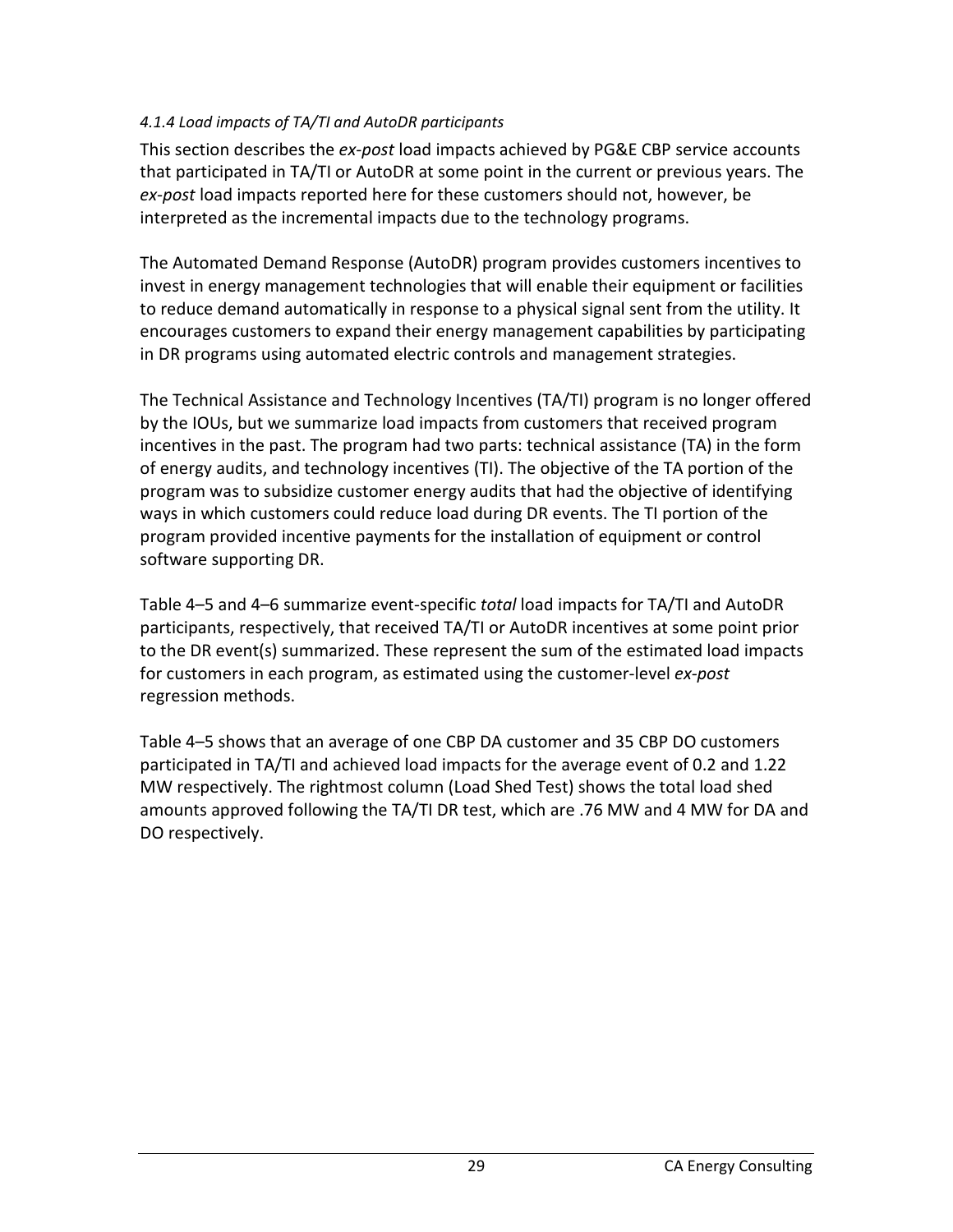<span id="page-30-0"></span>

| <b>Notice</b> | <b>Event Date</b>    | # SAIDs | <b>Reference Observed</b><br>Load<br>(MW) | Load<br>(MW) | Load<br>Impact<br>(MW) | % Load<br><b>Impact</b> | <b>Load Shed</b><br><b>Test</b><br>(MW) |
|---------------|----------------------|---------|-------------------------------------------|--------------|------------------------|-------------------------|-----------------------------------------|
|               | 5/15/2014            |         |                                           |              |                        |                         |                                         |
|               | 7/7/2014             |         |                                           |              |                        |                         |                                         |
|               | 7/14/2014            |         |                                           |              |                        |                         |                                         |
|               | 7/25/2014            |         |                                           |              |                        |                         |                                         |
|               | 7/28/2014            |         |                                           |              |                        |                         |                                         |
| DA            | 7/29/2014            |         |                                           |              |                        |                         |                                         |
|               | 8/1/2014             |         |                                           |              |                        |                         |                                         |
|               | 9/15/2014            |         |                                           |              |                        |                         |                                         |
|               | Average of           |         |                                           |              |                        |                         |                                         |
|               | <b>Typical Event</b> |         |                                           |              |                        |                         |                                         |
|               | 5/14/2014            |         |                                           |              |                        |                         |                                         |
|               | 5/15/2014            | 37      | 11.6                                      | 10.8         | 0.75                   | 7%                      | 4.09                                    |
|               | 6/9/2014             | 35      | 12.0                                      | 11.1         | 0.86                   | 7%                      | 4.00                                    |
|               | 6/30/2014            | 35      | 11.7                                      | 10.9         | 0.73                   | 6%                      | 4.00                                    |
|               | 7/7/2014             |         |                                           |              |                        |                         |                                         |
|               | 7/14/2014            |         |                                           |              |                        |                         |                                         |
|               | 7/25/2014            |         |                                           |              |                        |                         |                                         |
| DO            | 7/28/2014            | 35      | 11.4                                      | 9.9          | 1.51                   | 13%                     | 4.00                                    |
|               | 7/29/2014            | 35      | 12.1                                      | 10.2         | 1.90                   | 16%                     | 4.00                                    |
|               | 8/1/2014             | 34      | 12.1                                      | 10.7         | 1.47                   | 12%                     | 3.98                                    |
|               | 9/2/2014             |         |                                           |              |                        |                         |                                         |
|               | 9/15/2014            | 33      | 10.7                                      | 9.4          | 1.30                   | 12%                     | 3.83                                    |
|               | 10/6/2014            |         |                                           |              |                        |                         |                                         |
|               | Average of           |         |                                           |              |                        |                         |                                         |
|               | <b>Typical Event</b> | 35      | 11.7                                      | 10.4         | 1.22                   | 10%                     | 3.98                                    |

**Table 4–5: Load Impacts of TA/TI Participants –** *PG&E CBP*

Table 4–6 shows comparable information for CBP customers that received AutoDR incentives at some point prior to the DR event(s) summarized. An average of 12 DA and 44 DO customers are AutoDR participants, and their estimated load impacts for the average event are 0.52 MW and 0.82 MW. The load shed test amounts are 1.5 MW for DA and 7.4 MW for DO.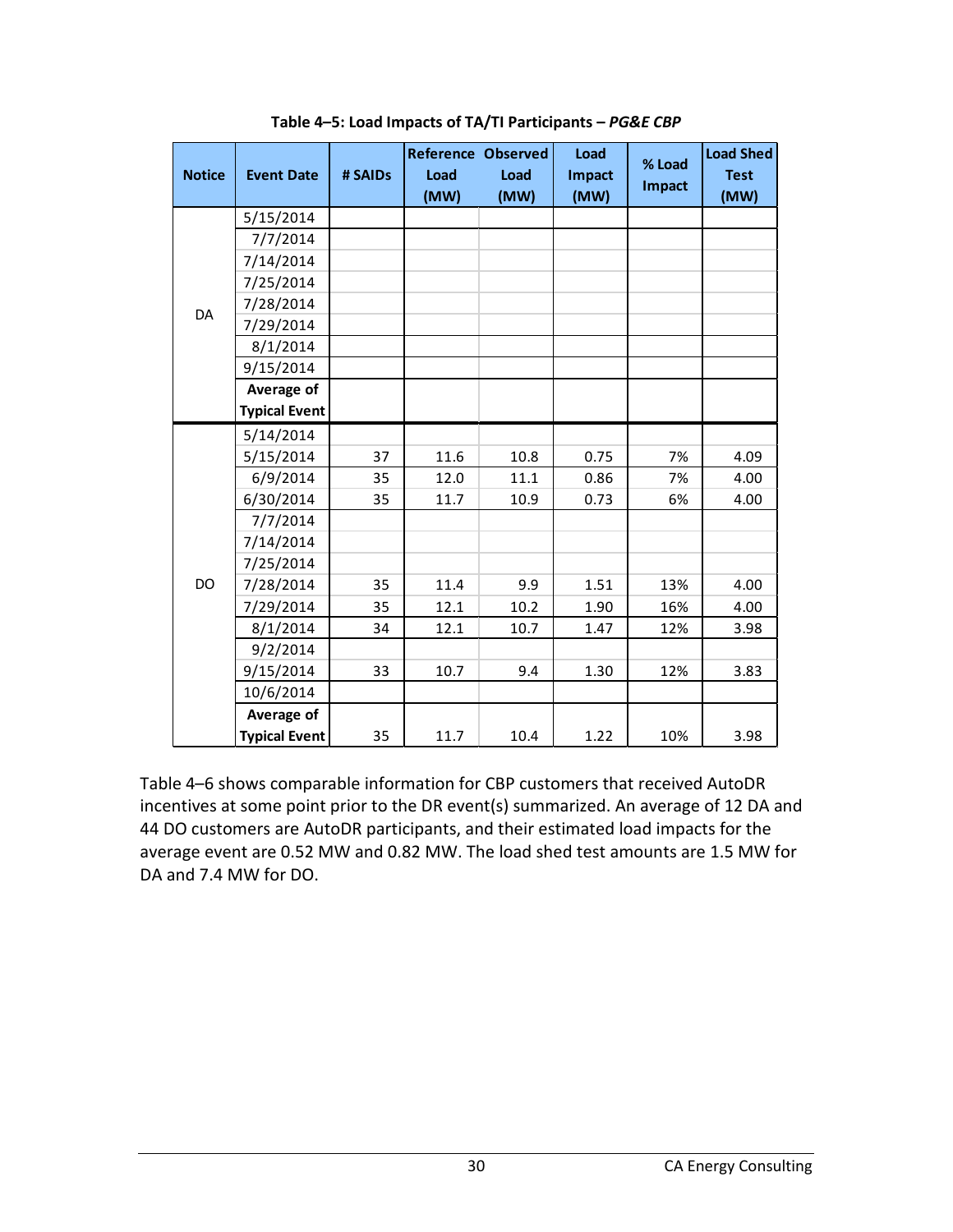<span id="page-31-0"></span>

| <b>Notice</b> | <b>Event Date</b>    | # SAIDs | Load<br>(MW) | <b>Reference Observed</b><br>Load<br>(MW) | Load<br><b>Impact</b><br>(MW) | % Load<br><b>Impact</b> | <b>Load Shed</b><br><b>Test</b><br>(MW) |
|---------------|----------------------|---------|--------------|-------------------------------------------|-------------------------------|-------------------------|-----------------------------------------|
|               | 5/15/2014            |         |              |                                           |                               |                         |                                         |
|               | 7/7/2014             |         |              |                                           |                               |                         |                                         |
|               | 7/14/2014            |         |              |                                           |                               |                         |                                         |
|               | 7/25/2014            |         |              |                                           |                               |                         |                                         |
|               | 7/28/2014            |         |              |                                           |                               |                         |                                         |
| DA            | 7/29/2014            |         |              |                                           |                               |                         |                                         |
|               | 8/1/2014             |         |              |                                           |                               |                         |                                         |
|               | 9/15/2014            |         |              |                                           |                               |                         |                                         |
|               | Average of           |         |              |                                           |                               |                         |                                         |
|               | <b>Typical Event</b> |         |              |                                           |                               |                         |                                         |
|               | 5/14/2014            |         |              |                                           |                               |                         |                                         |
|               | 5/15/2014            | 37      | 7.5          | 7.0                                       | 0.55                          | 7%                      | 6.18                                    |
|               | 6/9/2014             | 46      | 10.4         | 9.9                                       | 0.48                          | 5%                      | 7.66                                    |
|               | 6/30/2014            | 46      | 10.1         | 9.4                                       | 0.70                          | 7%                      | 7.66                                    |
|               | 7/7/2014             |         |              |                                           |                               |                         |                                         |
|               | 7/14/2014            |         |              |                                           |                               |                         |                                         |
|               | 7/25/2014            |         |              |                                           |                               |                         |                                         |
|               | 7/28/2014            | 46      | 10.1         | 9.4                                       | 0.73                          | 7%                      | 7.66                                    |
| DO            | 7/29/2014            | 46      | 11.1         | 9.6                                       | 1.49                          | 13%                     | 7.66                                    |
|               | 8/1/2014             | 42      | 9.8          |                                           | 1.07                          | 11%                     | 7.03                                    |
|               | 9/2/2014             |         |              |                                           |                               |                         |                                         |
|               | 9/15/2014            | 46      | 9.8          | 9.0                                       | 0.87                          | 9%                      | 7.66                                    |
|               | 10/2/2014            |         |              |                                           |                               |                         |                                         |
|               | 10/3/2014            |         |              |                                           |                               |                         |                                         |
|               | 10/6/2014            |         |              |                                           |                               |                         |                                         |
|               | Average of           |         |              |                                           |                               |                         |                                         |
|               | <b>Typical Event</b> | 44      | 9.8          | 9.0                                       | 0.82                          | 8%                      | 7.36                                    |

**Table 4–6: Load Impacts of AutoDR Participants –** *PG&E CBP*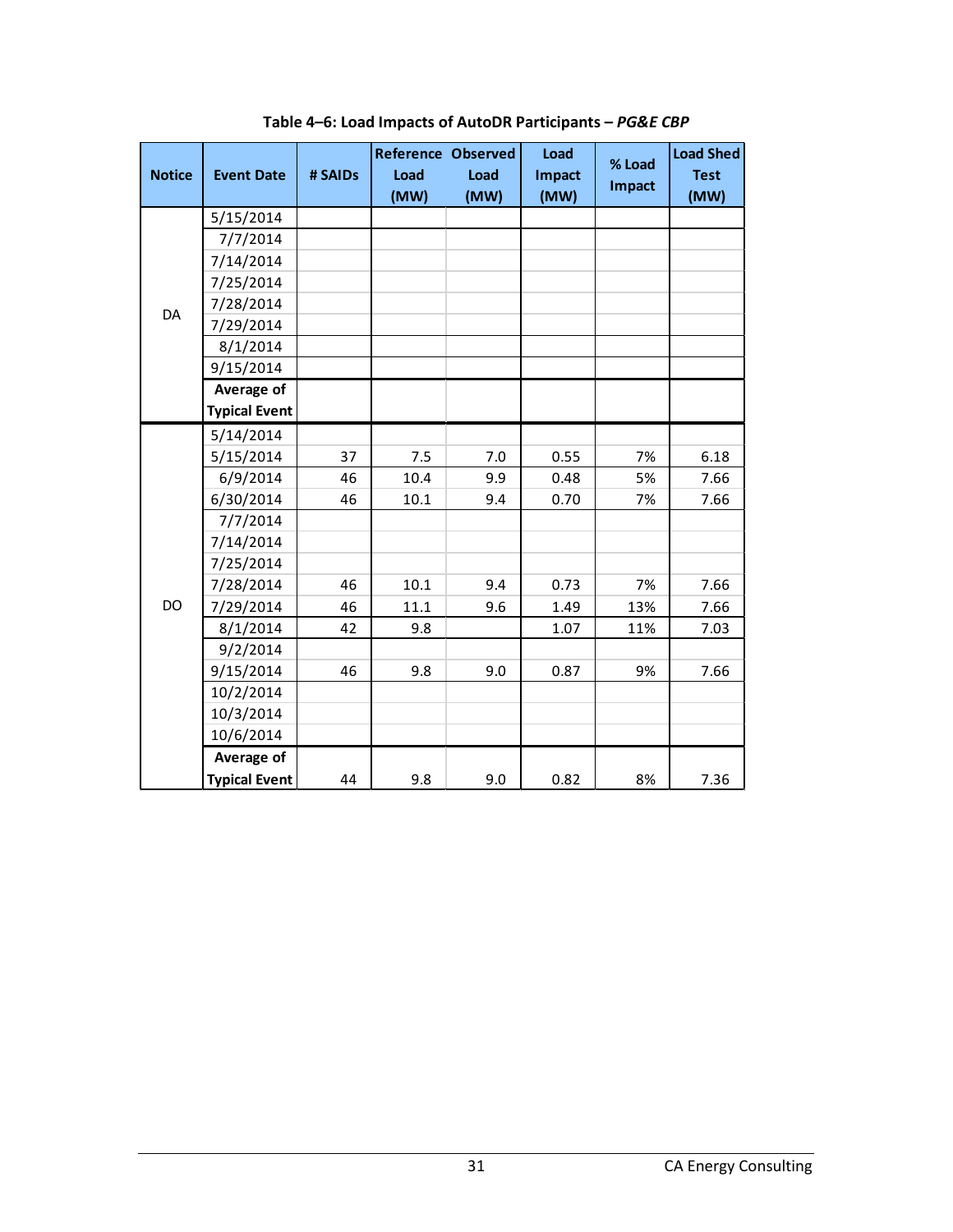## <span id="page-32-0"></span>**4.2 Capacity Bidding Program (CBP) – SCE**

#### <span id="page-32-1"></span>*4.2.1 Events for SCE CBP*

Table 4–7 lists the events called for SCE's CBP program in 2014. An unusual February event was called in 2014. Most events were called for only DA or DO notice. Only the events on September 15 and 16, and October 6 involved all DA and DO product types. Events were called for as short as one hour, and as long as six hours in length. Shaded areas indicate typical events, which have common event windows of HE 16 – 19.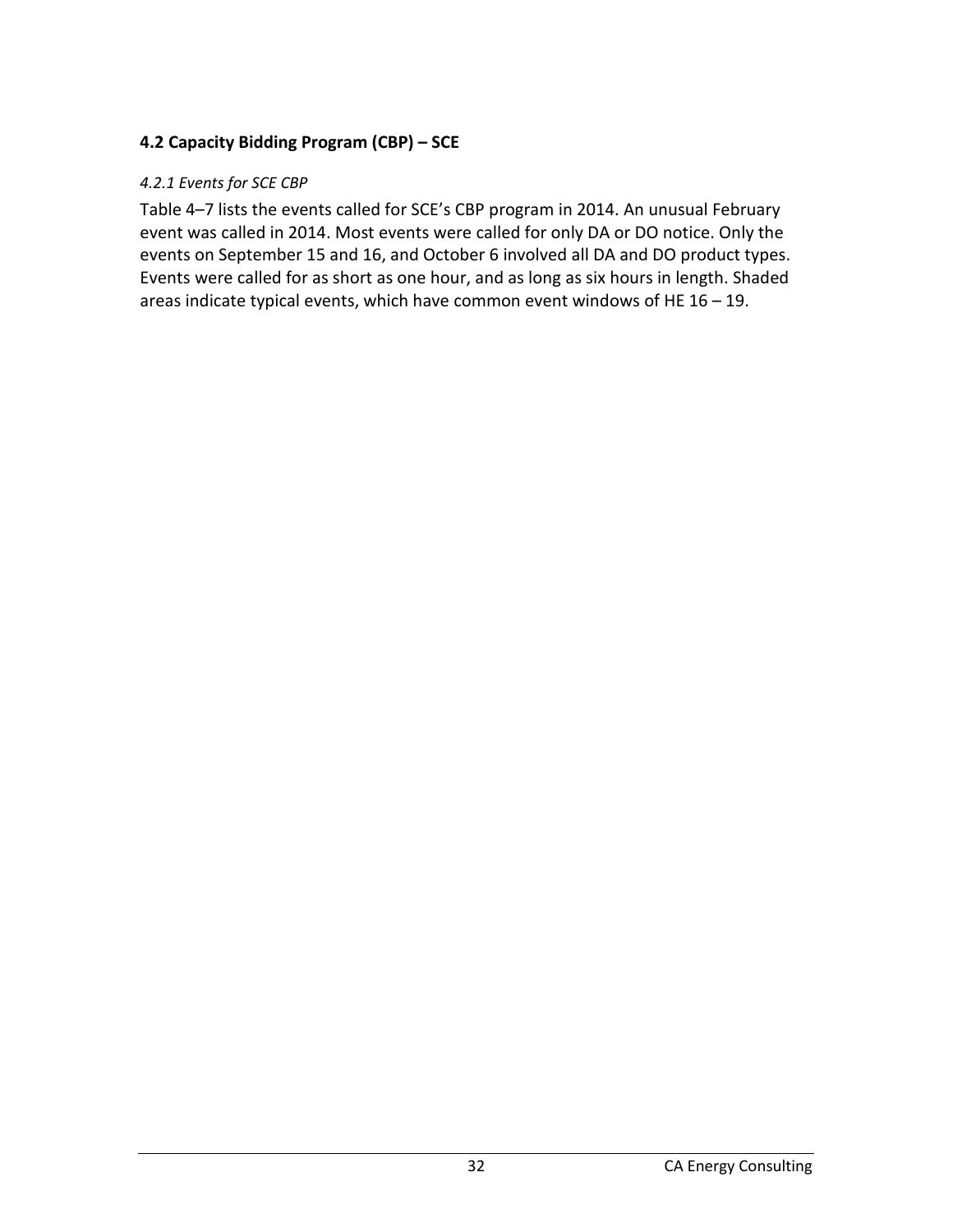<span id="page-33-0"></span>

| Day of<br><b>Event</b><br><b>Notice</b><br><b>Date</b> |      | <b>Product (Hour</b> | <b>Event Hours</b> | Num. of   |               |                 |
|--------------------------------------------------------|------|----------------------|--------------------|-----------|---------------|-----------------|
|                                                        | Week | <b>Type</b>          |                    | Window)   | <b>Ending</b> | <b>Accounts</b> |
|                                                        |      | <b>Heat Rate</b>     | DA                 | 1-4 Hours | 19            | 240             |
| 02/06/14                                               | Thu  | CAISO                | DO                 | 1-4 Hours | 16-19         | 136             |
|                                                        |      |                      |                    | 2-6 Hours | 16-19         |                 |
| 05/15/14                                               | Thu  | <b>Heat Rate</b>     | DA                 | 1-4 Hours | 16-18         | 220             |
| 07/03/14                                               | Thu  | <b>Heat Rate</b>     | DO                 | 1-4 Hours | 16-17         | 1,045           |
| 07/07/14                                               | Mon  | Heat Rate            | DA                 | 1-4 Hours | 16            | 252             |
| 07/14/14                                               | Mon  | <b>Heat Rate</b>     | DA                 | 1-4 Hours | 16-19         | 252             |
| 07/15/14                                               | Tu   | <b>Heat Rate</b>     | DA                 | 1-4 Hours | 18            | 252             |
| 07/30/14                                               | Wed  | <b>Heat Rate</b>     | DO                 | 1-4 Hours | 16-19         | 1,045           |
|                                                        |      |                      |                    | 2-6 Hours |               | 207             |
| 07/31/14                                               | Thu  | <b>Heat Rate</b>     | DO                 | 1-4 Hours | 16-19         | 1,045           |
|                                                        |      |                      |                    | 2-6 Hours | 15-19         | 207             |
| 08/01/14                                               | Fri  | <b>Heat Rate</b>     | DA                 | 1-4 Hours | 18            | 222             |
| 08/11/14                                               | Mon  | <b>Heat Rate</b>     | DO                 | 1-4 Hours | 15-18         | 1,051           |
|                                                        |      |                      |                    | 2-6 Hours | 15-19         | 207             |
| 08/14/14                                               | Thu  | <b>Heat Rate</b>     | DO                 | 1-4 Hours | 17-19         | 1,051           |
|                                                        |      |                      |                    | 2-6 Hours |               | 207             |
| 08/28/14                                               | Thu  | Heat Rate            | DO                 | 1-4 Hours | 16-19         | 1,051           |
|                                                        |      |                      |                    | 2-6 Hours |               | 207             |
| 09/10/14                                               | Wed  | <b>Heat Rate</b>     | DO                 | 1-4 Hours | 17-19         | 1,015           |
|                                                        |      |                      |                    | 2-6 Hours |               | 195             |
| 09/11/14                                               | Thu  | <b>Heat Rate</b>     | DO                 | 1-4 Hours | 16-19         | 1,015           |
|                                                        |      |                      |                    | 2-6 Hours | 15-19         | 195             |
| 09/12/14                                               | Fri  | <b>Heat Rate</b>     | DO                 | 1-4 Hours | 14-17         | 1,015           |
|                                                        |      |                      |                    | 2-6 Hours | 13-18         | 195             |
|                                                        |      |                      | DA                 | 1-4 Hours | 16-19         | 219             |
| 09/15/14                                               | Mon  | <b>Heat Rate</b>     |                    | 2-6 Hours |               |                 |
|                                                        |      |                      | DO                 | 1-4 Hours | 16-19         | 1,015           |
|                                                        |      |                      |                    | 2-6 Hours |               | 195             |
|                                                        |      |                      | DA                 | 1-4 Hours | 16-19         | 219             |
| 09/16/14                                               | Tu   | <b>Heat Rate</b>     |                    | 2-6 Hours |               |                 |
|                                                        |      |                      | DO                 | 1-4 Hours | 16-19         | 1,015           |
|                                                        |      |                      |                    | 2-6 Hours | 15-19         | 195             |
| 09/17/14                                               | Wed  | <b>Heat Rate</b>     | DA                 | 1-4 Hours | $16 - 18$     | 219             |
|                                                        |      |                      |                    | 2-6 Hours |               |                 |
| 10/03/14                                               | Fri  | <b>Heat Rate</b>     | DA                 | 1-4 Hours | 18-19         | 210             |
|                                                        |      |                      |                    | 2-6 Hours |               |                 |
|                                                        |      |                      | DA                 | 1-4 Hours | 17-19         | 210             |
| 10/06/14                                               | Mon  | <b>Heat Rate</b>     |                    | 2-6 Hours |               |                 |
|                                                        |      |                      | DO                 | 1-4 Hours | 16-19         | 994             |
|                                                        |      |                      |                    | 2-6 Hours | 15-19         | 94              |
| 10/07/14                                               | Tu   | Heat Rate            | DO                 | 1-4 Hours | 16-19         | 994             |
|                                                        |      |                      |                    | 2-6 Hours | 15-19         | 94              |
| 10/13/14                                               | Mon  | Heat Rate            | DA                 | 1-4 Hours | 18-19         | 209             |
|                                                        |      |                      |                    | 2-6 Hours |               |                 |
| 10/27/14                                               | Mon  | Heat Rate            | DA                 | 1-4 Hours | 19            | 209             |
| 10/29/14                                               | Wed  | Heat Rate            | DA                 | 1-4 Hours | 19            | 209             |

**Table 4–7: Event Summary for 2014 – SCE CBP**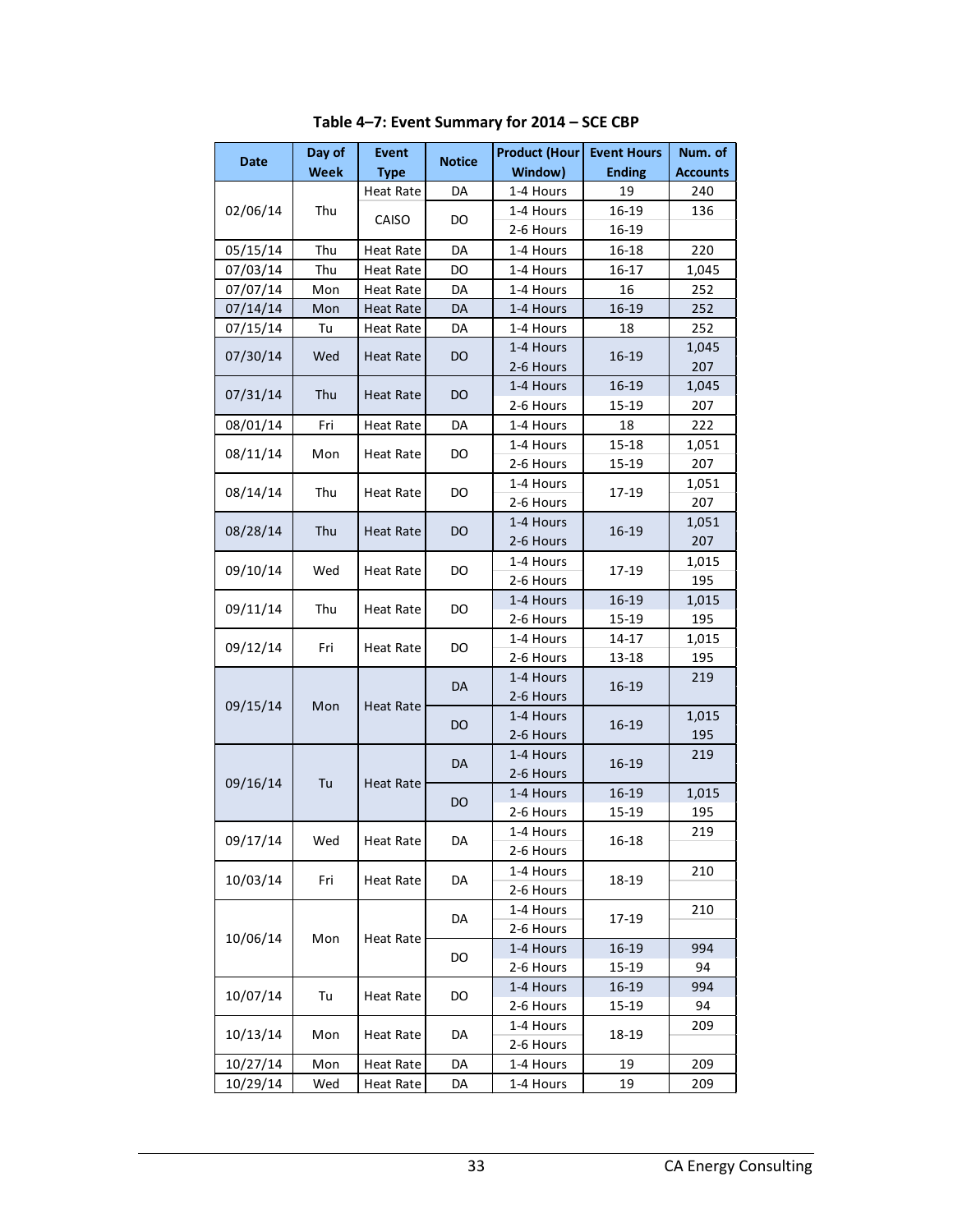#### <span id="page-34-0"></span>*4.2.2 Summary load impacts*

Table 4–8 shows average event-hour estimated reference load, observed load, load impacts and percentage load impacts for the DA and DO notice and associated product types, for each of SCE's CBP events, and for averages across typical events. The average event-hour load impact for the DA 1-4 product was 9.7 MW. Day-of load impacts averaged 43 MW for the 1-4 Hour product from July onward (including the customers transferred from AMP), and 9.7 MW for the 2-6 Hour product. Average percentage load impacts ranged from 10 to 20 percent.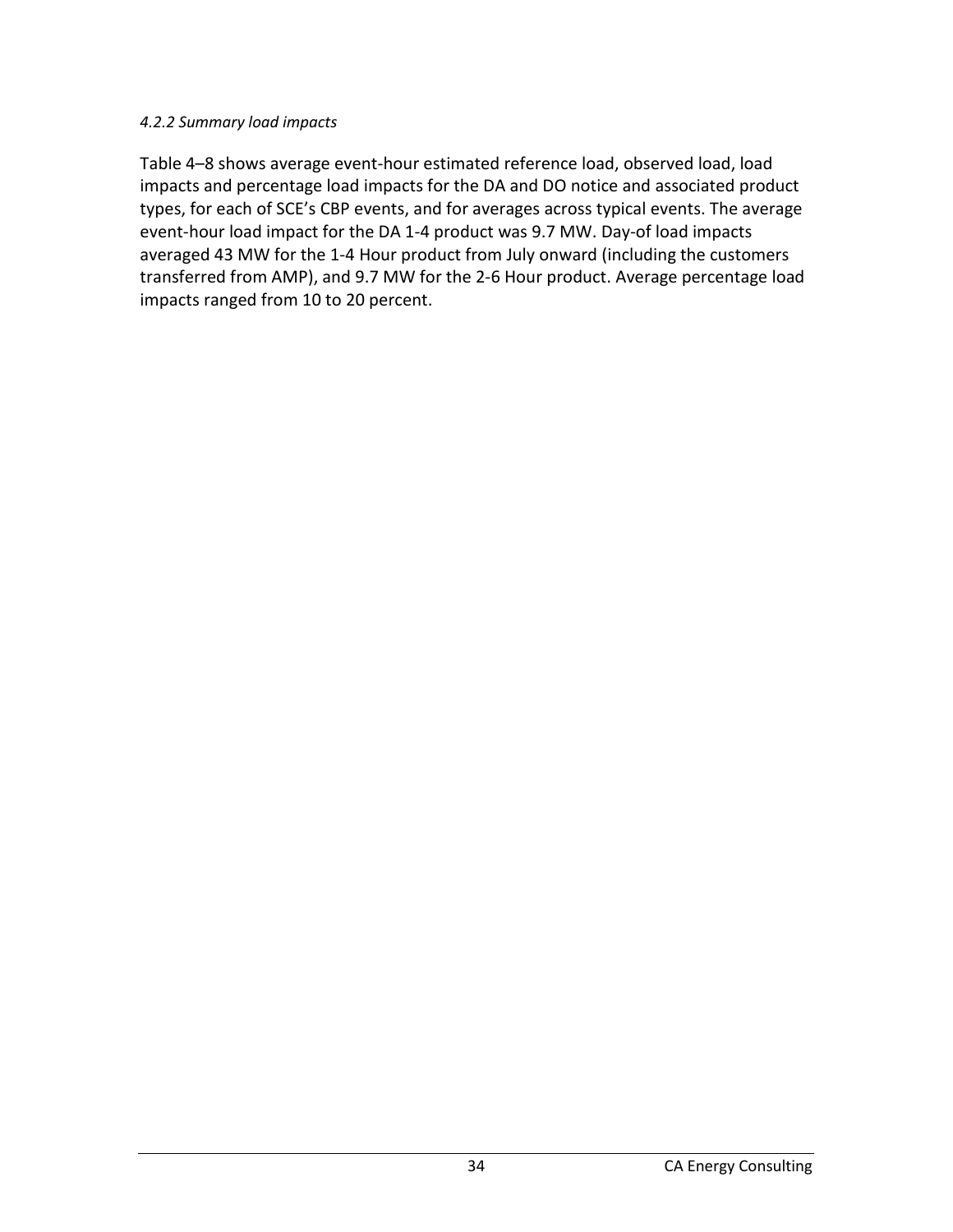<span id="page-35-0"></span>

|                |               |           |                 | <b>Average Customer</b> |        | <b>Aggregate</b> |             |        |              |             |
|----------------|---------------|-----------|-----------------|-------------------------|--------|------------------|-------------|--------|--------------|-------------|
|                |               |           |                 |                         | Load   | Reference        | Load        |        | Average      | Nom.        |
| <b>Date</b>    | <b>Notice</b> | Product   | <b>Accounts</b> | Reference               | Impact | Load             | Impact      | % Load | <b>Event</b> | Capacity    |
|                |               |           | <b>Called</b>   | Load (kW)               | (kW)   | (MW)             | (MW)        | Impact | Temp.        | (MW)        |
|                | DA            | 1-4 Hour  | 240             | 353.2                   | 25.7   | 84.8             | 6.2         | 7%     | 52           | 10.6        |
| 2/6/14         |               | 1-4 Hour  | 136             | 59.3                    | 6.7    | 8.1              | 0.9         | 11%    | 52           | 1.6         |
|                | DO            | 2-6 Hour  |                 |                         |        |                  |             |        |              |             |
| 5/15/14        | DA            | 1-4 Hour  | 220             | 566.0                   | 62.7   | 124.5            | 13.8        | 11%    | 88           | 7.0         |
| 7/3/14         | DO            | 1-4 Hour  | 1,045           | 204.9                   | 45.3   | 214.1            | 47.3        | 22%    | 86           | 54.6        |
| 7/7/14         | DA            | 1-4 Hour  | 252             | 508.0                   | 62.8   | 128.0            | 15.8        | 12%    | 79           | 8.8         |
| 7/14/14        | DA            | 1-4 Hour  | 252             | 488.1                   | 35.8   | 123.0            | 9.0         | 7%     | 74           | 8.8         |
| 7/15/14        | DA            | 1-4 Hour  | 252             | 485.1                   | 42.3   | 122.2            | 10.7        | 9%     | 71           | 8.8         |
|                |               | 1-4 Hour  | 1,045           | 209.2                   | 43.7   | 218.6            | 45.7        | 21%    | 86           | 54.6        |
| 7/30/14        | DO            | 2-6 Hour  | 207             | 278.4                   | 47.6   | 57.6             | 9.9         | 17%    | 85           | 8.5         |
|                |               | 1-4 Hour  | 1,045           | 211.3                   | 43.5   | 220.8            | 45.4        | 21%    | 86           | 54.6        |
| 7/31/14        | DO            | 2-6 Hour  | 207             | 280.4                   | 46.2   | 58.0             | 9.6         | 16%    | 86           | 8.5         |
| 8/1/14         | DA            | 1-4 Hour  | 222             | 368.3                   | 40.8   | 81.8             | 9.1         | 11%    | 84           | 10.7        |
|                |               | 1-4 Hour  | 1,051           | 195.1                   | 41.2   | 205.1            | 43.3        | 21%    | 83           | 53.8        |
| 8/11/14        | DO            | 2-6 Hour  | 207             | 269.5                   | 46.7   | 55.8             | 9.7         | 17%    | 81           | 8.5         |
|                |               | 1-4 Hour  | 1,051           | 199.5                   | 45.4   | 209.7            | 47.7        | 23%    | 81           | 53.8        |
| 8/14/14        | DO            | 2-6 Hour  | 207             | 267.5                   | 47.0   | 55.4             | 9.7         | 18%    | 80           | 8.5         |
|                |               | 1-4 Hour  | 1,051           | 201.2                   | 42.3   | 211.5            | 44.4        | 21%    | 86           | 53.8        |
| 8/28/14        | DO            | 2-6 Hour  | 207             | 273.9                   | 50.9   | 56.7             | 10.5        | 19%    | 86           | 8.5         |
|                |               | 1-4 Hour  | 1,015           | 196.8                   | 38.1   | 199.7            | 38.7        | 19%    | 82           | 46.6        |
| 9/10/14        | DO            | 2-6 Hour  | 195             | 266.9                   | 47.0   | 52.1             | 9.2         | 18%    |              | 8.2         |
|                |               |           | 1,015           |                         |        | 203.9            |             | 21%    | 82           | 46.6        |
| 9/11/14        | DO            | 1-4 Hour  |                 | 200.8                   | 41.9   |                  | 42.6        |        | 85           |             |
|                |               | 2-6 Hour  | 195             | 272.2                   | 50.6   | 53.1<br>204.3    | 9.9<br>42.3 | 19%    | 86           | 8.2<br>46.6 |
| 9/12/14        | DO            | 1-4 Hour  | 1,015           | 201.2                   | 41.7   |                  |             | 21%    | 89           |             |
|                |               | 2-6 Hour  | 195             | 276.1                   | 49.2   | 53.8             | 9.6         | 18%    | 88           | 8.2         |
|                | DA            | 1-4 Hour  | 219             | 389.5                   | 46.6   | 85.3             | 10.2        | 12%    | 93           | 10.6        |
| 9/15/14        |               | 2-6 Hour  |                 |                         |        |                  |             |        |              |             |
|                | DO            | 1-4 Hour  | 1,015           | 213.4                   | 40.8   | 216.6            | 41.4        | 19%    | 93           | 46.6        |
|                |               | 2-6 Hour  | 195             | 288.8                   | 48.6   | 56.3             | 9.5         | 17%    | 92           | 8.2         |
|                | DA            | 1-4 Hour  | 219             | 393.1                   | 44.9   | 86.1             | 9.8         | 11%    | 91           | 10.6        |
| 9/16/14        |               | 2-6 Hour  |                 |                         |        |                  |             |        |              |             |
|                | DO            | 1-4 Hour  | 1,015           | 213.3                   | 37.6   | 216.5            | 38.2        | 18%    | 91           | 46.6        |
|                |               | 2-6 Hour  | 195             | 286.9                   | 48.4   | 56.0             | 9.4         | 17%    | 91           | 8.2         |
| 9/17/14        | DA            | 1-4 Hour  | 219             | 397.9                   | 53.0   | 87.1             | 11.6        | 13%    | 88           | 10.6        |
|                |               | 2-6 Hour  |                 |                         |        |                  |             |        |              |             |
| 10/3/14        | DA            | 1-4 Hour  | 210             | 353.5                   | 44.5   | 74.2             | 9.3         | 13%    | 89           | 10.0        |
|                |               | 2-6 Hour  |                 |                         |        |                  |             |        |              |             |
|                | DA            | 1-4 Hour  | 210             | 358.2                   | 43.5   | 75.2             | 9.1         | 12%    | 84           | 10.0        |
| 10/6/14        |               | 2-6 Hour  |                 |                         |        |                  |             |        |              |             |
|                | DO            | 1-4 Hour  | 994             | 192.7                   | 37.0   | 191.5            | 36.7        | 19%    | 85           | 38.3        |
|                |               | 2-6 Hour  | 94              | 258.7                   | 77.5   | 24.3             | 7.3         | 30%    | 88           | 5.5         |
| 10/7/14        | DO            | 1-4 Hour  | 994             | 194.9                   | 37.8   | 193.7            | 37.5        | 19%    | 85           | 38.3        |
|                |               | 2-6 Hour  | 94              | 258.2                   | 79.3   | 24.3             | 7.5         | 31%    | 87           | 5.5         |
| 10/13/14       | DA            | 1-4 Hour  | 209             | 341.4                   | 35.5   | 71.4             | 7.4         | 10%    | 77           | 10.0        |
|                |               | 2-6 Hour  |                 |                         |        |                  |             |        |              |             |
| 10/27/14       | DA            | 1-4 Hour  | 209             | 320.3                   | 25.7   | 66.9             | 5.4         | 8%     | 68           | 10.0        |
| 10/29/14       | DA            | 1-4 Hour  | 209             | 331.1                   | 23.3   | 69.2             | 4.9         | 7%     | 73           | 10.0        |
|                | DA            | 1-4 Hour  | 230             | 426.7                   | 42.1   | 98.1             | 9.7         | 10%    | 84           | 10.1        |
| <b>Typical</b> |               | 2-6 Hour  |                 |                         |        |                  |             |        |              |             |
| Event          |               | 1-4 Hour* | 1,034           | 209.6                   | 41.6   | 216.8            | 43.0        | 20%    | 88           | 49.0        |
|                | DO            | 2-6 Hour  | 202             | 281.5                   | 47.9   | 56.9             | 9.7         | 17%    | 88           | 8.0         |
|                |               |           |                 |                         |        |                  |             |        |              |             |

**Table 4–8: Average Event-Hour Load Impacts by Event –** *SCE CBP*

\* Results apply from July onward, after transfer of AMP DO 1-4 Hour accounts to CBP.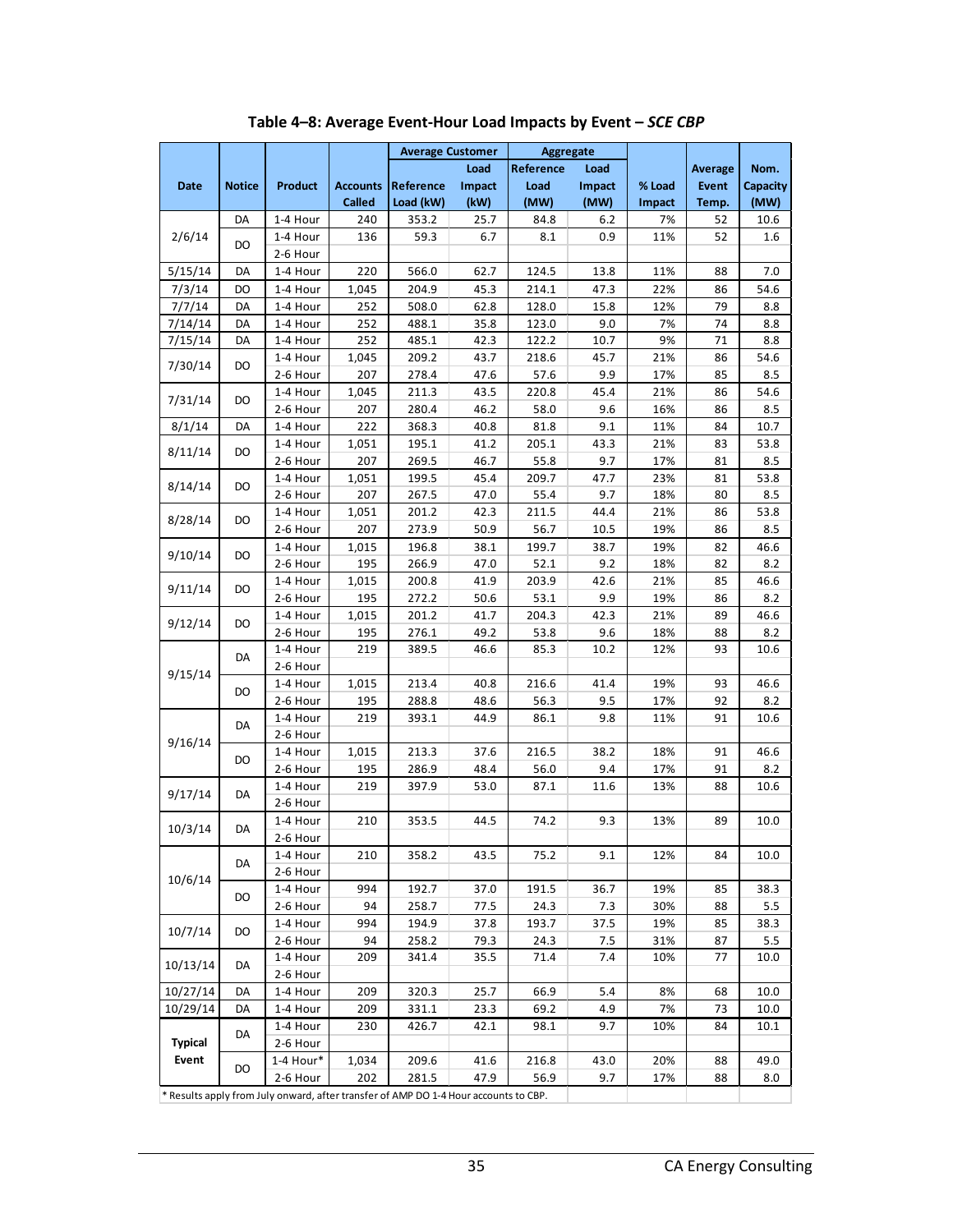Table 4–9 shows the distribution of average event-hour load impacts for the typical event, by industry type. Approximately half of both DA and DO load impacts came from Retail stores.

|               |                                       |               | <b>Average Customer</b> |        | Aggregate        |        |        |         |
|---------------|---------------------------------------|---------------|-------------------------|--------|------------------|--------|--------|---------|
|               |                                       | <b>Number</b> |                         | Load   | <b>Reference</b> | Load   |        | Average |
|               |                                       | οf            | Reference               | Impact | Load             | Impact | % Load | Event   |
| <b>Notice</b> | <b>Industry</b>                       |               | Accounts   Load (kW)    | (kW)   | (MW)             | (MW)   | Impact | Temp.   |
|               | Agriculture, Mining & Construction    |               |                         |        |                  |        |        |         |
|               | Manufacturing                         | 31            | 1121.2                  | 77.9   | 34.4             | 2.4    | 7%     | 80      |
|               | Wholesale, Transport, other utilities | 16            | 412.5                   | 101.9  | 6.7              | 1.7    | 25%    | 89      |
|               | Retail stores                         | 161           | 314.1                   | 29.4   | 50.7             | 4.7    | 9%     | 88      |
| <b>DA</b>     | Offices, Hotels, Finance, Services    |               |                         |        |                  |        |        |         |
|               | Schools                               |               |                         |        |                  |        |        |         |
|               | Institutional/Government              |               |                         |        |                  |        |        |         |
|               | Other or unknown                      |               |                         |        |                  |        |        |         |
|               | <b>Total DA</b>                       | 231           | 430.5                   | 41.5   | 99.4             | 9.6    | 10%    | 84      |
|               | Agriculture, Mining & Construction    | 132           | 60.9                    | 46.8   | 8.1              | 6.2    | 77%    | 90      |
|               | Manufacturing                         | 20            | 1139.0                  | 112.1  | 22.3             | 2.2    | 10%    | 87      |
|               | Wholesale, Transport, other utilities | 182           | 127.4                   | 83.7   | 23.2             | 15.2   | 66%    | 95      |
| DO (July -    | Retail stores                         | 809           | 225.5                   | 30.4   | 182.5            | 24.6   | 13%    | 88      |
| October)      | Offices, Hotels, Finance, Services    | 66            | 451.3                   | 51.3   | 29.6             | 3.4    | 11%    | 89      |
|               | Schools                               | 12            | 443.1                   | 55.1   | 5.4              | 0.7    | 12%    | 88      |
|               | Institutional/Government              | 16            | 171.8                   | 27.7   | 2.7              | 0.4    | 16%    | 87      |
|               | Other or unknown                      |               |                         |        |                  |        |        |         |
|               | <b>Total DO</b>                       | 1,236         | 221.4                   | 42.6   | 273.7            | 52.7   | 19%    | 88      |

**Table 4–9: Distribution of Average Event-Hour Load Impacts by Industry Type – SC***E CBP*

Table 4–10 shows the distribution of average event-hour load impacts by LCA. Most of the load impacts for both notice types occurred in the LA Basin.

**Table 4–10: Distribution of Average Event-Hour Load Impacts by LCA –** *SCE CBP*

|               |                 |                 |           | <b>Average Customer</b> |           | Aggregate |               |              |
|---------------|-----------------|-----------------|-----------|-------------------------|-----------|-----------|---------------|--------------|
|               |                 | <b>Number</b>   |           | Load                    | Reference | Load      |               | Average      |
|               |                 | of              | Reference | Impact                  | Load      | Impact    | % Load        | <b>Event</b> |
| <b>Notice</b> | <b>LCA</b>      | <b>Accounts</b> | Load (kW) | (kW)                    | (MW)      | (MW)      | <b>Impact</b> | Temp.        |
|               | LA Basin        | 158             | 431.2     | 33.8                    | 68.3      | 5.4       | 8%            | 82           |
| <b>DA</b>     | Outside LA      | 19              | 326.8     | 61.4                    | 6.2       | 1.2       | 19%           | 94           |
|               | Ventura         | 54              | 465.3     | 57.3                    | 25.0      | 3.1       | 12%           | 88           |
|               | <b>Total DA</b> | 231             | 430.5     | 41.5                    | 99.4      | 9.6       | 10%           | 84           |
|               | LA Basin        | 858             | 251.8     | 43.7                    | 215.9     | 37.5      | 17%           | 88           |
| DO (July -    | Outside LA      | 79              | 179.7     | 39.9                    | 14.1      | 3.1       | 22%           | 94           |
| October)      | Ventura         | 300             | 145.4     | 40.3                    | 43.7      | 12.1      | 28%           | 86           |
|               | <b>Total DO</b> | 1,236           | 221.4     | 42.6                    | 273.7     | 52.7      | 19%           | 88           |

Tables 4–11 and 4–12 show average event-hour load impacts for two additional geographical areas in the SCE service area – Southern Orange County and South of Lugo.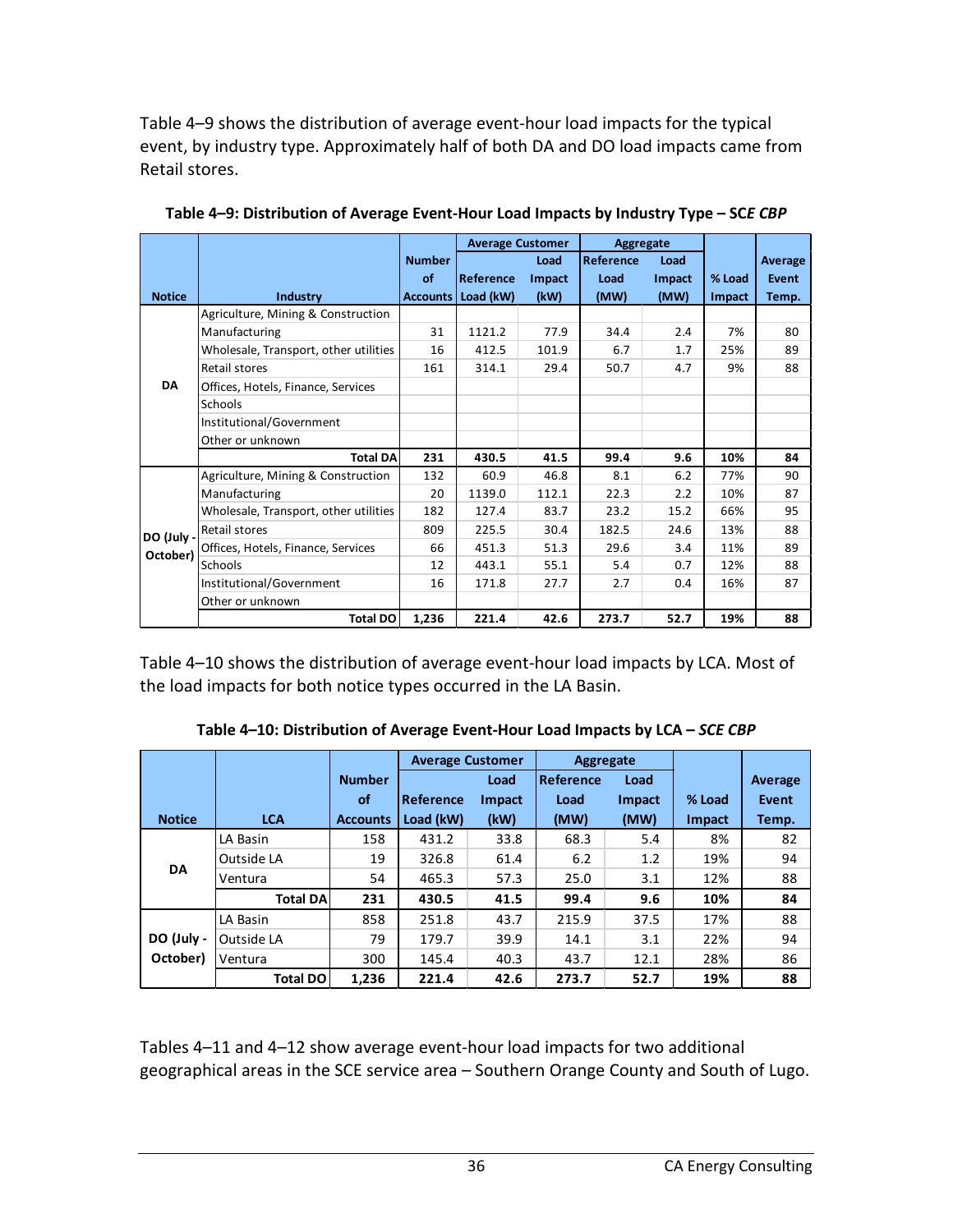|                |               |                      |                 | <b>Average Customer</b> |              | Aggregate   |            |            |                |
|----------------|---------------|----------------------|-----------------|-------------------------|--------------|-------------|------------|------------|----------------|
|                |               |                      |                 |                         | Load         | Reference   | Load       |            | <b>Average</b> |
| <b>Date</b>    | <b>Notice</b> | <b>Product</b>       | <b>Accounts</b> | Reference               | Impact       | Load        | Impact     | % Load     | <b>Event</b>   |
|                |               |                      | <b>Called</b>   | Load (kW)               | (kW)         | (MW)        | (MW)       | Impact     | Temp.          |
| 2/6/14         | DA            | 1-4 Hour             | 21              | 314.5                   | 12.2         | 6.6         | 0.3        | 4%         | 54             |
|                | DO            | 1-4 Hour             | 17              | 63.7                    | 11.0         | 1.1         | 0.2        | 17%        | 56             |
| 5/15/14        | DA            | 1-4 Hour             | 21              | 443.4                   | 19.6         | 9.3         | 0.4        | 4%         | 96             |
| 7/3/14         | DO            | 1-4 Hour             | 95              | 203.8                   | 35.2         | 19.4        | 3.3        | 17%        | 78             |
| 7/7/14         | DA            | 1-4 Hour             | 23              | 393.2                   | 7.5          | 9.0         | 0.2        | 2%         | 77             |
| 7/14/14        | DA            | 1-4 Hour             | 23              | 363.8                   | 14.5         | 8.4         | 0.3        | 4%         | 73             |
| 7/15/14        | DA            | 1-4 Hour             | 23              | 350.8                   | 19.4         | 8.1         | 0.4        | 6%         | 70             |
| 7/30/14        | DO            | 1-4 Hour             | 95              | 217.3                   | 26.4         | 20.6        | 2.5        | 12%        | 80             |
|                |               | 2-6 Hour             | 24              | 270.4                   | 43.3         | 6.5         | 1.0        | 16%        | 80             |
| 7/31/14        | DO.           | 1-4 Hour             | 95              | 215.7                   | 25.3         | 20.5        | 2.4        | 12%        | 79             |
|                |               | 2-6 Hour             | 24              | 271.6                   | 43.1         | 6.5         | 1.0        | 16%        | 79             |
| 8/1/14         | DA            | 1-4 Hour             | 18              | 427.9                   | 10.5         | 7.7         | 0.2        | 2%         | 74             |
| 8/11/14        | <b>DO</b>     | 1-4 Hour             | 94              | 209.2                   | 22.6         | 19.7        | 2.1        | 11%        | 77             |
|                |               | 2-6 Hour             | 24              | 266.8                   | 42.3         | 6.4         | 1.0        | 16%        | 75             |
| 8/14/14        | DO            | 1-4 Hour             | 94              | 209.6                   | 23.6         | 19.7        | 2.2        | 11%        | 75             |
|                |               | 2-6 Hour             | 24              | 263.6                   | 41.3         | 6.3         | 1.0        | 16%        | 74             |
| 8/28/14        | DO            | 1-4 Hour             | 94              | 221.8                   | 23.0         | 20.8        | 2.2        | 10%        | 82             |
|                |               | 2-6 Hour             | 24              | 271.3                   | 44.5         | 6.5         | 1.1        | 16%        | 81             |
| 9/10/14        | <b>DO</b>     | 1-4 Hour             | 89              | 224.8                   | 22.4         | 20.0        | 2.0        | 10%        | 80             |
|                |               | 2-6 Hour             | 22              | 263.2                   | 49.0         | 5.8         | 1.1        | 19%        | 80             |
| 9/11/14        | <b>DO</b>     | 1-4 Hour             | 89              | 231.0                   | 27.7         | 20.6        | 2.5        | 12%        | 84             |
|                |               | 2-6 Hour             | 22              | 268.9                   | 48.7         | 5.9         | $1.1\,$    | 18%        | 84             |
| 9/12/14        | <b>DO</b>     | 1-4 Hour             | 89              | 225.5                   | 27.9         | 20.1        | 2.5        | 12%        | 85             |
|                |               | 2-6 Hour             | 22              | 271.9                   | 46.6         | 6.0         | 1.0        | 17%        | 83<br>90       |
| 9/15/14        | DA            | 1-4 Hour             | 17<br>89        | 504.4                   | 2.1          | 8.6         | 0.0        | 0%         |                |
|                | DO            | 1-4 Hour             | 22              | 242.6                   | 23.3         | 21.6        | 2.1        | 10%        | 90<br>89       |
|                | DA            | 2-6 Hour<br>1-4 Hour | 17              | 278.2<br>507.6          | 48.5<br>14.6 | 6.1<br>8.6  | 1.1<br>0.2 | 17%<br>3%  | 94             |
| 9/16/14        |               | 1-4 Hour             | 89              | 249.0                   | 24.5         | 22.2        | 2.2        | 10%        | 94             |
|                | DO            | 2-6 Hour             | 22              | 281.3                   | 51.8         | 6.2         | $1.1\,$    | 18%        | 94             |
| 9/17/14        | DA            | 1-4 Hour             | 17              | 532.0                   | 43.5         | 9.0         | 0.7        | 8%         | 85             |
| 10/3/14        | DA            | 1-4 Hour             | 17              | 444.5                   | 49.6         | 7.6         | 0.8        | 11%        | 91             |
|                | DA            | 1-4 Hour             | 17              | 447.3                   | 26.6         | 7.6         | 0.5        | 6%         | 81             |
| 10/6/14        |               | 1-4 Hour             | 88              | 221.3                   | 21.6         | 19.5        | 1.9        | 10%        | 81             |
|                | DO            | 2-6 Hour             |                 |                         |              |             |            |            |                |
|                |               | 1-4 Hour             | 88              | 228.0                   | 27.0         | 20.1        | 2.4        | 12%        | 83             |
| 10/7/14        | DO            | 2-6 Hour             |                 |                         |              |             |            |            |                |
| 10/13/14       | DA            | 1-4 Hour             | 17              | 416.0                   | 22.1         | 7.1         | 0.4        | 5%         | 72             |
| 10/27/14       | DA            | 1-4 Hour             | 17              | 384.2                   | 15.8         | 6.5         | 0.3        | 4%         | 68             |
| 10/29/14       | DA            | 1-4 Hour             | 17              | 397.3                   | 23.2         | 6.8         | 0.4        | 6%         | 73             |
|                | DA            | 1-4 Hour             | 19              | 448.6                   | 10.8         | 8.5         | 0.2        | 2%         | 86             |
| <b>Typical</b> |               |                      |                 |                         |              |             |            |            |                |
|                | DO            |                      |                 |                         |              |             |            |            |                |
| Event          |               | 1-4 Hour<br>2-6 Hour | 92<br>23        | 228.9<br>274.4          | 24.5<br>46.2 | 21.1<br>6.4 | 2.3<br>1.1 | 11%<br>17% | 85<br>84       |

**Table 4–11: Average Event-Hour Load Impacts in** *Southern Orange County* **–** *SCE CBP*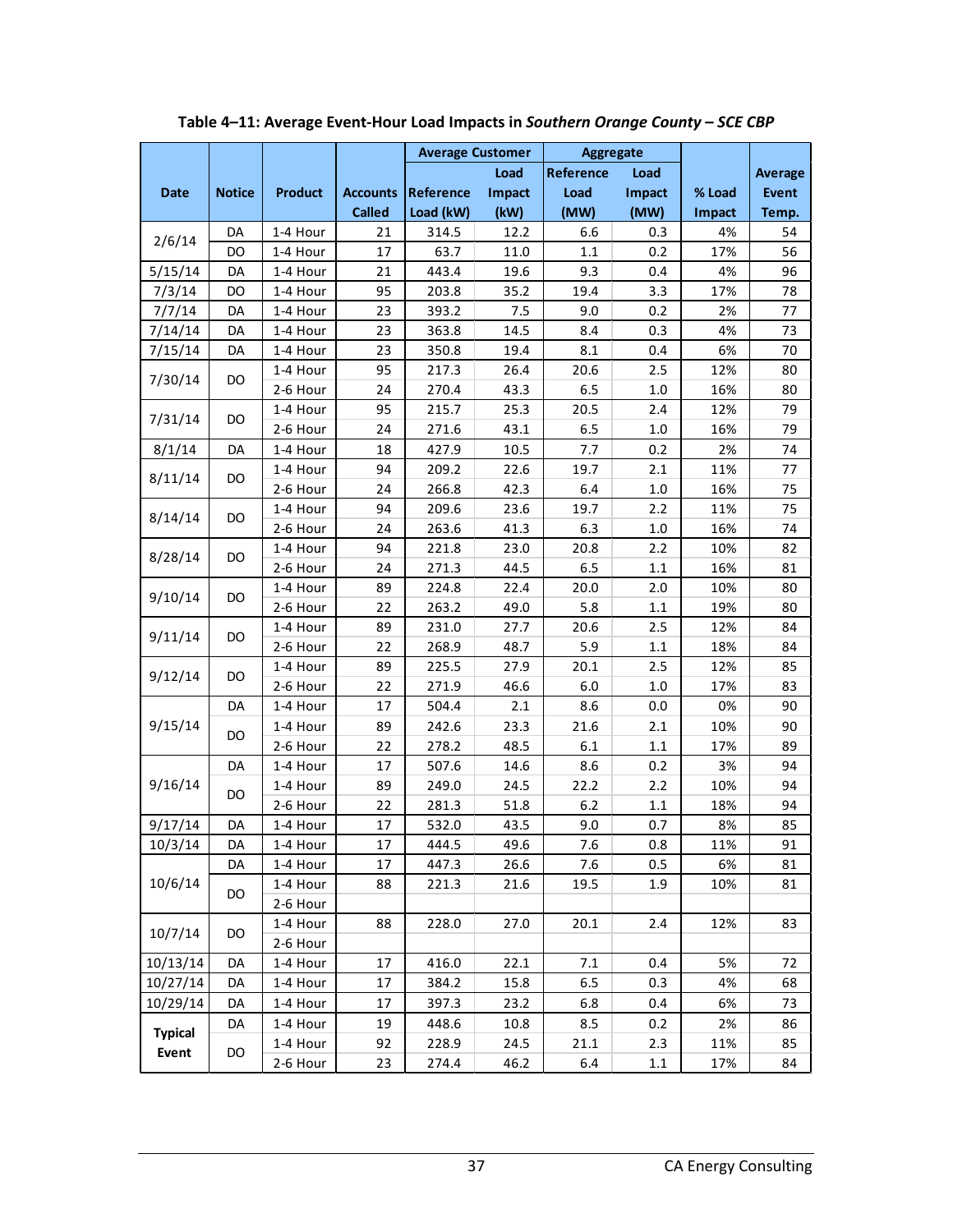|                |               |                |                 | <b>Average Customer</b> |        | <b>Aggregate</b> |        |        |                |
|----------------|---------------|----------------|-----------------|-------------------------|--------|------------------|--------|--------|----------------|
|                |               |                |                 |                         | Load   | Reference        | Load   |        | <b>Average</b> |
| <b>Date</b>    | <b>Notice</b> | <b>Product</b> | <b>Accounts</b> | <b>Reference</b>        | Impact | Load             | Impact | % Load | <b>Event</b>   |
|                |               |                | <b>Called</b>   | Load (kW)               | (kW)   | (MW)             | (MW)   | Impact | Temp.          |
| 2/6/14         | DA            | 1-4 Hour       | 74              | 246.6                   | 27.8   | 18.2             | 2.1    | 11%    | 51             |
|                | DO            | 1-4 Hour       | 37              | 62.9                    | 2.0    | 2.3              | 0.1    | 3%     | 51             |
| 5/15/14        | DA            | 1-4 Hour       | 58              | 382.4                   | 68.6   | 22.2             | 4.0    | 18%    | 97             |
| 7/3/14         | DO            | 1-4 Hour       | 268             | 212.7                   | 42.5   | 57.0             | 11.4   | 20%    | 91             |
| 7/7/14         | DA            | 1-4 Hour       | 67              | 353.6                   | 48.9   | 23.7             | 3.3    | 14%    | 90             |
| 7/14/14        | DA            | 1-4 Hour       | 67              | 328.2                   | 30.8   | 22.0             | 2.1    | 9%     | 80             |
| 7/15/14        | DA            | 1-4 Hour       | 67              | 320.2                   | 39.9   | 21.5             | 2.7    | 12%    | 74             |
| 7/30/14        | DO            | 1-4 Hour       | 268             | 215.9                   | 40.1   | 57.9             | 10.7   | 19%    | 88             |
|                |               | 2-6 Hour       | 54              | 294.2                   | 53.0   | 15.9             | 2.9    | 18%    | 89             |
| 7/31/14        | DO            | 1-4 Hour       | 268             | 221.5                   | 45.7   | 59.4             | 12.2   | 21%    | 89             |
|                |               | 2-6 Hour       | 54              | 297.9                   | 52.7   | 16.1             | 2.8    | 18%    | 91             |
| 8/1/14         | DA            | 1-4 Hour       | 64              | 347.8                   | 38.4   | 22.3             | 2.5    | 11%    | 87             |
| 8/11/14        | DO            | 1-4 Hour       | 265             | 206.8                   | 42.0   | 54.8             | 11.1   | 20%    | 86             |
|                |               | 2-6 Hour       | 54              | 283.4                   | 55.7   | 15.3             | 3.0    | 20%    | 85             |
| 8/14/14        | DO            | 1-4 Hour       | 265             | 212.4                   | 45.8   | 56.3             | 12.1   | 22%    | 84             |
|                |               | 2-6 Hour       | 54              | 281.1                   | 54.3   | 15.2             | 2.9    | 19%    | 84             |
| 8/28/14        | DO            | 1-4 Hour       | 265             | 215.1                   | 46.7   | 57.0             | 12.4   | 22%    | 88             |
|                |               | 2-6 Hour       | 54              | 292.0                   | 60.3   | 15.8             | 3.3    | 21%    | 89             |
| 9/10/14        | DO            | 1-4 Hour       | 254             | 211.6                   | 42.7   | 53.8             | 10.8   | 20%    | 86             |
|                |               | 2-6 Hour       | 52              | 282.7                   | 49.5   | 14.7             | 2.6    | 18%    | 86             |
| 9/11/14        | DO            | 1-4 Hour       | 254             | 213.2                   | 42.9   | 54.1             | 10.9   | 20%    | 87             |
|                |               | 2-6 Hour       | 52              | 288.2                   | 59.3   | 15.0             | 3.1    | 21%    | 89             |
| 9/12/14        | DO            | 1-4 Hour       | 254             | 214.0                   | 40.4   | 54.4             | 10.3   | 19%    | 93             |
|                |               | 2-6 Hour       | 52              | 293.9                   | 59.2   | 15.3             | 3.1    | 20%    | 93             |
|                | DA            | 1-4 Hour       | 64              | 374.9                   | 47.1   | 24.0             | 3.0    | 13%    | 96             |
| 9/15/14        | DO            | 1-4 Hour       | 254             | 228.0                   | 46.3   | 57.9             | 11.8   | 20%    | 95             |
|                |               | 2-6 Hour       | 52              | 312.4                   | 58.5   | 16.2             | 3.0    | 19%    | 96             |
|                | DA            | 1-4 Hour       | 64              | 370.6                   | 40.6   | 23.7             | 2.6    | 11%    | 92             |
| 9/16/14        | DO            | 1-4 Hour       | 254             | 225.3                   | 37.2   | 57.2             | 9.4    | 16%    | 93             |
|                |               | 2-6 Hour       | 52              | 309.0                   | 53.7   | 16.1             | 2.8    | 17%    | 93             |
| 9/17/14        | DA            | 1-4 Hour       | 64              | 375.5                   | 49.0   | 24.0             | 3.1    | 13%    | 90             |
| 10/3/14        | DA            | 1-4 Hour       | 59              | 344.9                   | 49.4   | 20.3             | 2.9    | 14%    | 93             |
|                | DA            | 1-4 Hour       | 59              | 334.8                   | 45.2   | 19.8             | 2.7    | 14%    | 88             |
| 10/6/14        | DO            | 1-4 Hour       | 255             | 211.4                   | 48.3   | 53.9             | 12.3   | 23%    | 88             |
|                |               | 2-6 Hour       | 30              | 283.9                   | 84.7   | 8.5              | 2.5    | 30%    | 89             |
| 10/7/14        | DO.           | 1-4 Hour       | 255             | 209.9                   | 45.8   | 53.5             | 11.7   | 22%    | 88             |
|                |               | 2-6 Hour       | 30              | 282.2                   | 83.6   | 8.5              | 2.5    | 30%    | 89             |
| 10/13/14       | DA            | 1-4 Hour       | 59              | 308.6                   | 36.1   | 18.2             | 2.1    | 12%    | 79             |
| 10/27/14       | DA            | 1-4 Hour       | 59              | 293.6                   | 28.0   | 17.3             | 1.7    | 10%    | 69             |
| 10/29/14       | DA            | 1-4 Hour       | 59              | 313.4                   | 14.3   | 18.5             | 0.8    | 5%     | 76             |
| <b>Typical</b> | DA            | 1-4 Hour       | 65              | 357.4                   | 39.3   | 23.2             | 2.6    | 11%    | 90             |
| Event          | DO            | 1-4 Hour       | 262             | 221.0                   | 43.2   | 57.9             | 11.3   | 20%    | 91             |
|                |               | 2-6 Hour       | 53              | 300.7                   | 54.8   | 16.0             | 2.9    | 18%    | 91             |

**Table 4–12: Average Event-Hour Load Impacts** *South of Lugo* **–** *SCE CBP*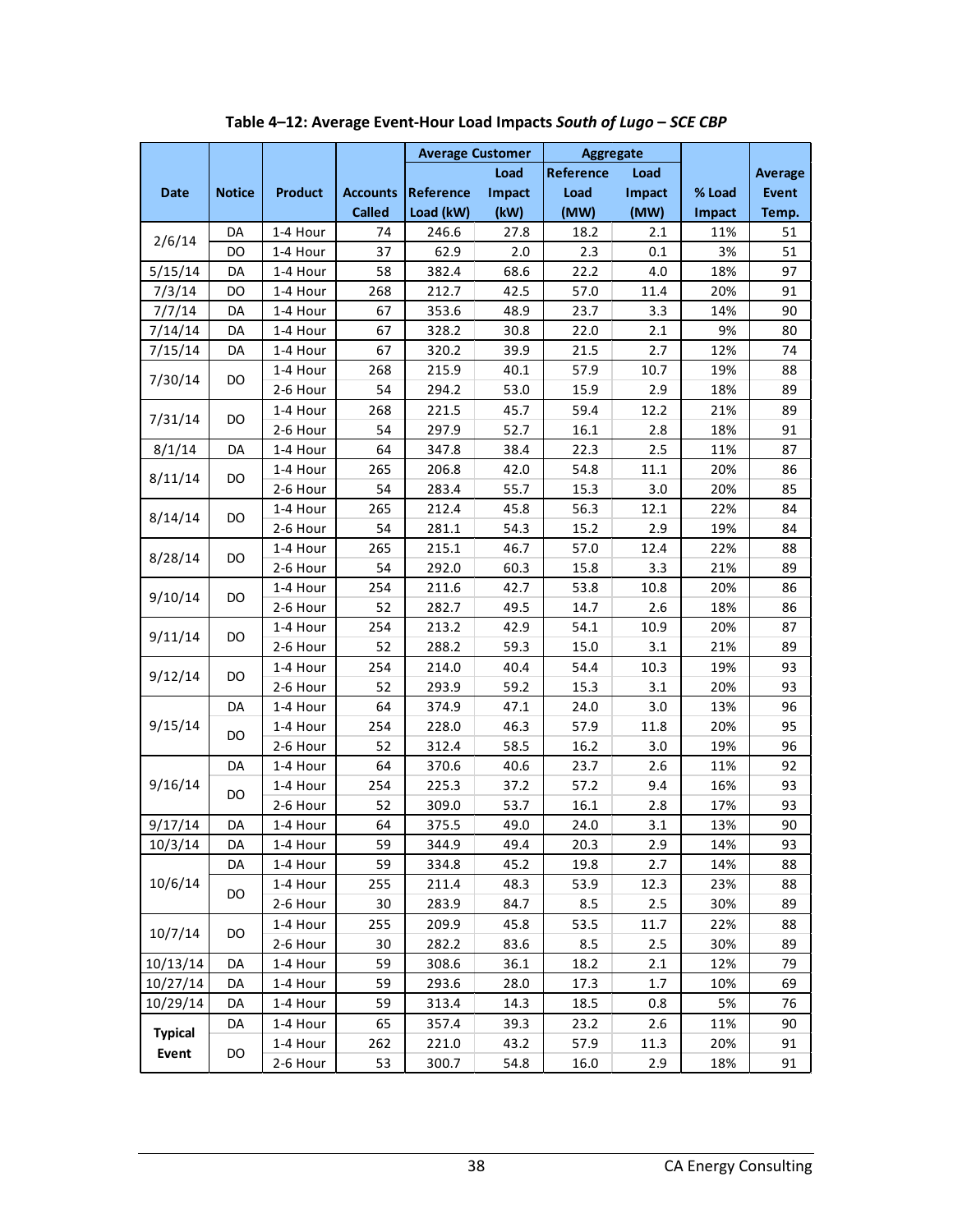### *4.2.3 Hourly load impacts*

Figure 4–3 illustrates the hourly profiles of the estimated reference load, observed load, and estimated load impacts (in MW) of the SCE CBP DO 1-4 product type for the fourhour July 30 event, which was called from hours-ending 16 to 19. Estimated load impacts range from 40 to 50 MW over the event.





### *4.2.4 Load impacts of TA/TI and AutoDR participants*

Table 4–13 shows average event-hour load impacts by event for CBP service accounts that received TA/TI incentives at some point prior to the DR event(s) summarized. Their load impacts averaged 5.1 MW, which compares to their approved load shed test of 11.1 MW.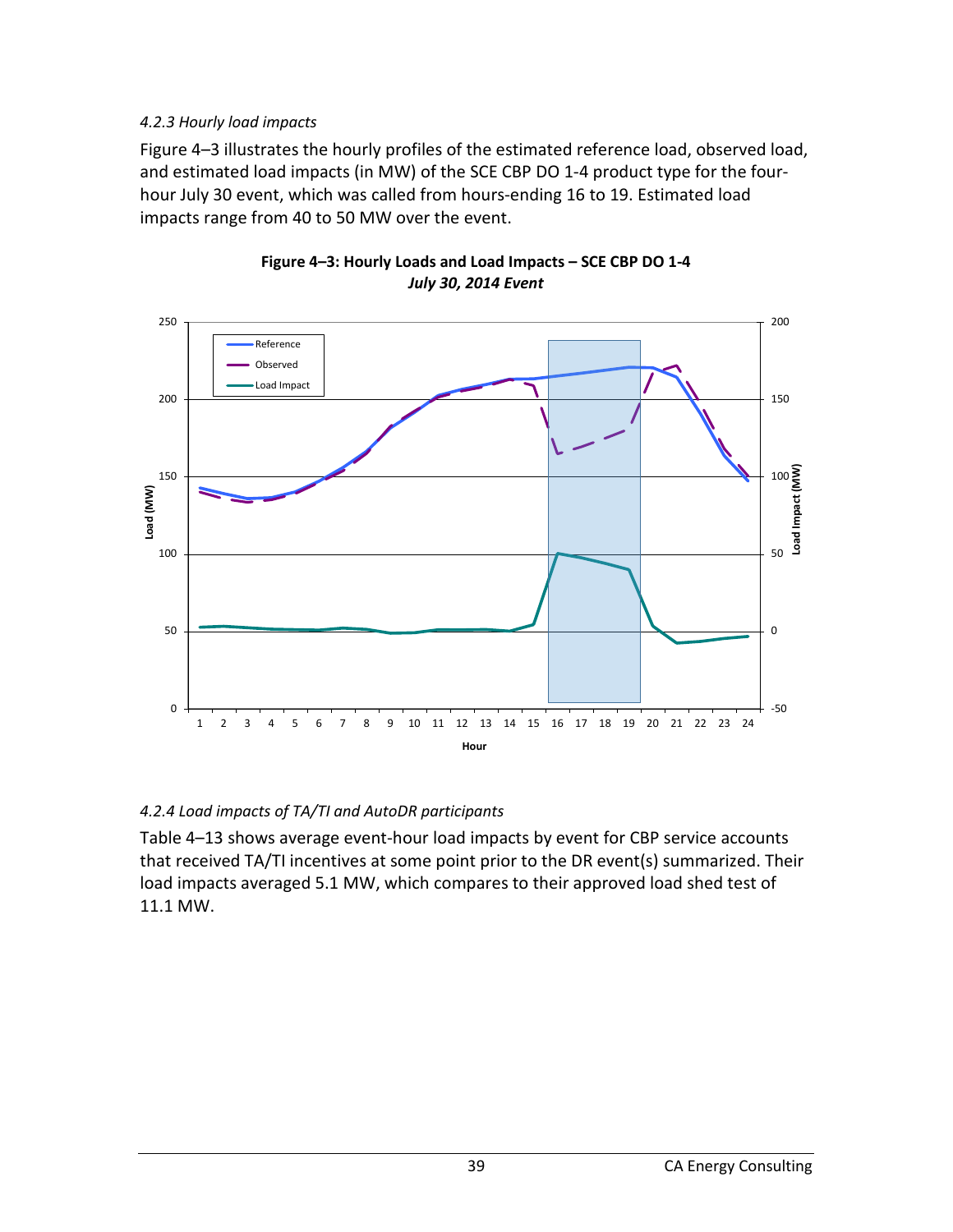| <b>Event Date</b>                                                                    | # SAIDs | Reference<br>Load<br>(MW) | <b>Observed</b><br>Load<br>(MW) | Load<br>Impact<br>(MW) | % Load<br>Impact | <b>Load Shed</b><br><b>Test</b><br>(MW) |
|--------------------------------------------------------------------------------------|---------|---------------------------|---------------------------------|------------------------|------------------|-----------------------------------------|
| $6$ -Feb-14                                                                          |         |                           |                                 |                        |                  |                                         |
| $3$ -Jul-14                                                                          | 54      | 28.8                      | 27.2                            | 1.6                    | 5%               | 7.3                                     |
| 30-Jul-14                                                                            | 165     | 63.1                      | 57.9                            | 5.2                    | 8%               | 11.3                                    |
| 31-Jul-14                                                                            | 165     | 63.6                      | 57.8                            | 5.9                    | 9%               | 11.3                                    |
| 11-Aug-14                                                                            | 165     | 59.0                      | 54.1                            | 4.9                    | 8%               | 11.3                                    |
| 14-Aug-14                                                                            | 165     | 61.5                      | 55.8                            | 5.8                    | 9%               | 11.3                                    |
| 28-Aug-14                                                                            | 165     | 61.4                      | 55.3                            | 6.1                    | 10%              | 11.3                                    |
| 10-Sep-14                                                                            | 154     | 58.0                      | 53.8                            | 4.2                    | 7%               | 10.9                                    |
| 11-Sep-14                                                                            | 154     | 58.8                      | 53.7                            | 5.0                    | 9%               | 10.9                                    |
| 12-Sep-14                                                                            | 154     | 56.6                      | 51.2                            | 5.4                    | 10%              | 10.9                                    |
| 15-Sep-14                                                                            | 154     | 62.9                      | 57.9                            | 5.0                    | 8%               | 10.9                                    |
| 16-Sep-14                                                                            | 154     | 62.4                      | 58.8                            | 3.6                    | 6%               | 10.9                                    |
| 6-Oct-14                                                                             | 56      | 29.6                      | 28.1                            | 1.4                    | 5%               | 7.6                                     |
| 7-Oct-14                                                                             | 56      | 30.0                      | 27.8                            | 2.1                    | 7%               | 7.6                                     |
| Average of                                                                           |         |                           |                                 |                        |                  |                                         |
| <b>Typical</b>                                                                       |         |                           |                                 |                        |                  |                                         |
| Event*                                                                               | 161     | 62.7                      | 57.5                            | 5.1                    | 8%               | 11.1                                    |
| * Results apply from July onward, after transfer of AMP DO 1-4 Hour accounts to CBP. |         |                           |                                 |                        |                  |                                         |

**Table 4–13: Load Impacts of TA/TI Participants –** *SCE CBP DO*

Table 4–14 shows CBP load impacts for service accounts that received AutoDR incentives at some point prior to the DR event(s) summarized. An average of 51 DA and 503 DO service accounts participated in AutoDR for the average event. DA participants provided an average of 1.9 MW of load impacts, less than half of their load shed test amount of 4.7 MW. CBP DO participants provided an average of 19.1 MW, compared to their shed test amount of 31.5 MW.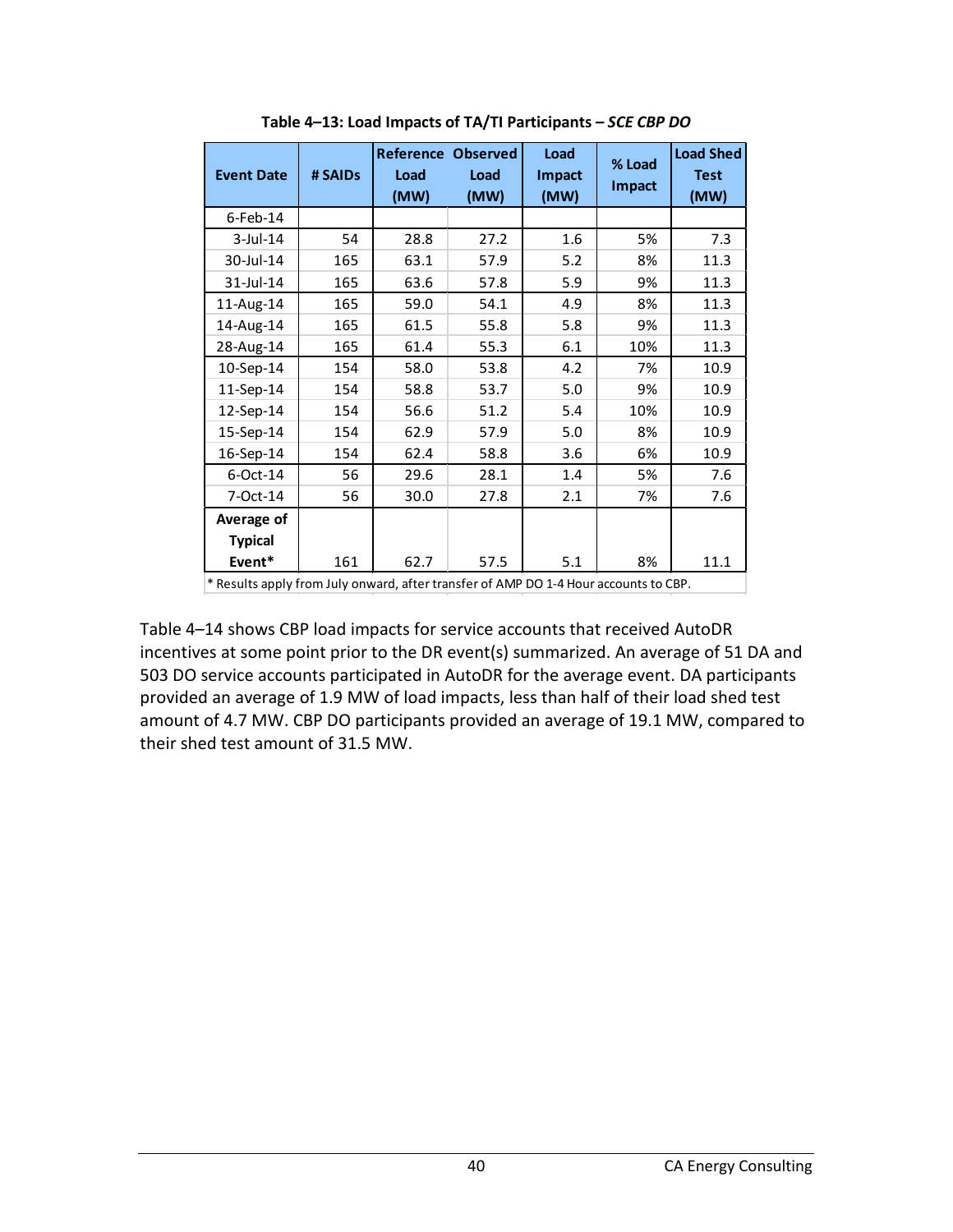|               |                                                                                      |         | <b>Reference Observed</b> |      | Load    | % Load | <b>Load Shed</b> |
|---------------|--------------------------------------------------------------------------------------|---------|---------------------------|------|---------|--------|------------------|
| <b>Notice</b> | <b>Event Date</b>                                                                    | # SAIDs | Load                      | Load | Impact  | Impact | <b>Test</b>      |
|               |                                                                                      |         | (MW)                      | (MW) | (MW)    |        | (MW)             |
|               | $6$ -Feb-14                                                                          | 31      | 7.1                       | 6.9  | 0.2     | 3%     | 2.4              |
|               | 15-May-14                                                                            | 33      | 10.2                      | 8.0  | 2.2     | 22%    | 2.8              |
|               | 7-Jul-14                                                                             | 51      | 12.3                      | 9.5  | 2.8     | 23%    | 4.1              |
| DA            | 14-Jul-14                                                                            | 51      | 13.1                      | 10.4 | 2.8     | 21%    | 4.1              |
|               | 15-Jul-14                                                                            | 51      | 13.1                      | 9.8  | 3.2     | 25%    | 4.1              |
|               | $1-Aug-14$                                                                           | 50      | 12.1                      | 9.2  | 2.9     | 24%    | 4.1              |
|               | 15-Sep-14                                                                            | 52      | 14.4                      | 12.7 | 1.7     | 12%    | 4.9              |
|               | 16-Sep-14                                                                            | 52      | 14.7                      | 13.8 | $1.0\,$ | 6%     | 4.9              |
|               | 17-Sep-14                                                                            | 52      | 14.8                      | 13.5 | 1.4     | 9%     | 4.9              |
|               | 3-Oct-14                                                                             | 50      | 12.4                      | 9.6  | 2.7     | 22%    | 4.8              |
|               | 6-Oct-14                                                                             | 50      | 13.3                      | 11.3 | 2.1     | 15%    | 4.8              |
|               | 13-Oct-14                                                                            | 50      | 12.8                      | 10.8 | 2.0     | 16%    | 4.8              |
|               | 27-Oct-14                                                                            | 49      | 10.8                      | 9.7  | 1.2     | 11%    | 3.9              |
|               | 29-Oct-14                                                                            | 49      | 10.7                      | 9.3  | 1.4     | 13%    | 3.9              |
|               | Average of                                                                           |         |                           |      |         |        |                  |
|               | <b>Typical Event</b>                                                                 | 51      | 13.9                      | 12.0 | 1.9     | 13%    | 4.7              |
|               | $6$ -Feb-14                                                                          | 47      | 4.7                       | 4.3  | 0.4     | 9%     | 4.9              |
|               | $3$ -Jul-14                                                                          | 501     | 82.6                      | 60.2 | 22.4    | 27%    | 30.7             |
|               | 30-Jul-14                                                                            | 501     | 83.8                      | 64.1 | 19.7    | 23%    | 30.7             |
|               | 31-Jul-14                                                                            | 501     | 84.5                      | 66.1 | 18.5    | 22%    | 30.7             |
|               | 11-Aug-14                                                                            | 498     | 82.2                      | 64.2 | 18.0    | 22%    | 31.5             |
|               | 14-Aug-14                                                                            | 498     | 82.8                      | 61.9 | 20.9    | 25%    | 31.5             |
|               | 28-Aug-14                                                                            | 498     | 85.3                      | 64.8 | 20.4    | 24%    | 31.5             |
|               | 10-Sep-14                                                                            | 507     | 80.3                      | 60.7 | 19.6    | 24%    | 32.2             |
| DO            | 11-Sep-14                                                                            | 507     | 82.8                      | 62.8 | 20.0    | 24%    | 32.2             |
|               | 12-Sep-14                                                                            | 507     | 83.5                      | 64.8 | 18.6    | 22%    | 32.2             |
|               | 15-Sep-14                                                                            | 507     | 88.2                      | 69.1 | 19.1    | 22%    | 32.2             |
|               | 16-Sep-14                                                                            | 507     | 87.1                      | 69.2 | 17.9    | 21%    | 32.2             |
|               | 6-Oct-14                                                                             | 497     | 75.6                      | 59.5 | 16.1    | 21%    | 30.8             |
|               | 7-Oct-14                                                                             | 497     | 76.0                      | 59.4 | 16.5    | 22%    | 30.8             |
|               | Average of                                                                           |         |                           |      |         |        |                  |
|               | <b>Typical</b>                                                                       |         |                           |      |         |        |                  |
|               | Event*                                                                               | 503     | 85.8                      | 66.7 | 19.1    | 22%    | 31.5             |
|               | * Results apply from July onward, after transfer of AMP DO 1-4 Hour accounts to CBP. |         |                           |      |         |        |                  |

**Table 4–14: Load Impacts of AutoDR Participants –** *SCE CBP*

\* Results apply from July onward, after transfer of AMP DO 1-4 Hour accounts to CBP.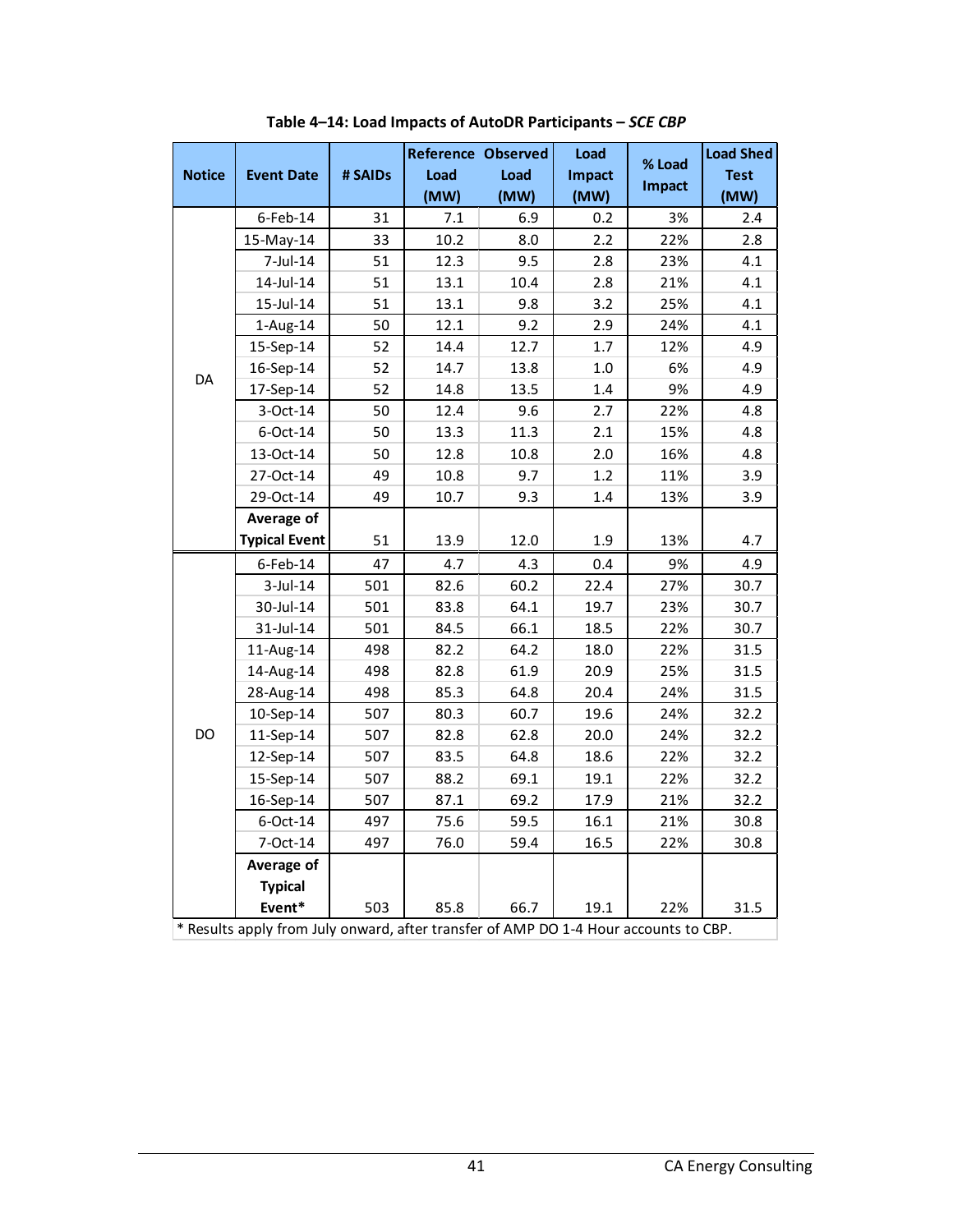## **4.3 Capacity Bidding Program (CBP) – SDG&E**

### *4.3.1 Events for SDG&E CBP*

Table 4–15 lists SDG&E's CBP events in 2014. Several were DA-only events, while the remainder were combination DA and DO events.

| <b>Date</b> | Day of<br><b>Week</b> | <b>Notice</b> | <b>Product</b> | <b>Hours</b><br><b>Ending</b> | Num. of<br><b>Accounts</b> |
|-------------|-----------------------|---------------|----------------|-------------------------------|----------------------------|
| 5/1/2014    | Thu                   | DA            | 1-4 Hour       | $15 - 18$                     | 161                        |
|             |                       | <b>DA</b>     | 1-4 Hour       | 16-19                         | 161                        |
| 5/14/2014   | Wed                   | <b>DO</b>     | 1-4 Hour       | 16-19                         | 168                        |
|             |                       |               | 2-6 Hour       |                               | 76                         |
|             |                       | <b>DA</b>     | 1-4 Hour       | 16-19                         | 161                        |
| 5/15/2014   | Thu                   | <b>DO</b>     | 1-4 Hour       | 16-19                         | 168                        |
|             |                       |               | 2-6 Hour       |                               | 76                         |
| 7/30/2014   | Wed                   | DA            | 1-4 Hour       | $14 - 17$                     | 162                        |
| 7/31/2014   | Thu                   | DA            | 1-4 Hour       | $14 - 17$                     | 162                        |
| 8/1/2014    | Fri                   | DA            | 1-4 Hour       | 15-18                         | 161                        |
| 8/4/2014    | Mon                   | DA            | 1-4 Hour       | 16-19                         | 161                        |
| 8/27/2014   | Wed                   | DA            | 1-4 Hour       | 16-19                         | 161                        |
| 8/28/2014   | Thu                   | DA            | 1-4 Hour       | 16-19                         | 161                        |
|             |                       | <b>DA</b>     | 1-4 Hour       | 16-19                         | 165                        |
| 9/11/2014   | Thu                   | <b>DO</b>     | 1-4 Hour       | 16-19                         | 157                        |
|             |                       |               | 2-6 Hour       |                               | 77                         |
|             |                       | DA            | 1-4 Hour       | 16-19                         | 165                        |
| 9/12/2014   | Fri                   | <b>DO</b>     | 1-4 Hour       | 16-19                         | 157                        |
|             |                       |               | 2-6 Hour       |                               | 77                         |
|             |                       | DA            | 1-4 Hour       | 16-19                         | 165                        |
| 9/15/2014   | Mon                   | <b>DO</b>     | 1-4 Hour       | 16-19                         | 157                        |
|             |                       |               | 2-6 Hour       |                               | 77                         |
|             |                       | DA            | 1-4 Hour       | $15 - 18$                     | 165                        |
| 9/16/2014   | Tu                    | DO            | 1-4 Hour       | 16-19                         | 157                        |
|             |                       |               | 2-6 Hour       |                               | 77                         |
|             |                       | DA            | 1-4 Hour       | 15-18                         | 165                        |
| 9/17/2014   | Wed                   | DO            | 1-4 Hour       | 16-19                         | 157                        |
|             |                       |               | 2-6 Hour       |                               | 77                         |

| Table 4-15: Event Summary for 2014 - SDG&E CBP |
|------------------------------------------------|
|------------------------------------------------|

### *4.3.2 Summary load impacts*

Table 4–16 shows average event-hour estimated *reference load*, *observed load*, *load impacts* and *percentage load impacts* for the DA and DO notice and associated product types, for each of SDG&E's CBP events, and for averages across the respective typical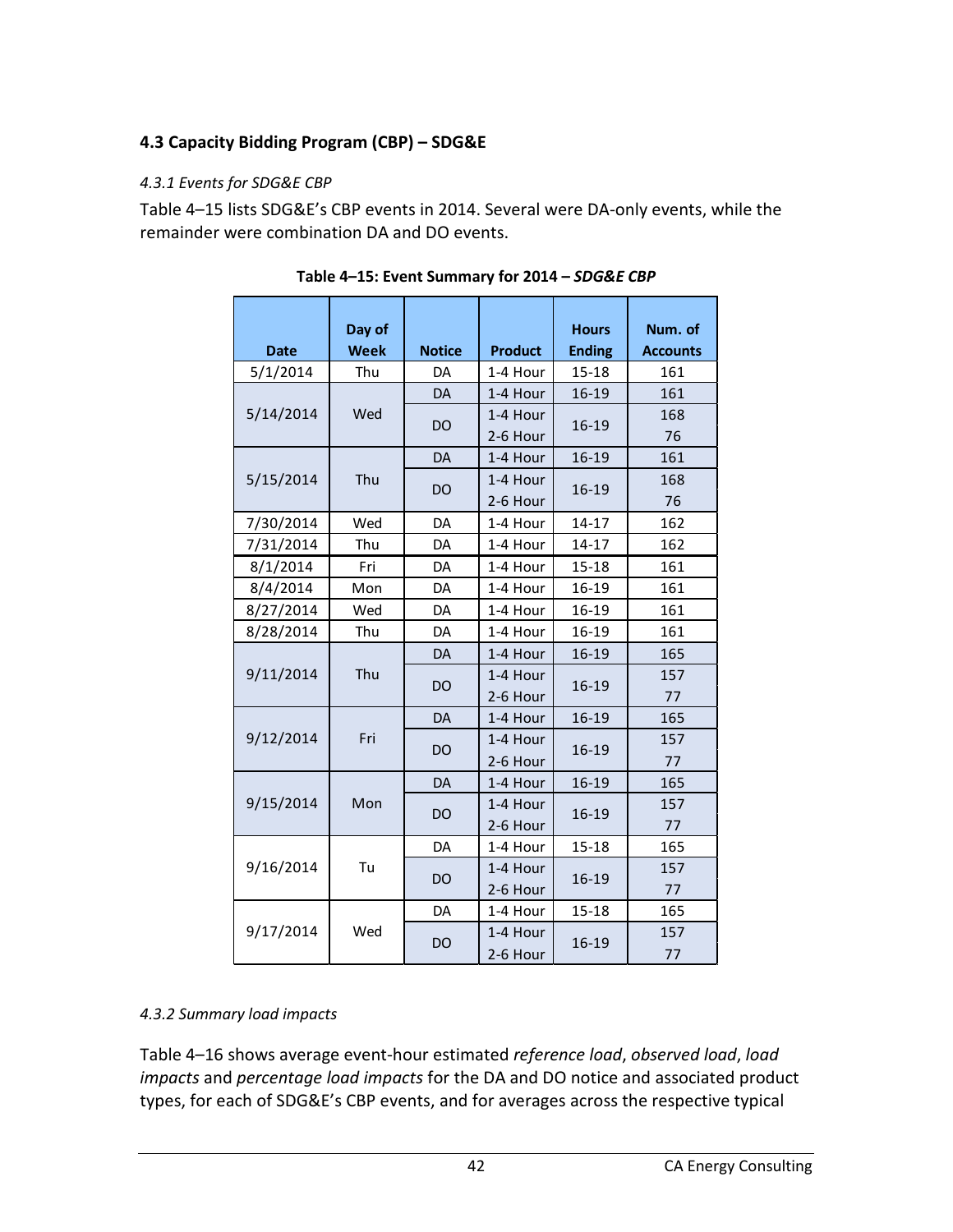events. The average event-hour DA load impact for the typical event was 9.9 MW, while DO load impacts averaged 5 MW for the 1-4 Hour product, and 3.8 MW for the 2-6 Hour product. Average percentage load impacts were 25 percent for the DA product, and 15 to 18 percent for the two DO product types.

|                   |               |                |                 | <b>Average Customer</b> |        | Aggregate |        |        |                |          |
|-------------------|---------------|----------------|-----------------|-------------------------|--------|-----------|--------|--------|----------------|----------|
|                   |               |                | <b>Number</b>   |                         | Load   |           | Load   |        | <b>Average</b> | Nom.     |
|                   |               |                | of              | <b>Ref. Load</b>        | Impact | Ref. Load | Impact | % Load | <b>Event</b>   | Capacity |
| <b>Event Date</b> | <b>Notice</b> | <b>Product</b> | <b>Accounts</b> | (kW)                    | (kW)   | (kW)      | (MW)   | Impact | Temp.          | (MW)     |
| 5/1/14            | DA            | 1-4 Hour       | 161             | 242.1                   | 58.8   | 39.0      | 9.46   | 24%    | 87             | 8.8      |
|                   | DA            | 1-4 Hour       | 161             | 231.0                   | 66.5   | 37.2      | 10.71  | 29%    | 89             | 8.8      |
| 5/14/14           | DO            | 1-4 Hour       | 168             | 189.3                   | 39.5   | 31.8      | 6.64   | 21%    | 90             | 5.5      |
|                   |               | 2-6 Hour       | 76              | 266.4                   | 46.4   | 20.2      | 3.53   | 17%    | 90             | 4.2      |
|                   | DA            | 1-4 Hour       | 161             | 225.8                   | 60.0   | 36.4      | 9.66   | 27%    | 92             | 8.8      |
| 5/15/14           | DO            | 1-4 Hour       | 168             | 194.3                   | 35.7   | 32.6      | 5.99   | 18%    | 93             | 5.5      |
|                   |               | 2-6 Hour       | 76              | 269.9                   | 46.3   | 20.5      | 3.52   | 17%    | 93             | 4.2      |
| 7/30/14           | DA            | 1-4 Hour       | 162             | 246.6                   | 63.9   | 39.9      | 10.35  | 26%    | 82             | 9.2      |
| 7/31/14           | DA            | 1-4 Hour       | 162             | 238.2                   | 40.7   | 38.6      | 6.59   | 17%    | 84             | 9.2      |
| 8/1/14            | DA            | 1-4 Hour       | 161             | 251.4                   | 63.4   | 40.5      | 10.21  | 25%    | 81             | 9.0      |
| 8/4/14            | DA            | 1-4 Hour       | 161             | 247.2                   | 57.7   | 39.8      | 9.29   | 23%    | 80             | 9.0      |
| 8/27/14           | DA            | 1-4 Hour       | 161             | 237.8                   | 60.0   | 38.3      | 9.66   | 25%    | 85             | 9.0      |
| 8/28/14           | DA            | 1-4 Hour       | 161             | 251.0                   | 69.1   | 40.4      | 11.12  | 28%    | 84             | 9.0      |
|                   | DA            | 1-4 Hour       | 165             | 251.3                   | 57.8   | 41.5      | 9.54   | 23%    | 82             | 8.9      |
| 9/11/14           | DO            | 1-4 Hour       | 157             | 197.2                   | 30.3   | 31.0      | 4.75   | 15%    | 82             | 6.0      |
|                   |               | 2-6 Hour       | 77              | 277.6                   | 51.4   | 21.4      | 3.96   | 19%    | 82             | 3.9      |
|                   | DA            | 1-4 Hour       | 165             | 247.6                   | 49.7   | 40.8      | 8.20   | 20%    | 83             | 8.9      |
| 9/12/14           | DO            | 1-4 Hour       | 157             | 200.6                   | 25.4   | 31.5      | 3.99   | 13%    | 81             | 6.0      |
|                   |               | 2-6 Hour       | 77              | 281.4                   | 49.1   | 21.7      | 3.78   | 17%    | 81             | 3.9      |
|                   | DA            | 1-4 Hour       | 165             | 278.4                   | 68.9   | 45.9      | 11.36  | 25%    | 89             | 8.9      |
| 9/15/14           | DO            | 1-4 Hour       | 157             | 211.9                   | 28.7   | 33.3      | 4.51   | 14%    | 87             | 6.0      |
|                   |               | 2-6 Hour       | 77              | 290.4                   | 49.5   | 22.4      | 3.81   | 17%    | 88             | 3.9      |
|                   | DA            | 1-4 Hour       | 165             | 304.3                   | 66.3   | 50.2      | 10.95  | 22%    | 93             | 8.9      |
| 9/16/14           |               | 1-4 Hour       | 157             | 218.8                   | 27.3   | 34.4      | 4.28   | 12%    | 91             | 6.0      |
|                   | DO            | 2-6 Hour       | 77              | 294.5                   | 51.6   | 22.7      | 3.97   | 18%    | 91             | 3.9      |
|                   | DA            | 1-4 Hour       | 165             | 282.2                   | 53.9   | 46.6      | 8.89   | 19%    | 85             | 8.9      |
| 9/17/14           |               | 1-4 Hour       | 157             | 210.8                   | 28.8   | 33.1      | 4.52   | 14%    | 82             | 6.0      |
|                   | DO            | 2-6 Hour       | 77              | 290.7                   | 53.8   | 22.4      | 4.15   | 19%    | 83             | 3.9      |
|                   | DA            | 1-4 Hour       | 163             | 247.0                   | 60.6   | 40.4      | 9.89   | 25%    | 87             | 9.0      |
| <b>Typical</b>    |               | 1-4 Hour       | 160             | 203.0                   | 30.9   | 32.5      | 4.96   | 15%    | 87             | 5.9      |
| <b>Event Day</b>  | DO            | 2-6 Hour       | 77              | 281.6                   | 49.7   | 21.6      | 3.82   | 18%    | 87             | 4.0      |

**Table 4–16: Average Event-Hour Load Impacts by Event –** *SDG&E CBP*

Table 4–17 shows the distribution of average event-hour load impacts for the average event by industry type. Most of the DA load impacts came from a relatively small number of large Manufacturing service accounts (primarily two large accounts), while the larger number of commercial building accounts produced 0.6 MW of load reductions. The majority of DO load impacts were provided by retail stores.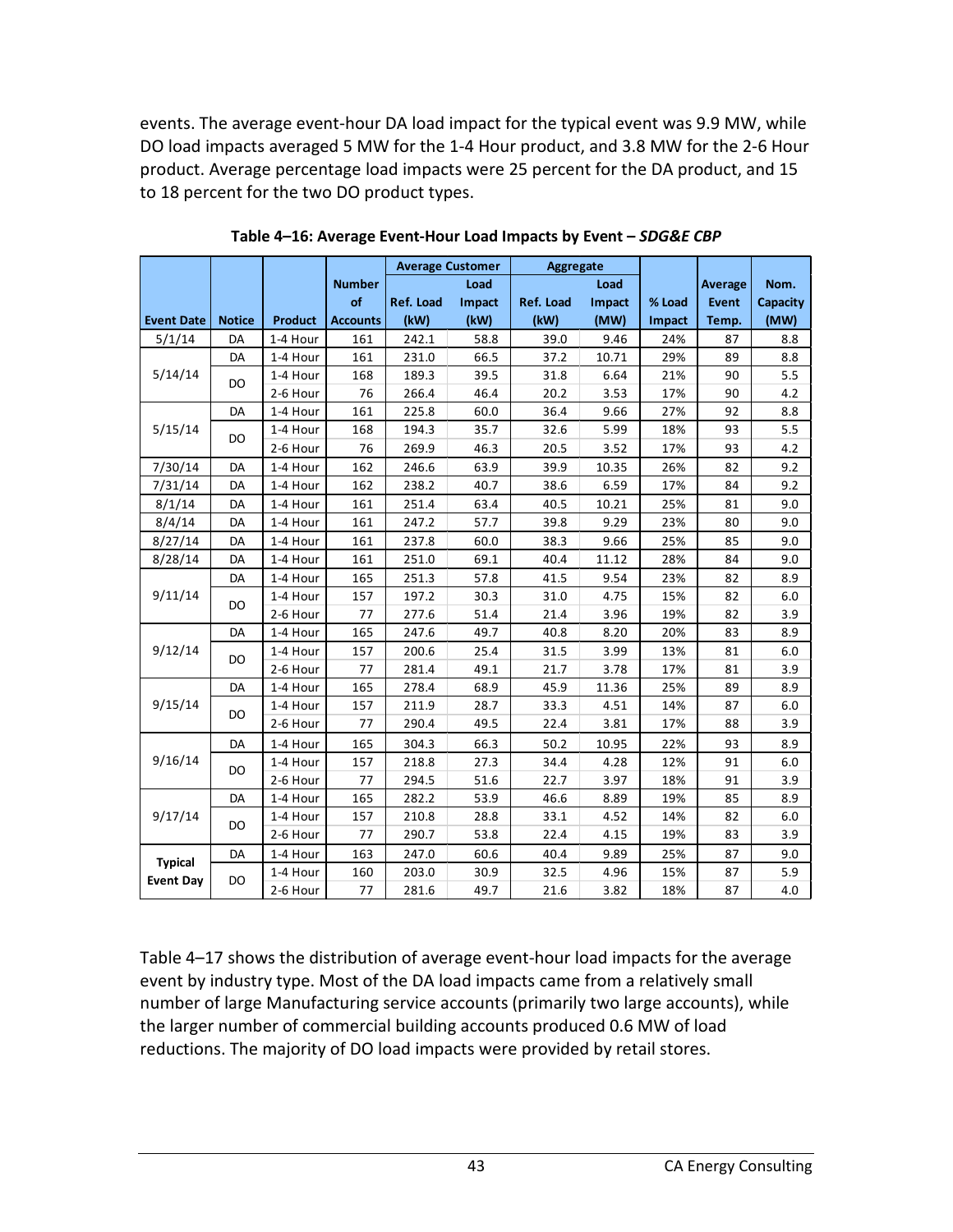|               |                                       |                 | <b>Average Customer</b> |                          | Aggregate        |         |        |         |
|---------------|---------------------------------------|-----------------|-------------------------|--------------------------|------------------|---------|--------|---------|
|               |                                       |                 |                         | Load                     | <b>Reference</b> | Load    |        | Average |
|               |                                       | <b>Accounts</b> | Reference               | Impact                   | Load             | Impact  | % Load | Event   |
| <b>Notice</b> | <b>Industry</b>                       | Called          | Load (kW)               | (kW)                     | (MW)             | (MW)    | Impact | Temp.   |
|               | Agriculture, Mining & Construction    |                 |                         |                          |                  |         |        |         |
|               | Manufacturing                         |                 |                         |                          |                  |         |        |         |
|               | Wholesale, Transport, other utilities |                 |                         |                          |                  |         |        |         |
|               | Retail stores                         | 35              | 186.3                   | 28.1                     | 6.6              | 1.00    | 15%    | 86      |
| <b>DA</b>     | Offices, Hotels, Finance, Services    | 77              | 221.8                   | 7.6                      | 17.2             | 0.58    | 3%     | 87      |
|               | Schools                               | 26              | 51.2                    | $-1.7$                   | 1.3              | $-0.04$ | $-3%$  | 90      |
|               | Institutional/Government              |                 |                         |                          |                  |         |        |         |
|               | Other or unknown                      |                 |                         |                          |                  |         |        |         |
|               | <b>Total DA</b>                       | 163             | 247.0                   | 60.6                     | 40.4             | 9.89    | 25%    | 87      |
|               | Agriculture, Mining & Construction    |                 |                         |                          |                  |         |        |         |
|               | Manufacturing                         |                 |                         |                          |                  |         |        |         |
|               | Wholesale, Transport, other utilities |                 |                         |                          |                  |         |        |         |
|               | Retail stores                         | 213             | 205.0                   | 24.5                     | 43.7             | 5.21    | 12%    | 87      |
| <b>DO</b>     | Offices, Hotels, Finance, Services    | 15              | 317.3                   | 18.7                     | 4.8              | 0.28    | 6%     | 86      |
|               | Schools                               |                 |                         | $\overline{\phantom{0}}$ |                  |         |        |         |
|               | Institutional/Government              |                 |                         |                          |                  |         |        |         |
|               | Other or unknown                      |                 |                         |                          |                  |         |        |         |
|               | <b>Total DO</b>                       | 237             | 228.5                   | 37.0                     | 54.1             | 8.77    | 16%    | 87      |

**Table 4–17: Distribution of Average Event-Hour Load Impacts by Industry Type –** *SDG&E CBP*

#### *4.3.3 Hourly load impacts*

Figure 4–4 illustrates the hourly profiles of the estimated reference load, observed load, and estimated load impacts (in MW) of the SDG&E DO product type (including both DO 1-4 and 2-6) for the four-hour September event, which was called for hours-ending 16- 19.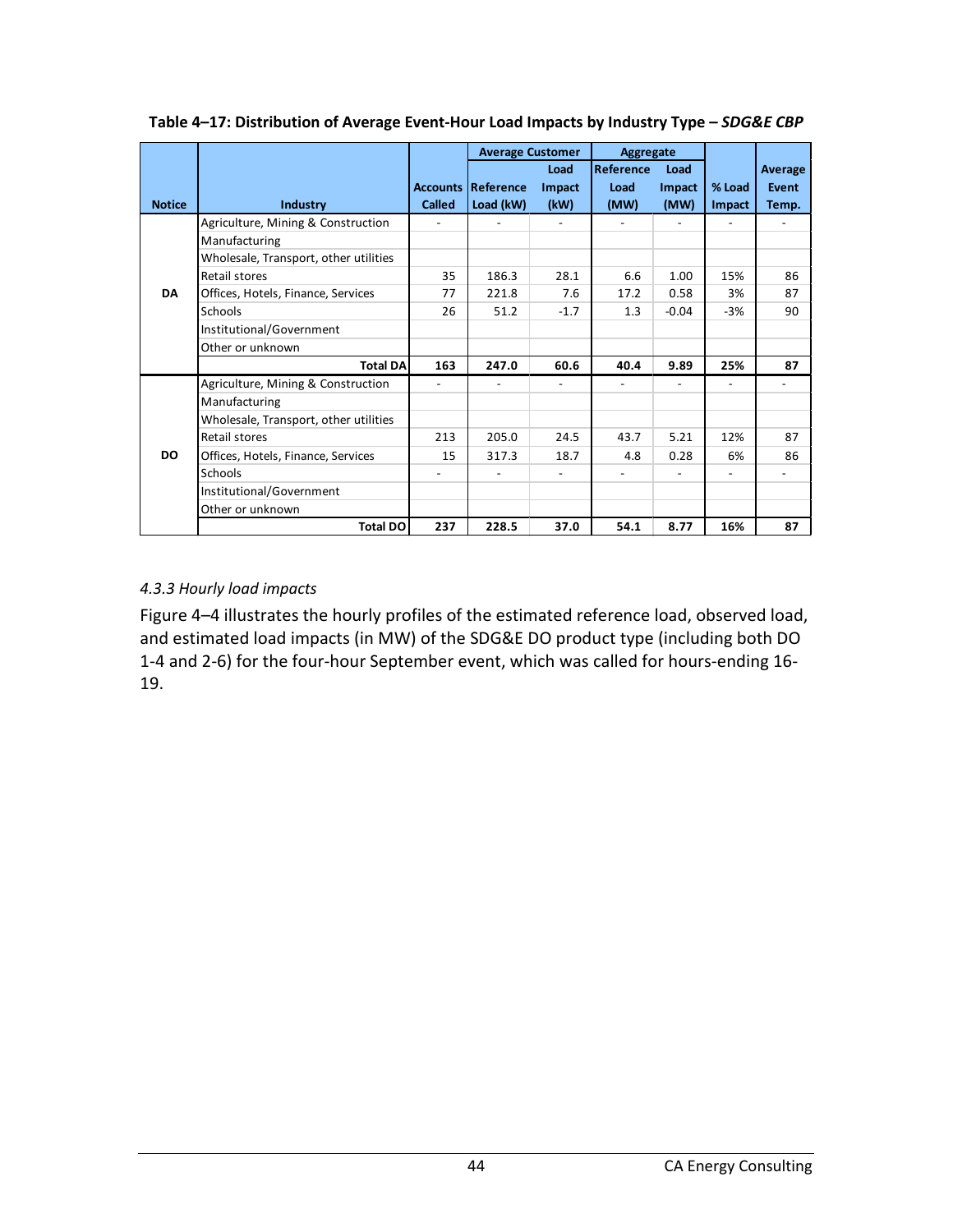

**Figure 4–4: Hourly Loads and Load Impacts – SDG&E CBP DO Total** *September 11 Event*

#### *4.2.4 Load impacts of TA/TI and AutoDR participants*

Table 4–18 shows CBP load impacts for service accounts that received TA/TI incentives at some point prior to the DR event(s) summarized. On average, six DA and 55 DO customer service accounts were in TA/TI. They provided averages of 0.22 and 1.8 MW in load impacts for the average of typical events.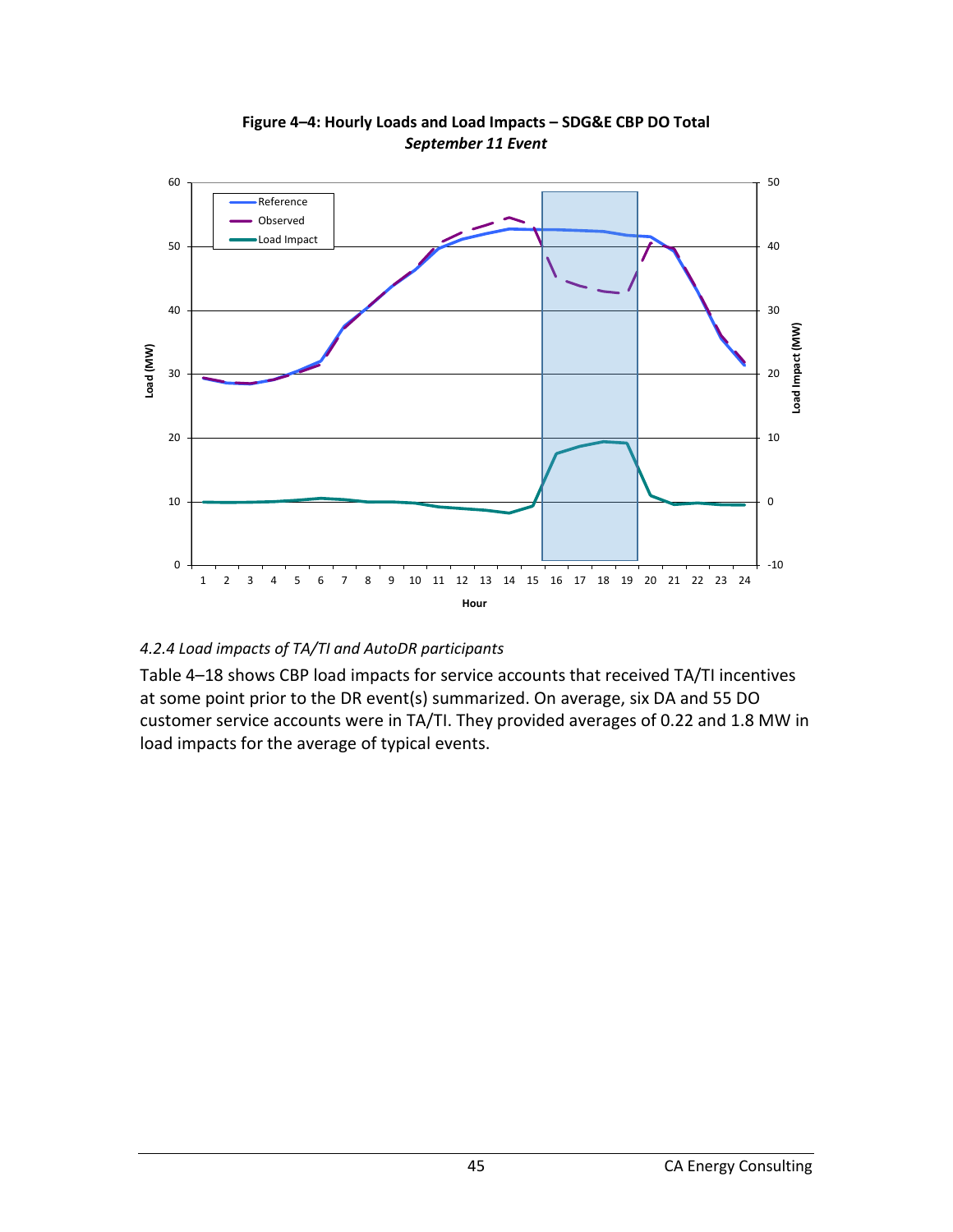|               |                   |         | <b>Reference Observed</b> |      | Load          |               |                |
|---------------|-------------------|---------|---------------------------|------|---------------|---------------|----------------|
|               |                   |         | Load                      | Load | <b>Impact</b> | % Load        |                |
| <b>Notice</b> | <b>Event Date</b> | # SAIDs | (MW)                      | (MW) | (MW)          | <b>Impact</b> | <b>Test MW</b> |
|               | $1-May-14$        |         |                           |      |               |               |                |
|               | 14-May-14         |         |                           |      |               |               |                |
|               | 15-May-14         |         |                           |      |               |               |                |
|               | 30-Jul-14         |         |                           |      |               |               |                |
|               | 31-Jul-14         |         |                           |      |               |               |                |
|               | $1-Aug-14$        |         |                           |      |               |               |                |
|               | 4-Aug-14          |         |                           |      |               |               |                |
|               | 27-Aug-14         |         |                           |      |               |               |                |
| DA            | 28-Aug-14         |         |                           |      |               |               |                |
|               | 11-Sep-14         |         |                           |      |               |               |                |
|               | 12-Sep-14         |         |                           |      |               |               |                |
|               | 15-Sep-14         |         |                           |      |               |               |                |
|               | 16-Sep-14         |         |                           |      |               |               |                |
|               | 17-Sep-14         |         |                           |      |               |               |                |
|               | Ave. of           |         |                           |      |               |               |                |
|               | <b>Typical</b>    |         |                           |      |               |               |                |
|               | <b>Events</b>     |         |                           |      |               |               |                |
|               | 14-May-14         | 54      | 15.2                      | 13.1 | 2.12          | 14%           | 3.15           |
|               | 15-May-14         | 54      | 15.3                      | 13.4 | 1.89          | 12%           | 3.15           |
|               | 11-Sep-14         | 56      | 14.5                      | 12.8 | 1.71          | 12%           | 2.91           |
|               | 12-Sep-14         | 56      | 14.7                      | 13.2 | 1.52          | 10%           | 2.91           |
| <b>DO</b>     | 15-Sep-14         | 56      | 15.3                      | 13.7 | 1.62          | 11%           | 2.91           |
|               | 16-Sep-14         | 56      | 15.4                      | 13.8 | 1.69          | 11%           | 2.91           |
|               | 17-Sep-14         | 56      | 15.3                      | 13.4 | 1.88          | 12%           | 2.91           |
|               | Ave. of           |         |                           |      |               |               |                |
|               | <b>Typical</b>    |         |                           |      |               |               |                |
|               | <b>Events</b>     | 55      | 15.1                      | 13.3 | 1.78          | 12%           | 2.98           |

**Table 4–18: Load Impacts of TA/TI Participants –** *SDG&E CBP*

Table 4–19 shows CBP load impacts for service accounts that received AutoDR incentives at some point prior to the DR event(s) summarized, which included an average of 7 DA and 57 DO customer service accounts. Those customers provided load impacts averaging 0.18 and 0.94 MW for the typical event.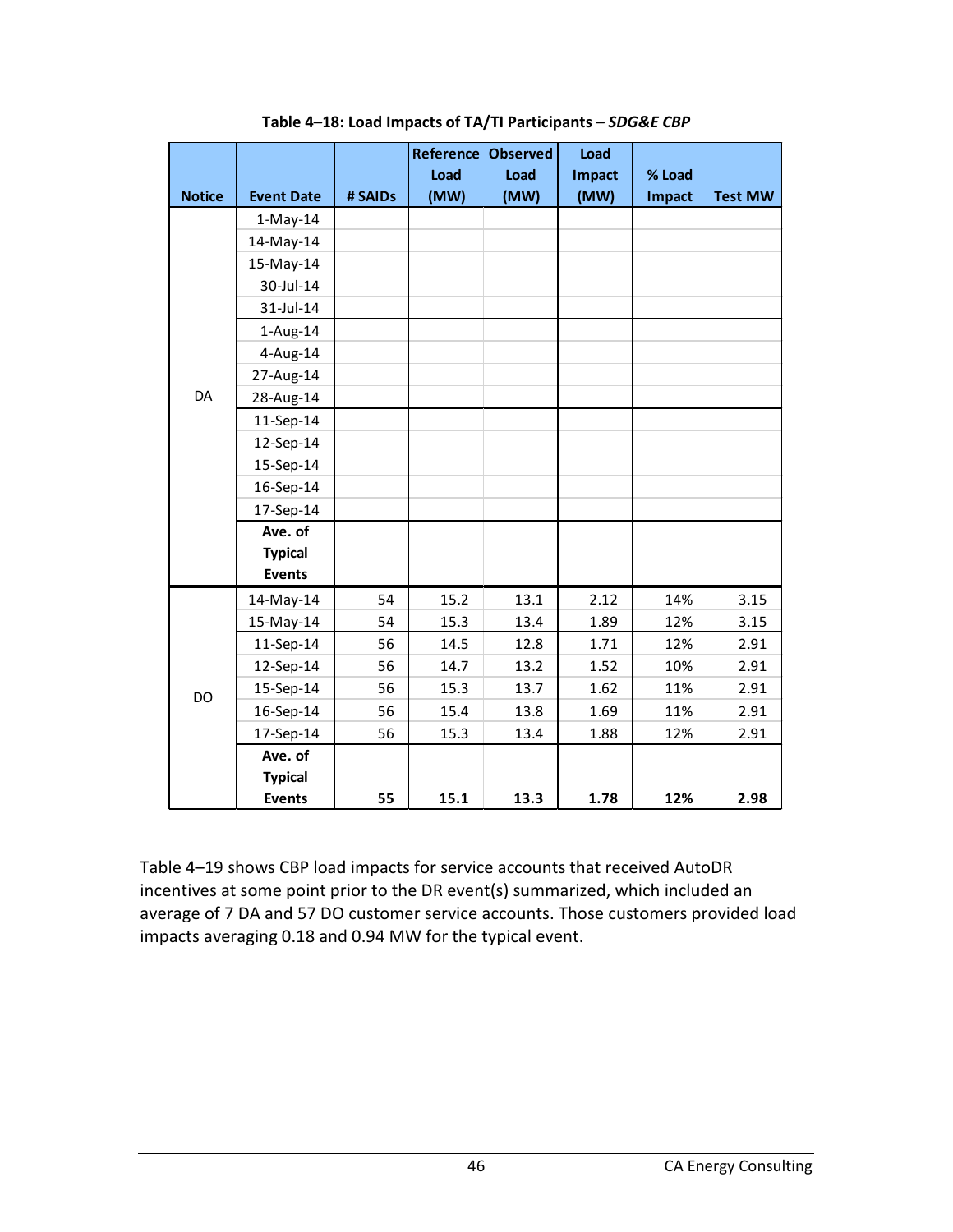|               |                   |         | <b>Reference Observed</b> |      | Load          |        |                |
|---------------|-------------------|---------|---------------------------|------|---------------|--------|----------------|
|               |                   |         | Load                      | Load | <b>Impact</b> | % Load |                |
| <b>Notice</b> | <b>Event Date</b> | # SAIDs | (MW)                      | (MW) | (MW)          | Impact | <b>Test MW</b> |
|               | $1-May-14$        |         |                           |      |               |        |                |
|               | 14-May-14         |         |                           |      |               |        |                |
|               | 15-May-14         |         |                           |      |               |        |                |
|               | 30-Jul-14         |         |                           |      |               |        |                |
|               | 31-Jul-14         |         |                           |      |               |        |                |
|               | $1$ -Aug- $14$    |         |                           |      |               |        |                |
|               | $4$ -Aug-14       |         |                           |      |               |        |                |
|               | 27-Aug-14         |         |                           |      |               |        |                |
| DA            | 28-Aug-14         |         |                           |      |               |        |                |
|               | 11-Sep-14         |         |                           |      |               |        |                |
|               | 12-Sep-14         |         |                           |      |               |        |                |
|               | 15-Sep-14         |         |                           |      |               |        |                |
|               | 16-Sep-14         |         |                           |      |               |        |                |
|               | 17-Sep-14         |         |                           |      |               |        |                |
|               | Ave. of           |         |                           |      |               |        |                |
|               | <b>Typical</b>    |         |                           |      |               |        |                |
|               | <b>Events</b>     |         |                           |      |               |        |                |
|               | 14-May-14         | 48      | 8.4                       | 7.5  | 0.96          | 11.4%  | 3.16           |
|               | 15-May-14         | 48      | 8.6                       | 7.5  | 1.10          | 12.8%  | 3.16           |
|               | 11-Sep-14         | 60      | 10.8                      | 9.8  | 1.00          | 9.2%   | 3.84           |
|               | 12-Sep-14         | 60      | 10.9                      | 10.2 | 0.73          | 6.7%   | 3.84           |
| <b>DO</b>     | 15-Sep-14         | 60      | 11.6                      | 10.9 | 0.73          | 6.3%   | 3.84           |
|               | 16-Sep-14         | 60      | 11.9                      | 10.9 | 0.99          | 8.3%   | 3.84           |
|               | 17-Sep-14         | 60      | 11.6                      | 10.5 | 1.09          | 9.3%   | 3.84           |
|               | Ave. of           |         |                           |      |               |        |                |
|               | <b>Typical</b>    |         |                           |      |               |        |                |
|               | <b>Events</b>     | 57      | 10.6                      | 9.6  | 0.94          | 8.9%   | 3.65           |

**Table 4–19: Load Impacts of AutoDR Participants –** *SDG&E CBP DA and DO*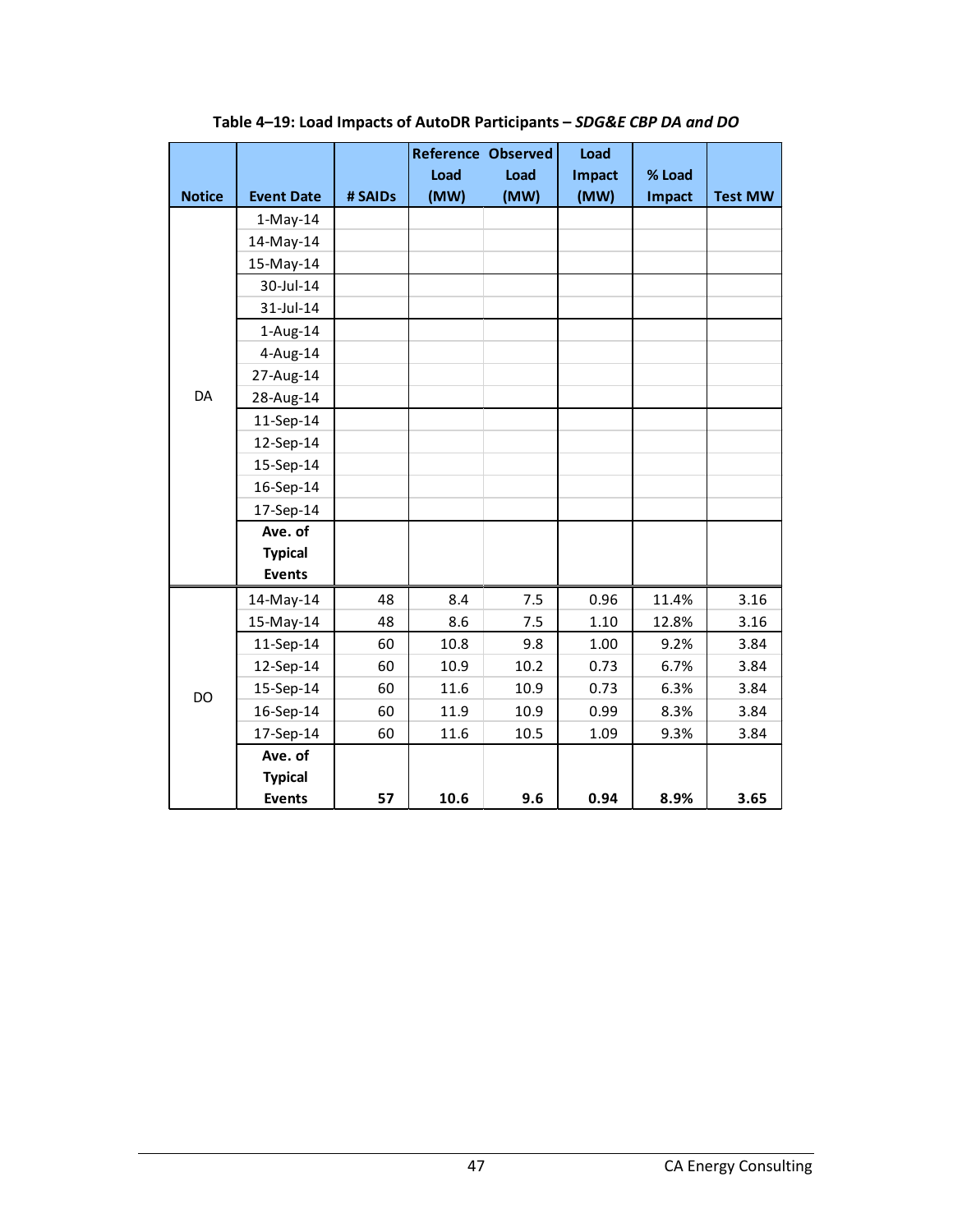### **5. STUDY RESULTS –** *EX-POST* **LOAD IMPACTS FOR AMP PROGRAMS**

This section summarizes *ex-post* load impacts for the PG&E and SCE contract-based AMP programs.

### **5.1 PG&E Aggregator Managed Portfolio (AMP)**

### *5.1.1 Event Characteristics for PG&E AMP*

Table 5–1 summarizes features of PG&E's AMP DA and DO events in 2014. Similarly to CBP, shading indicates typical events, which are system-wide events occurring in hours ending 16 to 19. A number of localized events were called for only some SubLaps.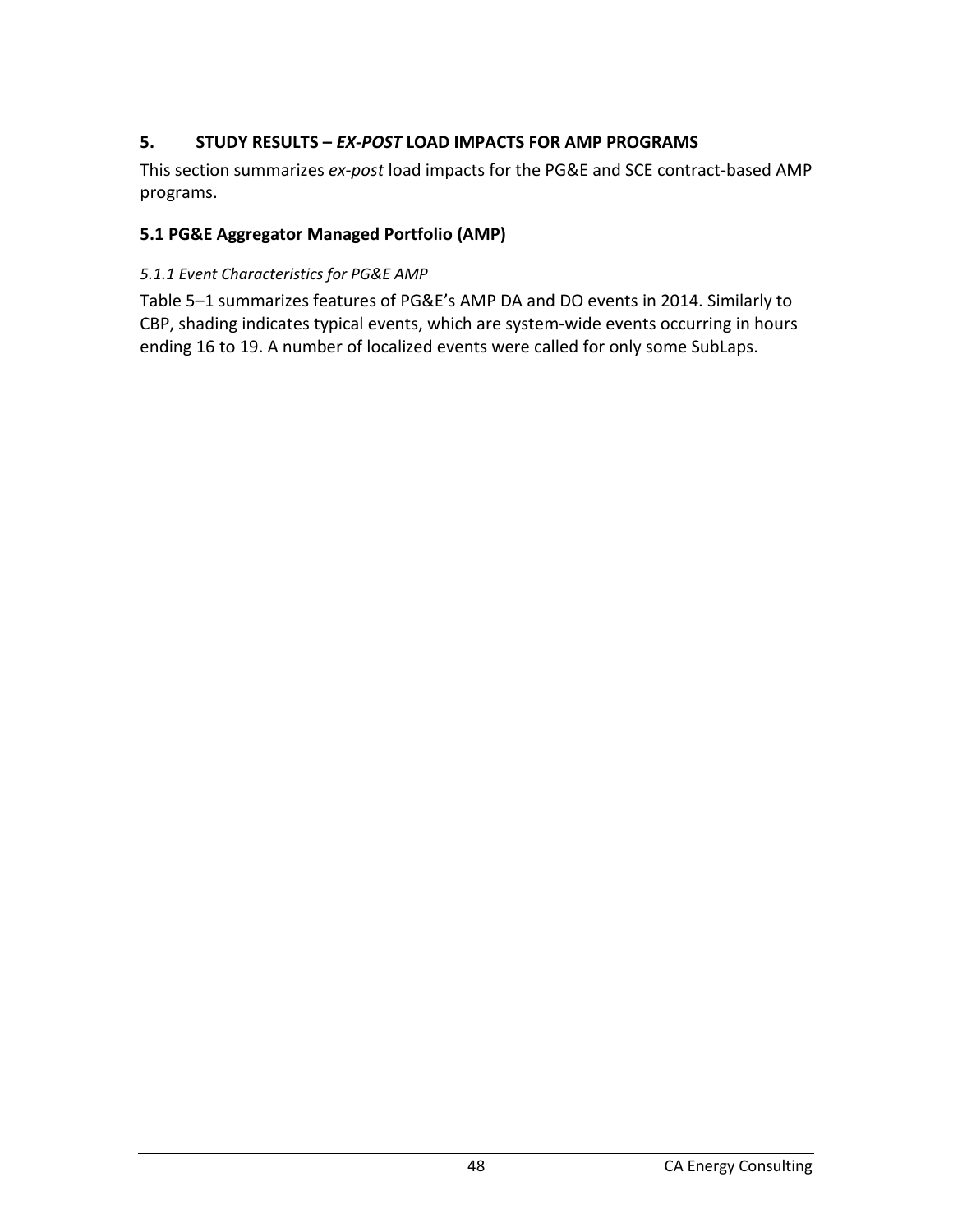| <b>Date</b> | Day of<br><b>Week</b> | <b>Event Type</b> | <b>Notice</b> | <b>Product</b> | <b>Event Hours</b><br><b>Ending</b> | Num. of<br><b>Accounts</b> |
|-------------|-----------------------|-------------------|---------------|----------------|-------------------------------------|----------------------------|
|             |                       |                   | DA            | Local (4 SL)   | $16 - 19$                           | 135                        |
| 05/14/14    | Wed                   | Event             | DO            | Local (4 SL)   | $16 - 19$                           | 179                        |
|             |                       |                   | DA            | Local          | $16 - 19$                           | 498                        |
| 05/15/14    | Thu                   | Event             | DO            | Local          | $16 - 19$                           | 808                        |
|             |                       |                   |               | System         |                                     | 562                        |
| 06/09/14    | Mon                   | Event             | DO            | Local          | $16 - 19$                           | 847                        |
|             |                       |                   |               | System         |                                     | 579                        |
|             |                       | <b>Test</b>       | DA            | Local          | $16 - 17$                           | 494                        |
| 06/30/14    | Mon                   | Event             |               | Local          | $16 - 19$                           | 846                        |
|             |                       |                   | DO<br>System  |                |                                     | 579                        |
| 07/07/14    | Mon                   | Event             | DA<br>Local   |                | $16 - 17$                           | 507                        |
|             |                       |                   | DO            | Local (2 SL)   | $16 - 19$                           | 214                        |
| 07/14/14    | Mon                   | Event             | DA            | Local (8 SL)   | $16 - 19$                           | 207                        |
|             |                       |                   | DO            | Local (7 SL)   | $16 - 19$                           | 57                         |
| 07/25/14    | Fri                   | Event             | DA            | Local (2 SL)   | $16 - 19$                           | 99                         |
|             |                       |                   | DO            | Local (2 SL)   | $16 - 19$                           | 219                        |
|             |                       |                   | DA            | Local          | $15 - 19$                           | 504                        |
| 07/28/14    | Mon                   | Event             | DO            | Local          | 16 - 19                             | 845                        |
|             |                       |                   |               | System         |                                     | 537                        |
|             |                       |                   | <b>DA</b>     | Local          | $16 - 19$                           | 504                        |
| 07/29/14    | Tu                    | Event             | DO            | Local          | $16 - 19$                           | 845                        |
|             |                       |                   |               | System         |                                     | 537                        |
|             |                       |                   | DA            | Local (13 SL)  | $16 - 19$                           | 470                        |
| 08/01/14    | Fri                   | Event             | DO            | Local (13 SL)  | $16 - 19$                           | 875                        |
|             |                       |                   |               | System         |                                     | 528                        |
| 09/02/14    | Tu                    | Event             | DA            | Local (1 SL)   | $16 - 19$                           | 67                         |
|             |                       |                   | DO            | Local (1 SL)   | $16 - 19$                           | 208                        |
| 09/15/14    | Mon                   | Event             | <b>DO</b>     | Local          | $16 - 19$                           | 874                        |
|             |                       |                   |               | System         | 16 - 19                             | 521                        |
| 10/02/14    | Thu                   | Event             | DA            | Local (1 SL)   | $16 - 19$                           | 20                         |
|             |                       |                   | DO            | Local (1 SL)   | $16 - 19$                           |                            |
| 10/03/14    | Fri                   | Event             | DA            | Local (1 SL)   | $15 - 19$                           | 20                         |
|             |                       |                   | DO            | Local (1 SL)   | $15 - 19$                           |                            |
| 10/06/14    | Mon                   | Event             | DA            | Local (3 SL)   | $16 - 19$                           | 159                        |
|             |                       |                   | DO            | Local (3 SL)   | $15 - 19$                           | 508                        |

**Table 5–1: Event Summary for 2014 –** *PG&E AMP*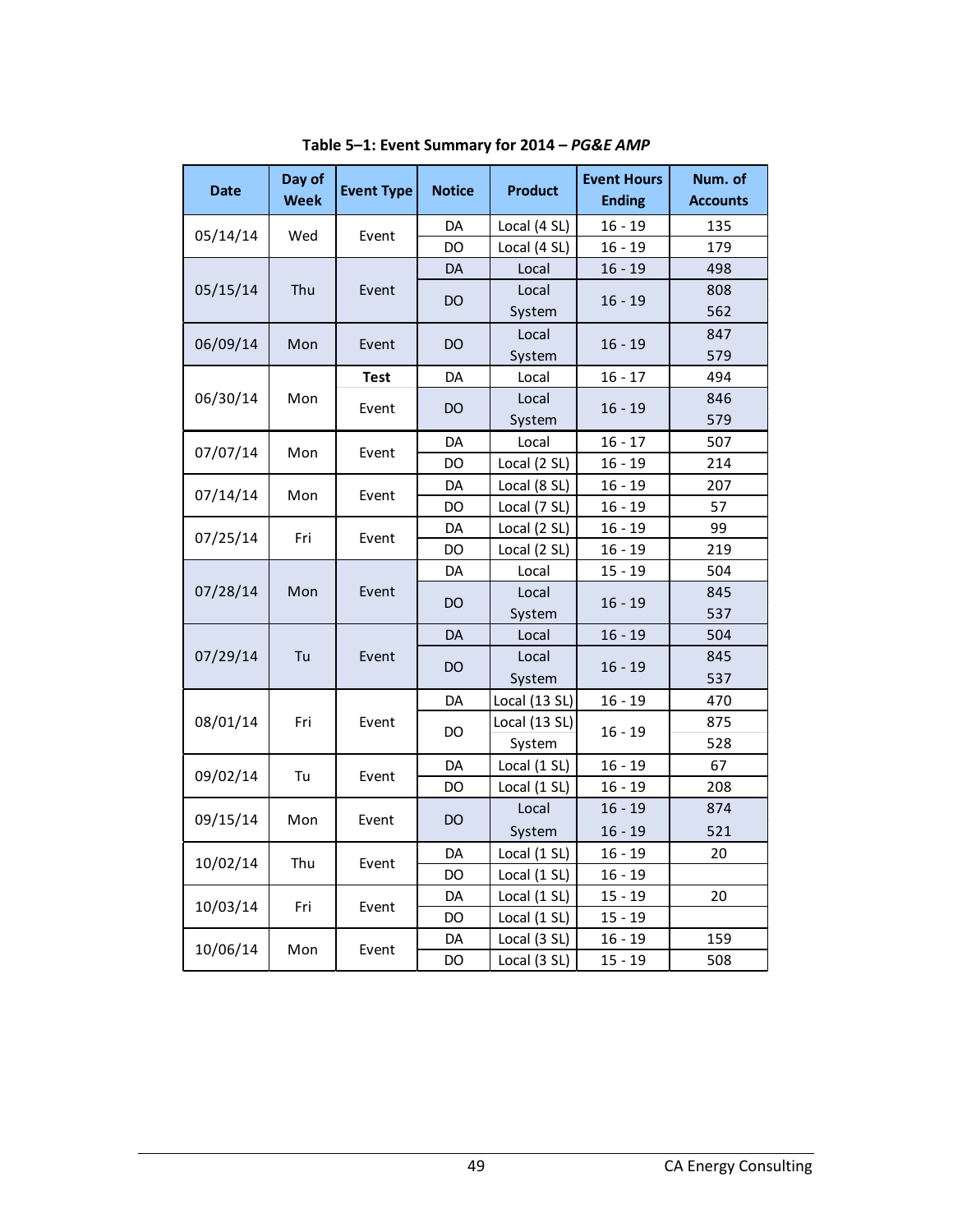#### *5.1.2 Summary load impacts*

Table 5–2 shows average event-hour estimated *reference load*, *observed load*, *load impacts* and *percentage load impacts* for the DA and DO notice and associated product types, for each of PG&E's AMP events, and for the average across each of the respective typical events (*i.e.*, those for which all aggregators were called). [14](#page-50-0) The average eventhour DO load impacts averaged 74.1 MW for the Local product, and 48.6 MW for the System product. These load impacts represented 25 to 27 percent for the two DO product types. The DA load impacts are redacted to protect individual aggregator data.

<span id="page-50-0"></span><sup>&</sup>lt;sup>14</sup> Results for PG&E's AMP DA are redacted due to confidentiality reasons.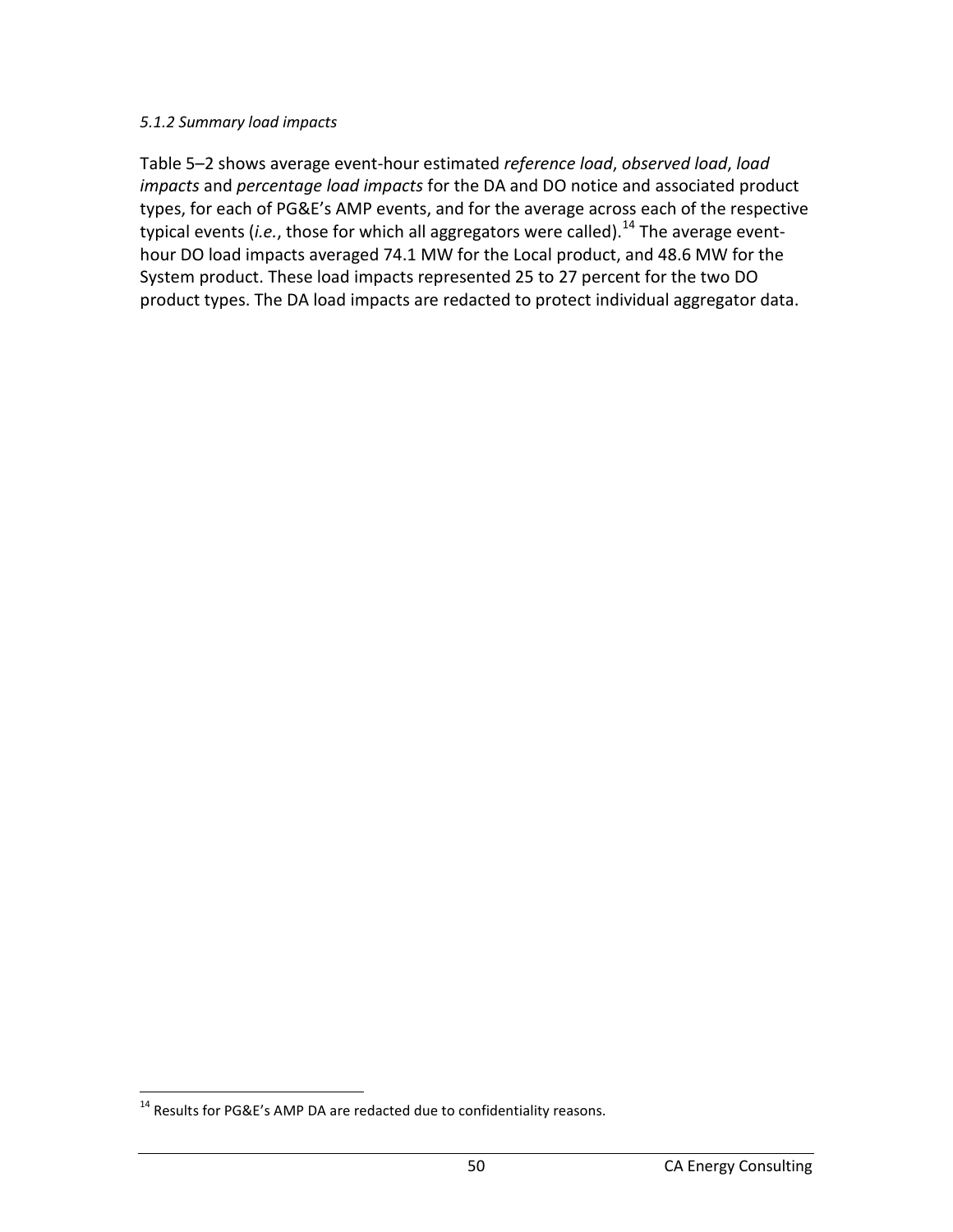|             |               |                |               | <b>Average Customer</b>   |        | <b>Aggregate</b> |        |        |                |          |
|-------------|---------------|----------------|---------------|---------------------------|--------|------------------|--------|--------|----------------|----------|
|             |               |                |               |                           | Load   |                  | Load   |        | <b>Average</b> | Nom.     |
| <b>Date</b> | <b>Notice</b> | <b>Product</b> |               | <b>Accounts Reference</b> | Impact | Reference        | Impact | % Load | <b>Event</b>   | Capacity |
|             |               |                | <b>Called</b> | Load (kW)                 | (kW)   | Load (MW)        | (MW)   | Impact | Temp.          | (MW)     |
|             | DA            | Local          |               |                           |        |                  |        |        |                |          |
| 5/14/14     | DO            | Local          | 179           | 425.8                     | 41.3   | 76.2             | 7.4    | 10%    | 90             | 8.7      |
|             | DA            | Local          |               |                           |        |                  |        |        |                |          |
| 5/15/14     | <b>DO</b>     | Local          | 808           | 321.3                     | 86.6   | 259.6            | 69.9   | 27%    | 92             | 111.7    |
|             |               | System         | 562           | 323.6                     | 80.1   | 181.9            | 45.0   | 25%    | 84             | 55.3     |
| 6/9/14      | DO            | Local          | 847           | 329.4                     | 96.8   | 279.0            | 82.0   | 29%    | 95             | 111.7    |
|             |               | System         | 579           | 332.1                     | 95.5   | 192.3            | 55.3   | 29%    | 87             | 56.4     |
|             | DA            | Local          |               |                           |        |                  |        |        |                |          |
| 6/30/14     | <b>DO</b>     | Local          | 846           | 333.2                     | 92.3   | 281.9            | 78.1   | 28%    | 93             | 111.7    |
|             |               | System         | 579           | 330.7                     | 89.7   | 191.5            | 52.0   | 27%    | 85             | 56.4     |
| 7/7/14      | DA            | Local          |               |                           |        |                  |        |        |                |          |
|             | DO            | Local          | 214           | 386.1                     | 128.2  | 82.6             | 27.4   | 33%    | 94             | 40.4     |
| 7/14/14     | DA            | Local          |               |                           |        |                  |        |        |                |          |
|             | DO            | Local          | 57            | 190.6                     | 29.2   | 10.9             | 1.7    | 15%    | 91             | 4.6      |
| 7/25/14     | DA            | Local          |               |                           |        |                  |        |        |                |          |
|             | DO            | Local          | 219           | 393.4                     | 118.3  | 86.2             | 25.9   | 30%    | 100            | 40.2     |
|             | DA            | Local          |               |                           |        |                  |        |        |                |          |
| 7/28/14     | DO            | Local          | 845           | 318.1                     | 93.4   | 268.8            | 78.9   | 29%    | 87             | 111.7    |
|             |               | System         | 537           | 377.9                     | 88.9   | 202.9            | 47.8   | 24%    | 84             | 56.4     |
|             | DA            | Local          |               |                           |        |                  |        |        |                |          |
| 7/29/14     | DO            | Local          | 845           | 318.9                     | 90.2   | 269.5            | 76.2   | 28%    | 91             | 111.7    |
|             |               | System         | 537           | 388.5                     | 94.7   | 208.6            | 50.8   | 24%    | 88             | 56.4     |
|             | DA            | Local          |               |                           |        |                  |        |        |                |          |
| 8/1/14      | DO            | Local          | 875           | 334.6                     | 87.9   | 292.7            | 77.0   | 26%    | 94             | 105.6    |
|             |               | System         | 528           | 345.6                     | 90.2   | 182.5            | 47.6   | 26%    | 88             | 54.7     |
| 9/2/14      | DA            | Local          |               |                           |        |                  |        |        |                |          |
|             | DO            | Local          | 208           | 369.8                     | 110.4  | 76.9             | 23.0   | 30%    | 102            | 30.8     |
| 9/15/14     | DO            | Local          | 874           | 318.7                     | 67.9   | 278.5            | 59.3   | 21%    | 88             | 108.0    |
|             |               | System         | 521           | 355.0                     | 78.6   | 185.0            | 41.0   | 22%    | 82             | 53.9     |
| 10/2/14     | DA            | Local          |               |                           |        |                  |        |        |                |          |
|             | DO            | Local          |               |                           |        |                  |        |        |                |          |
| 10/3/14     | DA            | Local          |               |                           |        |                  |        |        |                |          |
|             | DO            | Local          |               |                           |        |                  |        |        |                |          |
| 10/6/14     | DA            | Local          | 159           | 526.5                     | 47.5   | 83.7             | 7.5    | 9%     | 92             | 29.1     |
|             | DO            | Local          |               |                           |        |                  |        |        |                |          |
| Typical     | DA            | Local          |               |                           |        |                  |        |        |                |          |
| Event       | DO            | Local          | 844           | 323.3                     | 87.8   | 272.9            | 74.1   | 27%    | 91             | 111.1    |
|             |               | System         | 553           | 350.6                     | 88.0   | 193.7            | 48.6   | 25%    | 85             | 55.8     |

**Table 5–2: Average Event-Hour Load Impacts by Event –** *PG&E AMP*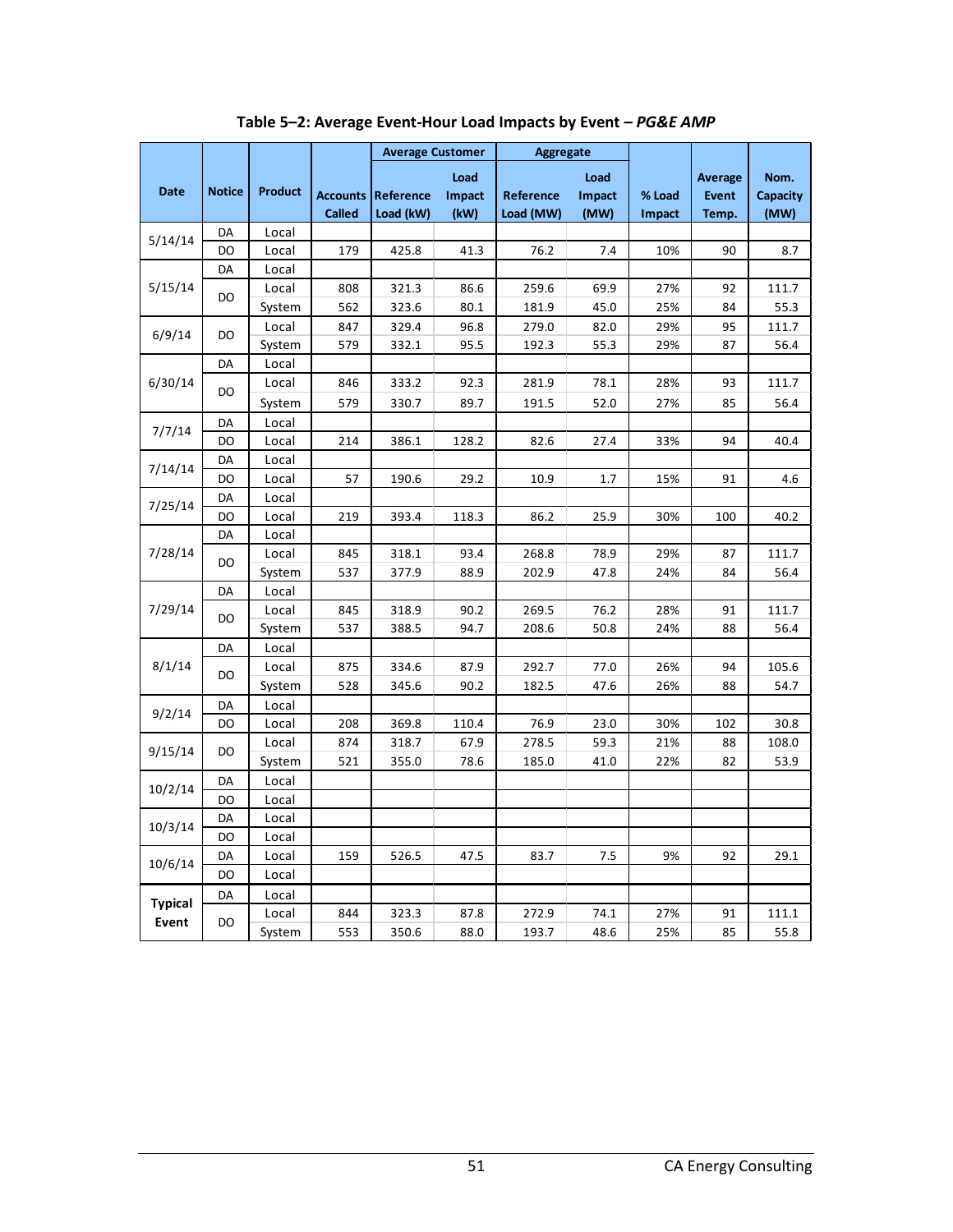Table 5–3 shows the distribution of average event-hour load impacts for the average AMP DA and DO event by industry type. DA load impacts were concentrated largely in the Manufacturing industry type. DO load impacts were spread across several industry types.

|               |                                       |                 | <b>Average Customer</b> |        | Aggregate |        |        |         |
|---------------|---------------------------------------|-----------------|-------------------------|--------|-----------|--------|--------|---------|
|               |                                       |                 |                         | Load   |           | Load   |        | Average |
|               |                                       | <b>Accounts</b> | Reference               | Impact | Reference | Impact | % Load | Event   |
| <b>Notice</b> | Industry                              | Called          | Load (kW)               | (kW)   | Load (MW) | (MW)   | Impact | Temp.   |
|               | Agriculture, Mining & Construction    |                 |                         |        |           |        |        |         |
|               | Manufacturing                         |                 |                         |        |           |        |        |         |
|               | Wholesale, Transport, other utilities |                 |                         |        |           |        |        |         |
|               | Retail stores                         |                 |                         |        |           |        |        |         |
| <b>DA</b>     | Offices, Hotels, Finance, Services    |                 |                         |        |           |        |        |         |
|               | Schools                               |                 |                         |        |           |        |        |         |
|               | Institutional/Government              |                 |                         |        |           |        |        |         |
|               | Other or unknown                      |                 |                         |        |           |        |        |         |
|               | <b>Total DA</b>                       |                 |                         |        |           |        |        |         |
|               | Agriculture, Mining & Construction    | 539             | 174.5                   | 89.4   | 94.0      | 48.2   | 51%    | 94      |
|               | Manufacturing                         | 120             | 1044.1                  | 173.0  | 124.8     | 20.7   | 17%    | 92      |
|               | Wholesale, Transport, other utilities | 154             | 440.0                   | 170.2  | 67.8      | 26.2   | 39%    | 98      |
|               | Retail stores                         | 247             | 227.0                   | 27.0   | 56.1      | 6.7    | 12%    | 88      |
| DO.           | Offices, Hotels, Finance, Services    | 213             | 388.6                   | 63.8   | 82.9      | 13.6   | 16%    | 80      |
|               | Schools                               | 25              | 348.6                   | 74.9   | 8.7       | 1.9    | 21%    | 83      |
|               | Institutional/Government              | 45              | 480.6                   | 96.2   | 21.5      | 4.3    | 20%    | 77      |
|               | Other or unknown                      | 54              | 199.6                   | 22.3   | 10.8      | 1.2    | 11%    | 82      |
|               | <b>Total DO</b>                       | 1,397           | 334.1                   | 87.9   | 466.6     | 122.7  | 26%    | 89      |

**Table 5–3: Distribution of Average Event-Hour Load Impacts by Industry Type –** *PG&E AMP*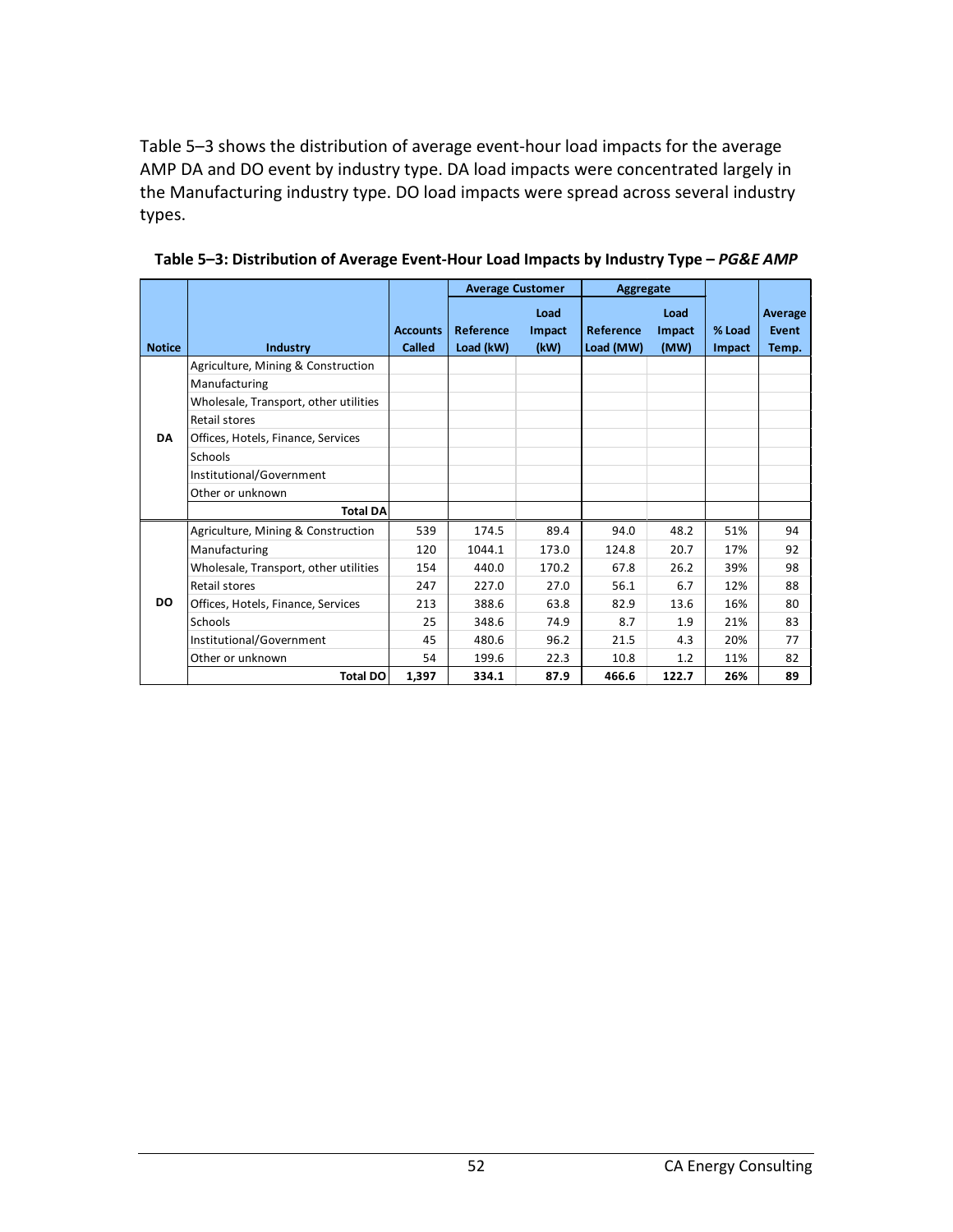Table 5–4 shows the distribution of AMP average event-hour load impacts by LCA. The majority of DA load impacts occurred outside of any of the LCAs, while DO load impacts were spread across a number of LCAs.

|               |                  |                 | <b>Average Customer</b> |        | <b>Aggregate</b> |        |        |         |
|---------------|------------------|-----------------|-------------------------|--------|------------------|--------|--------|---------|
|               |                  |                 |                         | Load   |                  | Load   |        | Average |
|               |                  | <b>Accounts</b> | <b>Reference</b>        | Impact | <b>Reference</b> | Impact | % Load | Event   |
| <b>Notice</b> | <b>LCA</b>       | <b>Called</b>   | Load (kW)               | (kW)   | Load (MW)        | (MW)   | Impact | Temp.   |
|               | Greater Bay Area |                 |                         |        |                  |        |        |         |
|               | Greater Fresno   |                 |                         |        |                  |        |        |         |
|               | Humboldt         |                 |                         |        |                  |        |        |         |
|               | Kern             |                 |                         |        |                  |        |        |         |
| <b>DA</b>     | Northern Coast   |                 |                         |        |                  |        |        |         |
|               | Not in any LCA   |                 |                         |        |                  |        |        |         |
|               | Sierra           |                 |                         |        |                  |        |        |         |
|               | Stockton         |                 |                         |        |                  |        |        |         |
|               | <b>Total DA</b>  |                 |                         |        |                  |        |        |         |
|               | Greater Bay Area | 399             | 373.3                   | 41.2   | 148.8            | 16.4   | 11%    | 80      |
|               | Greater Fresno   | 221             | 221.5                   | 104.5  | 48.8             | 23.0   | 47%    | 102     |
|               | Humboldt         | 16              | 362.1                   | 171.1  | 5.7              | 2.7    | 47%    | 70      |
|               | Kern             | 301             | 159.5                   | 85.4   | 48.0             | 25.7   | 54%    | 102     |
| <b>DO</b>     | Northern Coast   | 67              | 248.7                   | 52.2   | 16.5             | 3.5    | 21%    | 85      |
|               | Not in any LCA   | 282             | 565.2                   | 130.2  | 159.6            | 36.7   | 23%    | 92      |
|               | Sierra           | 36              | 332.1                   | 144.9  | 12.0             | 5.2    | 44%    | 95      |
|               | Stockton         | 76              | 357.0                   | 123.6  | 27.2             | 9.4    | 35%    | 95      |
|               | <b>Total DO</b>  | 1,397           | 334.1                   | 87.9   | 466.6            | 122.7  | 26%    | 89      |

**Table 5–4: Distribution of Average Event-Hour Load Impacts by LCA –** *PG&E AMP*

### *5.1.3 Hourly load impacts*

Figures 5–1 and 5–2 illustrate the hourly profiles of the estimated reference load, observed load and estimated load impacts (in MW) of the PG&E AMP DA Local and DO Local product types for the four-hour July 29 event, which was called for hours-ending 16 through 19.

#### **Figure 5–1: Hourly Loads and Load Impacts – PG&E AMP DA Local** *July 29, 2014 Event*

[Not available due to confidentiality restrictions.]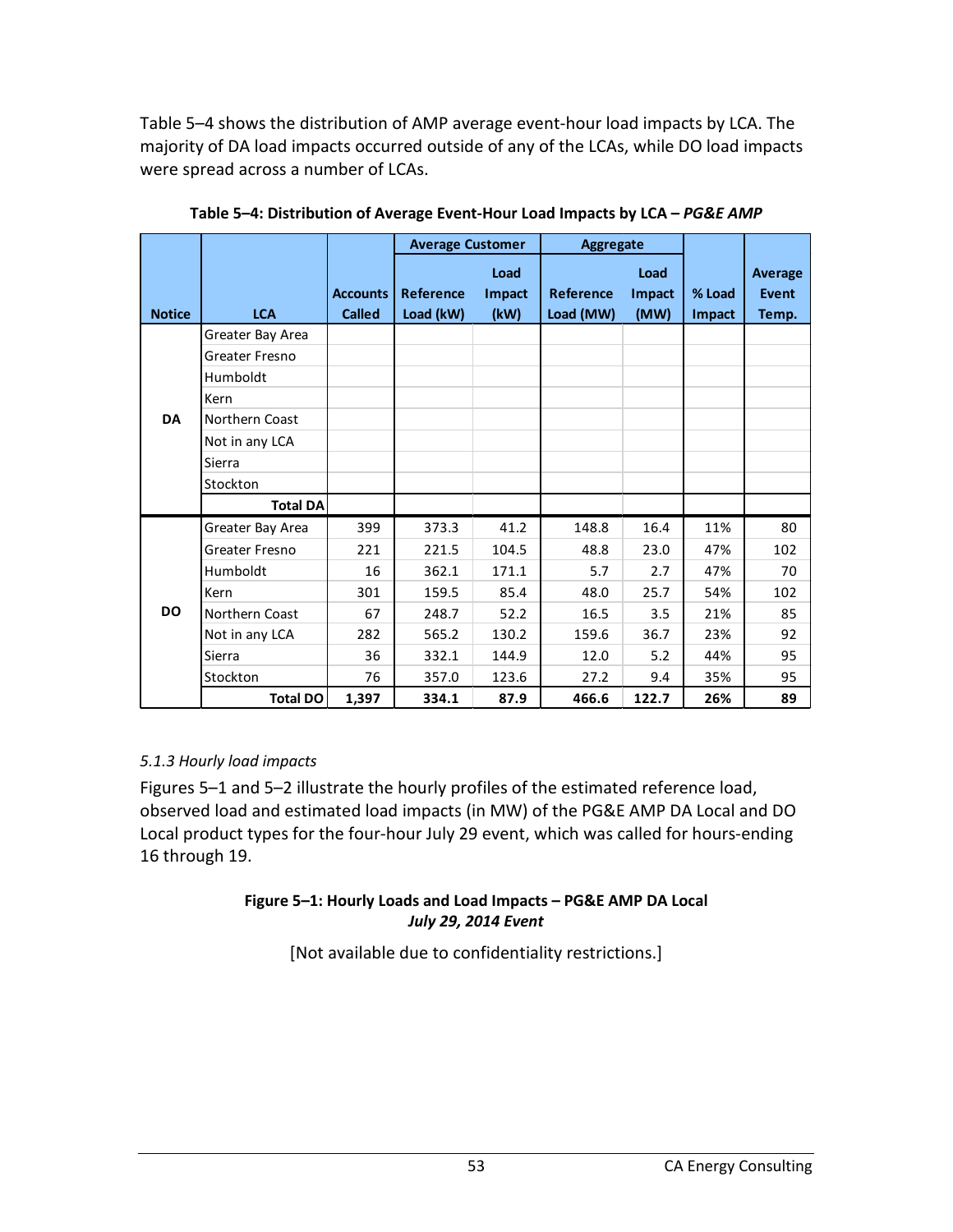

**Figure 5–2: Hourly Loads and Load Impacts – PG&E AMP DO Local** *July 29, 2014 Event*

### *5.1.4 Load impacts of TA/TI and AutoDR participants*

Table 5–5 shows load impacts for TA/TI participants in AMP. An average of 7 DA and 28 DO TA/TI service accounts provided averages of 4.6 and 2.4 MW of load impacts respectively, compared to approved load shed levels of 11.2 and 12.0 MW.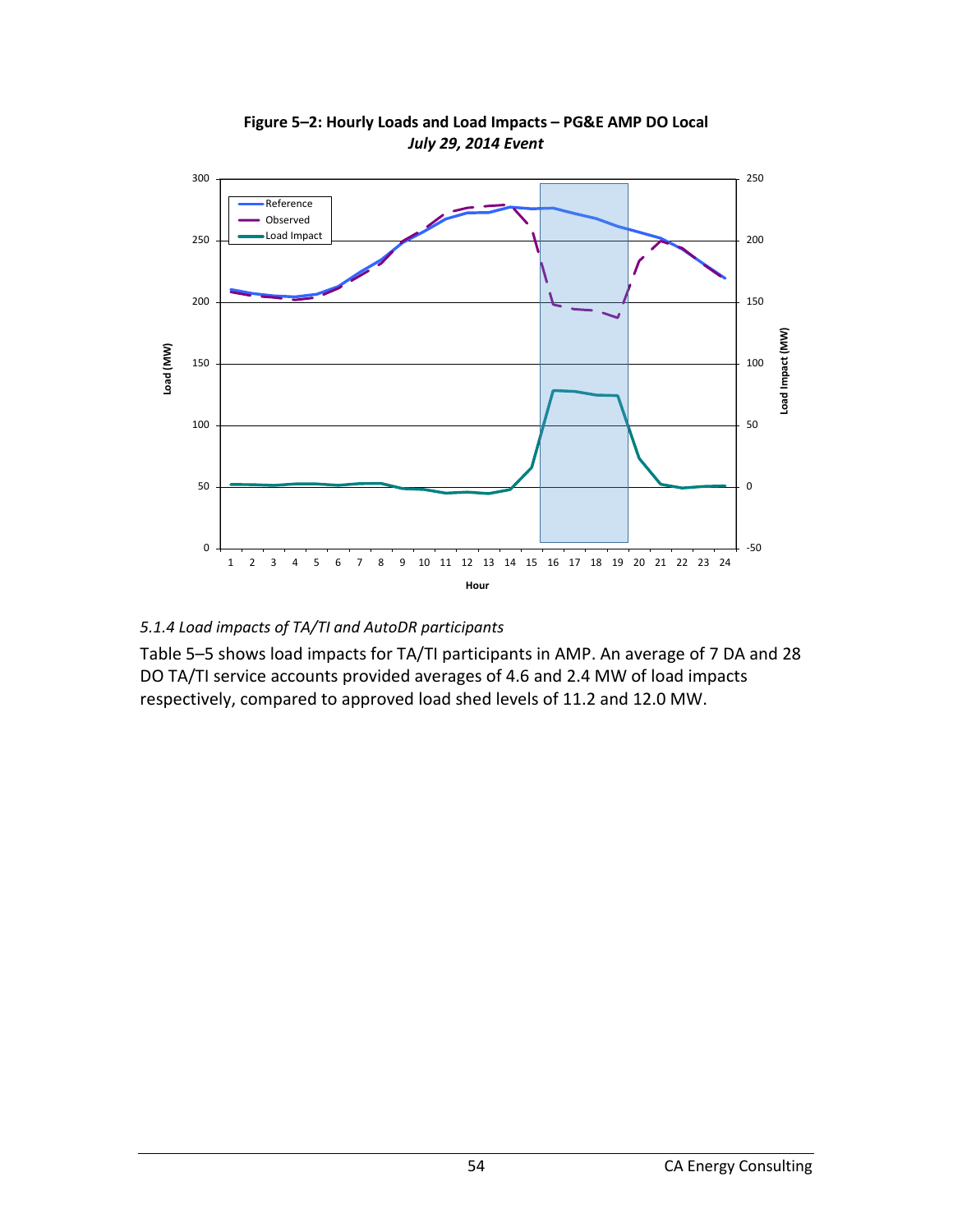|               |                      |         | <b>Reference Observed</b> |       | Load          | % Load | <b>Load Shed</b> |
|---------------|----------------------|---------|---------------------------|-------|---------------|--------|------------------|
| <b>Notice</b> | <b>Event Date</b>    | # SAIDs | Load                      | Load  | <b>Impact</b> | Impact | <b>Test</b>      |
|               |                      |         | (MW)                      | (MW)  | (MW)          |        | (MW)             |
|               | 5/14/2014            |         |                           |       |               |        |                  |
|               | 5/15/2014            |         |                           |       |               |        |                  |
|               | 6/30/2014            |         |                           |       |               |        |                  |
|               | 7/7/2014             |         |                           |       |               |        |                  |
|               | 7/14/2014            |         |                           |       |               |        |                  |
|               | 7/25/2014            |         |                           |       |               |        |                  |
|               | 7/28/2014            |         |                           |       |               |        |                  |
| DA            | 7/29/2014            |         |                           |       |               |        |                  |
|               | 8/1/2014             |         |                           |       |               |        |                  |
|               | 9/2/2014             |         |                           |       |               |        |                  |
|               | 10/2/2014            |         |                           |       |               |        |                  |
|               | 10/3/2014            |         |                           |       |               |        |                  |
|               | 10/6/2014            |         |                           |       |               |        |                  |
|               | Average of           |         |                           |       |               |        |                  |
|               | <b>Typical Event</b> |         |                           |       |               |        |                  |
|               | 5/15/2014            | 32      | 14.25                     | 12.07 | 2.19          | 15.3%  | 13.37            |
|               | 6/9/2014             | 28      | 10.52                     | 7.96  | 2.57          | 24.4%  | 11.90            |
|               | 6/30/2014            | 28      | 10.90                     | 8.22  | 2.69          | 24.6%  | 11.90            |
|               | 7/7/2014             |         |                           |       |               |        |                  |
|               | 7/25/2014            |         |                           |       |               |        |                  |
|               | 7/28/2014            | 28      | 9.86                      | 7.78  | 2.08          | 21.1%  | 11.70            |
| DO            | 7/29/2014            | 28      | 10.15                     | 7.32  | 2.84          | 27.9%  | 11.70            |
|               | 8/1/2014             | 28      | 9.28                      | 7.04  | 2.24          | 24.1%  | 11.86            |
|               | 9/2/2014             |         |                           |       |               |        |                  |
|               | 9/15/2014            | 27      | 9.30                      | 7.22  | 2.08          | 22.4%  | 11.75            |
|               | 10/6/2014            | 16      | 3.27                      | 2.31  | 0.95          | 29.2%  | 8.29             |
|               | Average of           |         |                           |       |               |        |                  |
|               | <b>Typical Event</b> | 28      | 10.6                      | 8.2   | 2.4           | 22%    | 12.0             |

**Table 5–5: Load Impacts of TA/TI Participants –** *PG&E AMP*

As shown in Table 5–6, 12 DA and 45 DO AutoDR service accounts provided 0.4 MW and 0.8 MW of load impacts, compared to 0.6 and 7.4 MW of approved levels.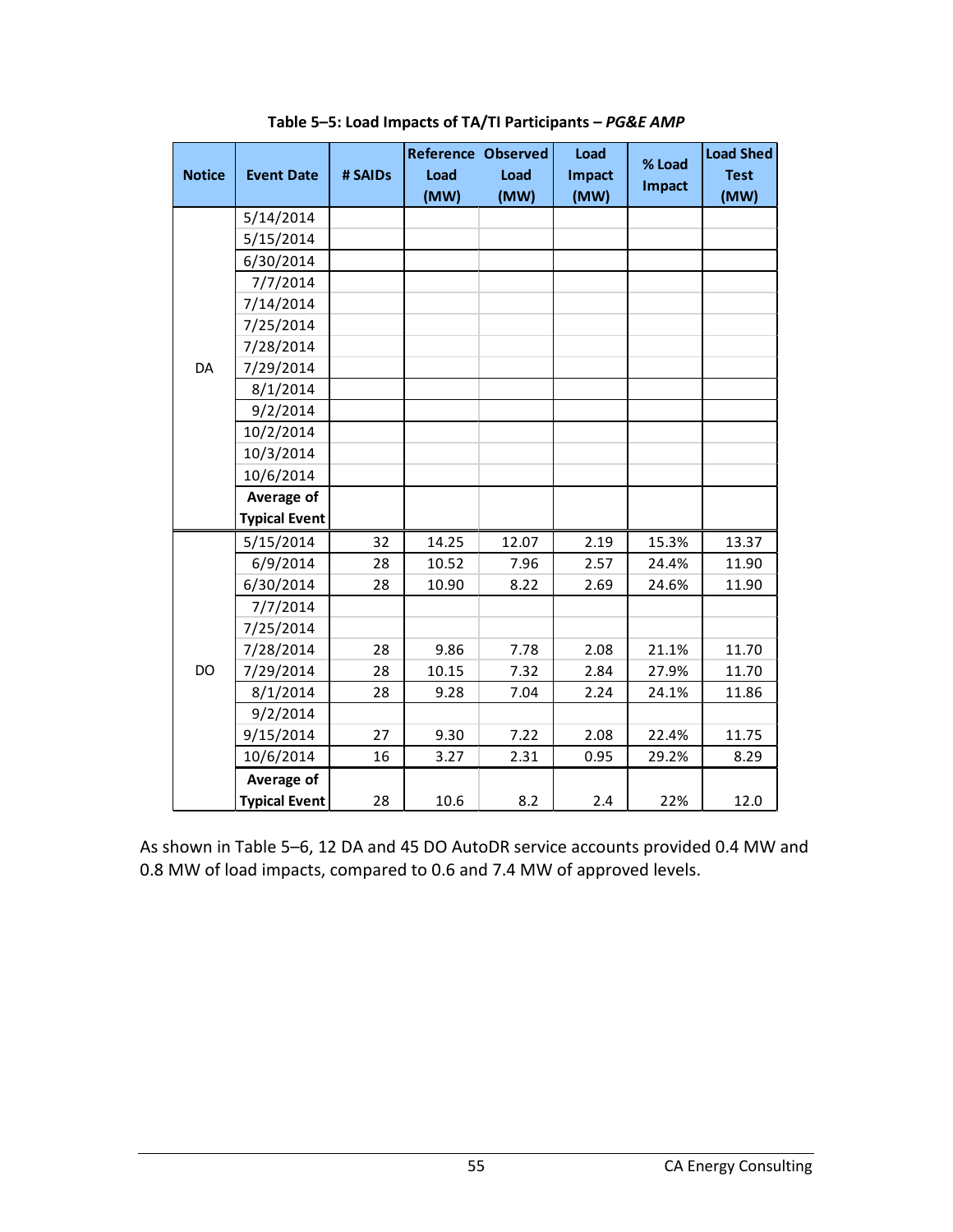|               |                      |         | <b>Reference Observed</b> |      | Load          | % Load        | <b>Load Shed</b> |
|---------------|----------------------|---------|---------------------------|------|---------------|---------------|------------------|
| <b>Notice</b> | <b>Event Date</b>    | # SAIDs | Load                      | Load | <b>Impact</b> | <b>Impact</b> | <b>Test</b>      |
|               |                      |         | (MW)                      | (MW) | (MW)          |               | (MW)             |
|               | 5/15/2014            |         |                           |      |               |               |                  |
|               | 7/7/2014             |         |                           |      |               |               |                  |
|               | 7/14/2014            |         |                           |      |               |               |                  |
|               | 7/25/2014            |         |                           |      |               |               |                  |
| DA            | 7/28/2014            |         |                           |      |               |               |                  |
|               | 7/29/2014            |         |                           |      |               |               |                  |
|               | 8/1/2014             |         |                           |      |               |               |                  |
|               | 9/15/2014            |         |                           |      |               |               |                  |
|               | Average of           |         |                           |      |               |               |                  |
|               | <b>Typical Event</b> |         |                           |      |               |               |                  |
|               | 5/14/2014            |         |                           |      |               |               |                  |
|               | 5/15/2014            | 37      | 7.5                       | 7.0  | 0.55          | 7%            | 6.18             |
|               | 6/9/2014             | 46      | 10.4                      | 9.9  | 0.48          | 5%            | 7.66             |
|               | 6/30/2014            | 46      | 10.1                      | 9.4  | 0.70          | 7%            | 7.66             |
|               | 7/7/2014             |         |                           |      |               |               |                  |
|               | 7/14/2014            |         |                           |      |               |               |                  |
|               | 7/25/2014            |         |                           |      |               |               |                  |
|               | 7/28/2014            | 46      | 10.1                      | 9.4  | 0.73          | 7%            | 7.66             |
| DO            | 7/29/2014            | 46      | 11.1                      | 9.6  | 1.49          | 13%           | 7.66             |
|               | 8/1/2014             | 42      | 9.8                       |      | 1.07          | 11%           | 7.03             |
|               | 9/2/2014             |         |                           |      |               |               |                  |
|               | 9/15/2014            | 46      | 9.8                       | 9.0  | 0.87          | 9%            | 7.66             |
|               | 10/2/2014            |         |                           |      |               |               |                  |
|               | 10/3/2014            |         |                           |      |               |               |                  |
|               | 10/6/2014            |         |                           |      |               |               |                  |
|               | Average of           |         |                           |      |               |               |                  |
|               | <b>Typical Event</b> | 45      | 9.9                       | 9.0  | 0.80          | 8%            | 7.4              |

**Table 5–6: Load Impacts of AutoDR Participants –** *PG&E AMP*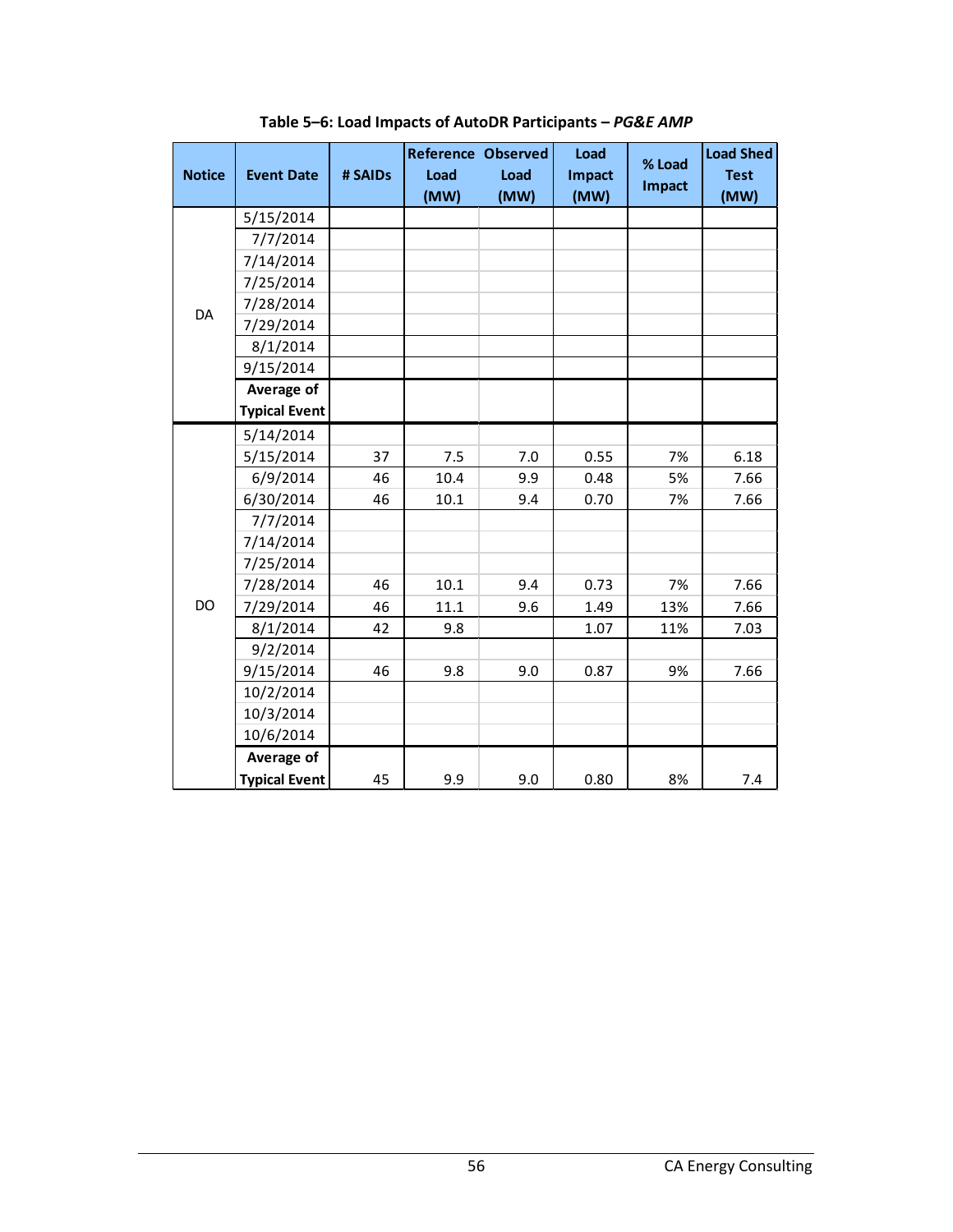### **5.2 SCE's AMP**

#### *5.2.1 Event Characteristics for SCE AMP*

Table 5–7 summarizes SCE's AMP events in 2014. Only DO notice contracts were active, differentiated by event-window product-type (1-4 and 1-6 Hours). All but the February event were called for only one or other of the product types. A number of the events were called for Measurement and Evaluation (M&E) purposes, one of which on June 26 was limited to two SubLaps. The events for which different sets of event hours are shown, separated by commas, occurred for different reasons, including separate hours considered as M&E events and others related to market prices. Shaded events are considered typical events with common event windows. Since the AMP events were called for a variety of hours, few meet that criterion. For the DO 1-6 Hours product, these are two events called for HE 15 – 16. For the DO 1-4 Hours product, no multiple events cover the same event window. As a result, we treat the four-hour May 14 event, for HE 15 – 18 as typical. Note also that the DO 1-4 Hours contract's associated portfolio was transferred to CBP DO at the end of June.

| <b>Date</b> | Day of<br><b>Week</b> | <b>Event</b><br><b>Type</b> | <b>Notice</b> | <b>Product</b> | <b>Event Hours</b><br><b>Ending</b> | Num. of<br><b>Accounts</b> |
|-------------|-----------------------|-----------------------------|---------------|----------------|-------------------------------------|----------------------------|
| 2/6/14      | Thu                   | Prices                      | DO            | 1-4 Hours      | 18-21                               | 547                        |
|             |                       |                             |               | 1-6 Hours      | 12-17, 18-19                        | 787                        |
| 5/13/14     | Tu                    | Prices                      | DO            | 1-4 Hours      | 18                                  | 817                        |
| 5/14/14     | Wed                   | Prices                      | DO            | 1-4 Hours      | 15, 16-18                           | 817                        |
| 5/15/14     | Thu                   | Prices                      | DO            | 1-4 Hours      | 14-17, 18                           | 817                        |
| 5/29/14     | Thu                   | M&E                         | DO            | 1-6 Hours      | $15 - 16$                           | 889                        |
| 6/26/14     | Thu                   | <b>M&amp;E/2 SL</b>         | DO            | 1-6 Hours      | $15 - 16$                           | 611                        |
| 6/30/14     | Mon                   | M&E                         | DO            | 1-4 Hours      | 14-15                               | 854                        |
| 7/25/14     | Fri                   | M&E                         | DO            | 1-6 Hours      | $15 - 16$                           | 951                        |
| 8/11/14     | Mon                   | Prices                      | DO            | 1-6 Hours      | 17-19                               | 963                        |
| 8/28/14     | Thu                   | M&E                         | DO            | 1-6 Hours      | $15 - 16$                           | 962                        |
|             |                       | Prices                      |               |                | 17-19                               |                            |
| 9/11/14     | Thu                   | Prices                      | DO            | 1-6 Hours      | 16-19                               | 959                        |
| 9/16/14     | Tu                    | Prices                      | DO            | 1-6 Hours      | 15-19                               | 959                        |

**Table 5–7: Event Summary for 2014 –** *SCE AMP*

### *5.2.2 Summary load impacts*

Table 5–8 shows average event-hour estimated *reference load*, *observed load*, estimated *load impacts* and *percentage load impacts* for the various product types, for each of the SCE AMP events, and for typical events. As described above, typical events for each product type are defined as the average over the most frequent events of the same event window for which that product was called. The typical event-hour load impact for the DO 1-6 Hour product was 90.3 MW. The typical event for DO 1-4 Hour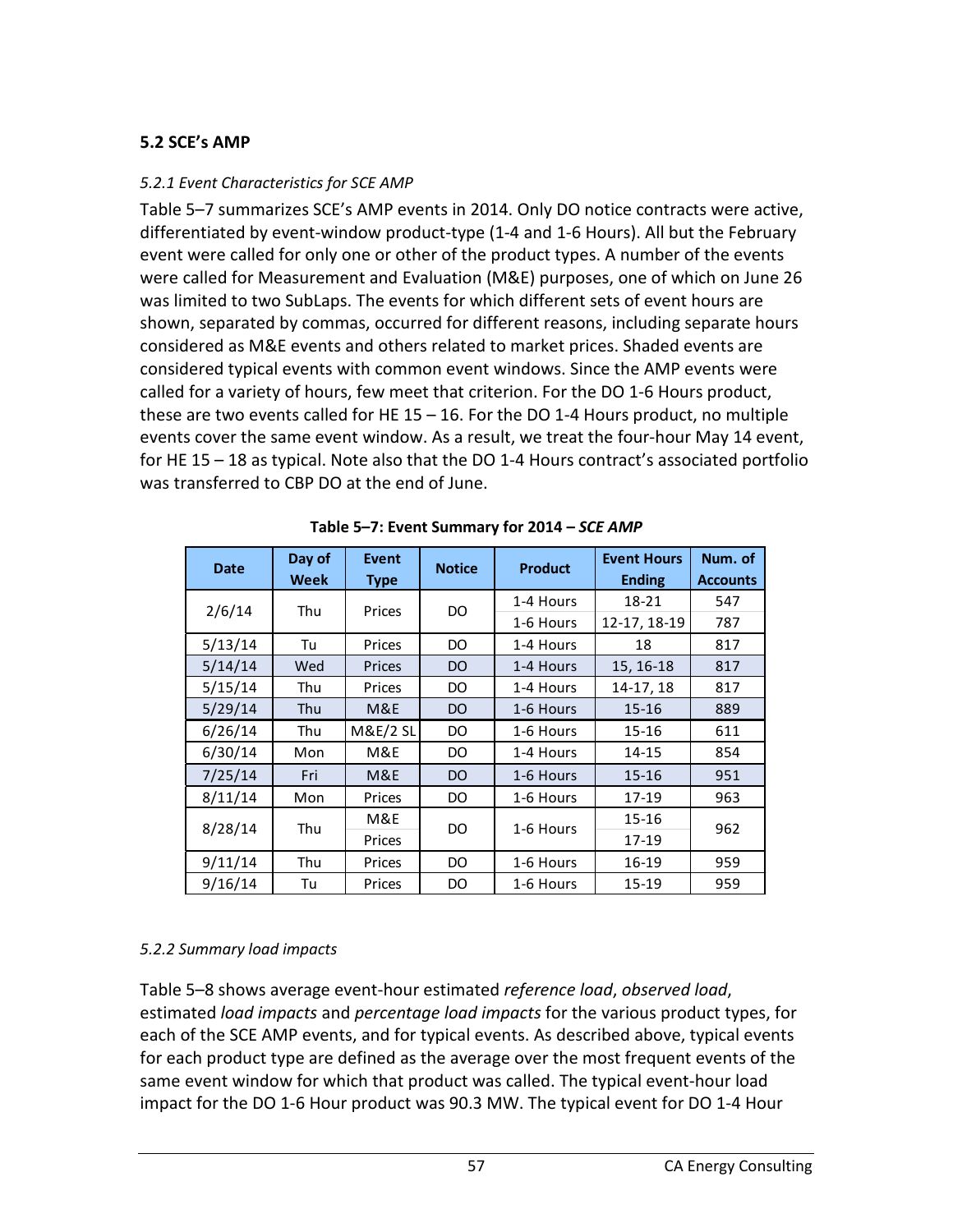was assigned to be the May 14 event, since none of the events had common windows. The average event-hour load impact for that event was 43.2 MW, and average eventhour load impact values across the four events for that product were quite consistent. The value for the typical event for the DO 1-4 Hour product should be considered typical only through the month of June, after which that contract was transferred to CBP. Average percentage load impacts were 25 percent and 30 percent for the two DO products.

|                                                                                                                |               |                |                 |                  | <b>Average Customer</b><br>Aggregate |                  |               |        |              |          |
|----------------------------------------------------------------------------------------------------------------|---------------|----------------|-----------------|------------------|--------------------------------------|------------------|---------------|--------|--------------|----------|
|                                                                                                                |               |                |                 |                  | Load                                 | <b>Reference</b> | Load          |        | Average      | Nom.     |
| <b>Date</b>                                                                                                    | <b>Notice</b> | <b>Product</b> | <b>Accounts</b> | <b>Reference</b> | Impact                               | Load             | <b>Impact</b> | % Load | <b>Event</b> | Capacity |
|                                                                                                                |               |                | <b>Called</b>   | Load (kW)        | (kW)                                 | (MW)             | (MW)          | Impact | Temp.        | (MW)     |
| 2/6/14                                                                                                         | DO            | 1-4 Hour       | 547             | 133.2            | 33.5                                 | 72.9             | 18.3          | 25%    | 52           | 51.5     |
|                                                                                                                |               | 1-6 Hour       | 787             | 264.5            | 62.4                                 | 208.2            | 49.1          | 24%    | 54           | 71.7     |
| 5/13/14                                                                                                        | DO            | 1-4 Hour       | 817             | 210.2            | 54.2                                 | 171.7            | 44.3          | 26%    | 88           | 53.5     |
| 5/14/14                                                                                                        | DO            | 1-4 Hour       | 817             | 213.0            | 52.9                                 | 174.0            | 43.2          | 25%    | 94           | 53.5     |
| 5/15/14                                                                                                        | DO            | 1-4 Hour       | 817             | 217.1            | 47.8                                 | 177.3            | 39.1          | 22%    | 96           | 53.5     |
| 5/29/14                                                                                                        | DO            | 1-6 Hour       | 889             | 331.9            | 93.7                                 | 295.0            | 83.3          | 28%    | 78           | 100.8    |
| 6/26/14                                                                                                        | DO.           | 1-6 Hour       | 611             | 241.0            | 92.5                                 | 147.3            | 56.5          | 38%    | 82           | 107.1    |
| 6/30/14                                                                                                        | DO            | 1-4 Hour       | 854             | 216.6            | 54.4                                 | 185.0            | 46.5          | 25%    | 83           | 55.0     |
| 7/25/14                                                                                                        | <b>DO</b>     | 1-6 Hour       | 951             | 330.2            | 102.4                                | 314.0            | 97.4          | 31%    | 85           | 126.0    |
| 8/11/14                                                                                                        | DO            | 1-6 Hour       | 963             | 318.7            | 87.0                                 | 306.9            | 83.8          | 27%    | 80           | 126.0    |
| 8/28/2014*                                                                                                     | DO            | 1-6 Hour       | 962             | 330.1            | 91.8                                 | 316.6            | 88.0          | 28%    | 89           | 126.0    |
|                                                                                                                |               |                | 962             | 321.4            | 82.3                                 | 308.3            | 78.9          | 26%    | 85           | 126.0    |
| 9/11/14                                                                                                        | DO            | 1-6 Hour       | 959             | 324.9            | 82.2                                 | 311.6            | 78.8          | 25%    | 85           | 119.7    |
| 9/16/14                                                                                                        | <b>DO</b>     | 1-6 Hour       | 959             | 339.1            | 85.2                                 | 325.2            | 81.7          | 25%    | 91           | 119.7    |
| <b>Typical</b>                                                                                                 | DO            | 1-4 Hour**     | 817             | 213.0            | 52.9                                 | 174.0            | 43.2          | 25%    | 94           | 53.5     |
| Event                                                                                                          |               | 1-6 Hour       | 920             | 331.0            | 98.2                                 | 304.5            | 90.3          | 30%    | 82           | 113.4    |
| * Results shown separately for M&E event in HE 15-16 (first line) and "Prices" event in HE 17-19 (second line) |               |                |                 |                  |                                      |                  |               |        |              |          |
| ** Applicable through June only.                                                                               |               |                |                 |                  |                                      |                  |               |        |              |          |

**Table 5–8: Average Event-Hour Load Impacts by Event –** *SCE AMP*

Table 5–9 shows the distribution of average event-hour load impacts for the average event by industry type. DO load impacts were spread across a range of industry types, topped by Wholesale, Transport, and other utilities.

| Table 5-9: Distribution of Average Event-Hour Load Impacts by Industry Type - SCE AMP |  |
|---------------------------------------------------------------------------------------|--|
|---------------------------------------------------------------------------------------|--|

|               |                                                       |                 | <b>Average Customer</b> |        | Aggregate        |        |               |         |
|---------------|-------------------------------------------------------|-----------------|-------------------------|--------|------------------|--------|---------------|---------|
|               |                                                       |                 |                         | Load   | <b>Reference</b> | Load   |               | Average |
|               |                                                       | Number of       | Reference               | Impact | Load             | Impact | % Load        | Event   |
| <b>Notice</b> | Industry                                              | <b>Accounts</b> | Load (kW)               | (kW)   | (MW)             | (MW)   | <b>Impact</b> | Temp.   |
|               | Agriculture, Mining & Construction                    | 97              | 276.2                   | 82.2   | 26.7             | 7.9    | 30%           | 79      |
|               | Manufacturing                                         | 89              | 570.4                   | 101.4  | 50.5             | 9.0    | 18%           | 83      |
|               | Wholesale, Transport, other utilities                 | 365             | 234.8                   | 154.4  | 85.7             | 56.3   | 66%           | 83      |
|               | Retail stores                                         | 275             | 284.0                   | 31.7   | 77.9             | 8.7    | 11%           | 84      |
|               | <b>DO 1-6 Hour Offices, Hotels, Finance, Services</b> | 81              | 390.3                   | 49.7   | 31.4             | 4.0    | 13%           | 80      |
|               | <b>Schools</b>                                        |                 |                         |        |                  |        |               |         |
|               | Institutional/Government                              |                 |                         |        |                  |        |               |         |
|               | Other or unknown                                      |                 |                         |        |                  |        |               |         |
|               | Total                                                 | 920             | 331.0                   | 98.2   | 304.5            | 90.3   | 30%           | 82      |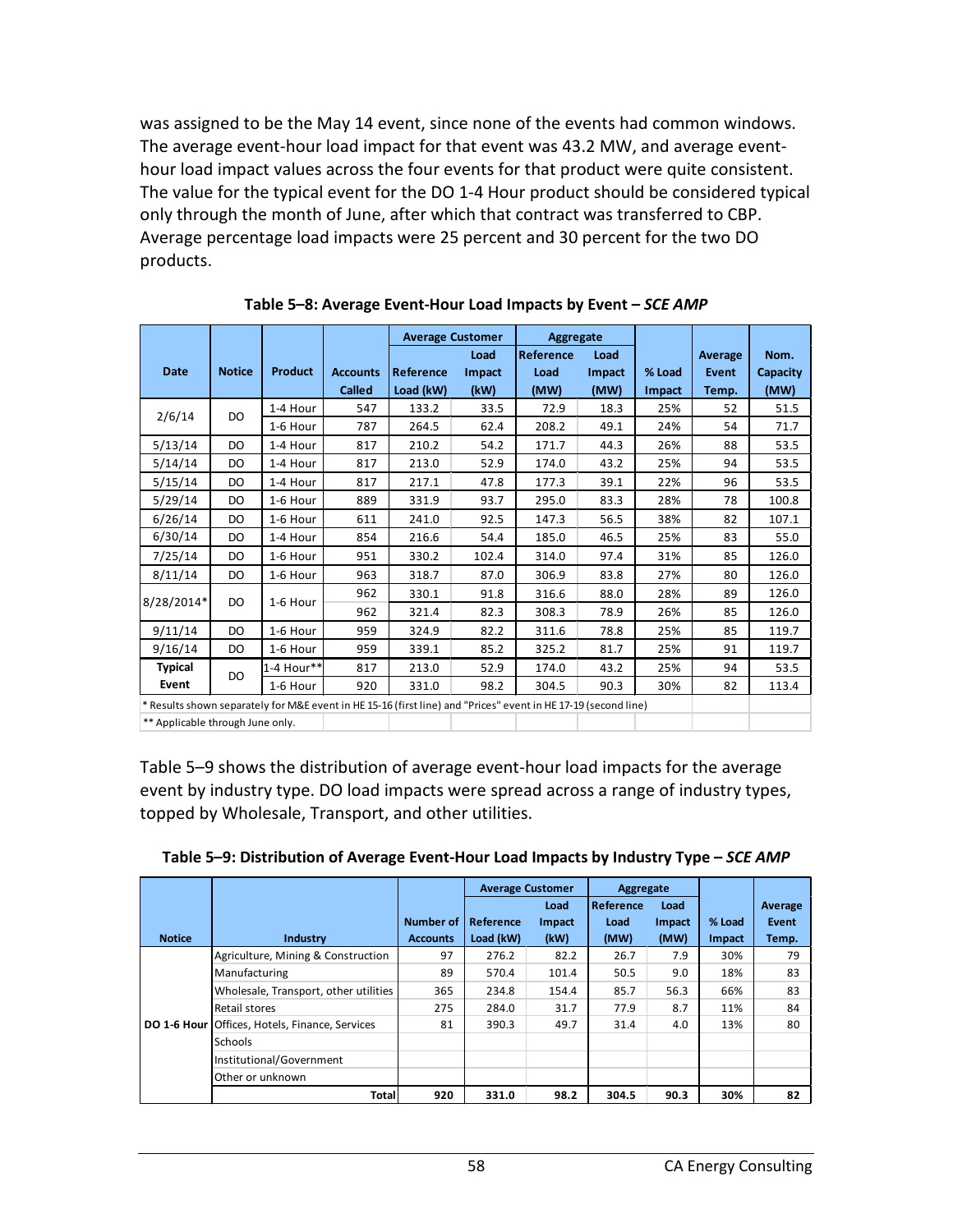Table 5–10 shows the distribution of average event-hour load impacts by LCA, most of which occurred in the LA Basin.

|               |            |                            |           | <b>Average Customer</b> | Aggregate |        |               |         |
|---------------|------------|----------------------------|-----------|-------------------------|-----------|--------|---------------|---------|
|               |            |                            |           | Load                    |           | Load   |               | Average |
|               |            | <b>Number of Reference</b> |           | <b>Impact</b>           | Reference | Impact | % Load        | Event   |
| <b>Notice</b> | <b>LCA</b> | <b>Accounts</b>            | Load (kW) | (kW)                    | Load (MW) | (MW)   | <b>Impact</b> | Temp.   |
|               | LA Basin   | 679                        | 345.9     | 104.7                   | 234.7     | 71.0   | 30%           | 82      |
| DO 1-6 Hour   | Outside LA | 80                         | 172.2     | 87.5                    | 13.8      | 7.0    | 51%           | 89      |
|               | Ventura    | 162                        | 347.2     | 76.1                    | 56.1      | 12.3   | 22%           | 78      |
|               | Totall     | 920                        | 331.0     | 98.2                    | 304.5     | 90.3   | 30%           | 82      |

**Table 5–10: Distribution of Average Event-Hour Load Impacts by LCA –** *SCE AMP*

Tables 5–11 and 5–12 provide average event-hour load impacts in Southern Orange County and South of Lugo respectively.

|                |               |                |                 |           | <b>Average Customer</b> | Aggregate       |        |        |         |
|----------------|---------------|----------------|-----------------|-----------|-------------------------|-----------------|--------|--------|---------|
|                |               |                |                 |           | Load                    | <b>Referenc</b> | Load   |        | Average |
| <b>Date</b>    | <b>Notice</b> | <b>Product</b> | <b>Accounts</b> | Reference | Impact                  | e Load          | Impact | % Load | Event   |
|                |               |                | <b>Called</b>   | Load (kW) | (kW)                    | (MW)            | (MW)   | Impact | Temp.   |
| 2/6/14         | DO            | 1-4 Hour       | 63              | 139.3     | 23.0                    | 8.8             | 1.4    | 17%    | 53.6    |
|                |               | 1-6 Hour       | 80              | 325.4     | 30.8                    | 26.0            | 2.5    | 9%     | 57.6    |
| 5/13/14        | DO            | 1-4 Hour       | 73              | 223.0     | 41.1                    | 16.3            | 3.0    | 18%    | 91.0    |
| 5/14/14        | DO.           | 1-4 Hour       | 73              | 229.9     | 40.8                    | 16.8            | 3.0    | 18%    | 97.0    |
| 5/15/14        | DO            | 1-4 Hour       | 73              | 225.5     | 36.6                    | 16.5            | 2.7    | 16%    | 96.4    |
| 5/29/14        | DO            | 1-6 Hour       | 81              | 347.1     | 40.3                    | 28.1            | 3.3    | 12%    | 72.4    |
| 6/30/14        | DO            | 1-4 Hour       | 78              | 190.8     | 28.1                    | 14.9            | 2.2    | 15%    | 73.9    |
| 7/25/14        | DO            | 1-6 Hour       | 88              | 373.6     | 49.7                    | 32.9            | 4.4    | 13%    | 79.6    |
| 8/11/14        | DO            | 1-6 Hour       | 90              | 354.0     | 48.2                    | 31.9            | 4.3    | 14%    | 75.0    |
| 8/28/14        | DO            | 1-6 Hour       | 90              | 392.4     | 60.2                    | 35.3            | 5.4    | 15%    | 84.0    |
| 9/11/14        | DO            | 1-6 Hour       | 89              | 392.9     | 47.0                    | 35.0            | 4.2    | 12%    | 84.9    |
| 9/16/14        | DO.           | 1-6 Hour       | 89              | 431.4     | 67.5                    | 38.4            | 6.0    | 16%    | 95.1    |
| <b>Typical</b> |               | 1-4 Hour       | 73              | 229.9     | 40.8                    | 16.8            | 3.0    | 18%    | 97.0    |
| Event          | DO            | 1-6 Hour       | 85              | 360.9     | 45.2                    | 30.5            | 3.8    | 13%    | 76.3    |

**Table 5–11: Average Event-Hour Load Impacts for** *Southern Orange County* **–** *SCE AMP*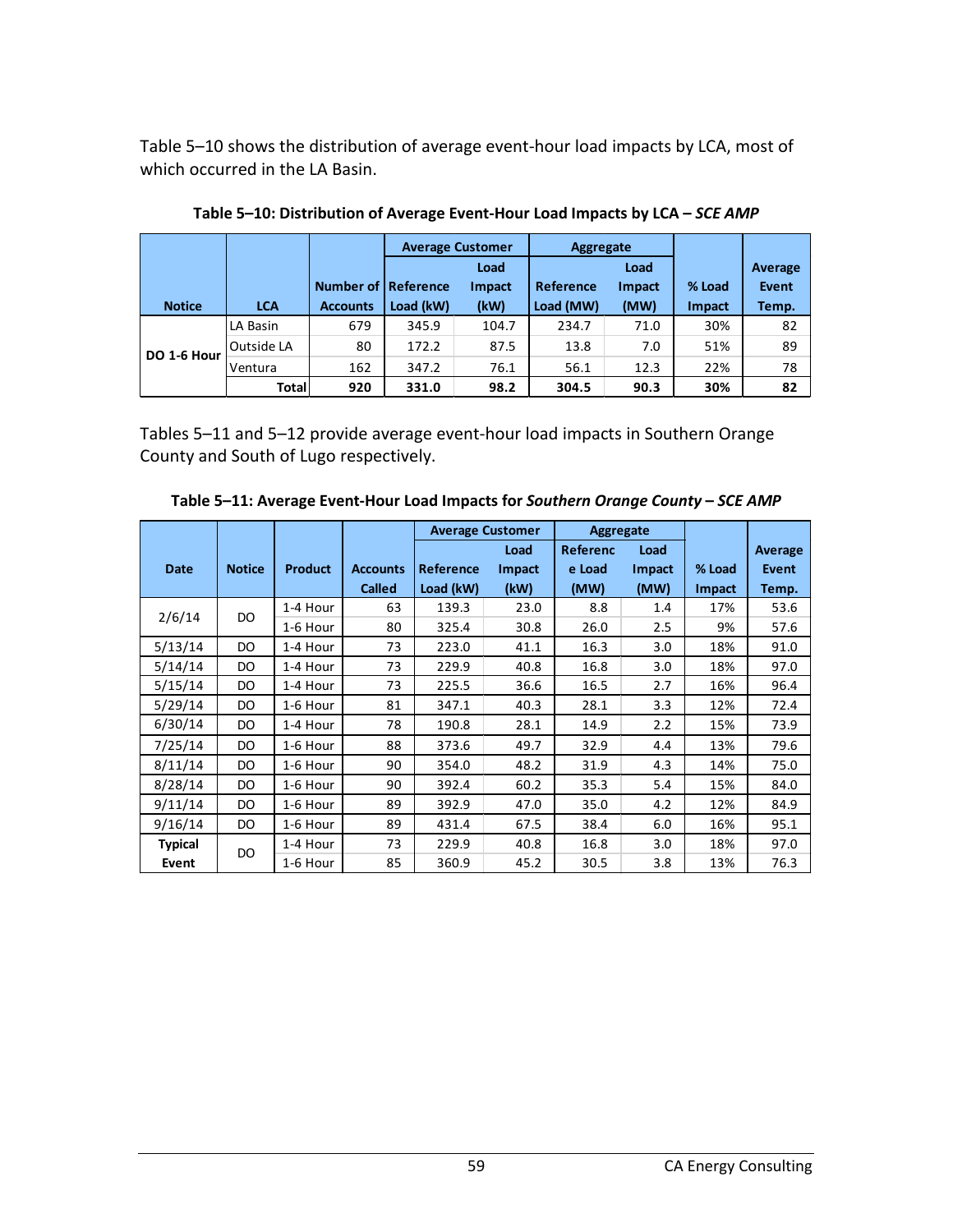|                |               |                |                 | <b>Average Customer</b><br><b>Aggregate</b> |        |                 |        |               |         |
|----------------|---------------|----------------|-----------------|---------------------------------------------|--------|-----------------|--------|---------------|---------|
|                |               |                |                 |                                             | Load   | <b>Referenc</b> | Load   |               | Average |
| <b>Date</b>    | <b>Notice</b> | <b>Product</b> | <b>Accounts</b> | Reference                                   | Impact | e Load          | Impact | % Load        | Event   |
|                |               |                | <b>Called</b>   | Load (kW)                                   | (kW)   | (MW)            | (MW)   | <b>Impact</b> | Temp.   |
| 2/6/14         | DO            | 1-4 Hour       | 94              | 164.9                                       | 12.5   | 15.5            | 1.2    | 8%            | 50.4    |
|                |               | 1-6 Hour       | 312             | 259.0                                       | 84.7   | 80.8            | 26.4   | 33%           | 52.3    |
| 5/13/14        | DO            | 1-4 Hour       | 204             | 242.1                                       | 56.1   | 49.4            | 11.4   | 23%           | 89.0    |
| 5/14/14        | DO            | 1-4 Hour       | 204             | 245.2                                       | 51.2   | 50.0            | 10.4   | 21%           | 95.5    |
| 5/15/14        | DO            | 1-4 Hour       | 204             | 251.0                                       | 43.3   | 51.2            | 8.8    | 17%           | 97.4    |
| 5/29/14        | DO            | 1-6 Hour       | 348             | 326.6                                       | 85.1   | 113.7           | 29.6   | 26%           | 83.1    |
| 6/26/14        | DO            | 1-6 Hour       | 296             | 300.7                                       | 105.4  | 89.0            | 31.2   | 35%           | 82.6    |
| 6/30/14        | DO            | 1-4 Hour       | 208             | 221.9                                       | 50.7   | 46.2            | 10.5   | 23%           | 83.8    |
| 7/25/14        | DO            | 1-6 Hour       | 356             | 322.7                                       | 105.0  | 114.9           | 37.4   | 33%           | 92.1    |
| 8/11/14        | DO            | 1-6 Hour       | 353             | 306.8                                       | 88.4   | 108.3           | 31.2   | 29%           | 84.4    |
| 8/28/14        | DO            | 1-6 Hour       | 353             | 307.2                                       | 90.2   | 108.5           | 31.8   | 29%           | 90.3    |
| 9/11/14        | DO            | 1-6 Hour       | 353             | 311.9                                       | 80.6   | 110.1           | 28.5   | 26%           | 88.6    |
| 9/16/14        | DO            | 1-6 Hour       | 353             | 319.4                                       | 85.0   | 112.7           | 30.0   | 27%           | 93.2    |
| <b>Typical</b> | DO            | 1-4 Hour       | 204             | 245.2                                       | 51.2   | 50.0            | 10.4   | 21%           | 95.5    |
| Event          |               | 1-6 Hour       | 352             | 324.6                                       | 95.1   | 114.3           | 33.5   | 29%           | 87.4    |

**Table 5–12: Average Event-Hour Load Impacts for** *South of Lugo* **–** *SCE AMP*

### *5.2.3 Hourly load impacts*

Figure 5–3 illustrates the hourly profiles of the estimated reference load, observed load and estimated load impacts (in MW) of the SCE AMP DO 1-6 product type for the twohour July 25 event, which was called for hours-ending 15-16. The estimated load impacts are slightly above 100 MW in both of the event hours.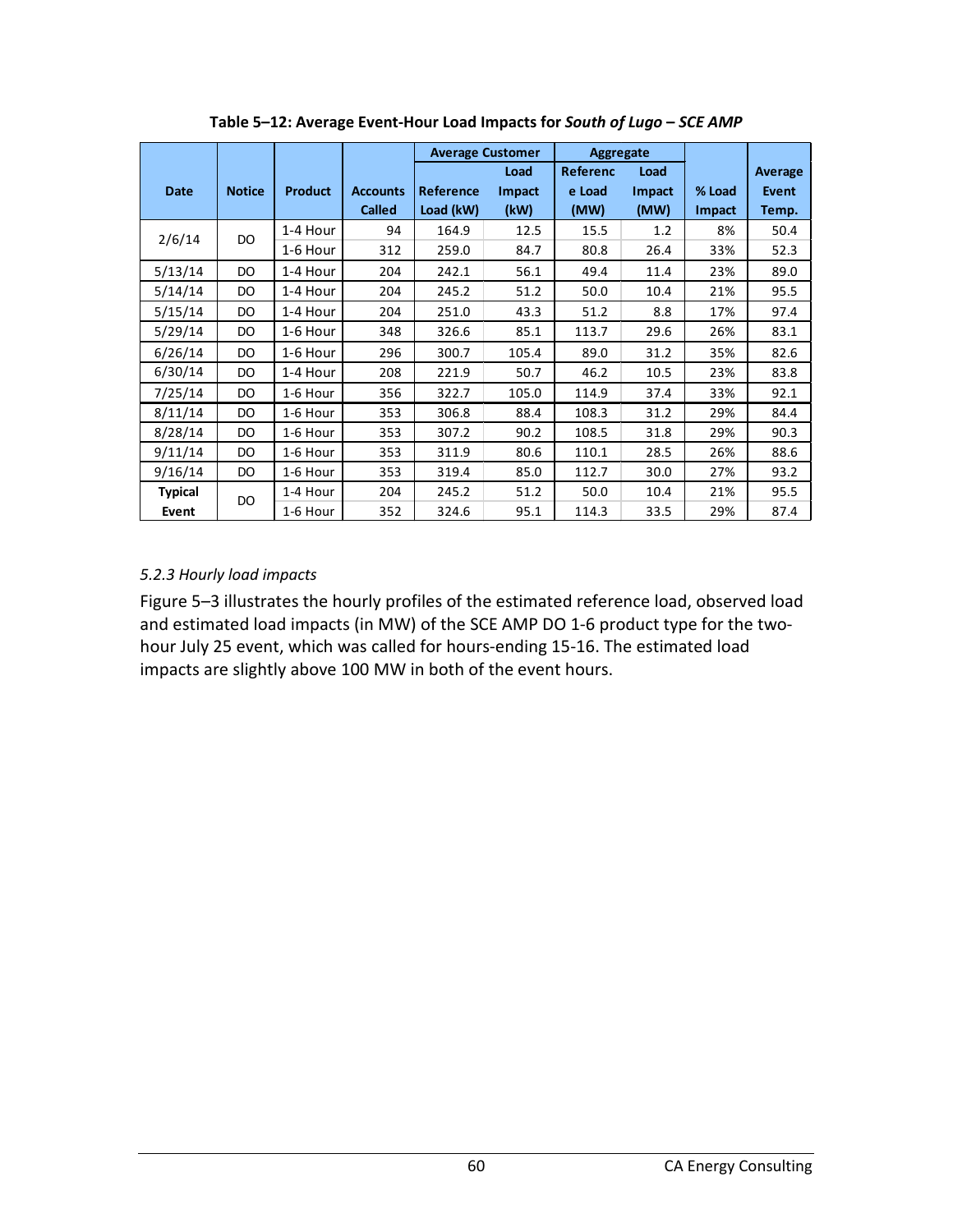

**Figure 5–3: Hourly Loads and Load Impacts – SCE AMP DO 1-6** *July 25, 2014 Event*

Table 5–13 shows load impacts for TA/TI participants in AMP. Results are differentiated by product type due to the transfer of the DO 1-4 Hour contract to CBP as of July. Focusing on the 1-6 Hour product that was in place throughout the summer, 160 TA/TI service accounts provided an average of 7.2 MW of load impacts, compared to an approved load shed level of 10.1 MW.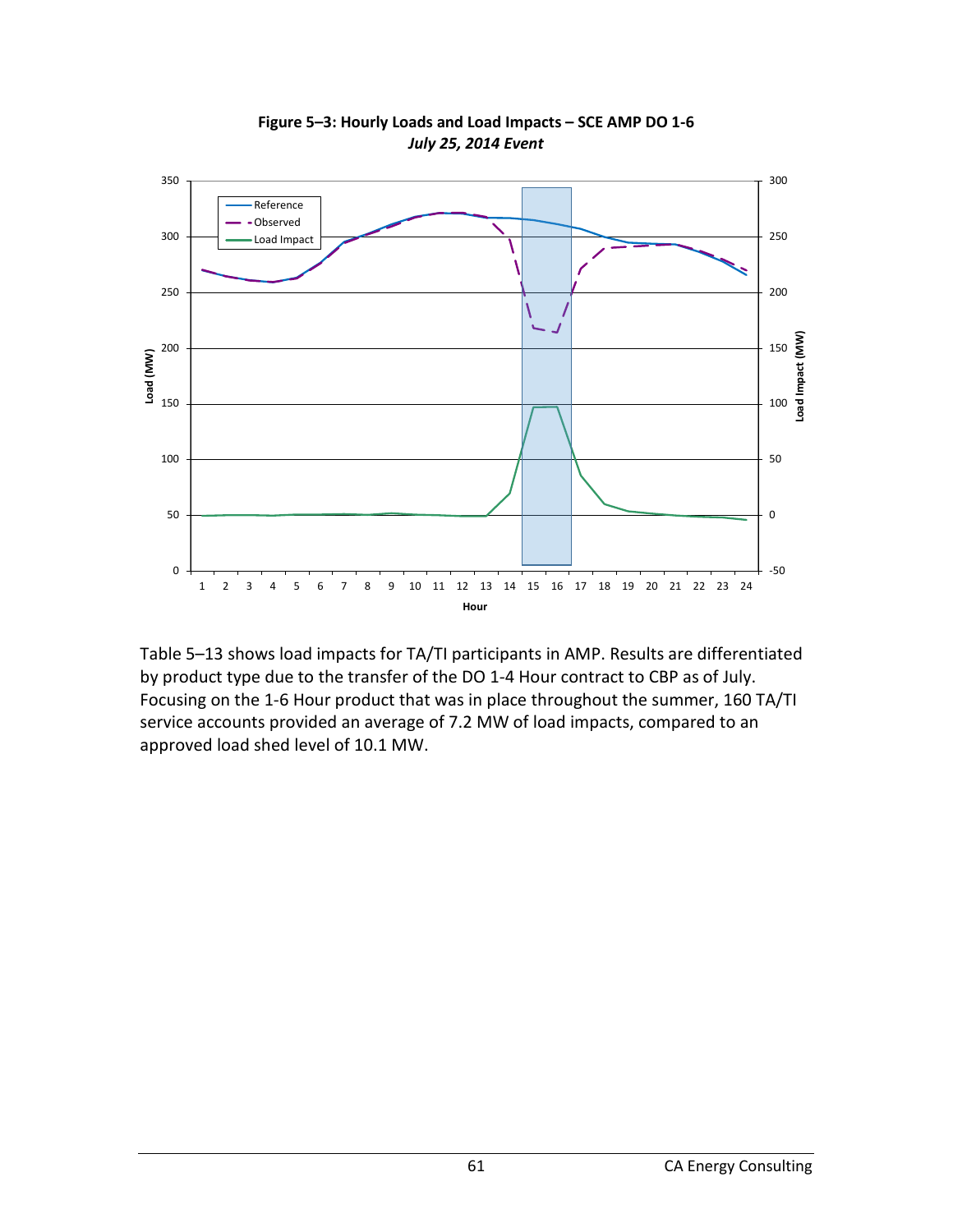| <b>Event Date</b>                                                                  | <b>Product</b> | # SAIDs | Reference<br>Load<br>(MW) | <b>Observed</b><br>Load<br>(MW) | Load<br>Impact<br>(MW) | % Load<br><b>Impact</b> | <b>Load Shed</b><br><b>Test</b><br>(MW) |
|------------------------------------------------------------------------------------|----------------|---------|---------------------------|---------------------------------|------------------------|-------------------------|-----------------------------------------|
| $6$ -Feb-14                                                                        | 1-4 Hour       |         |                           |                                 |                        |                         |                                         |
|                                                                                    | 1-6 Hour       | 154     | 35.9                      | 30.4                            | 5.6                    | 15%                     | 8.3                                     |
| $13$ -May-14                                                                       | 1-4 Hour       | 52      | 28.1                      | 24.1                            | 4.0                    | 14%                     | 7.3                                     |
| 14-May-14                                                                          | 1-4 Hour       | 52      | 26.1                      | 23.5                            | 2.7                    | 10%                     | 7.3                                     |
| 15-May-14                                                                          | 1-4 Hour       | 52      | 26.2                      | 24.9                            | 1.3                    | 5%                      | 7.3                                     |
| 29-May-14                                                                          | 1-6 Hour       | 160     | 39.2                      | 30.8                            | 8.4                    | 21%                     | 9.8                                     |
| 26-Jun-14                                                                          | 1-6 Hour       | 160     | 40.8                      | 36.6                            | 4.2                    | 10%                     | 9.8                                     |
| 30-Jun-14                                                                          | 1-4 Hour       | 53      | 23.7                      | 21.1                            | 2.7                    | 11%                     | 7.3                                     |
| 25-Jul-14                                                                          | 1-6 Hour       | 160     | 44.0                      | 35.4                            | 8.6                    | 20%                     | 9.8                                     |
| 11-Aug-14                                                                          | 1-6 Hour       | 160     | 43.5                      | 35.3                            | 8.2                    | 19%                     | 10.3                                    |
| 28-Aug-14                                                                          | 1-6 Hour       | 160     | 44.1                      | 38.0                            | 6.1                    | 14%                     | 10.3                                    |
| 11-Sep-14                                                                          | 1-6 Hour       | 160     | 45.4                      | 37.8                            | 7.6                    | 17%                     | 10.3                                    |
| 16-Sep-14                                                                          | 1-6 Hour       | 160     | 48.8                      | 41.5                            | 7.3                    | 15%                     | 10.3                                    |
| Average of                                                                         | 1-4 Hour*      | 52      | 26.1                      | 23.4                            | 2.7                    | 10%                     | 7.3                                     |
| <b>Typical Event</b>                                                               | 1-6 Hour       | 160     | 43.7                      | 36.5                            | 7.2                    | 16%                     | 10.1                                    |
| * Applies only through June. Subsequently, DO 1-4 Hour product transferred to CBP. |                |         |                           |                                 |                        |                         |                                         |

**Table 5–13: Load Impacts of TA/TI Participants –** *SCE AMP*

Table 5–14 shows results for AutoDR participants in AMP. Results are again differentiated by product type. Through June, 354 AutoDR participants in the DO 1-4 Hour product provided an average of about 17.3 MW in AMP load impacts, compared to the load shed test level of approximately 26.5 MW. The DO 1-6 product included 170 AutoDR participants, who reduced load by an average of 15 MW, out of the load shed test amount of 26.7 MW.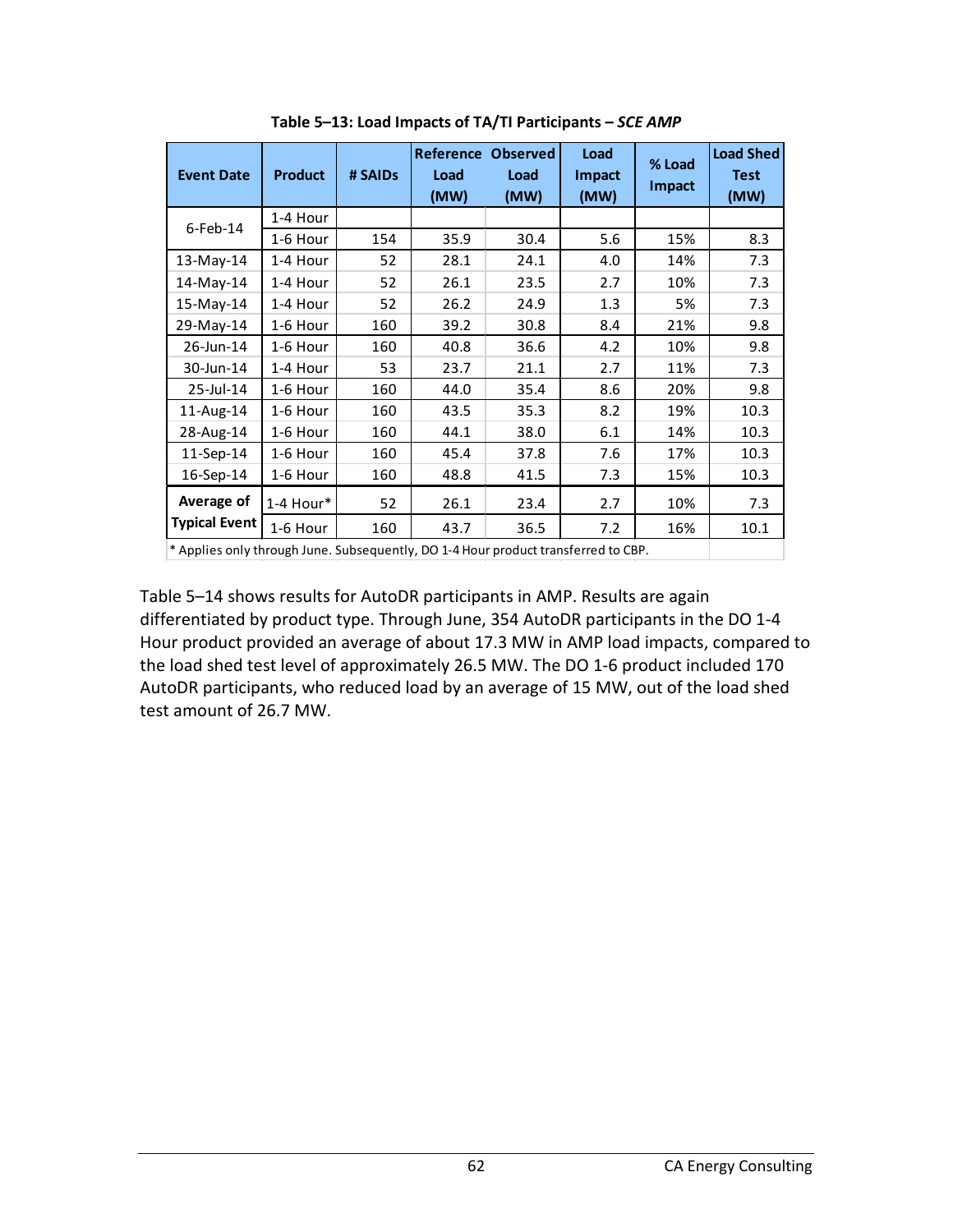| <b>Event Date</b>                                                                  | <b>Product</b> | # SAIDs | Reference<br>Load<br>(MW) | <b>Observed</b><br>Load<br>(MW) | Load<br><b>Impact</b><br>(MW) | % Load<br>Impact | <b>Load Shed</b><br><b>Test</b><br>(MW) |
|------------------------------------------------------------------------------------|----------------|---------|---------------------------|---------------------------------|-------------------------------|------------------|-----------------------------------------|
|                                                                                    | 1-4 Hour       | 191     | 21.4                      | 16.7                            | 4.7                           | 22%              | 12.2                                    |
| $6$ -Feb-14                                                                        | 1-6 Hour       | 132     | 26.2                      | 18.8                            | 7.4                           | 28%              | 19.5                                    |
| $13-May-14$                                                                        | 1-4 Hour       | 350     | 66.4                      | 49.0                            | 17.4                          | 26%              | 26.1                                    |
| 14-May-14                                                                          | 1-4 Hour       | 350     | 68.6                      | 51.0                            | 17.6                          | 26%              | 26.1                                    |
| 15-May-14                                                                          | 1-4 Hour       | 350     | 69.2                      | 51.8                            | 17.4                          | 25%              | 26.1                                    |
| 29-May-14                                                                          | 1-6 Hour       | 155     | 37.3                      | 25.5                            | 11.8                          | 32%              | 22.8                                    |
| 26-Jun-14                                                                          | 1-6 Hour       | 158     | 38.0                      | 26.4                            | 11.6                          | 31%              | 23.8                                    |
| 30-Jun-14                                                                          | 1-4 Hour       | 367     | 68.7                      | 51.8                            | 16.9                          | 25%              | 28.0                                    |
| 25-Jul-14                                                                          | 1-6 Hour       | 164     | 43.9                      | 26.1                            | 17.8                          | 41%              | 25.6                                    |
| 11-Aug-14                                                                          | 1-6 Hour       | 170     | 43.6                      | 28.6                            | 15.1                          | 35%              | 26.4                                    |
| 28-Aug-14                                                                          | 1-6 Hour       | 170     | 43.3                      | 30.5                            | 12.8                          | 30%              | 26.4                                    |
| 11-Sep-14                                                                          | 1-6 Hour       | 186     | 49.4                      | 32.7                            | 16.6                          | 34%              | 31.0                                    |
| 16-Sep-14                                                                          | 1-6 Hour       | 186     | 51.9                      | 32.4                            | 19.4                          | 37%              | 31.0                                    |
| Average of                                                                         | 1-4 Hour*      | 354     | 68.2                      | 50.9                            | 17.3                          | 25%              | 26.5                                    |
| <b>Typical Event</b>                                                               | 1-6 Hour       | 170     | 43.9                      | 28.9                            | 15.0                          | 34%              | 26.7                                    |
| * Applies only through June. Subsequently, DO 1-4 Hour product transferred to CBP. |                |         |                           |                                 |                               |                  |                                         |

**Table 5–14: Load Impacts of AutoDR Participants –** *SCE AMP*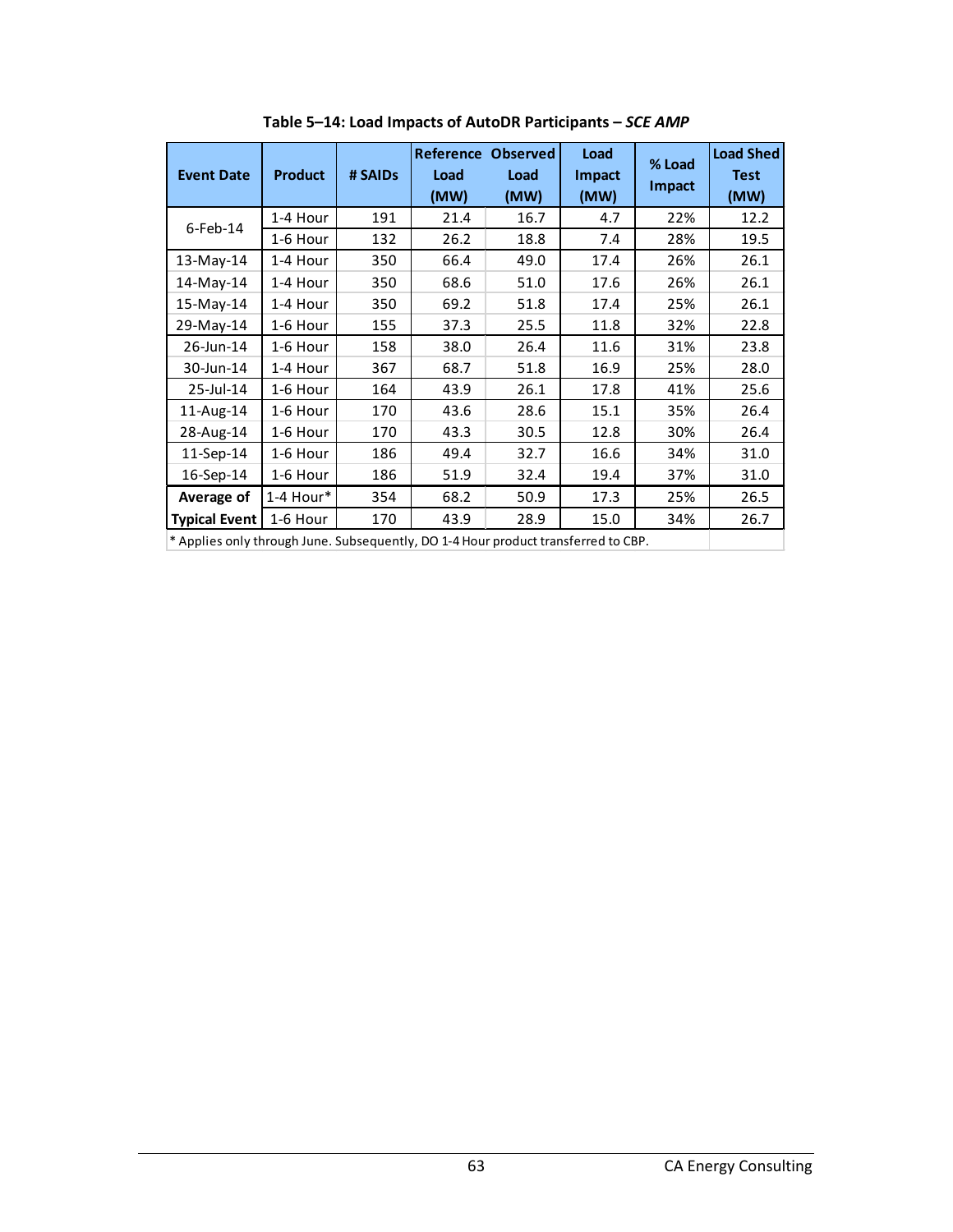# **6.** *EX-ANTE* **LOAD IMPACT FORECASTS**

This section describes both the *process* used to develop the *ex-ante* load impact forecasts for each utility's aggregator programs, and the *values* of the forecast load impacts. The first two sub-sections discuss requirements for the forecasts and the methods used to meet those requirements. The following sub-sections present forecasts for PG&E's CBP and AMP programs, SCE's CBP and AMP programs, and SDG&E's CBP program.

## **6.1** *Ex-ante* **Load Impact Requirements**

The DR Load Impact Evaluation Protocols require that hourly load impact forecasts for event-based DR resources must be reported at the program level and by LCA for the following scenarios:

- For a typical event day in each year; and
- For the monthly system peak load day in each month for which the resource is available;

under both:

- 1-in-2 weather conditions, and
- $\bullet$  1-in-10 weather conditions;<sup>[15](#page-64-0)</sup>

at both:

- the program level (*i.e.*, in which only the program in question is called), and
- the portfolio level (*i.e.*, in which all demand response programs are called).

For the aggregator programs, there is no difference between the program- and portfolio-level load impacts.

## **6.2 Description of Methods**

This section describes the methods used to develop the relevant groups of customers, to develop reference loads for the relevant customer types and event day-types, and to develop load impacts for a typical event day.

## *6.2.1 Development of Customer Groups*

The basic customer group that serves as the basis for developing *ex-ante* load impacts is each utilities' LCAs. For PG&E's programs, service accounts are additionally assigned to one of three size groups, as follows:

• Small – maximum demand less than 20 kW;

<span id="page-64-0"></span><sup>&</sup>lt;sup>15</sup> New for this study, load impacts are calculated for both sets of weather conditions under two alternative weather constructs. One is based on typical conditions at the time of each utility's monthly system peak, as in previous studies, though with updated data. The other is based on conditions coincident with CAISO peak loads.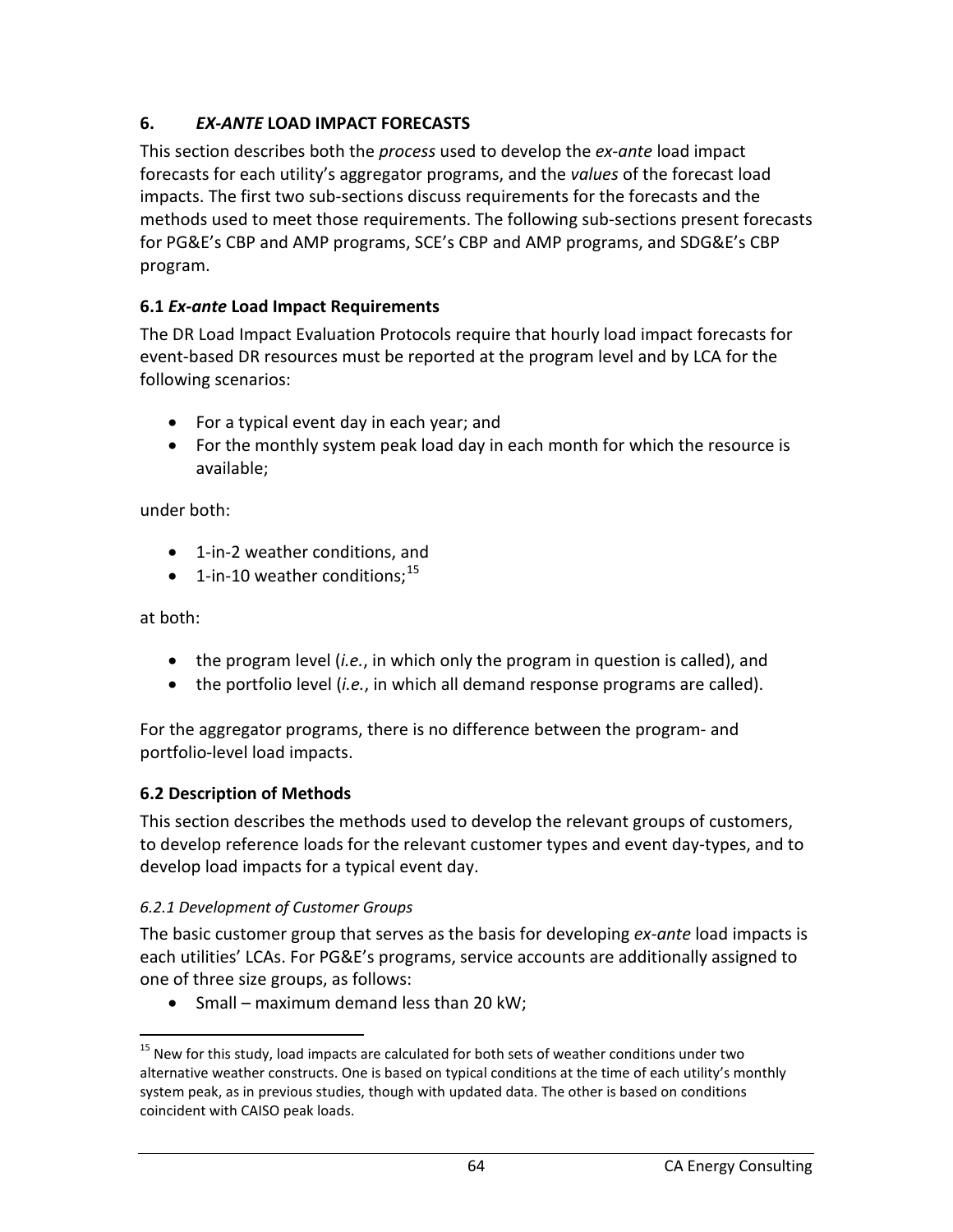- Medium maximum demand between 20 and 199 kW;
- Large maximum demand greater than or equal to 200 kW.

The total number of customer "cells" developed for PG&E is therefore equal to 24 (= 3 size groups x 8 LCAs).

### *6.2.2 Development of Reference Loads and Load Impacts*

Reference loads and load impacts for the above customer groups were developed in the following series of steps:

- 1. Define data sources;
- 2. Estimate *ex-ante* regressions and simulate reference loads by service account and scenario;
- 3. Calculate percentage load impacts from *ex-post* results;
- 4. Apply percentage load impacts to the reference loads; and
- 5. Scale the reference loads using enrollment forecasts.

Each of these steps is described below.

#### *1) Define data sources*

For all three utilities and all program types, the reference loads are developed using data for customers enrolled and nominated during the 2014 program year. The percentage load impacts are developed using the estimated *ex-post* load impacts for the same customers, using event-specific data for program years 2012, 2013 and 2014.

### *2) Simulate reference loads*

In order to develop reference loads, we first re-estimate regression equations for each nominated customer account, using load and weather data for the current program year. The resulting estimates are used to simulate reference loads *for each service account* under the various scenarios required by the Protocols (*e.g.*, the typical event day under 1-in-2 weather conditions).

The re-estimated regression equations are similar in design to the *ex-post* load impact equations described in Section 3.2, differing in two ways. First, the *ex-ante* models exclude the morning-usage variables. While these variables are useful for improving accuracy in estimating *ex-post* load impacts for particular events, they complicate the use of the equations for *ex-ante* simulation, because they would essentially require a separate simulation of the level of the morning load variable. The second difference between the *ex-post* and *ex-ante* models is that the *ex-ante* models use CDH60 as the weather variables in place of the weather variables used in the *ex-post* regressions. The primary reason for this is that *ex-ante* weather days were selected based on current-day temperatures, not factoring in lagged values or humidity. Therefore, we determined that including a weather variable that is based on only current-day temperature is the most consistent way of reflecting the alternative 1-in-2 and 1-in-10 weather conditions.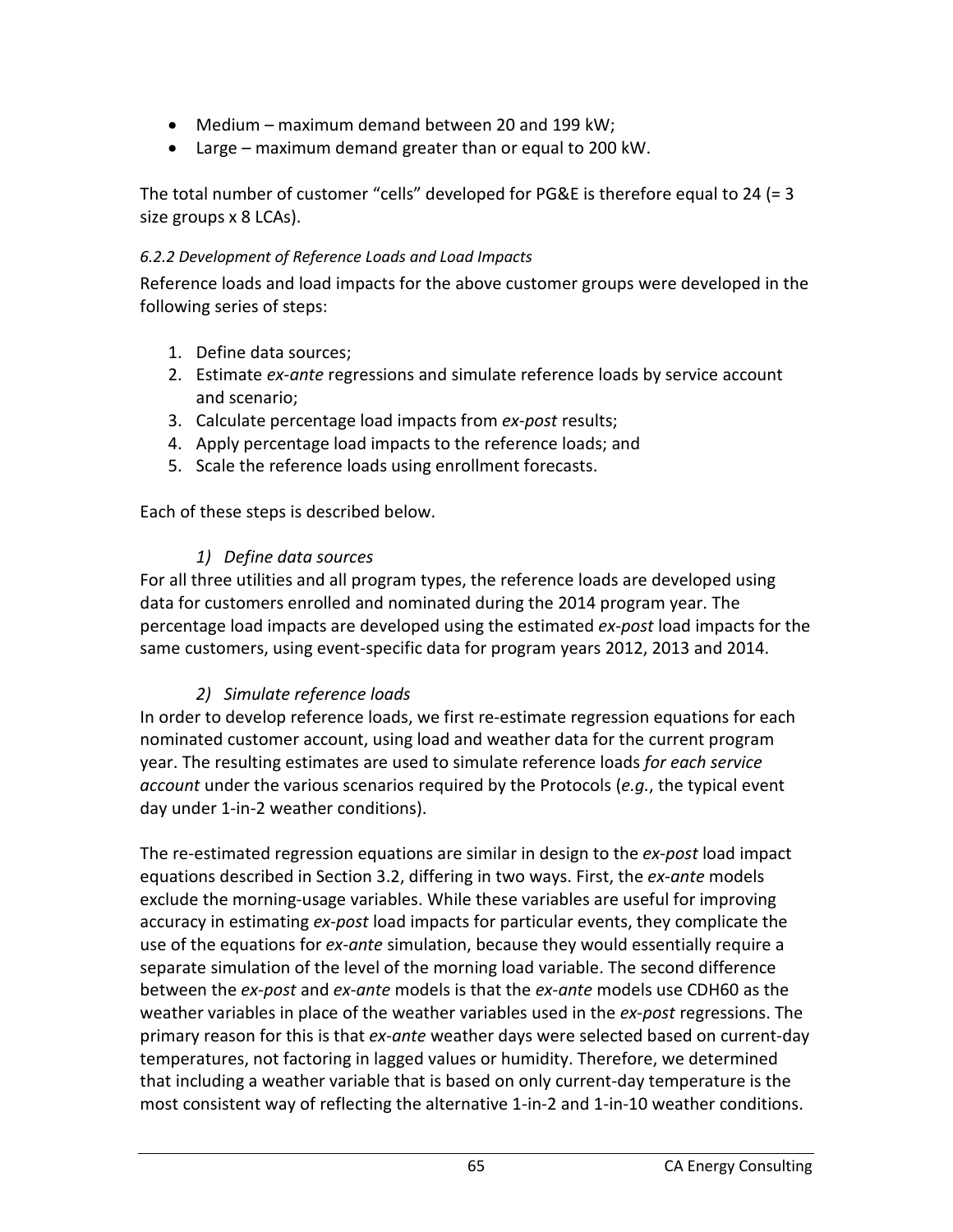Once these models are estimated, we simulate 24-hour load profiles for each customer account, for each required scenario. The typical event day was assumed to occur in August. Most of the differences across scenarios can be attributed to varying weather conditions. The definitions of the two sets of 1-in-2 and 1-in-10 weather conditions for each utility have been newly developed for this program year.

### *3) Calculate percentage load impacts*

For each utility and program type, we calculate percentage load impacts for each relevant customer account. These are based on the *ex-post* load impacts for each event during the 2012, 2013 and 2014 program years. Specifically, we examine only customers enrolled and nominated in PY2014, but include available data from the 2012 and 2013 program years for those customers that were also nominated in those years. This method allows us to base the *ex-ante* load impacts on a larger sample of events than just the current year, which should improve the reliability and consistency of the load impacts across forecasts.

For each service account, we calculate the average and standard deviation of the load impacts across the available event days for four categories of hours: event hours; hours immediately adjacent to events; hours prior to; and hours following the adjacent hours (*i.e*., morning and late evening). These values of load impacts for categories of hours are applied to the simulated reference loads to produce each customer's hourly load impact forecast values.

For any given sub-group of customers (*e.g.*, CBP day-of customers greater than or equal to 200 kW in size, in the Greater Bay Area), we sum the observed loads, hourly load impacts and their variances across the applicable service accounts for reporting purposes.

We calculate percentage load impacts by the four hour types in order to "standardize" the load impacts for application to the *ex-ante* forecast event window (1:00 to 6:00 p.m. in April through October). That is, it allows us to control for the fact that the historical (*i.e.*, *ex-post*) event hours can differ across programs, customers, and event days, and generally differ from the *ex-ante* event window. The use of the load impacts by hourtype allows us to simulate load impacts as though all customers (within a program and notice level) are called for the same event window.

The uncertainty-adjusted load impacts (*i.e.*, the 10<sup>th</sup>, 30<sup>th</sup>, 50<sup>th</sup>, 70<sup>th</sup>, and 90<sup>th</sup> percentile scenarios of load impacts) are based on the variability of each customer's response across event days. That is, we calculate the standard deviation of each customer's percentage load impact across the available event days. The square of the standard deviation (*i.e.*, the variance) is added across customers within each required subgroup. Each uncertainty-adjusted scenario is then calculated under the assumption that the load impacts are normally distributed with a mean equal to the total estimated load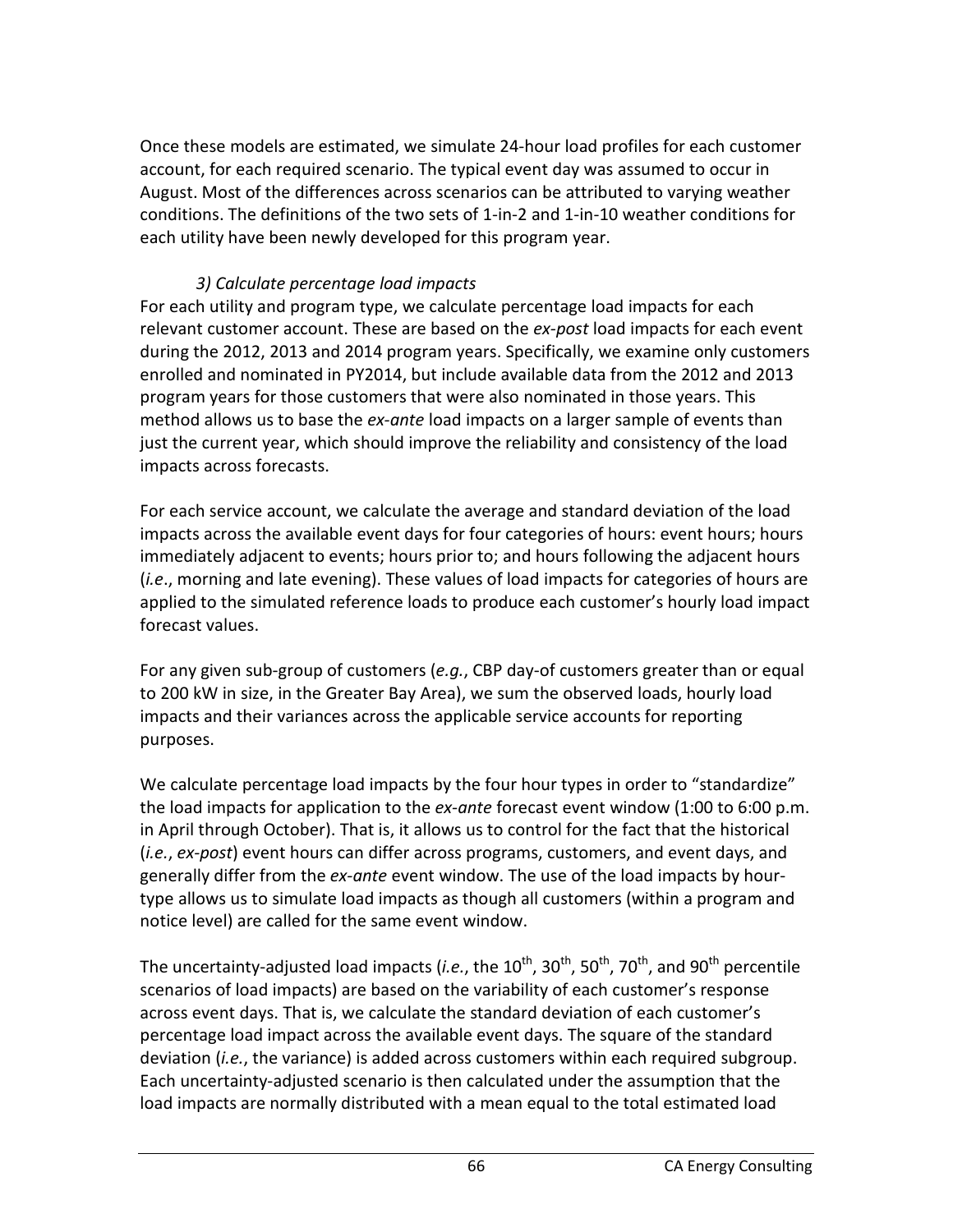impact and a variance based on the variability of load impacts across event days. For the average event-hour (*i.e.*, the values in the bottom row in the Protocol table generators), the variability of the load impacts across the scenarios is set to match the variability across each event hour.<sup>[16](#page-67-0)</sup>

*4) Apply percentage load impacts to reference loads for each event scenario*. In this step, the percentage load impacts are applied to the reference loads for each scenario to produce all of the required reference loads, estimated event-day loads, and scenarios of load impacts.

*5) Apply forecast enrollments to produce program-level load impacts*. The utilities provide the enrollment (nomination) forecasts. PG&E provides monthly enrollments through 2025 by program and notice level, with separate enrollments provided by LCA and size group.<sup>[17](#page-67-1)</sup> SCE provides monthly enrollments for 2015, 2016, and 2017 through 2025 (under the assumption that enrollments remain fixed during that time period). SDG&E expects enrollments to remain constant during the forecast period. The enrollments are then used to scale up the per-customer reference loads and load impacts for each required scenario and customer subgroup.<sup>[18](#page-67-2)</sup>

### *6.2.3 Reporting ex-ante results*

The next five sub-sections report *ex-ante* load impacts for the aggregator programs sponsored by PG&E (CBP and AMP), SCE (CBP and AMP), and SDG&E (CBP) respectively. For each utility program and notice type (DA and DO), we provide summary information on forecasts of nominated service accounts; the level of forecast load impacts; hourly profiles of reference loads and load impacts for typical event days; and the distribution of load impacts by LCA. Comparisons to previous *ex-ante* load impact forecasts and to *ex-post* load impacts are discussed in Section 7.

Together, these summaries provide useful indicators of the anticipated changes in the forecasted load impacts across the various scenarios represented in the Protocol tables. All of the tables required by the Protocols are provided in Appendices.

<span id="page-67-0"></span> $16$  This approach is used because of the need to place hours into "bins" to accommodate differences between the *ex-post* and *ex-ante* event windows. Specifically, the variability of the hours within the event-hour bin already reflects the average event-hour variability, so the average event-hour variability simply mimics the variability in the individual event hours.

<span id="page-67-1"></span> $17$  PG&E also forecasts separate enrollments for program- and portfolio-level scenarios, where the portfolio-level enrollments account for the effects of dual enrollments. However, because AMP and CBP are capacity-based programs, the program- and portfolio-based load impacts are the same.<br><sup>18</sup> For the aggregator programs, nominations are used in place of enrollments, since only nominated

<span id="page-67-2"></span>customers provide load impacts.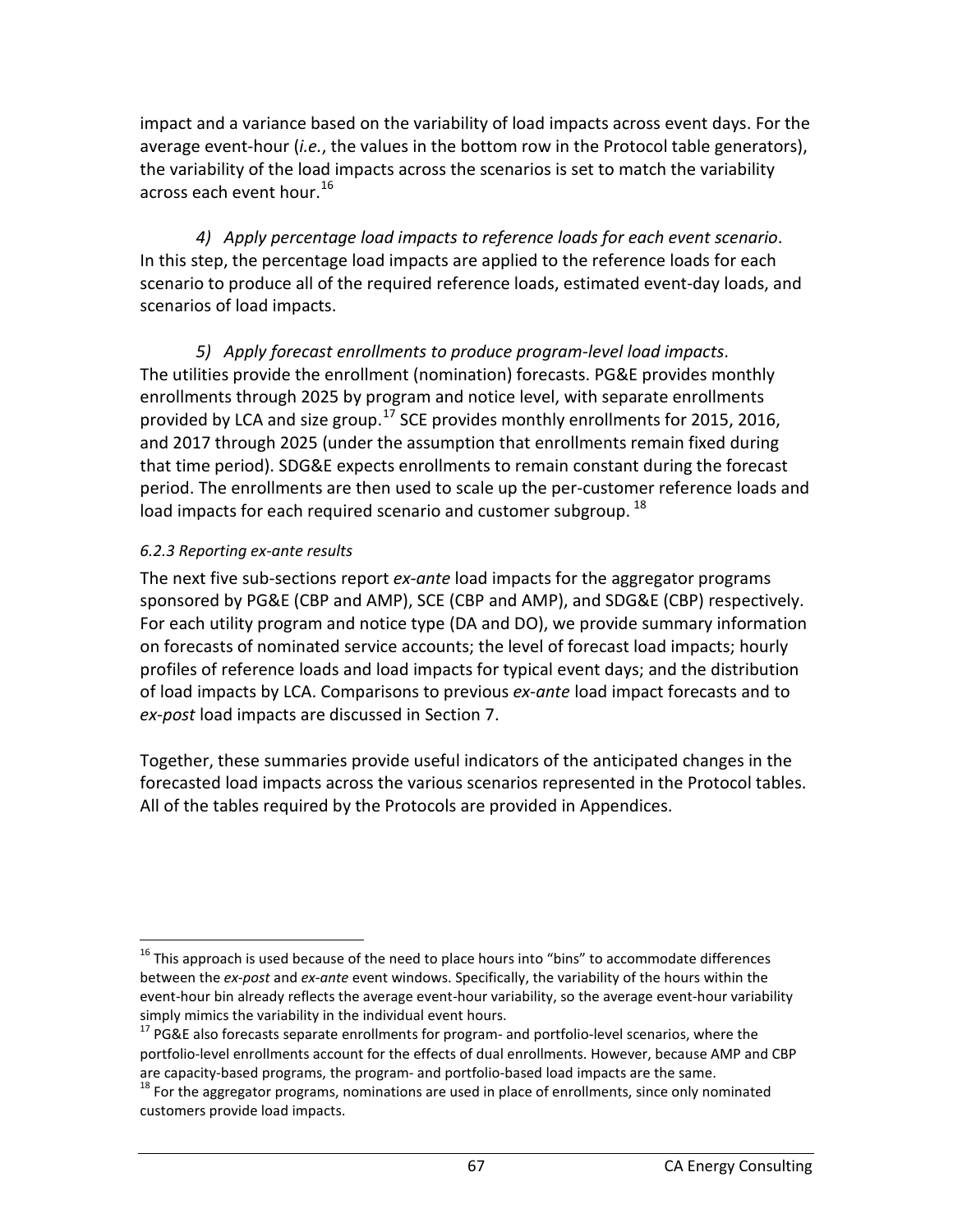### **6.3** *Ex-ante* **Load Impacts for PG&E's CBP Program**

#### *6.3.1 Enrollment and load impact summary*

PG&E forecasts CBP nominations to remain constant across the forecast horizon at 37 service accounts for the DA product and 530 for the DO product. The resulting *ex-ante* load impact forecasts for an August peak day in the two sets of weather scenarios are shown in Table 6.1 for the DA and DO product types.

#### **Table 6–1: Average Event-Hour Load Impacts (MW) for an August Peak Day in 1-in-2 and 1-in-10 Weather Conditions –** *PG&E CBP DA and DO*

|               |           | <b>Utility Peak</b> | <b>CAISO Peak</b> |            |  |
|---------------|-----------|---------------------|-------------------|------------|--|
| <b>Notice</b> | $1$ -in-2 | $1$ -in-10          | $1$ -in-2         | $1$ -in-10 |  |
| DA            | 5.45      | 5.49                | 5.41              | 5.46       |  |
| DO            | 9.94      | 10.26               | 9.65              | 10.02      |  |

Figure 6–1 shows the distribution of load impacts by LCA for CBP DA and DO for an August peak day in a 1-in-2 utility-peak weather year. DA load impacts are concentrated largely outside of the seven LCAs. The bulk of DO load impacts occur in the Greater Bay Area, with the remainder spread across the Fresno and Other LCAs.



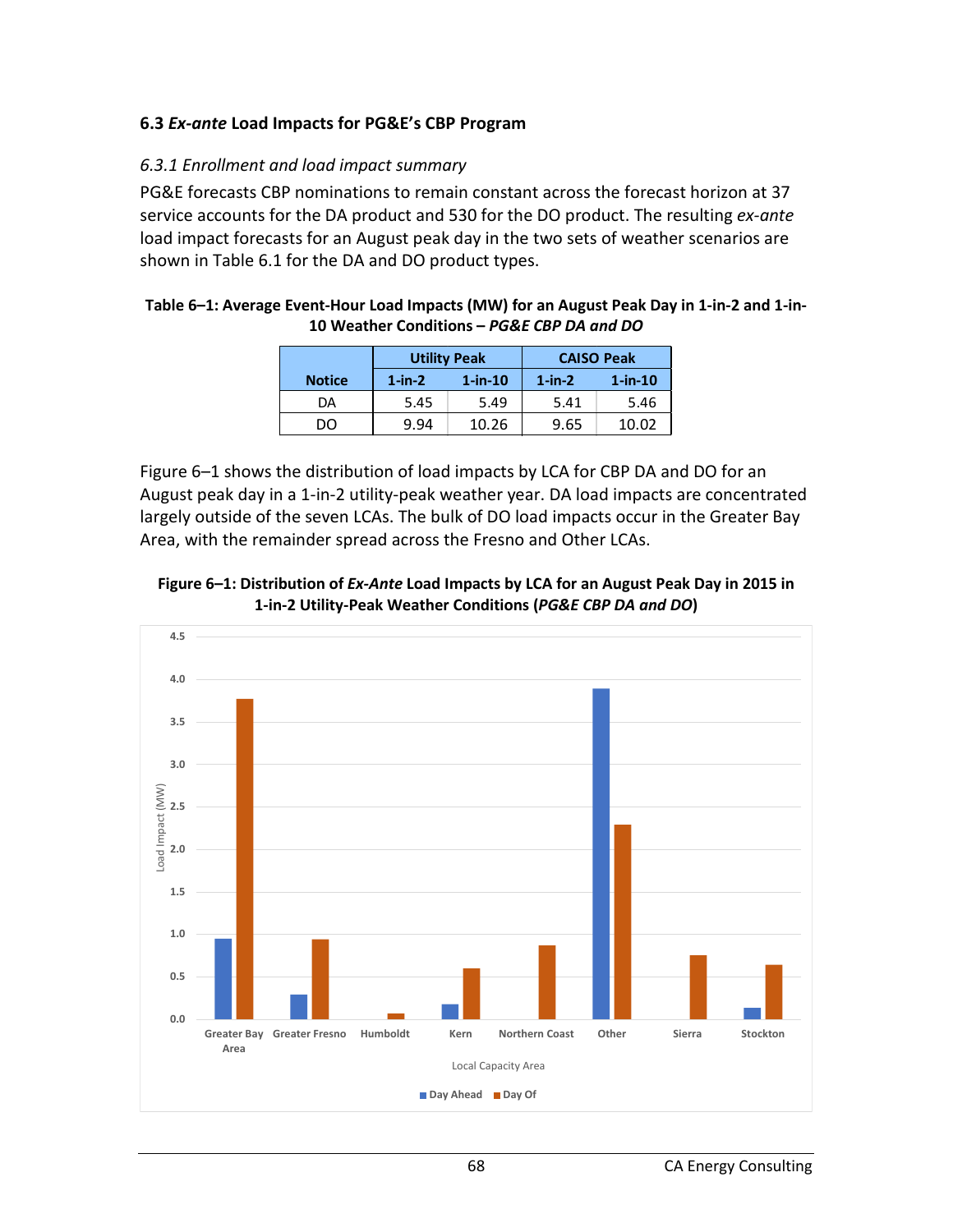### *6.3.2 Hourly reference loads and load impacts*

Figure 6–2 shows the forecast reference load, event-day load, and load impacts for an August peak day in 2015 in 1-in-2 utility-peak weather conditions for CBP DA. Figure 6–3 shows comparable information for CBP DO.



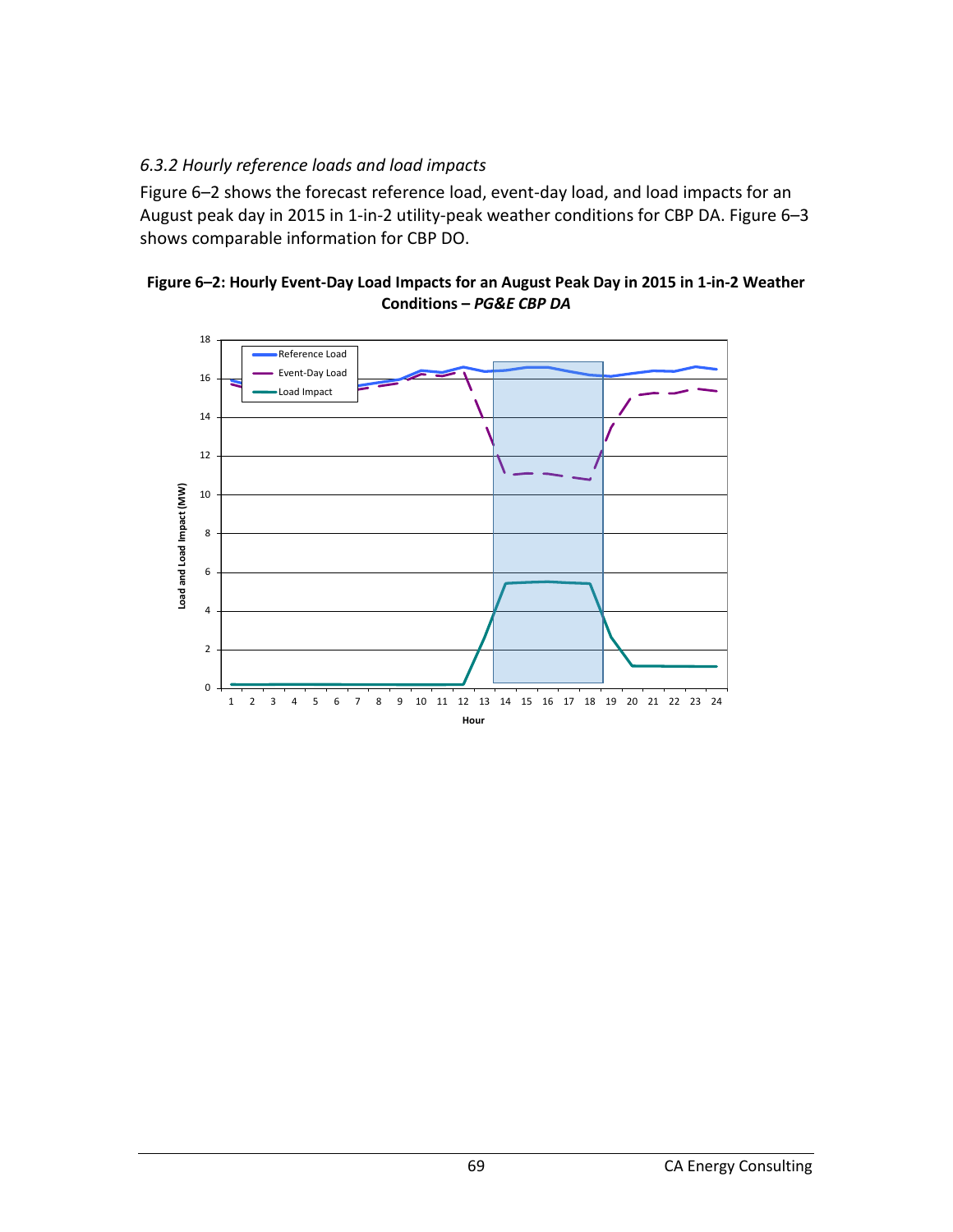

#### **Figure 6–3: Hourly Event-Day Load Impacts for an August Peak Day in 2015 in 1-in-2 Weather Conditions –** *PG&E CBP DO*

## **6.4** *Ex-ante* **Load Impacts for PG&E's AMP Program**

## *6.4.1 Enrollment and load impact summary*

The *ex-ante* load impact for 2015 is given by the load reduction capacity nominated by the aggregators, adjusted by their performance in 2013 and 2014. PG&E estimates the enrollment by dividing the aggregate *ex-ante* impact by per-customer impacts derived from previous *ex-post* studies, as described above. For the remainder of the forecast horizon, the *ex-ante* impacts and the enrollment are expected to remain flat for AMP DO in the absence of more information. There will be no AMP DA contracts in 2015. As it is not clear whether AMP DA contracts will be executed in the future, PG&E assumes no impacts for AMP DA for 2015-2025.

Table 6–2 compares *ex-ante* load impacts for AMP DO in both sets of 1-in-2 and 1-in-10 weather conditions, showing somewhat larger load impacts under utility peak conditions, and in the 1-in-10 scenarios. The load impacts across scenarios are assumed to remain constant over the forecast period.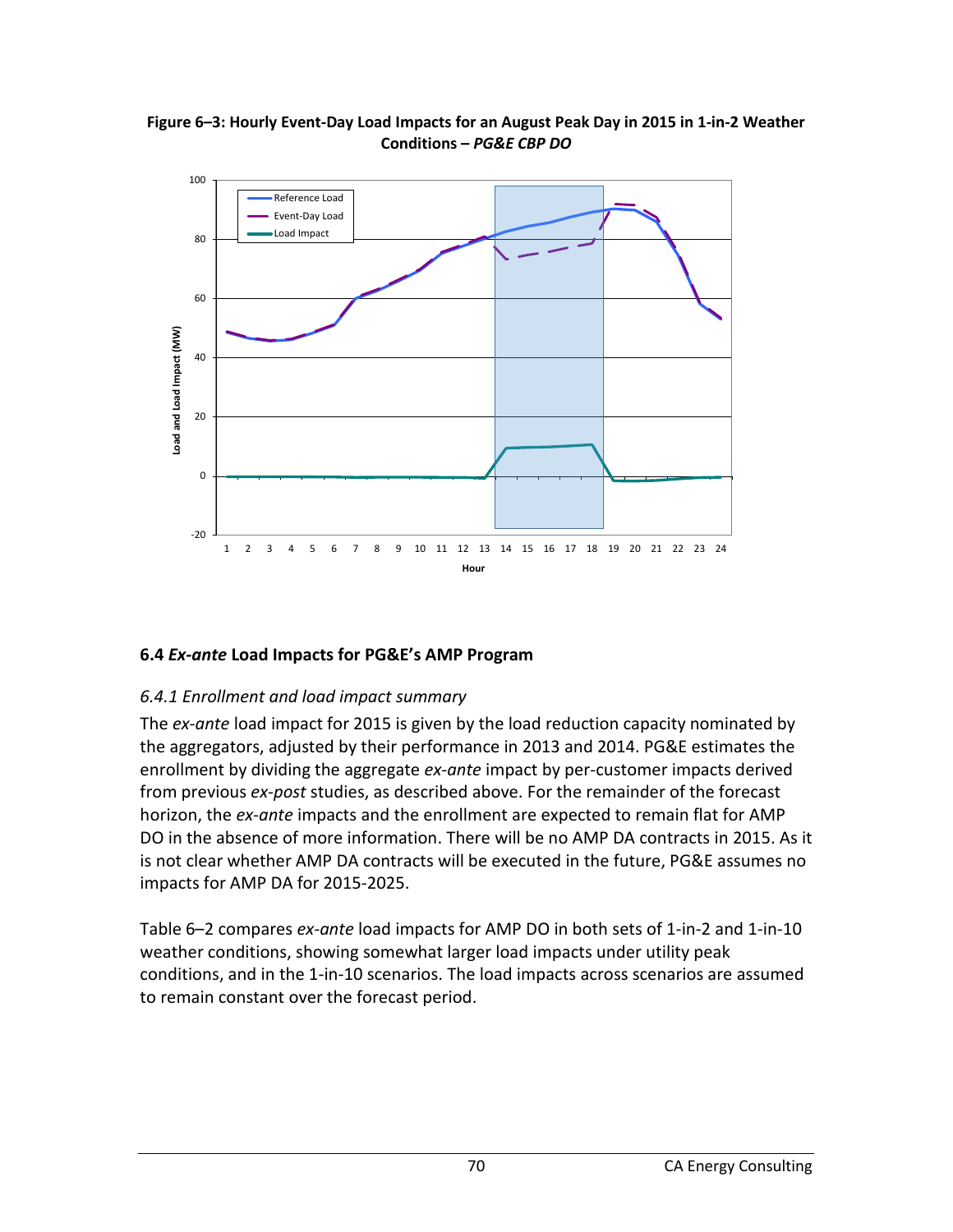|               | <b>Utility Peak</b> |               | <b>CAISO Peak</b> |               |  |
|---------------|---------------------|---------------|-------------------|---------------|--|
| <b>Notice</b> | $1$ -in- $2$        | $1 - in - 10$ | $1$ -in- $2$      | $1 - in - 10$ |  |
| DO            | 128.2               | 129.1         | 126.9             | 128.3         |  |

#### **Table 6–2: Average Event-Hour Load Impacts (MW) for an August Peak Day in 1-in-2 and 1-in-10 Weather Conditions –** *PG&E AMP DO*

Figure 6–4 shows the distribution of load impacts by LCA for AMP DO for an August peak day in 1-in-2 weather conditions. DO load impacts are greatest in Kern, with large impacts also in the Greater Fresno LCA.





## *6.4.2 Hourly reference loads and load impacts*

Figure 6–5 shows the forecast reference load, event-day load, and load impacts for an August peak day in 2015 in 1-in-2 utility-peak weather conditions for AMP DO.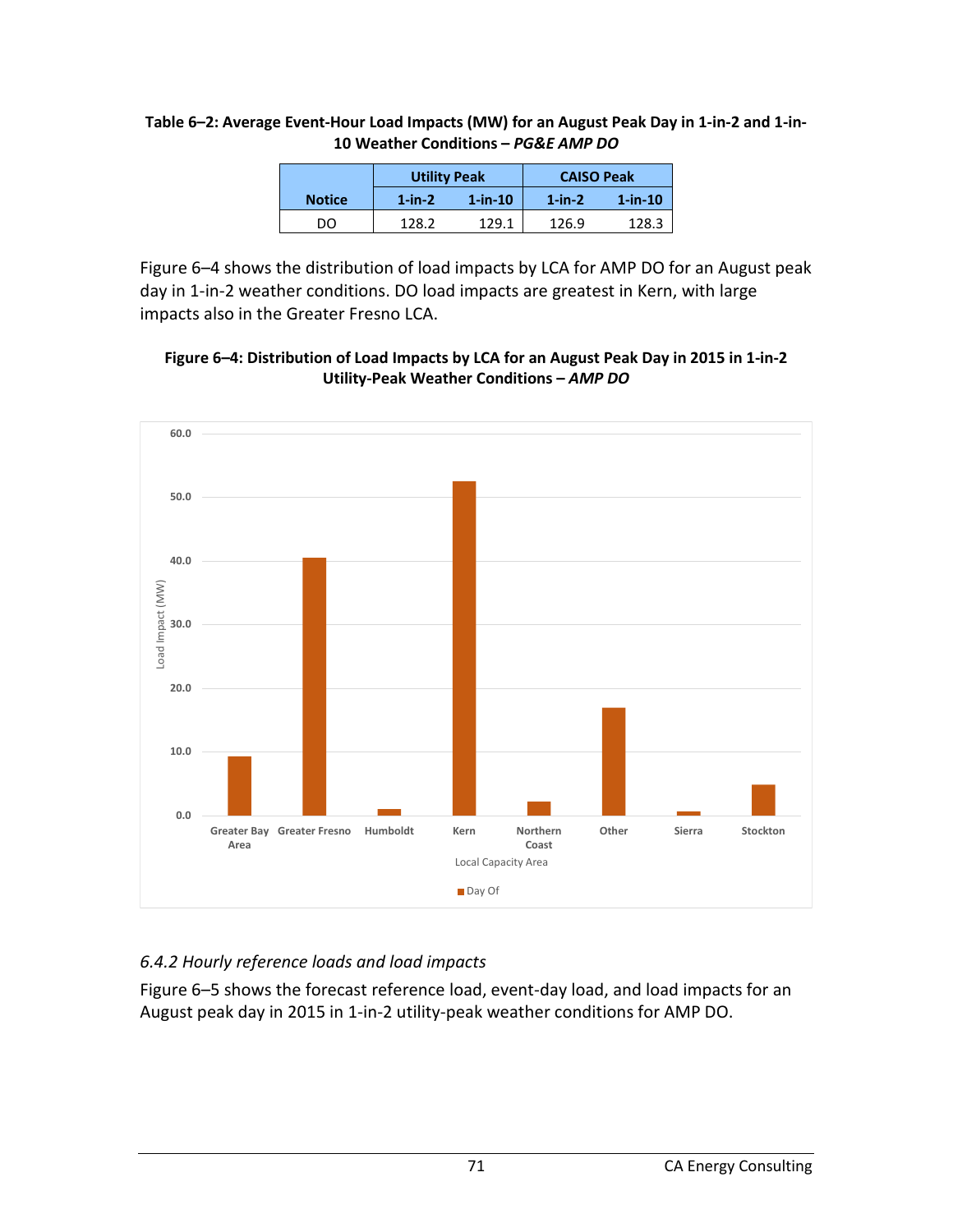

**Figure 6–5: Hourly Event Day Load Impacts for an August Peak Day in 2015 in 1-in-2 Weather Conditions –** *AMP DO*

### **6.5** *Ex-ante* **Load Impacts for SCE's CBP Program**

### *6.5.1 Enrollment forecasts, reference loads and load impacts*

SCE provided enrollment/nomination forecasts for 2015 through 2017 for CBP DA and DO. The forecasts differ by summer and winter months, but are otherwise constant over the period. Forecasts for CBP DA are 129 service accounts in the summer months of May through October, and 87 in the non-summer months. Forecasts for CBP DO are 1,162 in the summer months, and 782 in non-summer months. The forecast for CBP DA is down 44 percent from the number of nominated service accounts at the end of the 2014 summer, while the forecast for DO is up by 12 percent. SCE believes that CBP aggregators have moved some customers from DA to DO as a result of a number of events called in the winter of 2014/2015.

Table 6–3 presents *ex-ante* load impacts for SCE's CBP DA and DO, in the summer and winter months, and for each weather scenario. CBP DA summer load impacts are projected at approximately 5.5 MW, while DO summer load impacts are at approximately 49 MW.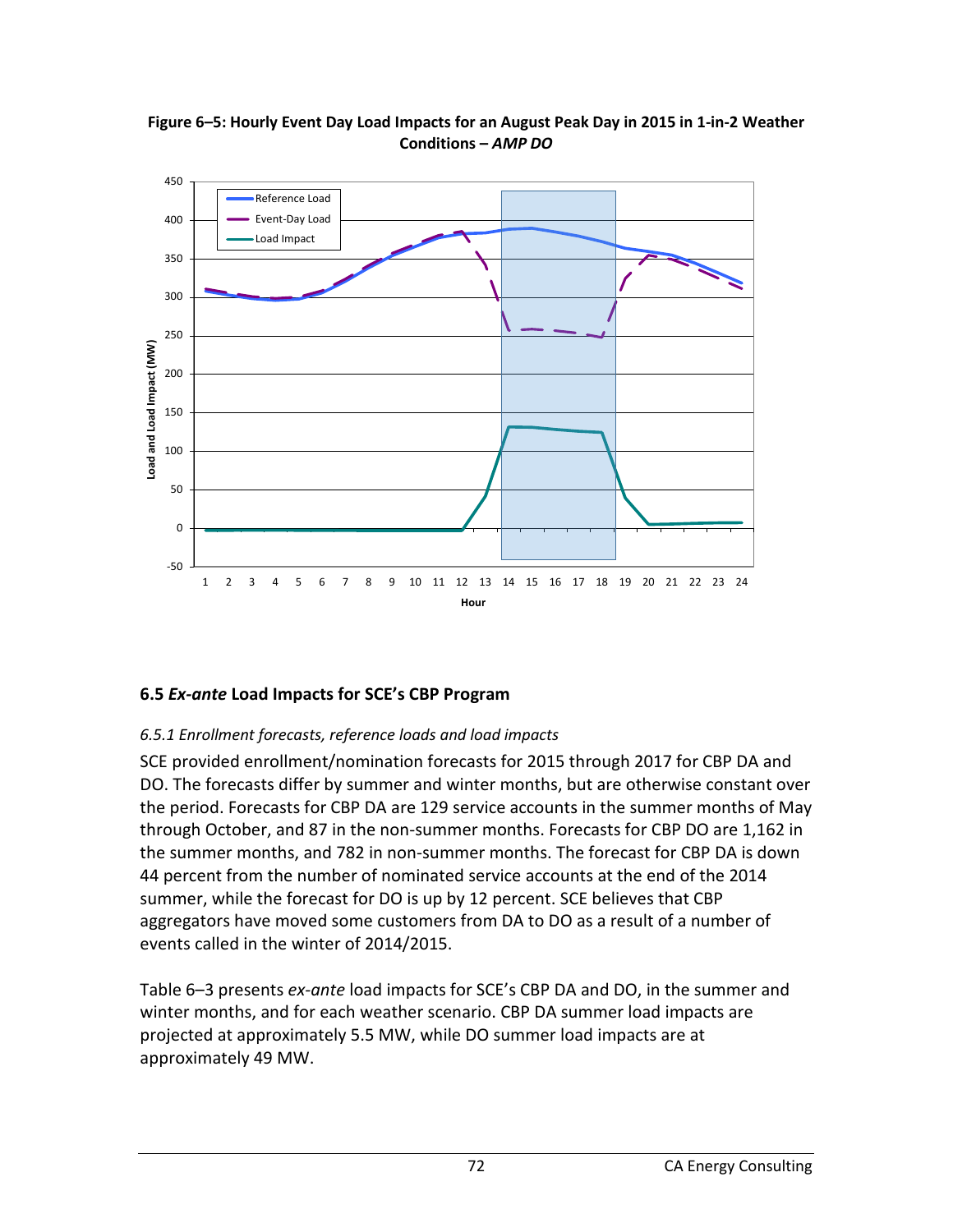|               |               |           | <b>Utility Peak</b> | <b>CAISO Peak</b> |            |  |
|---------------|---------------|-----------|---------------------|-------------------|------------|--|
| <b>Notice</b> | <b>Season</b> | $1$ -in-2 | $1$ -in-10          | $1$ -in- $2$      | $1$ -in-10 |  |
|               | Winter        | 2.63      | 2.58                | 2.52              | 2.59       |  |
| DA            | Summer        | 5.46      | 5.55                | 5.45              | 5.52       |  |
|               | Winter        | 23.0      | 22.6                | 22.0              | 22.6       |  |
| DO            | Summer        | 48.8      | 49.5                | 48.8              | 49.3       |  |

**Table 6–3: Average Event-Hour Load Impacts (MW) for August and February Peak Days, in 1 in-2 and 1-in-10 Weather Conditions –** *SCE CBP DA and DO*

Figure 6–7 shows the distribution of CBP DA and DO load impacts by LCA.





## *6.5.2 Hourly reference loads and load impacts*

Figure 6–8 shows hourly forecast reference and event-day loads, and load impacts for a typical event day in a 1-in-2 utility-peak weather year in August 2015 for SCE CBP DO. Event-hour load impacts average about 49 MW, which is 20 percent of the reference load.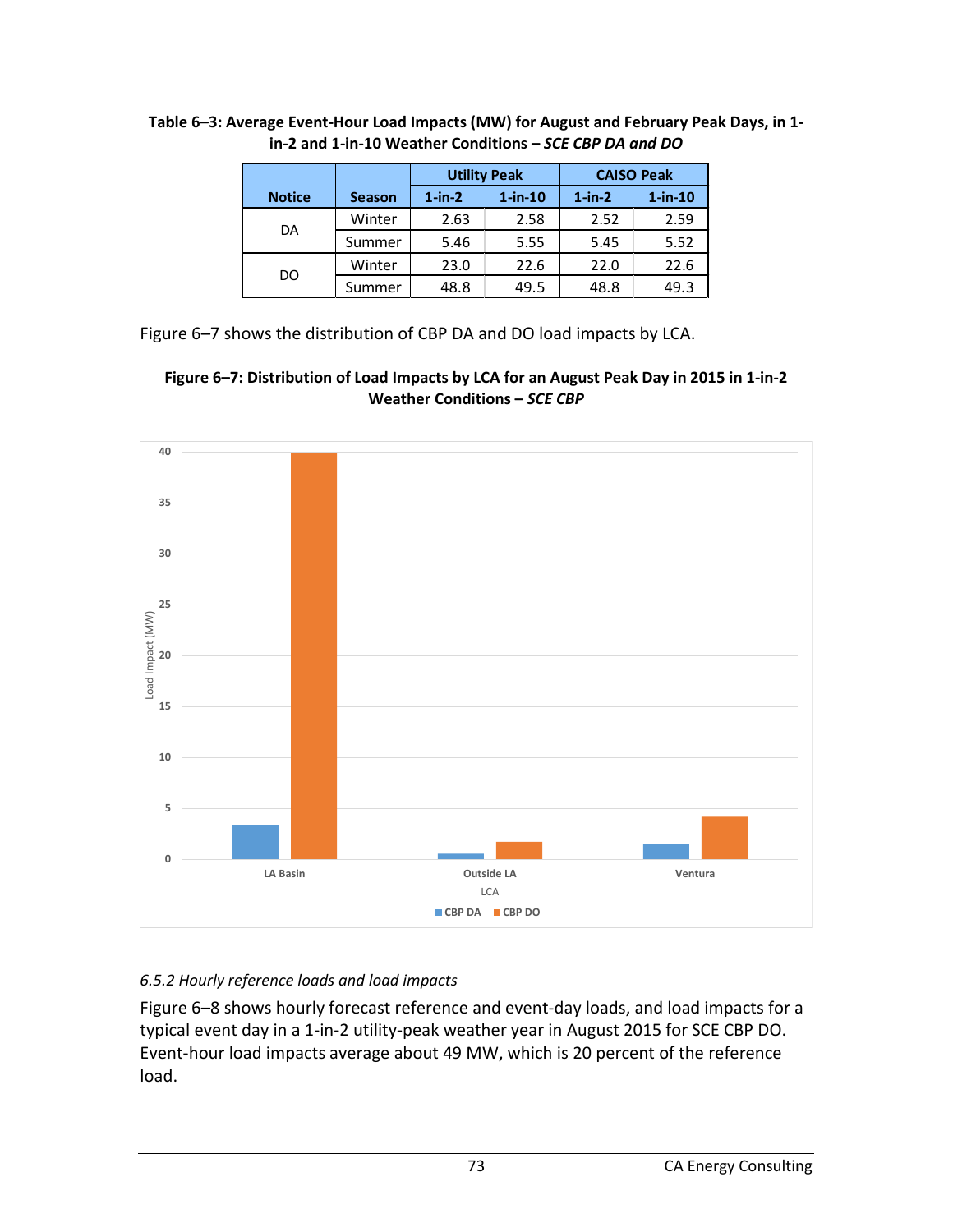

**Figure 6–8: Hourly Event Day Load Impacts for the Typical Event Day in 2015 in a 1-in-2 Weather Year –** *SCE CBP DO*

### **6.6** *Ex-ante* **Load Impacts for SCE's AMP Program**

#### *6.6.1 Enrollment forecasts, reference loads and load impacts*

SCE enrollment/nomination forecasts for 2015 through 2017 are zero for AMP DA and 1,057 (579 in non-summer months) for AMP DO. The DO forecast for summer is about 11 percent higher than the number of nominated customers at the end of the summer of 2014.

Table 6–4 compares *ex-ante* average event-window load impacts for AMP DO in the two sets of 1-in-2 and 1-in-10 weather conditions, showing somewhat larger load impacts in the 1-in-10 year scenarios.

| Table 6-4: Average Event-Hour Load Impacts (MW) for an August Peak Day in 1-in-2 and 1-in- |
|--------------------------------------------------------------------------------------------|
| 10 Weather Conditions – SCE AMP DO                                                         |

|               |               |              | <b>Utility Peak</b> | <b>CAISO Peak</b> |            |  |
|---------------|---------------|--------------|---------------------|-------------------|------------|--|
| <b>Notice</b> | <b>Season</b> | $1$ -in- $2$ | $1$ -in-10          | $1$ -in- $2$      | $1$ -in-10 |  |
| DO            | Winter        | 37.8         | 36.9                | 35.8              | 37.0       |  |
|               | Summer        | 93.5         | 94.5                | 93.4              | 94.0       |  |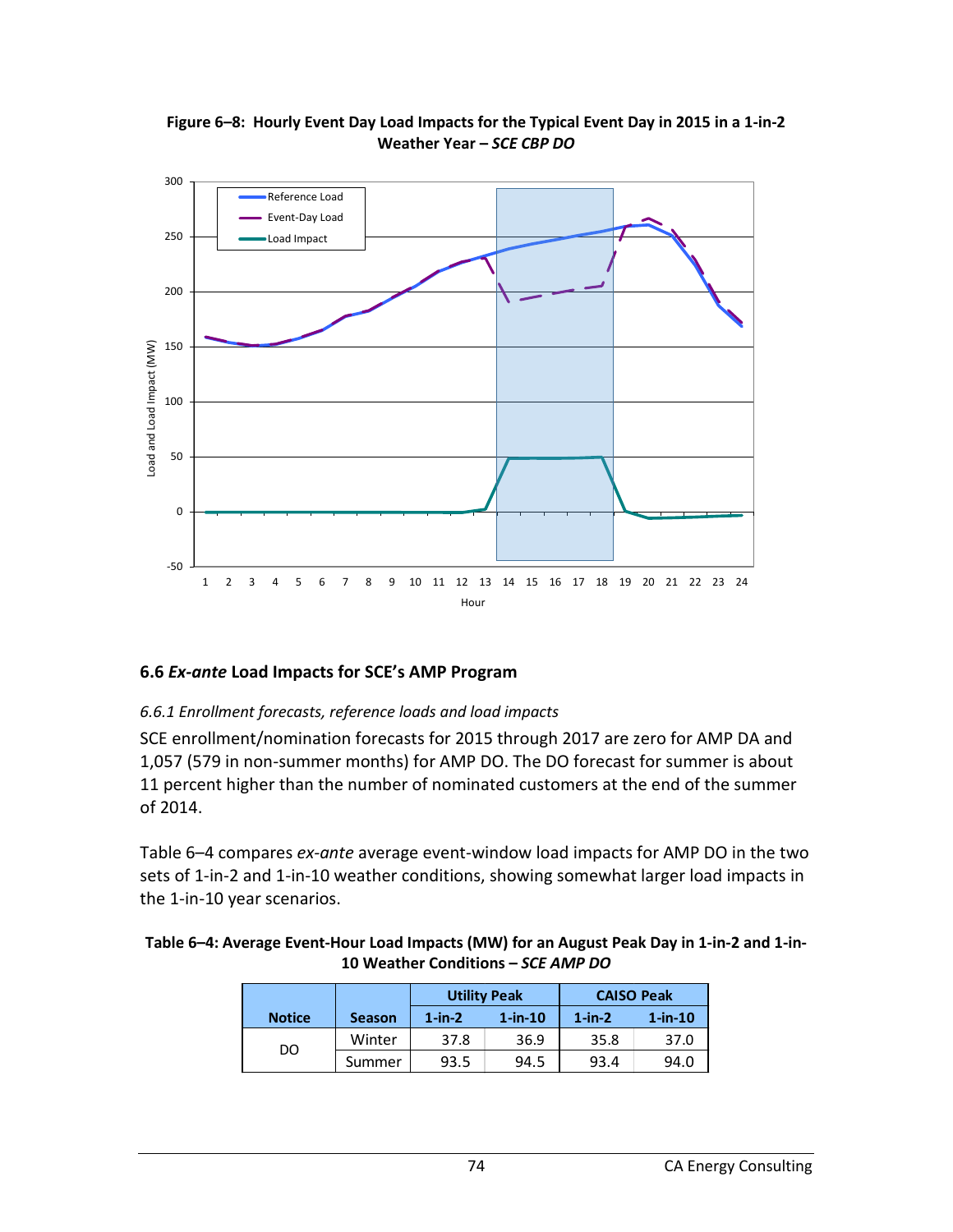Figure 6-9 shows the distribution of load impacts across LCAs for AMP DO. Nearly 80 percent of load impacts occur in the LA Basin, with most of the remainder in the Ventura LCA.



**Figure 6–9: Load Impacts by LCA for August Peak Day in a 1-in-2 Utility-Peak Weather Year in 2015 –** *AMP DO*

## *6.6.2 Hourly reference loads and load impacts*

Figure 6–10 shows the hourly profiles of forecast loads and load impacts for an August peak day in 2015, in a utility-peak 1-in-2 weather year, for SCE's AMP DO. Event-hour load impacts average approximately 93 MW, which is 29 percent of the reference load.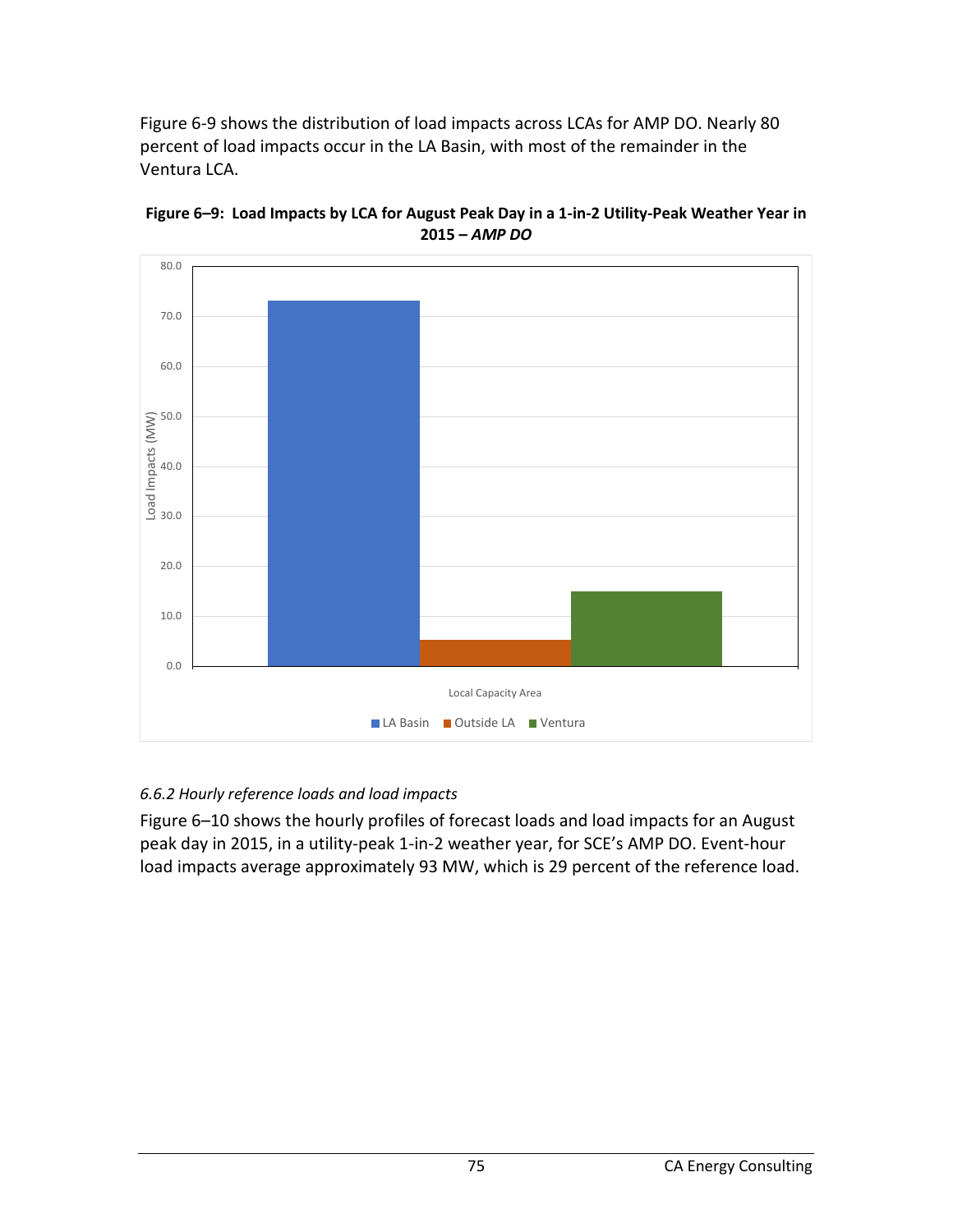

**Figure 6–10: Hourly Event Day Load Impacts for the Typical Event Day in 2015 in a 1-in-2 Weather Year –** *SCE AMP DO*

## **6.7** *Ex-ante* **Load Impacts for SDG&E's CBP**

### *6.7.1 Enrollment forecasts, reference loads and load impacts*

SDG&E plans two changes in CBP beginning in 2015. One adds a 30-minute notice option to the two-hour DO product. The other opens CBP to small customers of less than 20 kW in size. However, there is currently not sufficient evidence regarding adoption rates for these options, so we have taken the conservative approach of not adding new small service accounts to the enrollment forecast, and assuming that customers choosing the short-notice option will behave similarly to the current customers. These assumptions may be modified in next year's evaluation, depending on results of the ex-post load impact analysis.

The enrollment forecast provided by SDG&E for this report anticipates that the number of nominated customer service accounts for CBP DA will remain steady at 159, while CBP DO will increase somewhat through the summer of 2015, from 239 in May, to 284 in October, and then remain constant over the forecast period.

Table 6–6 compares DA and DO (separately for DO 1-4 and 2-6) load impacts for an August peak day in 1-in-2 and 1-in-10 weather years, under the utility-peak and CAISOpeak scenarios. Average event-hour load impacts vary slightly across scenarios in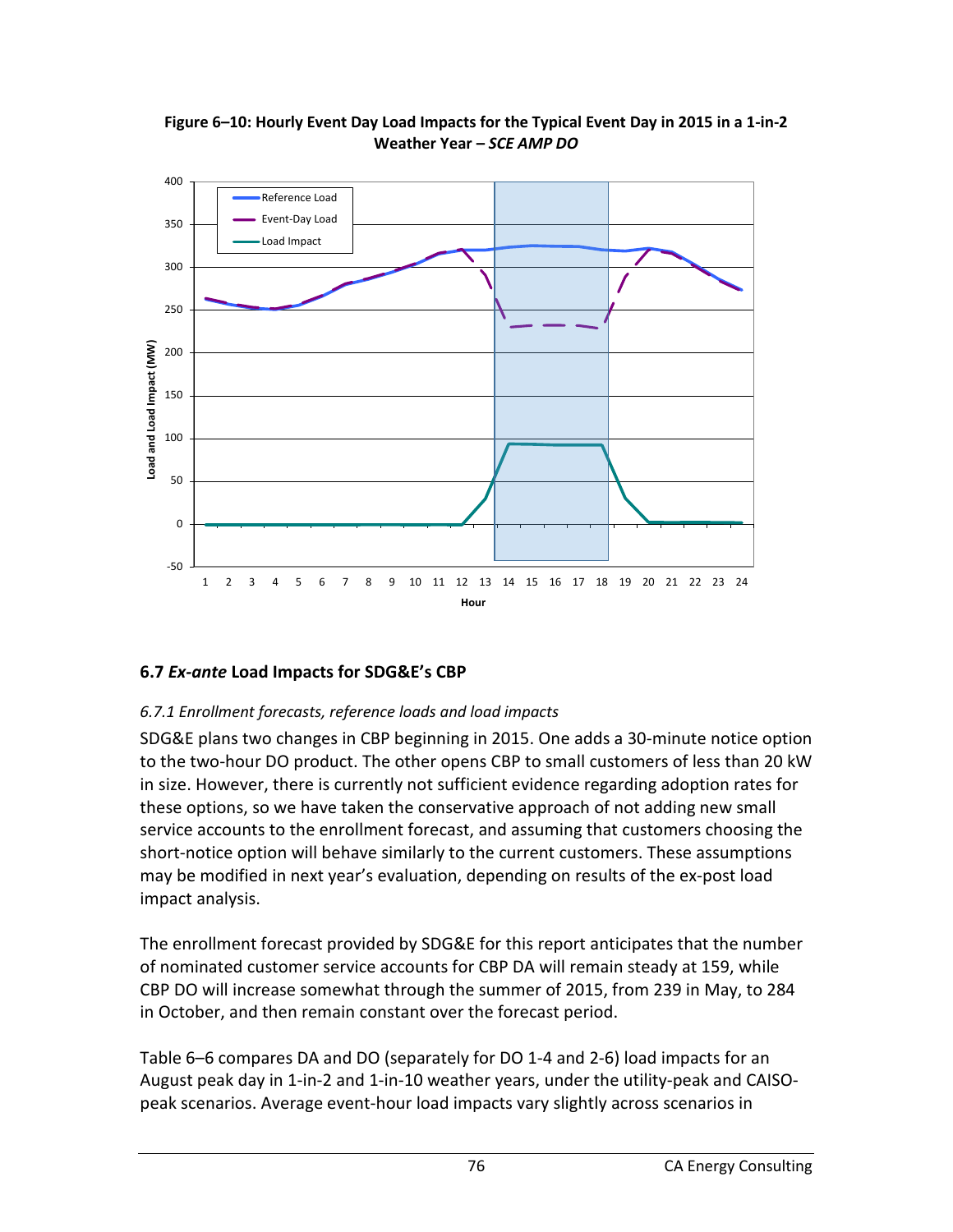expected ways, and are 11.9 MW for DA and 9.78 MW for DO in the 1-in-2 utility-peak weather scenario.

|               |              | <b>Utility Peak</b> | <b>CAISO Peak</b> |            |  |  |
|---------------|--------------|---------------------|-------------------|------------|--|--|
| <b>Notice</b> | $1$ -in- $2$ | $1$ -in- $10$       | $1$ -in- $2$      | $1$ -in-10 |  |  |
| DA 1-4 Hour   | 11.90        | 12.28               | 11.99             | 12.02      |  |  |
| DO 1-4 Hour   | 5.53         | 5.71                | 5.63              | 5.64       |  |  |
| DO 2-6 Hour   | 4.25         | 4.30                | 4.27              | 4.28       |  |  |
| DO All        | 9.78         | 10.01               | 9.90              | 9.91       |  |  |

#### **Table 6–6: Average Event-Hour Load Impacts for an August Peak Day in 1-in-2 and 1-in-10 Weather Years (2015 – 2025) –** *SDG&E CBP DA and DO*

### *6.7.2 Hourly reference loads and load impacts*

Figure 6–12 shows *ex-ante* hourly reference load, event-day load, and load impacts for the August peak day in 2015 in a 1-in-2 utility-peak weather year for CBP DA. Figure 6– 13 shows comparable information for CBP DO 1-4.



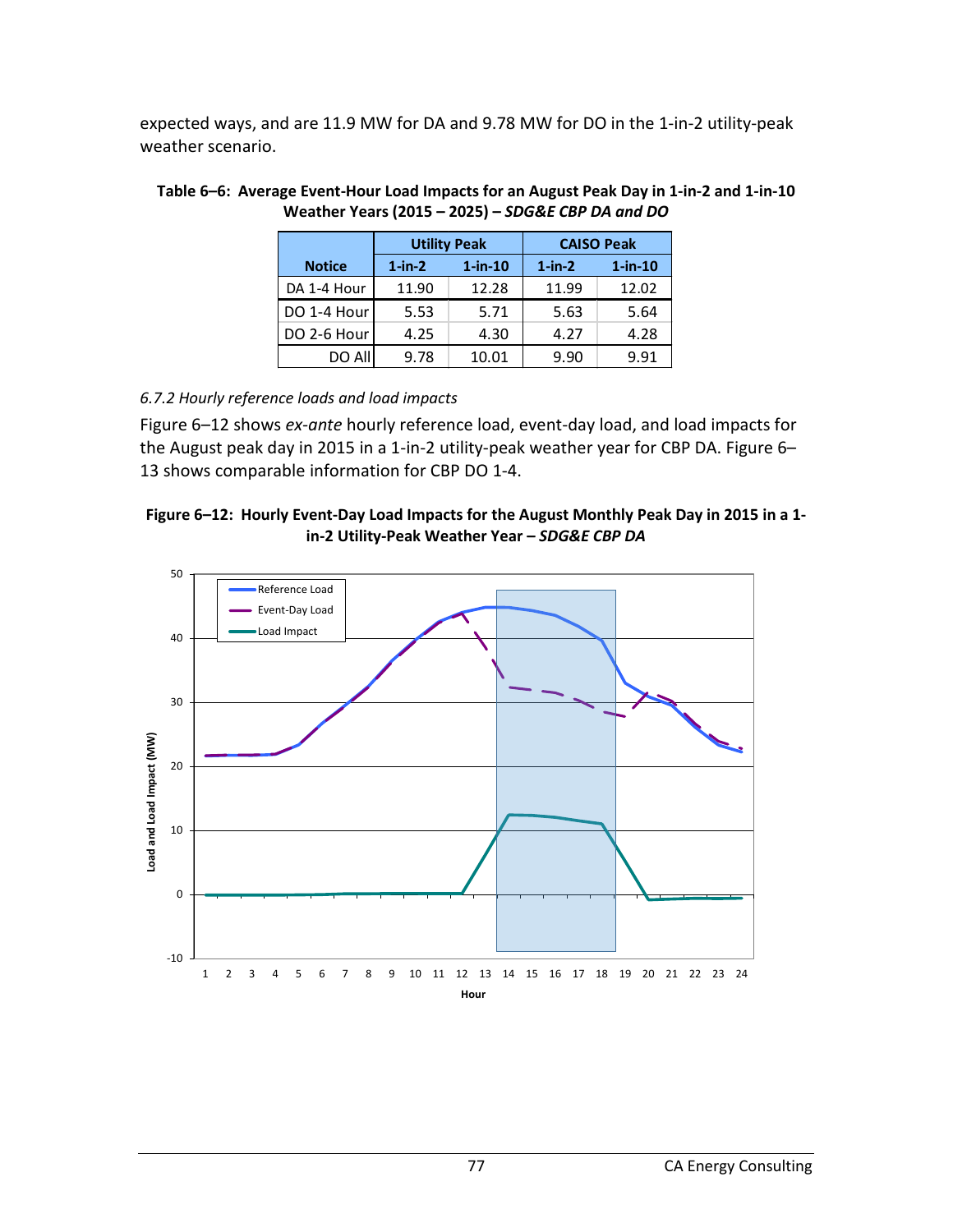



### **7. COMPARISONS OF** *EX-POST* **AND** *EX-ANTE* **RESULTS**

In an effort to improve the transparency of the relationship between *ex-post* and *exante* results, this section compares several sets of estimated load impacts for each utility and program, including the following:

- *Ex-post* load impacts from the current and previous studies;
- *Ex-ante* load impacts from the current and previous studies;
- Current *ex-post* and *ex-ante* load impacts; and
- Current *ex-post* and previous *ex-ante* load impacts.

The term "current" refers to this report, which presents *ex-post* results for PY2014, and *ex-ante* forecasts for 2015 through 2025. The term "previous" refers to findings in reports for PY2013, and in some cases earlier. In the tables below, we combine the first and third comparisons above by showing *ex-post* load impacts for the current and two previous studies, along with ex-ante forecasts for 2015. We begin in the next subsection by summarizing the process for developing the *ex-ante* forecast (of the 1-in-2 August peak day) for 2015 from the *ex-post* load impacts from PY2014 and, where relevant, from the two prior years.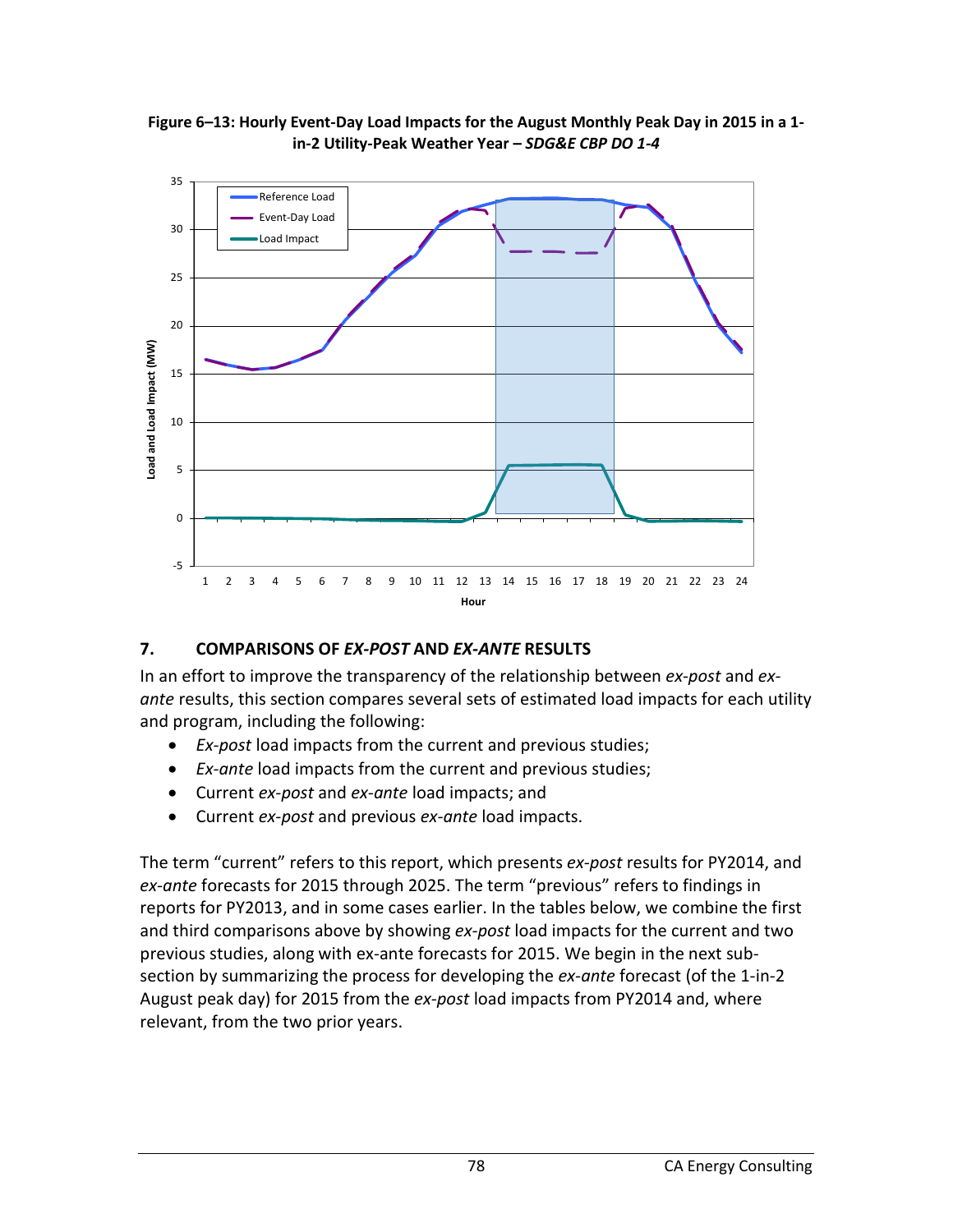### **7.1 Link between** *ex-post* **results and** *ex-ante* **forecasts**

As a preview to this section, we first summarize the detailed description in Section 6 of how the *ex-ante* load impact forecasts for aggregator programs incorporate historical information from previous *ex-post* load impact evaluations, including the following:

- 1. *Percentage load impacts* for each customer are constructed from up to three years of *ex-post* load impact results for service accounts that were enrolled and nominated in PY2014.
- 2. *Reference loads* for each customer are simulated for each of the four *ex-ante* weather scenarios using equations developed from regression analysis of load and weather data for the current program year.
- 3. Average *ex-ante* load impacts per customer are created for each cell representing an LCA and size category (PG&E only). These averages are based on data on percentage load reductions and forecasted reference loads for each customer account in the relevant cell, which are developed as described in the previous two points.
- 4. *Ex-ante* load impacts per customer are then multiplied by the enrollment forecasts provided by the utilities, differentiated by LCA (and size) as needed.

The above categories of relationships between *ex-post* and *ex-ante* load impacts are presented in the following sub-sections, organized by utility.

## **7.2 PG&E CBP and AMP**

This section provides information on *ex-post* and *ex-ante* load impacts for PG&E.

## *7.2.1 Previous and current ex-post, and forecast for 2015*

Table 7–1 shows average event-hour reference loads and estimated *ex-post* load impacts for the typical CBP and AMP event (*i.e*., events in which aggregators in the full service area were called) in the current and two previous program years, by notice type. Also shown is the current study's *ex-ante* forecast for 2015, for an August peak day at utility-peak 1-in-2 weather conditions.

The program-level *ex-post* load impacts are generally quite similar across years, though with some exceptions. In particular, CBP DA customer nominations and aggregate load impacts were greatest in 2012, and then declined substantially in 2013. CBP DO load impacts also peaked in 2012, and then declined in the next two years. Over that time, the number of customers nominated grew; however, per-customer reference loads, as well as per-customer load impacts and percent load impacts, declined, indicating the addition of smaller and less responsive customers. Looking forward, the forecasts of nominated service accounts and *ex-ante* load impacts for CBP for 2015 are comparable to the *ex-post* values in PY 2014.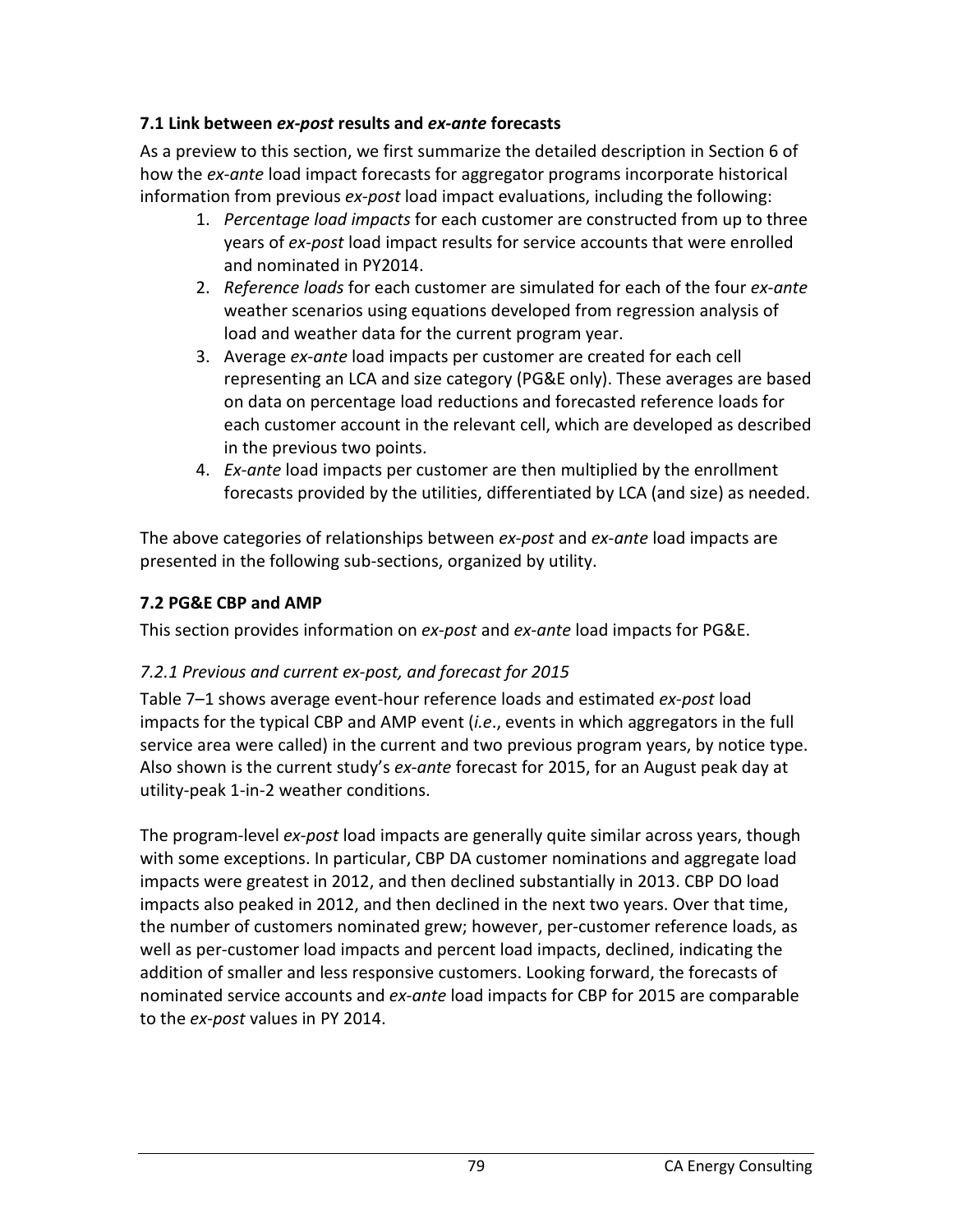Nominated service accounts for AMP DA and DO have grown over the three years, though the per-customer reference loads indicate that average customer size has fallen somewhat. Per-customer load impacts and percentage load impacts have also fallen (particularly for DA), producing the general decline in program-level load impacts (with the exception of the DO product in 2013). In an attempt to explain the relatively large difference between the aggregate load impacts in 2013 and 2014 for AMP DO, we analyzed customer-level load impact data for customers that were nominated in both years. That analysis reveals that the same 54 service accounts that produced the largest load impacts in 2013 (approximately 450 kW per customer, and 76.7 MW in total), accounted for only 46.8 MW of load reductions in 2014. The difference of approximately 30 MW accounts for essentially all of the difference between the aggregate load impacts in the two years.

Nominated service accounts and aggregate load impacts are projected to increase modestly from 2014 for the DO option (no DA contracts are anticipated). As discussed in the next sub-section, PG&E bases its *ex-ante* load impact estimates and enrollment forecast for AMP largely on the contract commitments and per-customer load impacts.

|         |          |         | Per Customer (kW) |        | Aggregate (MW)   |        |        |                |
|---------|----------|---------|-------------------|--------|------------------|--------|--------|----------------|
|         |          |         |                   |        |                  |        |        | <b>Average</b> |
|         |          | Nom.    | <b>Reference</b>  | Load   | <b>Reference</b> | Load   | % Load | <b>Event</b>   |
| Program | Year     | Accnts. | Load              | Impact | Load             | Impact | Impact | Temp.          |
|         | 2012     | 166     | 282.1             | 122.9  | 46.8             | 20.4   | 44%    | 95             |
| CBP DA  | 2013     | 25      | 604.8             | 188.0  | 15.1             | 4.7    | 31%    | 86             |
|         | 2014     | 33      | 396.4             | 148.3  | 13.1             | 4.9    | 37%    | 89             |
|         | 2015 ExA | 37      | 444.0             | 147.4  | 16.4             | 5.5    | 33%    | 96             |
|         | 2012     | 370     | 272.0             | 62.8   | 100.6            | 23.3   | 23%    | 88             |
|         | 2013     | 480     | 197.8             | 28.5   | 94.9             | 13.7   | 14%    | 90             |
| CBP DO  | 2014     | 542     | 153.3             | 19.5   | 83.2             | 10.6   | 13%    | 87             |
|         | 2015 ExA | 530     | 162.0             | 18.8   | 85.9             | 9.9    | 12%    | 86             |
|         | 2012     | 233     | 548.6             | 214.1  | 127.8            | 49.9   | 39%    | 95             |
| AMP DA  | 2013     | 425     | 418.8             | 102.4  | 178.0            | 43.5   | 24%    | 90             |
|         | 2014     |         |                   |        |                  |        |        |                |
|         | 2015 ExA |         |                   |        |                  |        |        |                |
|         | 2012     | 1,125   | 414.6             | 115.2  | 466.5            | 129.6  | 28%    | 89             |
|         | 2013     | 1,344   | 374.6             | 115.5  | 503.4            | 155.2  | 31%    | 85             |
| AMP DO  | 2014     | 1,397   | 334.1             | 87.9   | 466.6            | 122.7  | 26%    | 89             |
|         | 2015 ExA | 1,511   | 253.3             | 84.9   | 382.7            | 128.2  | 34%    | 97             |

**Table 7–1:** *Ex-Post* **Results for 2012 through 2014, and** *Ex-Ante* **for 2015 –** *PG&E CBP and AMP*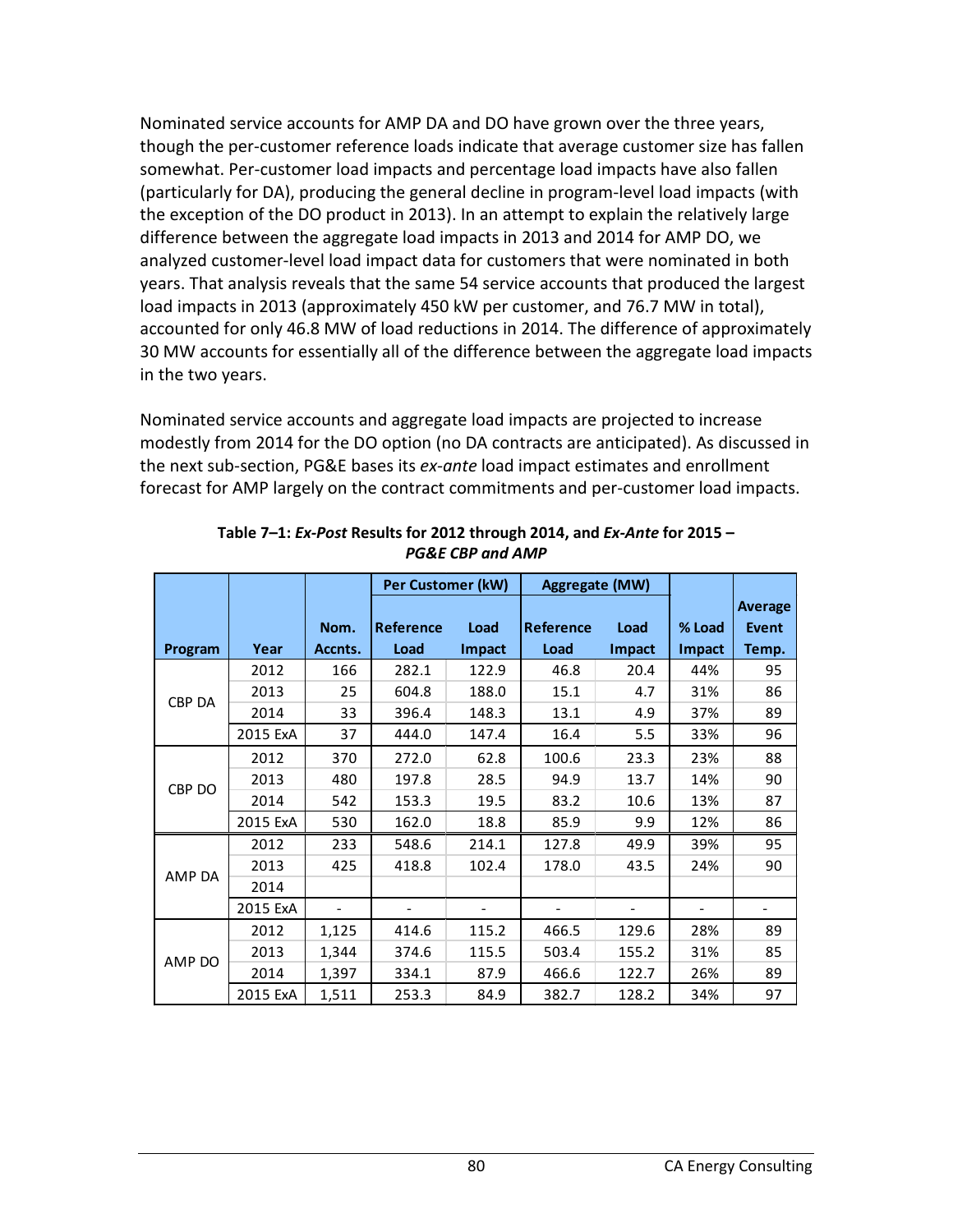### *7.2.2 Previous versus current* ex-ante

In this sub-section, we compare the *ex-ante* load impact forecasts for 2015 that were produced in the current (2014) and previous (2013) studies. Table 7–2 shows forecast customer nominations, reference loads and load impacts for the 2015 August 1-in-2 utility-peak day from the two studies.

As noted above, the projected load impacts for CBP in 2015 generally reflect the observed *ex-post* results in the current year, though they differ somewhat from the forecasts made in 2013. For AMP, PG&E's enrollment forecast and *ex-ante* load impact estimates are generally based on the aggregators' nominated capacity, adjusted by past performance. Anticipated aggregate load impacts for 2015 are somewhat lower for CBP DA and AMP DO from the projections from the previous year.

PG&E obtains the enrollment forecast for AMP by dividing the forecasted contractual MW by the anticipated per-customer load impact. Contractual load reduction capacity has been reduced from the anticipated level in the previous study. Customer size, percustomer load impacts, and percentage load impacts are expected to be smaller than in the 2013 forecast based on what is observed in 2014.

|               |              |         | Per Customer (kW) |               | <b>Aggregate (MW)</b> |               |        |
|---------------|--------------|---------|-------------------|---------------|-----------------------|---------------|--------|
|               | <b>Study</b> | Nom.    | <b>Reference</b>  | Load          | <b>Reference</b>      | Load          | % Load |
| Program       | Year         | Accnts. | Load              | <b>Impact</b> | Load                  | <b>Impact</b> | Impact |
|               | 2013         | 25      | 556.0             | 168.0         | 13.9                  | 4.2           | 30%    |
| <b>CBP DA</b> | 2014         | 37      | 444.0             | 147.4         | 16.4                  | 5.5           | 33%    |
|               | 2013         | 472     | 202.1             | 30.3          | 95.4                  | 14.3          | 15%    |
| CBP DO        | 2014         | 530     | 162.0             | 18.8          | 85.9                  | 9.9           | 12%    |
| AMP DA        | 2013         | 1,142   | 308.2             | 59.5          | 352.0                 | 68.0          | 19%    |
|               | 2014         |         |                   |               |                       |               |        |
| AMP DO        | 2013         | 1,514   | 294.3             | 107.3         | 445.5                 | 162.5         | 36%    |
|               | 2014         | 1,511   | 253.3             | 84.9          | 382.7                 | 128.2         | 34%    |

**Table 7–2:** *Ex-Ante* **Load Impacts for 2015 from PY 2013 and PY 2014 Studies,** *PG&E*

## *7.2.3 Current ex-post compared to previous ex-ante*

In this sub-section, we compare estimated *ex-post* load impacts for 2014 to the *ex-ante* forecasts for a 1-in-2 August peak day in 2014 that were developed in the PY2013 study. These are shown in Table 7.3. The number of nominated service accounts observed in 2014 were generally somewhat greater than those anticipated in the forecasts from the 2013 study. For the largest program/notice type, AMP DO, percentage load impacts and aggregate load impacts in the current *ex-post* study were lower than forecast in the previous study. Aggregate load impacts for CBP DO were 3 MW less than forecast, which is consistent with smaller per-customer reference loads and load impacts than forecast. *Ex-post* load impacts for AMP DA were close to the forecast. However, no DA contracts are anticipated in 2015.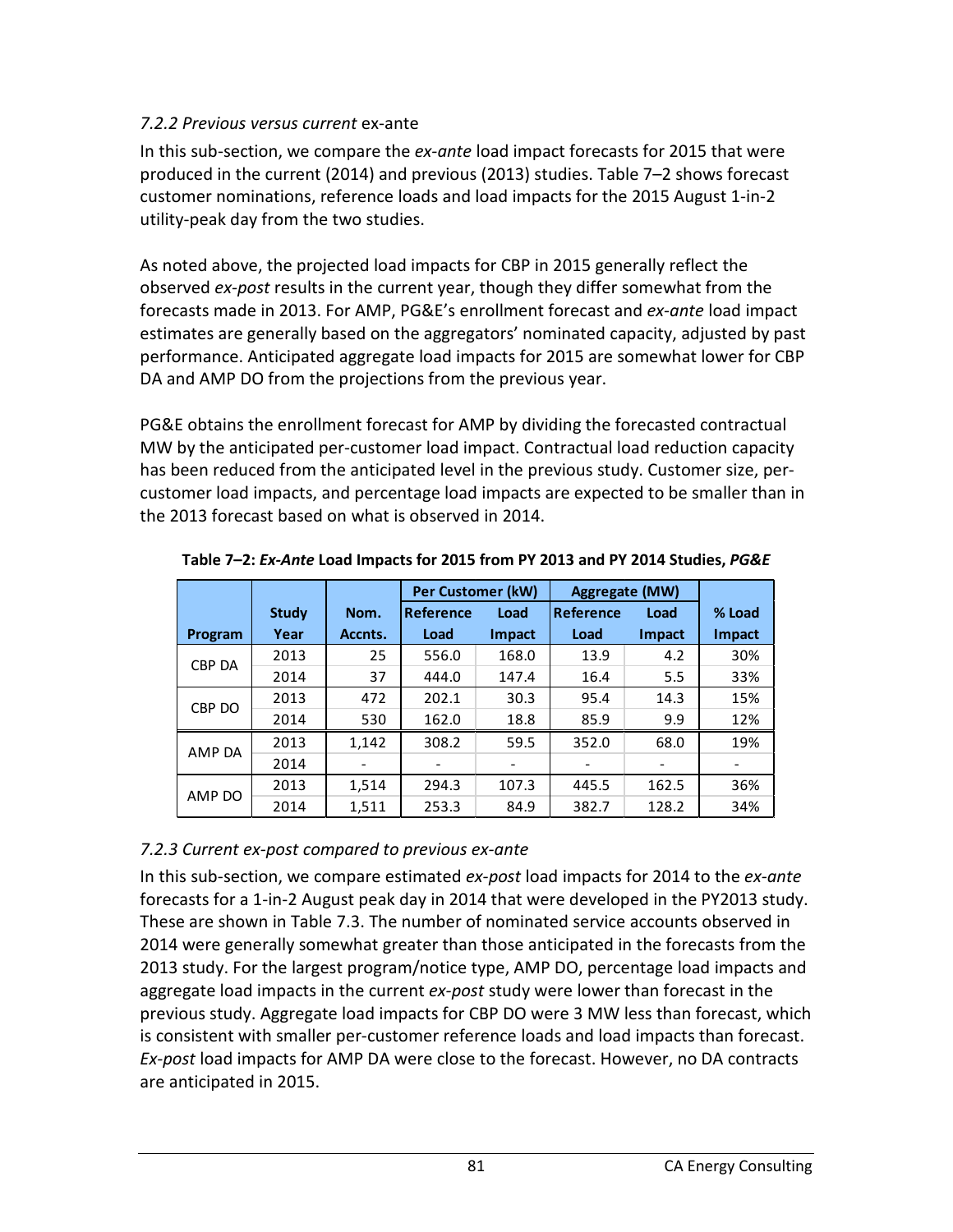|         |           |         | Per Customer (kW) |               | <b>Aggregate (MW)</b> |               |               |
|---------|-----------|---------|-------------------|---------------|-----------------------|---------------|---------------|
|         | Forecast/ | Nom.    | Reference         | Load          | Reference<br>Load     |               | % Load        |
| Program | Ex-Post   | Accnts. | Load              | <b>Impact</b> | Load                  | <b>Impact</b> | <b>Impact</b> |
| CBP DA  | Forecast  | 25      | 556.0             | 168.0         | 13.9                  | 4.2           | 30%           |
|         | Ex-Post   | 33      | 396.4             | 148.3         | 13.1                  | 4.9           | 37%           |
| CBP DO  | Forecast  | 472     | 202.1             | 30.3          | 95.4                  | 14.3          | 15%           |
|         | Ex-Post   | 542     | 153.3             | 19.5          | 83.2                  | 10.6          | 13%           |
| AMP DA  | Forecast  | 1.142   | 308.2             | 59.5          | 352.0                 | 68.0          | 19%           |
|         | Ex-Post   |         |                   |               |                       |               |               |
|         | Forecast  | 1,514   | 294.3             | 107.3         | 445.5                 | 162.5         | 36%           |
| AMP DO  | Ex-Post   | 1,397   | 334.1             | 87.9          | 466.6                 | 122.7         | 26%           |

**Table 7–3: Current** *Ex-Post* **and Previous** *Ex-Ante* **Load Impacts for 2014,** *PG&E*

### **7.3 SCE CBP and AMP**

### *7.3.1 Previous and current ex-post, and forecast for 2014*

The number of service accounts nominated and the aggregate estimated load impacts for CBP DA have varied substantially over program years 2012 through 2014, and increased substantially in 2014 as a result of an AMP DA aggregator moving its service accounts to CBP DA due to problems in meeting contract nominated capacity. However, SCE has recently observed some transfers of nominated service accounts from CBP DA to DO in 2015 as a result of DA events called in the 2014/2015 winter period, and has thus lowered its forecast of CBP DA nominated service accounts in 2015 and forward. Customer service accounts nominated, and aggregate load impacts for CBP DO remained fairly stable over the years prior to 2014, but increased substantially in 2014 due to a shift in service accounts from AMP DO. Also as a result, service accounts nominated in AMP DO declined substantially in 2014, though they are expected to rise by approximately 130 service accounts in 2015. Percentage load impacts for AMP DO have been steady. With the increase in nominated service accounts for 2015, aggregate load impacts are anticipated to rise from about 90 MW in 2014 to 93.5 MW in 2015.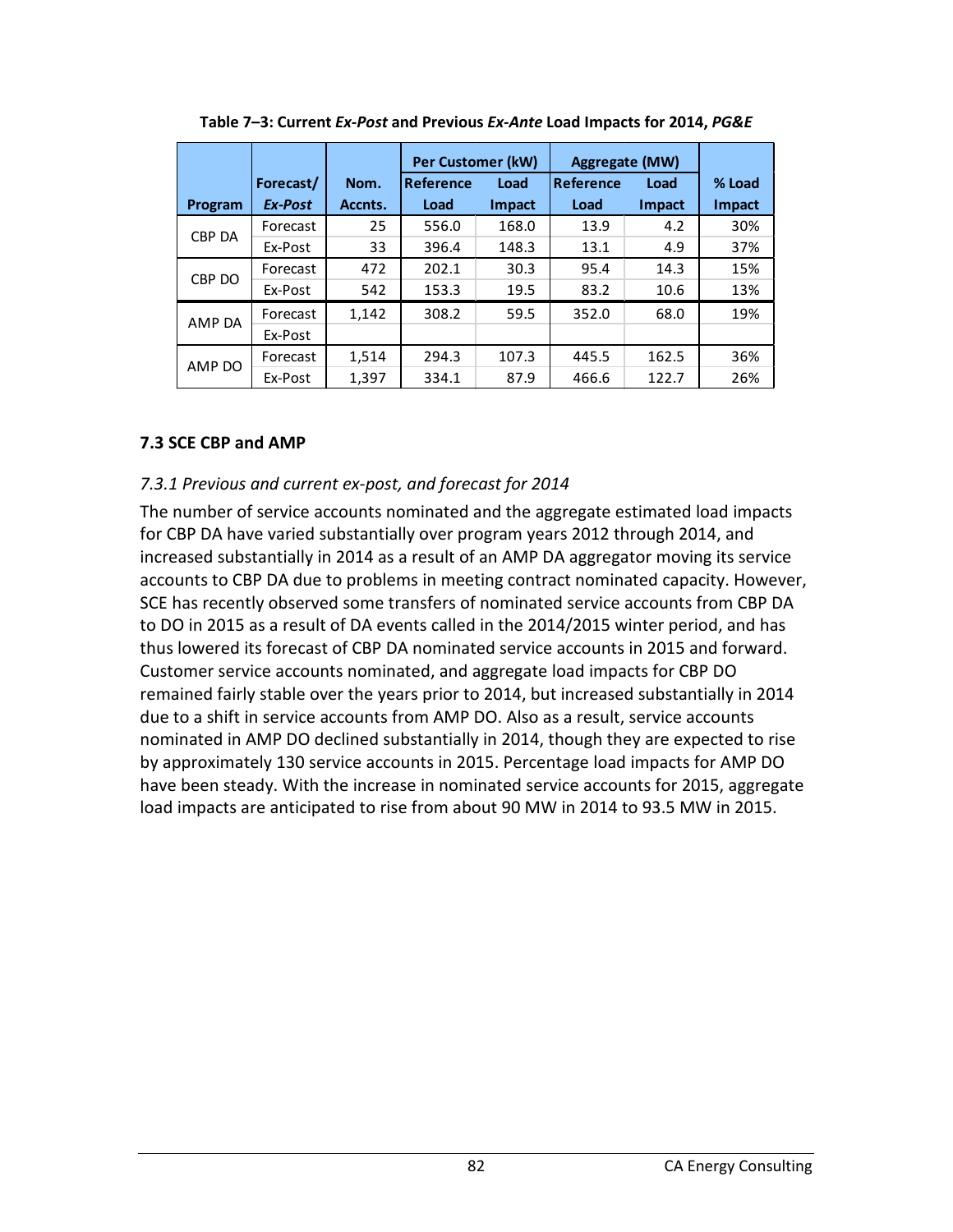|               |          |         | <b>Per Customer (kW)</b>                                      |                          | <b>Aggregate (MW)</b> |               |        |                |
|---------------|----------|---------|---------------------------------------------------------------|--------------------------|-----------------------|---------------|--------|----------------|
|               |          |         |                                                               |                          |                       |               |        | <b>Average</b> |
| Program/      |          | Nom.    | <b>Reference</b>                                              | Load                     | <b>Reference</b>      | Load          | % Load | <b>Event</b>   |
| <b>Notice</b> | Year     | Accnts. | Load                                                          | <b>Impact</b>            | Load                  | <b>Impact</b> | Impact | Temp.          |
|               | 2012     | 2.2     | 548.7                                                         | 18.3                     | 1.19                  | 0.04          | 3%     | 80             |
| CBP DA        | 2013     | 20      | 638.2                                                         | 145.4                    | 13.07                 | 2.98          | 23%    | 85             |
|               | 2014     | 231     | 430.5                                                         | 41.5                     | 99.4                  | 9.6           | 10%    | 84             |
|               | 2015 ExA | 129     | 508.1                                                         | 42.2                     | 65.6                  | 5.5           | 8%     | 87             |
|               | 2012     | 359     | 243.0                                                         | 45.9                     | 87.3                  | 16.5          | 19%    | 90             |
|               | 2013     | 420     | 214.1                                                         | 43.9                     | 89.8                  | 18.4          | 21%    | 90             |
| CBP DO        | 2014*    | 1,236   | 221.4                                                         | 42.6                     | 273.7                 | 52.7          | 19%    | 88             |
|               | 2015 ExA | 1,162   | 212.5                                                         | 42.0                     | 247.0                 | 48.8          | 20%    | 93             |
|               | 2012     | 142     | 233.4                                                         | 153.5                    | 33.1                  | 21.8          | 66%    | 91             |
| AMP DA        | 2013     | 236     | 387.0                                                         | 33.3                     | 91.3                  | 7.9           | 9%     | 86             |
|               | 2014     |         |                                                               | $\overline{\phantom{a}}$ |                       |               |        |                |
|               | 2015 ExA |         |                                                               |                          |                       |               |        |                |
|               | 2012     | 1,648   | 334.1                                                         | 97.2                     | 550.6                 | 160.1         | 29%    | 91             |
|               | 2013     | 1,531   | 293.8                                                         | 80.1                     | 449.6                 | 122.6         | 27%    | 85             |
| AMP DO        | 2014     | 920     | 331.0                                                         | 98.2                     | 304.5                 | 90.3          | 30%    | 82             |
|               | 2015 ExA | 1,057   | 306.1                                                         | 88.5                     | 323.4                 | 93.5          | 29%    | 93             |
|               |          |         | * Applies to July through October due to transfer from AMP DO |                          |                       |               |        |                |

**Table 7–4:** *Ex-Post* **Results for 2012 through 2014, and** *Ex-Ante* **for 2015 –** *SCE CBP and AMP*

#### *7.3.2 Previous versus current* ex-ante

Table 7–5 shows *ex-ante* forecasts for 2015 for a utility-peak 1-in-2 August monthly peak day, as produced in the current (PY2014) and the PY2013 evaluations. The table reflects anticipated movement of some CBP DA service accounts to the DO product, as described above.

|  |  | Table 7-5: Ex-Ante Forecasts for 2015 from PY 2013 and PY 2014 Studies, SCE |
|--|--|-----------------------------------------------------------------------------|
|--|--|-----------------------------------------------------------------------------|

|         |              |         |                  | Per Customer (kW)        |                          | <b>Aggregate (MW)</b> |        |
|---------|--------------|---------|------------------|--------------------------|--------------------------|-----------------------|--------|
|         | <b>Study</b> | Nom.    | <b>Reference</b> | Load                     | Reference                | Load                  | % Load |
| Program | Year         | Accnts. | Load             | <b>Impact</b>            | Load                     | <b>Impact</b>         | Impact |
|         | 2013         | 261     | 490.8            | 46.8                     | 128.1                    | 12.2                  | 10%    |
| CBP DA  | 2014         | 129     | 508.1            | 42.2                     | 65.6                     | 5.46                  | 8%     |
|         | 2013         | 859     | 246.6            | 52.8                     | 211.8                    | 45.4                  | 21%    |
| CBP DO  | 2014         | 1,162   | 212.5            | 42.0                     | 247.0                    | 48.8                  | 20%    |
| AMP DA  | 2013         |         |                  | $\overline{\phantom{0}}$ |                          |                       |        |
|         | 2014         | ۰       |                  | -                        | $\overline{\phantom{0}}$ |                       |        |
|         | 2013         | 1,125   | 294.1            | 78.6                     | 330.8                    | 88.4                  | 27%    |
| AMP DO  | 2014         | 1,057   | 306.1            | 88.5                     | 323.4                    | 93.5                  | 29%    |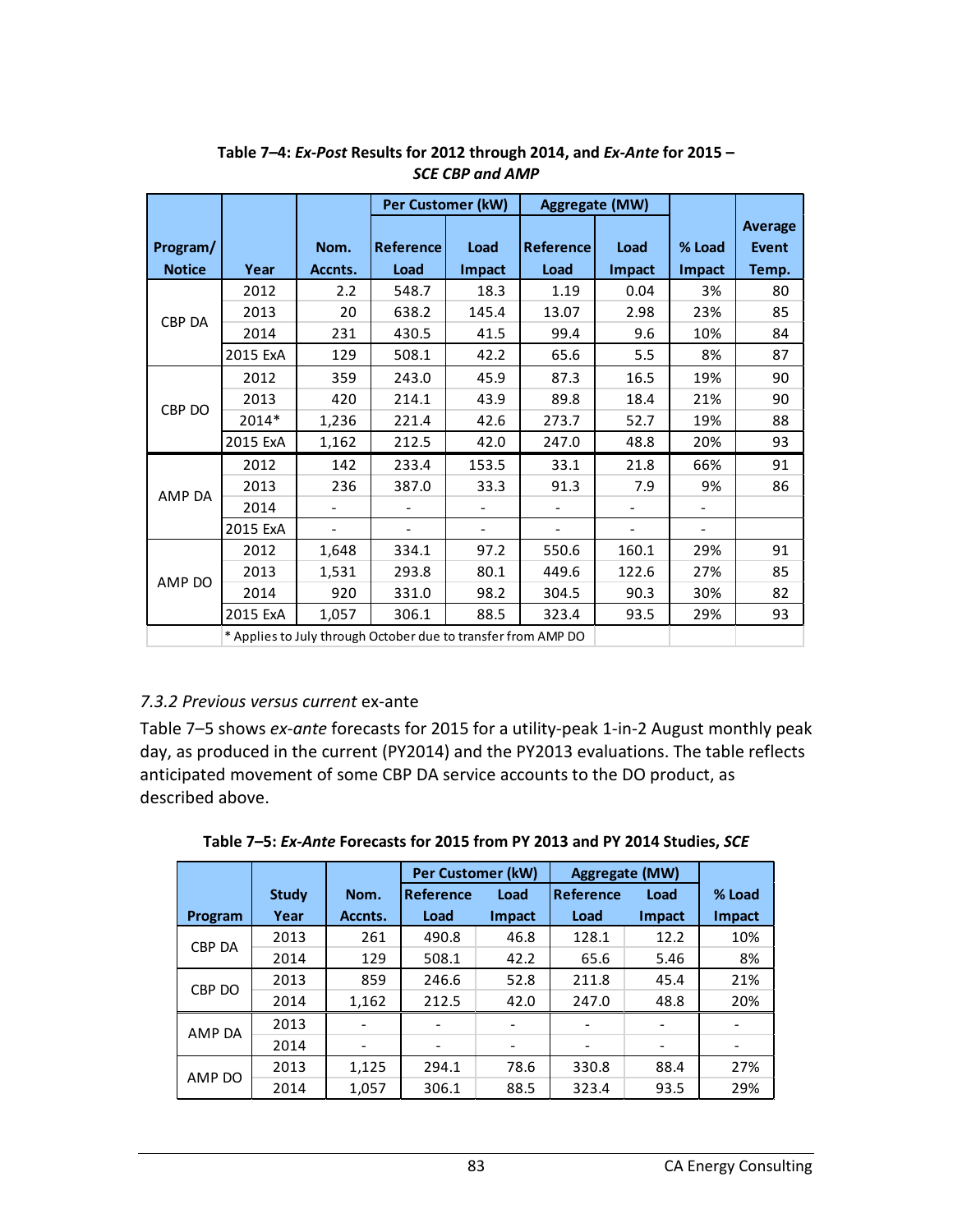## *7.3.3 Current ex-post compared to previous ex-ante*

Table 7–6 shows two sets of values for 2014 – the line labeled "Forecast" represents the *ex-ante* forecast for 2014 for a utility-peak 1-in-2 August peak day, that was produced in the PY2013 evaluation. The line labeled "Ex-Post" represents the *ex-post* results for the typical event in the current study. The number of service accounts nominated in CBP DA in 2014 was lower than forecast in the 2013 evaluation, resulting in somewhat smaller aggregate load impacts. The larger number of nominated service accounts for CBP DO, as well as the larger aggregate load impacts, are due to the transfer of service accounts from AMP DO. For AMP DO, the lower number of service accounts still yielded a slightly larger aggregate load impact than was forecast.

|         |           |         | Per Customer (kW) |        | <b>Aggregate (MW)</b>    |               |               |
|---------|-----------|---------|-------------------|--------|--------------------------|---------------|---------------|
|         | Forecast/ | Nom.    | Reference<br>Load |        | <b>Reference</b><br>Load |               | % Load        |
| Program | Ex-Post   | Accnts. | Load              | Impact | Load                     | <b>Impact</b> | <b>Impact</b> |
| CBP DA  | Forecast  | 261     | 490.8             | 46.8   | 128.1                    | 12.2          | 10%           |
|         | Ex-Post   | 231     | 430.5             | 41.5   | 99.4                     | 9.6           | 10%           |
| CBP DO  | Forecast  | 859     | 246.6             | 52.8   | 211.8                    | 45.4          | 21%           |
|         | Ex-Post   | 1,236   | 221.4             | 42.6   | 273.7                    | 52.7          | 19%           |
| AMP DA  | Forecast  |         |                   |        |                          |               |               |
|         | Ex-Post   |         |                   | -      |                          |               |               |
| AMP DO  | Forecast  | 1,125   | 294.1             | 78.6   | 330.8                    | 88.4          | 27%           |
|         | Ex-Post   | 920     | 331.0             | 98.2   | 304.5                    | 90.3          | 30%           |

**Table 7–6: Current** *Ex-Post* **and Previous** *Ex-Ante* **Forecast Load Impacts for 2014,** *SCE*

## **7.4 SDG&E CBP**

## *7.4.1 Previous and current ex-post, and forecast for 2015*

Table 7–7 compares estimated *ex-post* load impacts for the average of the typical CBP events in the current and two previous program years, by notice type, along with this year's *ex-ante* forecast for 2015.

The number of customers nominated in CBP DA have increased steadily over the past three years. Customers nominated in CBP DO have declined over the same years. Forecast numbers of customers for 2015 are expected to remain approximately at the 2014 level for DA, and to increase somewhat for DO from the numbers in 2014. Aggregate estimated *ex-post* load impacts for both notice types have remained fairly level, except for a dip in 2012 for DA.<sup>[19](#page-84-0)</sup> Forecast load impacts for 2015 are up modestly for both DA and DO from the 2014 *ex-post* results. The forecasts are based on the *ex-*

<span id="page-84-0"></span><sup>&</sup>lt;sup>19</sup> A review of customer-level data indicates that the relatively smaller aggregate load impacts for CBP DA in 2012 were due to smaller estimated load impacts for one or both of two large service accounts that make up as much as 80 to 90 percent of the program load impacts. The rebound in aggregate load impact in 2013 and 2014 was caused largely by a return to previous performance by those two service accounts.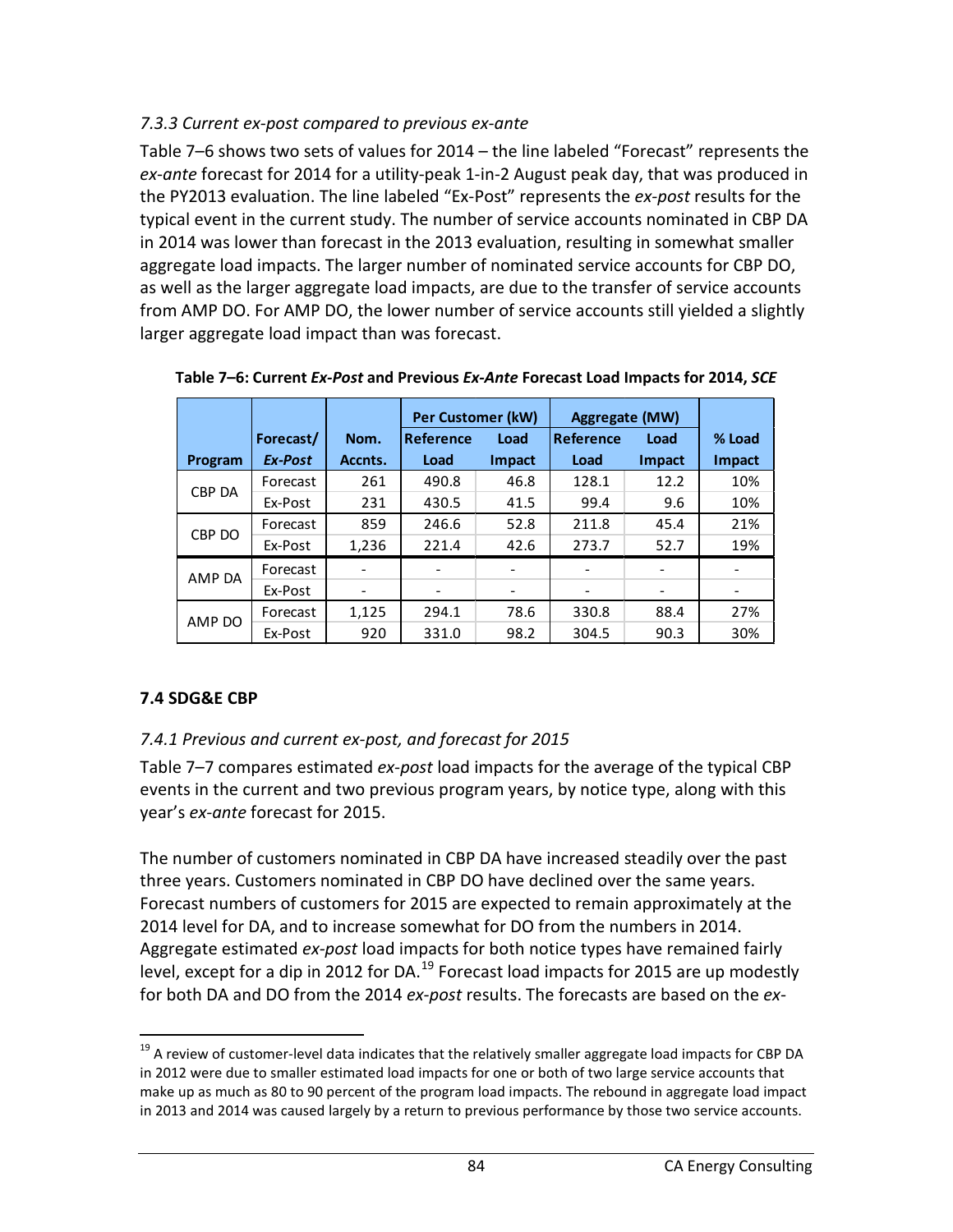*post* performance for up to the last three program years for service accounts enrolled and nominated in 2014, and not dropping out of the program before the end of the summer.

|               |          |         | Per Customer (kW) |               | <b>Aggregate (MW)</b> |               |               |                |
|---------------|----------|---------|-------------------|---------------|-----------------------|---------------|---------------|----------------|
|               |          |         |                   |               |                       |               |               | <b>Average</b> |
|               |          | Nom.    | Reference         | Load          | Reference             | Load          | % Load        | Event          |
| Program       | Year     | Accnts. | Load              | <b>Impact</b> | Load                  | <b>Impact</b> | <b>Impact</b> | Temp.          |
|               | 2012     | 78      | 320.2             | 81.6          | 25.0                  | 6.4           | 25%           | 83             |
| <b>CBP DA</b> | 2013     | 142     | 304.8             | 75.9          | 43.2                  | 10.8          | 25%           | 88             |
|               | 2014     | 163     | 247.0             | 60.6          | 40.4                  | 9.9           | 25%           | 87             |
|               | 2015 ExA | 159     | 269.4             | 74.8          | 42.8                  | 11.9          | 28%           | 81             |
|               | 2012     | 321     | 229.7             | 30.5          | 73.7                  | 9.8           | 13%           | 86             |
| CBP DO        | 2013     | 260     | 234.5             | 40.2          | 61.1                  | 10.5          | 17%           | 87             |
|               | 2014     | 237     | 228.5             | 37.0          | 54.1                  | 8.8           | 16%           | 87             |
|               | 2015 ExA | 266     | 216.8             | 36.8          | 57.7                  | 9.8           | 17%           | 82             |

**Table 7–7:** *Ex-Post* **Load Impacts for PY2012 through 2014, and** *Ex-Ante* **for 2015 –** *SDG&E CBP*

### *7.4.2 Previous versus current* ex-ante

CBP DO

Table 7–8 compares the CBP *ex-ante* forecasts for program-year 2015 that were produced as part of this 2014 evaluation and the previous evaluation. In both cases, the forecast represents the August peak day in the utility-peak 1-in-2 weather scenario. There is no difference between the program- and portfolio-level impacts.

The projected aggregate load reductions for the CBP DA option increase from 9.5 MW to 11.9 MW between the two studies, which is consistent with the larger number of nominated service accounts and an increase in the projected percent load impacts (which is in turn based on the performance of the service accounts remaining in the program at the end of program-year 2014. For CBP DO, the projected aggregate load impact matches the previous forecast quite closely (9.8 MW in the current study compared to 10.2 MW in the previous study).

|               |              |         | <b>Per Customer (kW)</b> |               | <b>Aggregate (MW)</b> |               |               |  |  |
|---------------|--------------|---------|--------------------------|---------------|-----------------------|---------------|---------------|--|--|
|               | <b>Study</b> | Nom.    | <b>Reference</b><br>Load |               | Reference<br>Load     |               | % Load        |  |  |
| Program       | Year         | Accnts. | Load                     | <b>Impact</b> | Load                  | <b>Impact</b> | <b>Impact</b> |  |  |
| <b>CBP DA</b> | 2013         | 145     | 294.5                    | 65.5          | 42.7                  | 9.5           | 22%           |  |  |
|               | 2014         | 159     | 269.4                    | 74.8          | 42.8                  | 11.9          | 28%           |  |  |

2013 275 220.4 37.1 60.6 10.2 17% 2014 266 216.8 36.8 57.7 9.8 17%

**Table 7–8:** *Ex-Ante* **Load Impacts for 2015 from PY 2013 and PY 2014 Studies,** *SDG&E*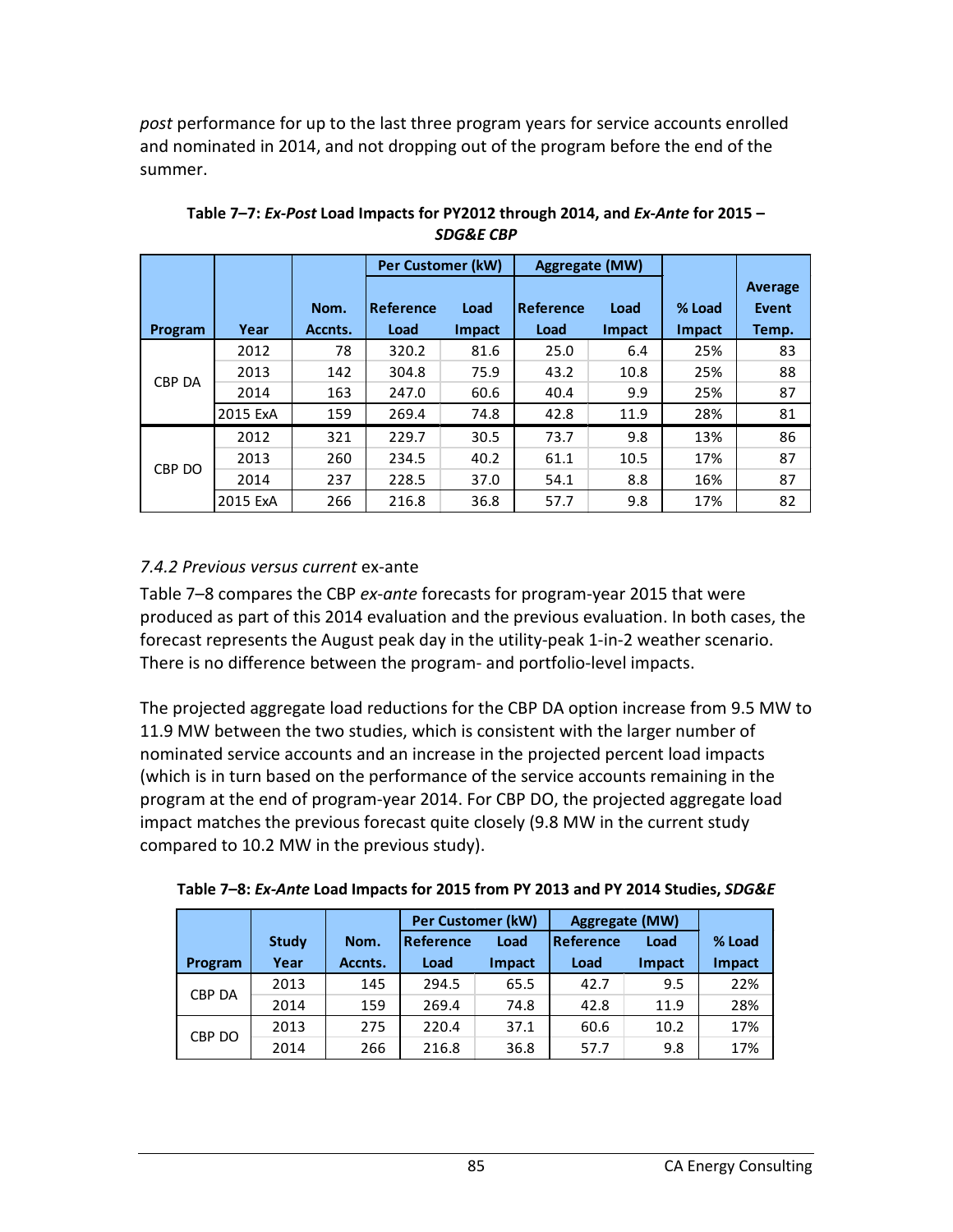## *7.4.3 Current ex-post compared to previous ex-ante*

Table 7–9 compares current PY2014 *ex-post* load impacts to values for 2014 from the PY2013 *ex-ante* forecast. Current-year numbers of nominated service accounts were higher than expected for CBP DA and lower than expected for CBP DO, compared to the forecast for 2014 in the PY2013 forecast. Average customer size, as reflected in the reference loads, is somewhat smaller than anticipated for DA, and slightly larger for DO, while percentage load impacts are similar.

For DA, the aggregate estimated load impact (9.9 MW) was slightly higher than the forecast value (9.5 MW). For DO, the aggregate load impact of 8.8 MW is down somewhat from the forecast value, which is consistent with the smaller number of nominated service accounts than forecast.

|               |           |         | <b>Per Customer (kW)</b> |        | <b>Aggregate (MW)</b>    |               |               |
|---------------|-----------|---------|--------------------------|--------|--------------------------|---------------|---------------|
|               | Forecast/ | Nom.    | Reference<br>Load        |        | <b>Reference</b><br>Load |               | % Load        |
| Program       | Ex-Post   | Accnts. | Load                     | Impact | Load                     | <b>Impact</b> | <b>Impact</b> |
| <b>CBP DA</b> | Forecast  | 145     | 294.5                    | 65.5   | 42.7                     | 9.5           | 22%           |
|               | Ex-Post   | 163     | 247.0                    | 60.6   | 40.4                     | 9.9           | 25%           |
|               | Forecast  | 275     | 220.4                    | 37.1   | 60.6                     | 10.2          | 17%           |
| CBP DO        | Ex-Post   | 237     | 228.5                    | 37.0   | 54.1                     | 8.8           | 16%           |

**Table 7–9: Current** *Ex-Post* **and PY2013** *Ex-Ante* **Load Impacts for 2014,** *SDG&E*

## **8. MODEL SELECTION AND VALIDITY ASSESSMENT**

### **8.1 Model Specification Tests**

A range of model specifications were tested before arriving at the model used in the *expost* load impact analysis. The basic structure of the model is shown in Section 3.2.1. The tests are conducted using average-customer data (by utility, program, and notice) rather than at the individual customer level. Model variations include 18 different combinations of weather variables. The weather variables include: temperaturehumidity index (THI)<sup>20</sup>; the 24-hour moving average of THI; heat index (HI)<sup>21</sup>; the 24hour moving average of HI; cooling degree hours  $(CDH)^{22}$ , including both a 60 and 65 degree Fahrenheit threshold; the 3-hour moving average of CDH; the 24-hour moving

<span id="page-86-0"></span><sup>&</sup>lt;sup>20</sup> THI =  $T$  – 0.55 x (1 – *HUM*) x (*T* – 58) if *T*>=58 or THI = *T* if *T*<58, where *T* = ambient dry-bulb temperature in degrees Fahrenheit and *HUM* = relative humidity (where 10 percent is expressed as

<span id="page-86-1"></span><sup>&</sup>quot;0.10").<br><sup>21</sup> HI =  $c_1$  +  $c_2T$  +  $c_3R$  +  $c_4TR$  +  $c_5T^2$  +  $c_6R^2$  +  $c_7T^2R$  +  $c_8TR^2$  +  $c_9T^2R^2$  +  $c_{10}T^3$  +  $c_{11}R^3$  +  $c_{12}T^3R$  +  $c_{13}TR^3$  +  $c_{14}T^3R^2$  +  $c_{15}$  $7^2R^3$  +  $c_{16}$  $7^3R^3$ , where  $T$  = ambient dry-bulb temperature in degrees Fahrenheit and  $R$  = relative humidity (where 10 percent is expressed as "10"). The values for the various *c*'s may be found here: http://en.wikipedia.org/wiki/Heat index.<br><sup>22</sup> Cooling degree hours (CDH) was defined as MAX[0, Temperature – Threshold], where Temperature is

<span id="page-86-2"></span>the hourly temperature in degrees Fahrenheit and Threshold is either 60 or 65 degrees Fahrenheit. Customer-specific CDH values are calculated using data from the most appropriate weather station.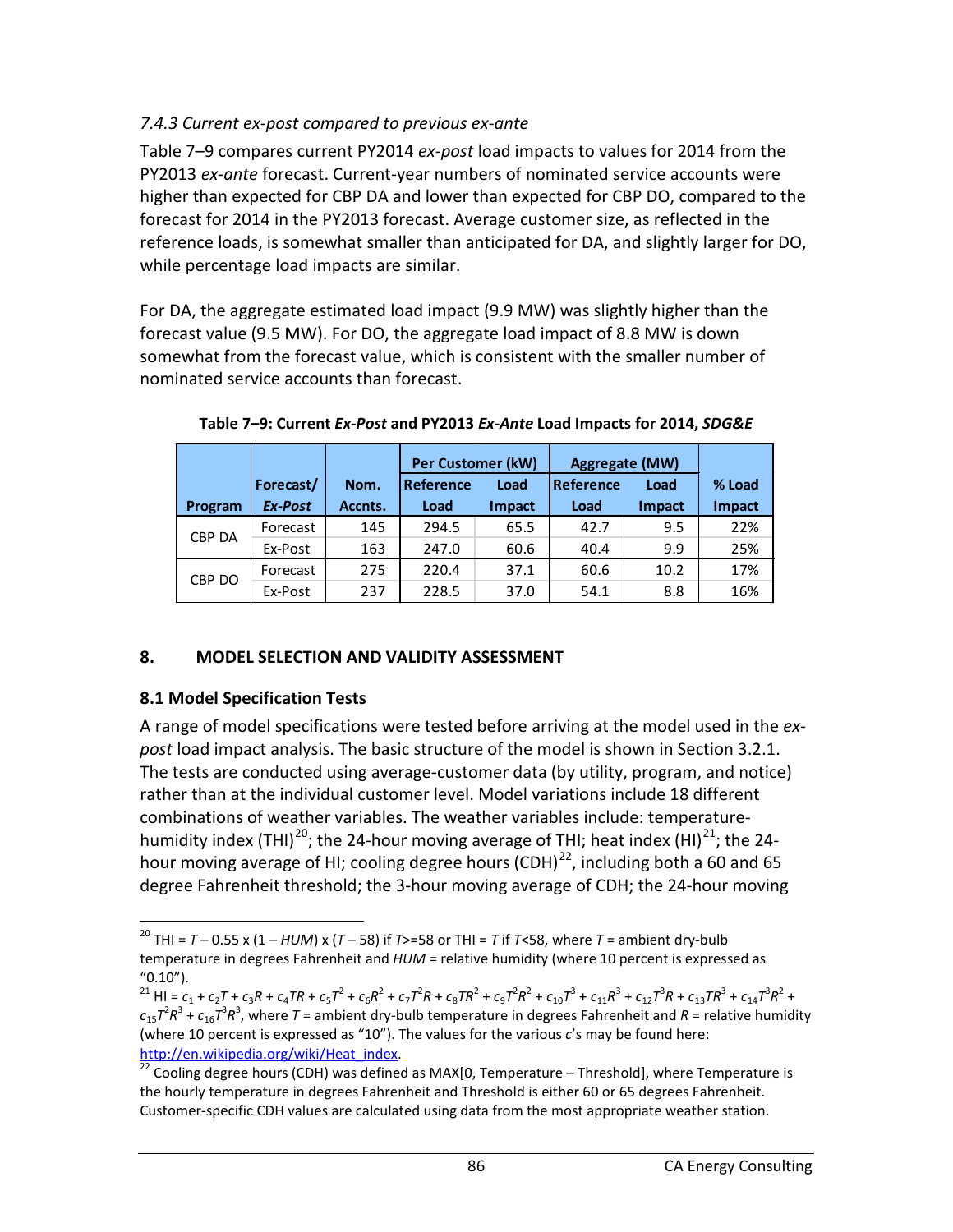average of CDH; the one-day lag of cooling degree days  $(CDD)^{23}$  $(CDD)^{23}$  $(CDD)^{23}$ . A list of the 18 combinations of these variables that we tested is provided in Table 8-1.

| <b>Model Number</b> | <b>Included Weather Variables</b> |  |  |  |  |
|---------------------|-----------------------------------|--|--|--|--|
| 1                   | THI                               |  |  |  |  |
| 2                   | Mean17                            |  |  |  |  |
| 3                   | CDH60                             |  |  |  |  |
| 4                   | CDH65                             |  |  |  |  |
| 5                   | CDH60_MA3                         |  |  |  |  |
| 6                   | CDH65_MA3                         |  |  |  |  |
| 7                   | THI THI_MA24                      |  |  |  |  |
| 8                   | CDH60 mean17                      |  |  |  |  |
| 9                   | CDH60 CDH60_MA24                  |  |  |  |  |
| 10                  | CDH65 CDH65_MA24                  |  |  |  |  |
| 11                  | CDH60_MA3 CDH60_MA24              |  |  |  |  |
| 12                  | CDH65_MA3 CDH65_MA24              |  |  |  |  |
| 13                  | THI Lag_CDD60                     |  |  |  |  |
| 14                  | CDH65 mean17                      |  |  |  |  |
| 15                  | CDH60 Lag_CDD60                   |  |  |  |  |
| 16                  | CDH65 Lag_CDD60                   |  |  |  |  |
| 17                  | CDH60_MA3 Lag_CDD60               |  |  |  |  |
| 18                  | CDH65_MA3 Lag_CDD60               |  |  |  |  |

**Table 8–1: Weather Variables Included in the Tested Specifications**

The model variations are evaluated according to two primary validation tests:

- 1. Ability to predict usage on event-like *non-event days*. Specifically, we identify a set of days that are similar to event days, but were not called as event days (*i.e.*, "test days"). The use of non-event test days allows us to test model performance against known "reference loads," or customer usage in the absence of an event. We estimate the model excluding one of the test days and use the estimates to make out-of-sample predictions of customer loads on that day. The process is repeated for all of the test days. The model fit (*i.e.*, the difference between the actual and predicted loads on the test days, during afternoon hours in which events are typically called) is evaluated using mean absolute percentage error (MAPE) as a measure of accuracy, and mean percentage error (MPE) as a measure of bias.
- 2. Performance on *synthetic* event days (*e.g.*, event-like non-event days that are treated as event days in estimation), to test whether any "event" coefficients demonstrate statistically significant bias, as opposed to expected nonsignificance, since customers have no reason to modify usage on days that are not actual events. This test is an extension of the previous test. The same test days are used, with a set of hourly "synthetic" event variables included in

<span id="page-87-0"></span><sup>&</sup>lt;sup>23</sup> Cooling degree days (CDD) are defined as MAX[0, (Max Temp + Min Temp) / 2 – 60], where Max Temp is the daily maximum temperature in degrees Fahrenheit and Min Temp is the daily minimum temperature. Customer-specific CDD values are calculated using data from the most appropriate weather station.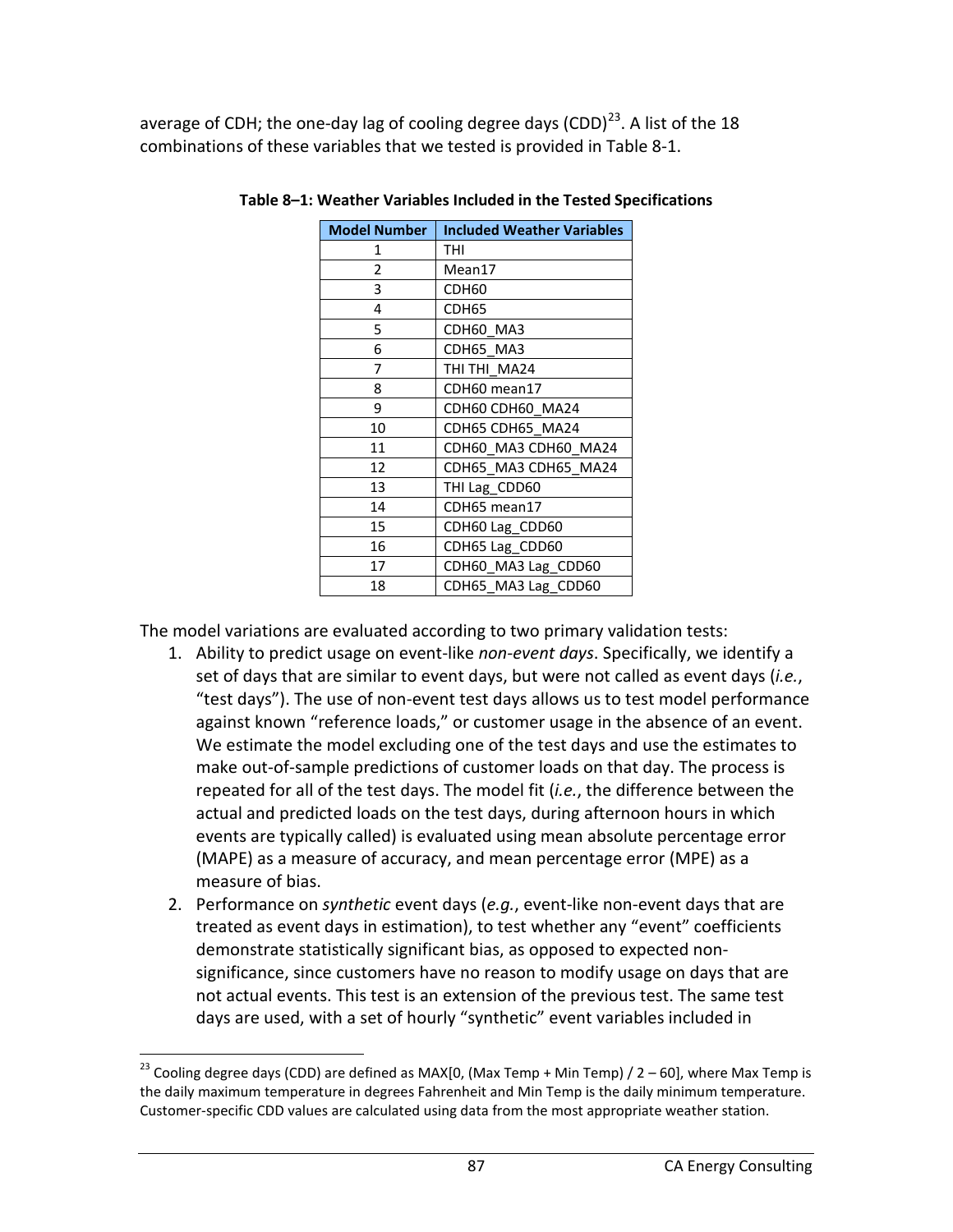addition to the rest of the specification to test whether non-zero load impacts are estimated for these days. A successful test involves synthetic event load impact coefficients that are not statistically significantly different from zero.

## *8.1.1 Selection of Event-Like Non-Event Days*

In order to select event-like non-event days, we create an average weather profile using the load-weighted average across customers, each of which is associated with a weather station. We "score" each non-holiday weekday by comparing the dry-bulb temperature and relative humidity to the values for each event day. For example, we calculate the following statistic for each day relative to the first day: abs( $Temp_t - Temp_{Fvt}$ ) / StdDev(*Temp*). A similar score is calculated for the relative humidity, and the sum of the temperature and humidity scores is used to rank the days. We selected the five lowestscoring days (low scores indicate greater similarity to the event day) for each event day. Days were excluded from the list as necessary (*e.g.*, to exclude other event days).

| <b>PG&amp;E</b> |            | <b>SCE</b> | <b>SDG&amp;E</b> |            |
|-----------------|------------|------------|------------------|------------|
| <b>AMP</b>      | <b>CBP</b> | <b>AMP</b> | <b>CBP</b>       | <b>CBP</b> |
| 5/13/2014       | 5/13/2014  | 5/1/2014   | 5/1/2014         | 5/2/2014   |
| 6/10/2014       | 6/10/2014  | 5/2/2014   | 5/2/2014         | 5/12/2014  |
| 7/1/2014        | 7/1/2014   | 5/16/2014  | 5/16/2014        | 5/13/2014  |
| 7/8/2014        | 7/8/2014   | 7/8/2014   | 7/8/2014         | 5/16/2014  |
| 7/15/2014       | 7/15/2014  | 7/18/2014  | 7/18/2014        | 7/23/2014  |
| 7/24/2014       | 7/24/2014  | 7/22/2014  | 7/22/2014        | 7/24/2014  |
| 8/8/2014        | 8/8/2014   | 7/23/2014  | 7/23/2014        | 7/29/2014  |
| 8/28/2014       | 8/28/2014  | 7/24/2014  | 7/24/2014        | 8/14/2014  |
| 8/29/2014       | 8/29/2014  | 7/28/2014  | 7/28/2014        | 8/29/2014  |
| 9/11/2014       | 9/11/2014  | 7/29/2014  | 7/29/2014        | 9/8/2014   |
|                 |            | 8/7/2014   | 8/7/2014         | 9/10/2014  |
|                 |            | 8/15/2014  | 8/15/2014        | 9/24/2014  |
|                 |            | 8/26/2014  | 8/26/2014        | 10/6/2014  |
|                 |            | 8/27/2014  | 8/27/2014        | 10/7/2014  |
|                 |            | 9/24/2014  | 9/24/2014        |            |
|                 |            | 9/25/2014  | 9/25/2014        |            |
|                 |            |            |                  |            |

**Table 8–2: List of Event-Like Non-Event Days by Program**

# *8.1.2 Results from Tests of Alternative Weather Specifications*

For each utility, program, and notice type, we tested 18 specifications. The aggregate load used in conducting these tests was constructed separately for each utility/program/notice-type and included only nominated service accounts.

The tests are conducted by estimating one model for every utility/program/notice (10), specification (18), and event-like day (10 for PG&E AMP and CBP, 14 for SDG&E CBP, and 16 for SCE AMP and CBP). Each model excludes one event-like day from the estimation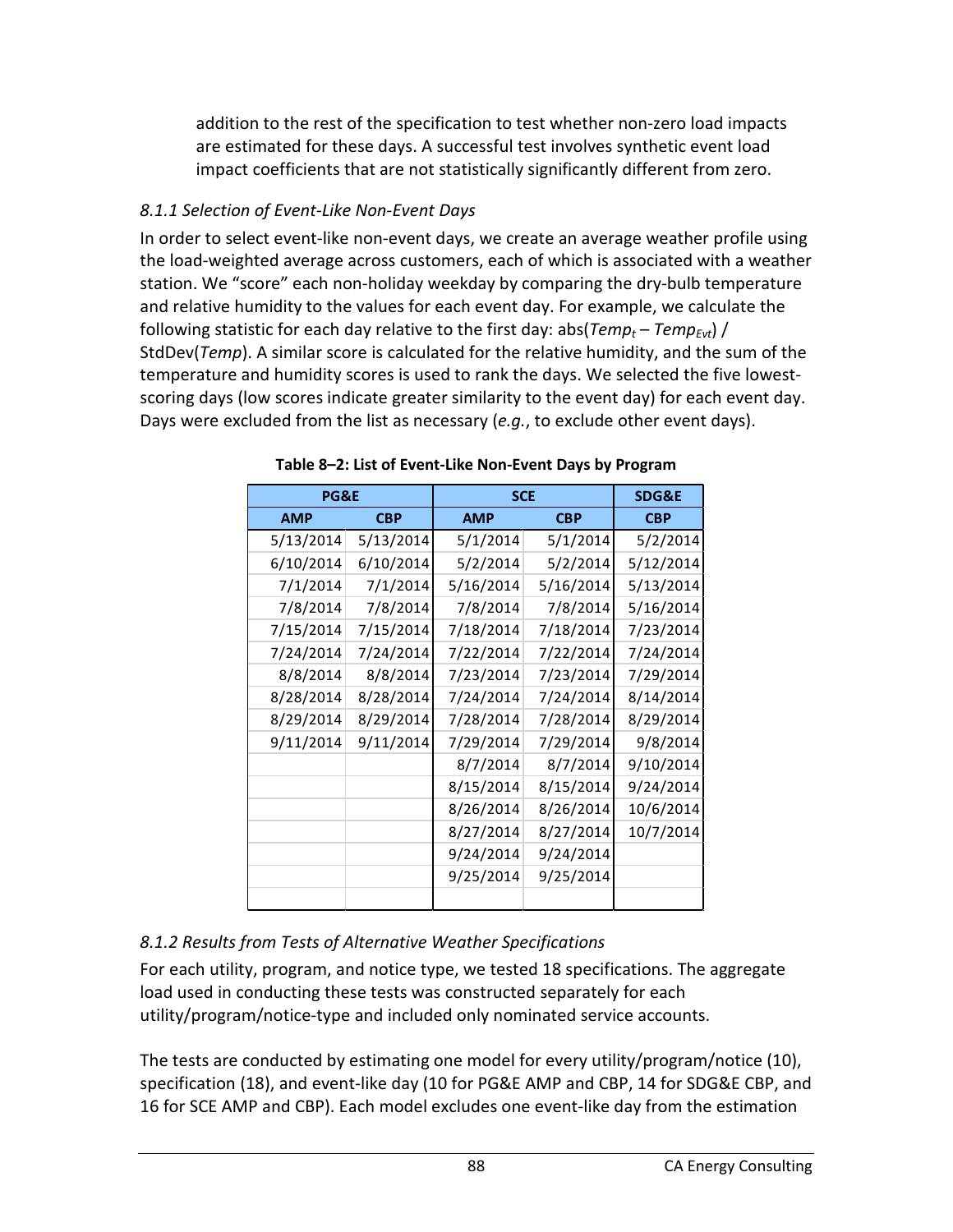model and uses the estimated parameters to predict the usage for that day. The MPE and MAPE are calculated across the event windows of the withheld days.

Table 8–3 shows the adjusted R-squared, mean percentage error (MPE), and mean absolute percentage error (MAPE) for the selected ("winning") specification for each utility and program. The adjusted R-squared values are generally close to 0.90 or greater. MPE values show biases of less than 2 percent. MAPE values range from 1.3 to 6.6 percent, with the equations for DO programs generally more accurate than those for the DA programs.

| <b>Utility</b> | Program    | <b>Notice</b> | <b>Selected</b><br><b>Specification</b> | <b>Adjusted</b><br>$R^2$ | <b>MPE</b> | <b>MAPE</b> |
|----------------|------------|---------------|-----------------------------------------|--------------------------|------------|-------------|
|                | <b>CBP</b> | DA            | 3                                       | 0.67                     | 1.7%       | 6.6%        |
| PG&E           |            | DO            | 3                                       | 0.98                     | 0.1%       | 2.2%        |
|                | AMP        | DA            | 11                                      | 0.92                     | $-1.3%$    | 3.5%        |
|                |            | DO            | 11                                      | 0.94                     | $-0.1%$    | 1.8%        |
| <b>SCE</b>     | <b>CBP</b> | DA            | 11                                      | 0.99                     | 0.4%       | 1.5%        |
|                |            | DO            | 11                                      | 0.98                     | 0.6%       | 1.9%        |
|                | AMP        | DO.           | 12                                      | 0.98                     | $-0.3%$    | 1.3%        |
| SDG&E          | <b>CBP</b> | DA            | 10                                      | 0.85                     | $-1.5%$    | 4.5%        |
|                |            | DO            | 10                                      | 0.89                     | $-1.6%$    | 3.5%        |

**Table 8–3: Specification Test Results for the "Winning" Model**

For each specification, we estimated a single model that included all of the days (*i.e.*, not withholding any event-like days), but using a single set of actual event variables (*i.e.*, a 24-hour profile of the average event-day load impacts). The results of these tests reinforced the conclusion that very little is at stake when selecting from the specifications, as the average event-hour load impact profile was quite stable across models.

Figures 8–1 through 8–5 illustrate the results of these estimations of hourly load impacts for the average event, for each of the 18 model specifications, for the DO products, which generally have larger numbers of nominated customers. The estimates for the selected specification are highlighted in bold dashed lines. As the figures show, the estimated load impacts are not highly sensitive to the choice of weather specification.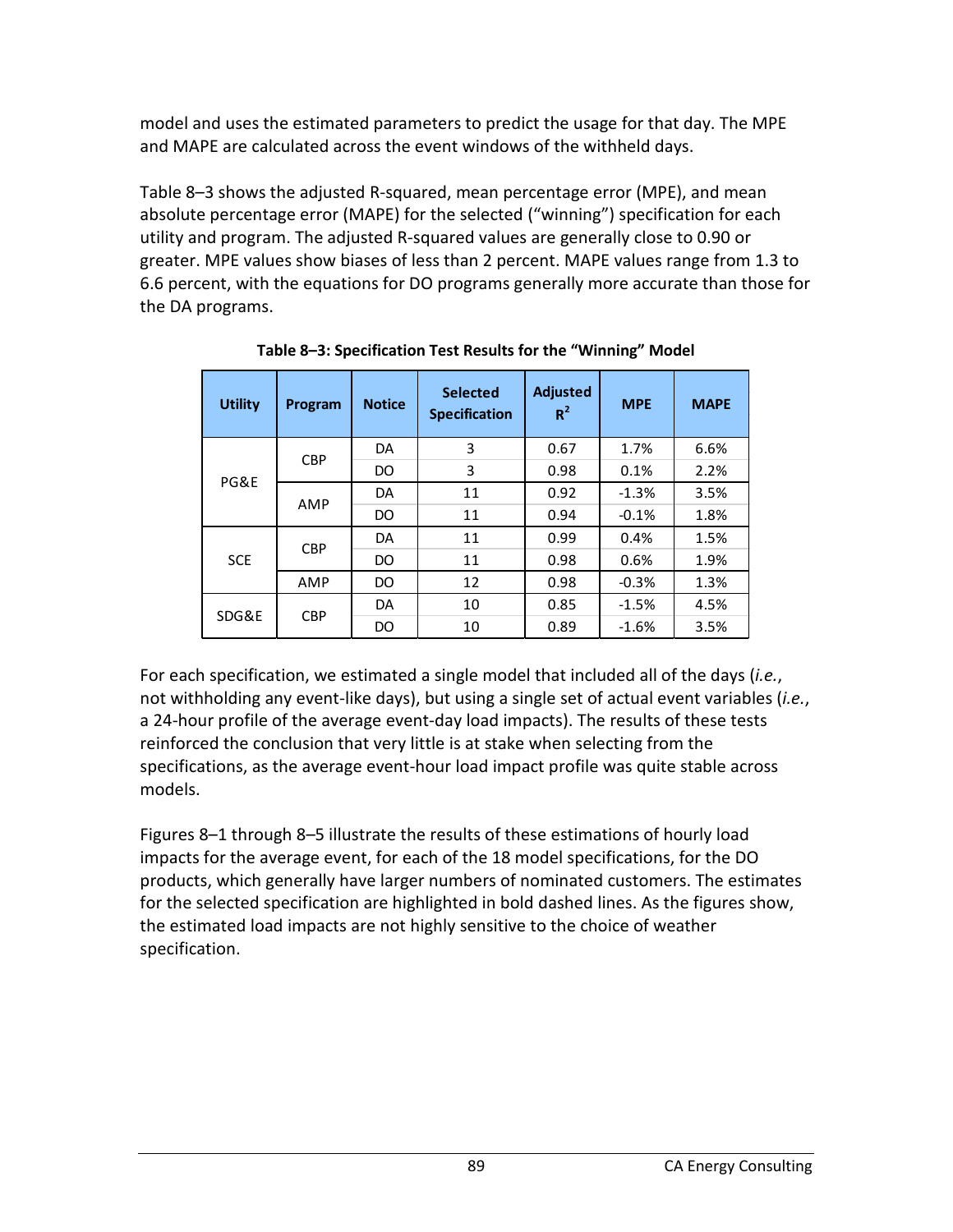

**Figure 8–1: Average Event-Hour Load Impacts by Specification,** *PG&E AMP DO*



**Figure 8–2: Average Event-Hour Load Impacts by Specification,** *PG&E CBP DO*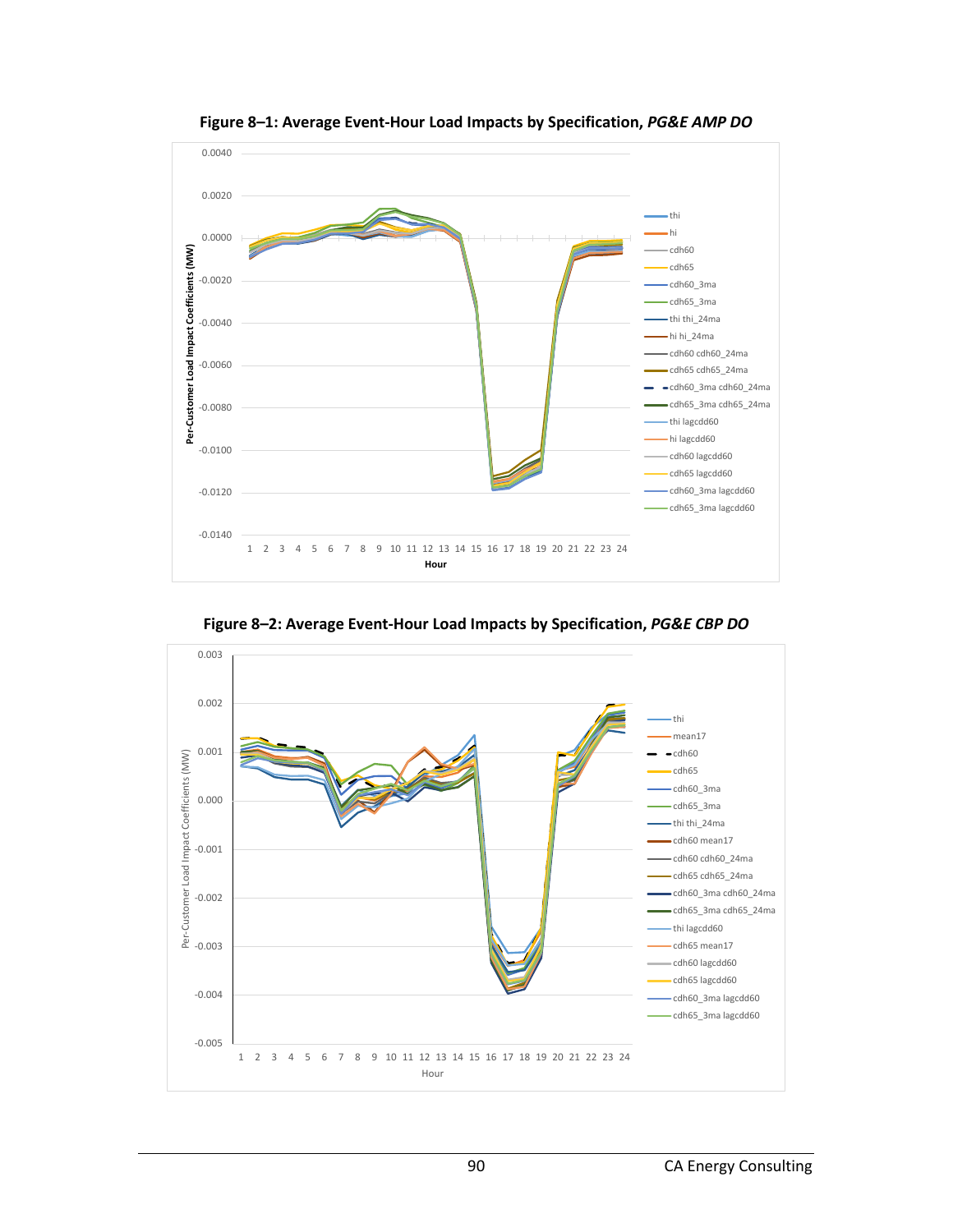

**Figure 8–3: Average Event-Hour Load Impacts by Specification,** *SCE AMP DO*

**Figure 8–4: Average Event-Hour Load Impacts by Specification,** *SCE CBP DO*

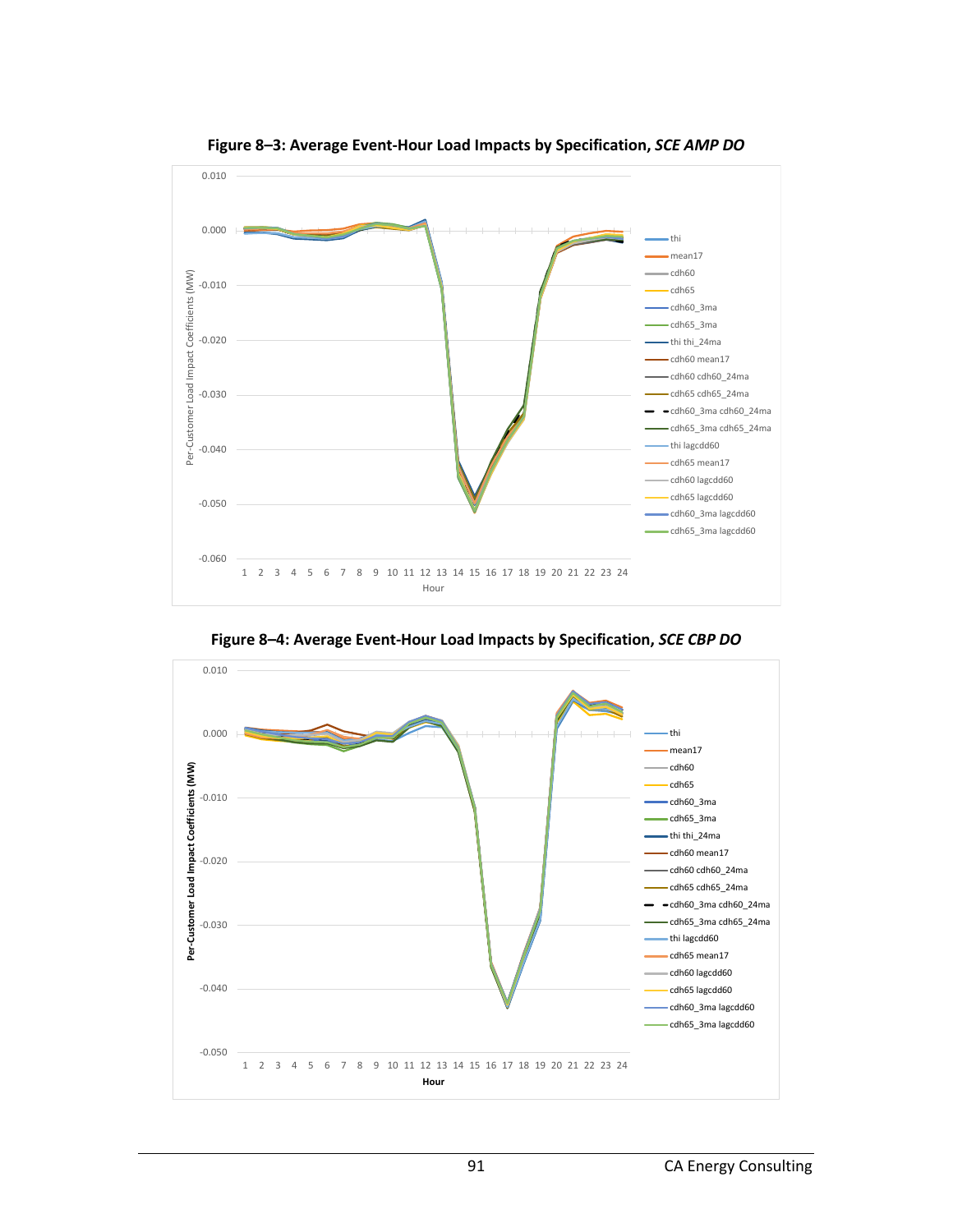

**Figure 8–5: Average Event-Hour Load Impacts by Specification,** *SDG&E CBP DO*

## *8.1.3 Synthetic Event Day Tests*

For the specification selected from the testing described in Section 8.1.2, we conducted an additional test. The selected specification was estimated on the aggregate customer data, including a set of 24 hourly "synthetic" event-day variables. These variables equaled one on the days listed in Table 8–1, with a separate estimate for each hour of the day.

The objective of the test is determine whether the model produces synthetic event-day coefficients that are not statistically significantly different from zero. If that is the case, then the test provides added confidence that our actual event-day coefficients are not biased. That is, the absence of statistically significant results for the synthetic event days indicates that the remainder of the model is doing a good job of explaining the loads on those days.

Table 8–4 presents the results of this test for each utility/program/notice model, showing only the coefficients during a typical event window of hours-ending 14 through 19. The coefficient values represent estimated load impacts on the synthetic event days (*e.g.*, a negative value represents an estimated load reduction). The values in *italics* are p-values, or measures of statistical significance. A p-value that is less than 0.05 indicates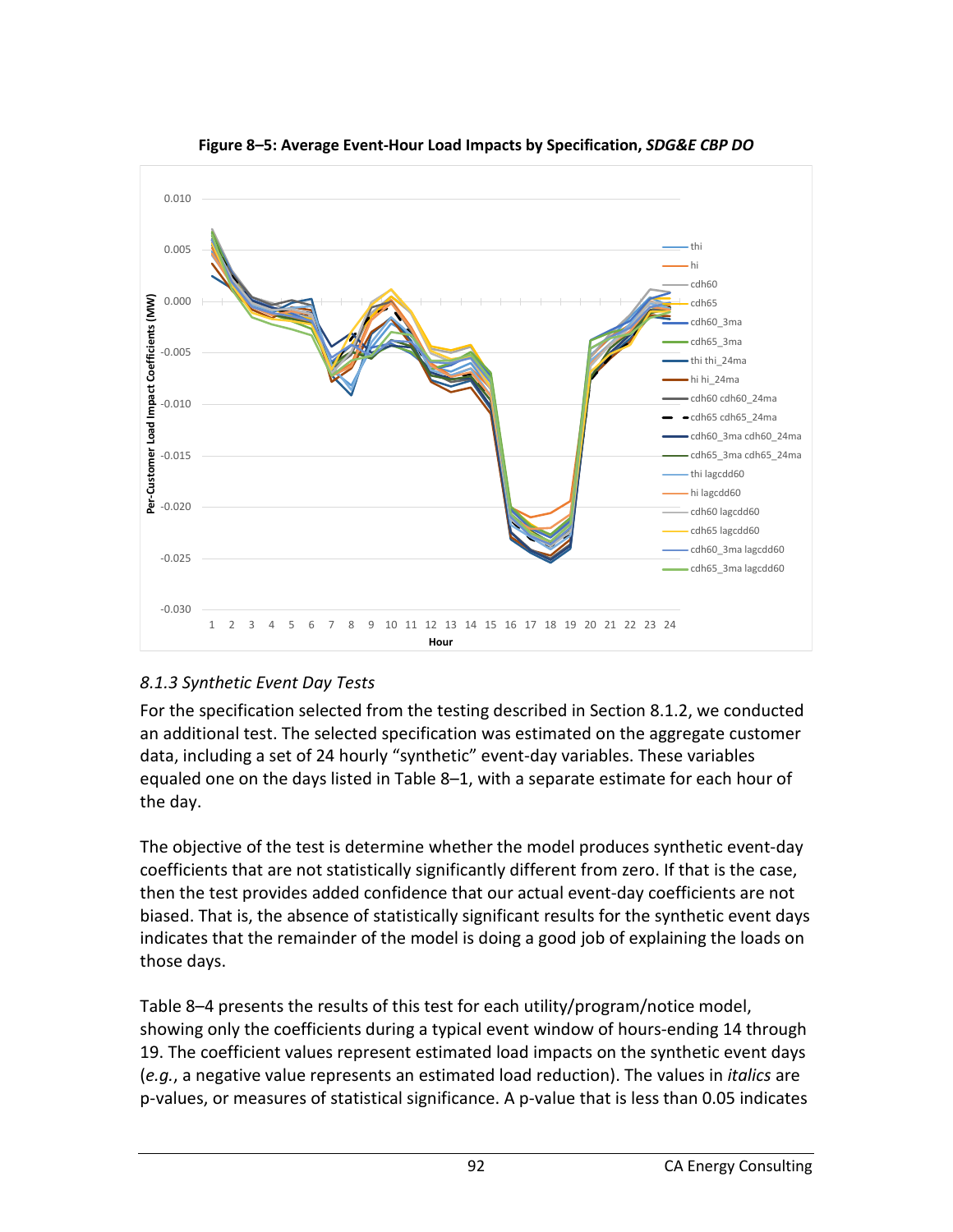that the estimated coefficient is statistically significantly different from zero with 95 percent confidence.

For most programs and notice types, the p-values are uniformly larger than this standard, indicating that the models estimate load impacts that are not statistically significant from zero on non-event days, and thus "pass" this test. For a few models, such as SCE CBP DO and AMP DA, and SDG&E CBP DO, some hours of the period have estimated coefficients that, while small, are statistically significant. However, as shown in the figures above, the estimated load impacts are generally consistent across all model specifications, and would not be improved by changing the model specification.

|                |               |               | <b>Hour</b> |           |           |           |           |           |
|----------------|---------------|---------------|-------------|-----------|-----------|-----------|-----------|-----------|
| <b>Utility</b> | Program       | <b>Notice</b> | 14          | 15        | 16        | 17        | 18        | 19        |
|                | <b>CBP DA</b> | Coeff.        | 0.0117      | 0.0222    | 0.0206    | 0.0176    | 0.0190    | 0.0209    |
|                |               | P-value       | 0.407       | 0.117     | 0.147     | 0.217     | 0.183     | 0.145     |
|                | CBP DO        | Coeff.        | 0.0008      | 0.0007    | 0.0016    | 0.0013    | 0.0016    | 0.0026    |
| PG&E           |               | P-value       | 0.509       | 0.568     | 0.178     | 0.266     | 0.195     | 0.030     |
|                | AMP DA        | Coeff.        | $-0.0007$   | $-0.0029$ | $-0.0038$ | $-0.0021$ | 0.0006    | 0.0030    |
|                |               | P-value       | 0.879       | 0.532     | 0.405     | 0.643     | 0.894     | 0.523     |
|                | AMP DO        | Coeff.        | $-0.0004$   | $-0.0025$ | $-0.0022$ | $-0.0012$ | 0.0014    | 0.0047    |
|                |               | P-value       | 0.864       | 0.260     | 0.310     | 0.592     | 0.520     | 0.036     |
| <b>SCE</b>     | CBP DA        | Coeff.        | 0.0143      | 0.0174    | 0.0075    | 0.0038    | 0.0012    | $-0.0055$ |
|                |               | P-value       | 0.279       | 0.191     | 0.571     | 0.776     | 0.928     | 0.681     |
|                | CBP DO        | Coeff.        | 0.0046      | 0.0038    | 0.0034    | 0.0027    | 0.0025    | 0.0028    |
|                |               | P-value       | 0.006       | 0.023     | 0.040     | 0.109     | 0.133     | 0.105     |
|                | AMP DA        | Coeff.        | $-0.0063$   | $-0.0061$ | $-0.0068$ | $-0.0065$ | $-0.0062$ | $-0.0029$ |
|                |               | P-value       | 0.043       | 0.045     | 0.028     | 0.034     | 0.046     | 0.351     |
|                | AMP DO        | Coeff.        | $-0.0016$   | $-0.0022$ | $-0.0006$ | $-0.0004$ | $-0.0005$ | $-0.0017$ |
|                |               | P-value       | 0.544       | 0.384     | 0.829     | 0.89      | 0.835     | 0.514     |
|                | <b>CBP DA</b> | Coeff.        | $-0.0020$   | $-0.0027$ | 0.0023    | $-0.0024$ | $-0.0080$ | $-0.0091$ |
| SDG&E          |               | P-value       | 0.699       | 0.612     | 0.660     | 0.643     | 0.127     | 0.082     |
|                |               | Coeff.        | $-0.0036$   | $-0.0027$ | $-0.0019$ | $-0.0013$ | $-0.0017$ | 0.0002    |
|                | CBP DO        | P-value       | 0.005       | 0.036     | 0.140     | 0.296     | 0.182     | 0.846     |

**Table 8–4: Synthetic Event-Day Tests by Program**

# **8.2 Comparison of Predicted and Observed Loads on Event-like Days**

The model specification tests are based on the ability of the model to predict program load on event-like non-event days. Figures 8–5 through 8–8 illustrate the average predicted and observed loads for the average customer, across the event-like days, for the various programs. In each figure, the solid lines represent the observed load and the dashed lines represent the load predicted by the statistical model. The predicted loads are generally quite close to the observed loads for the average event-like non-event days for each program and notice type.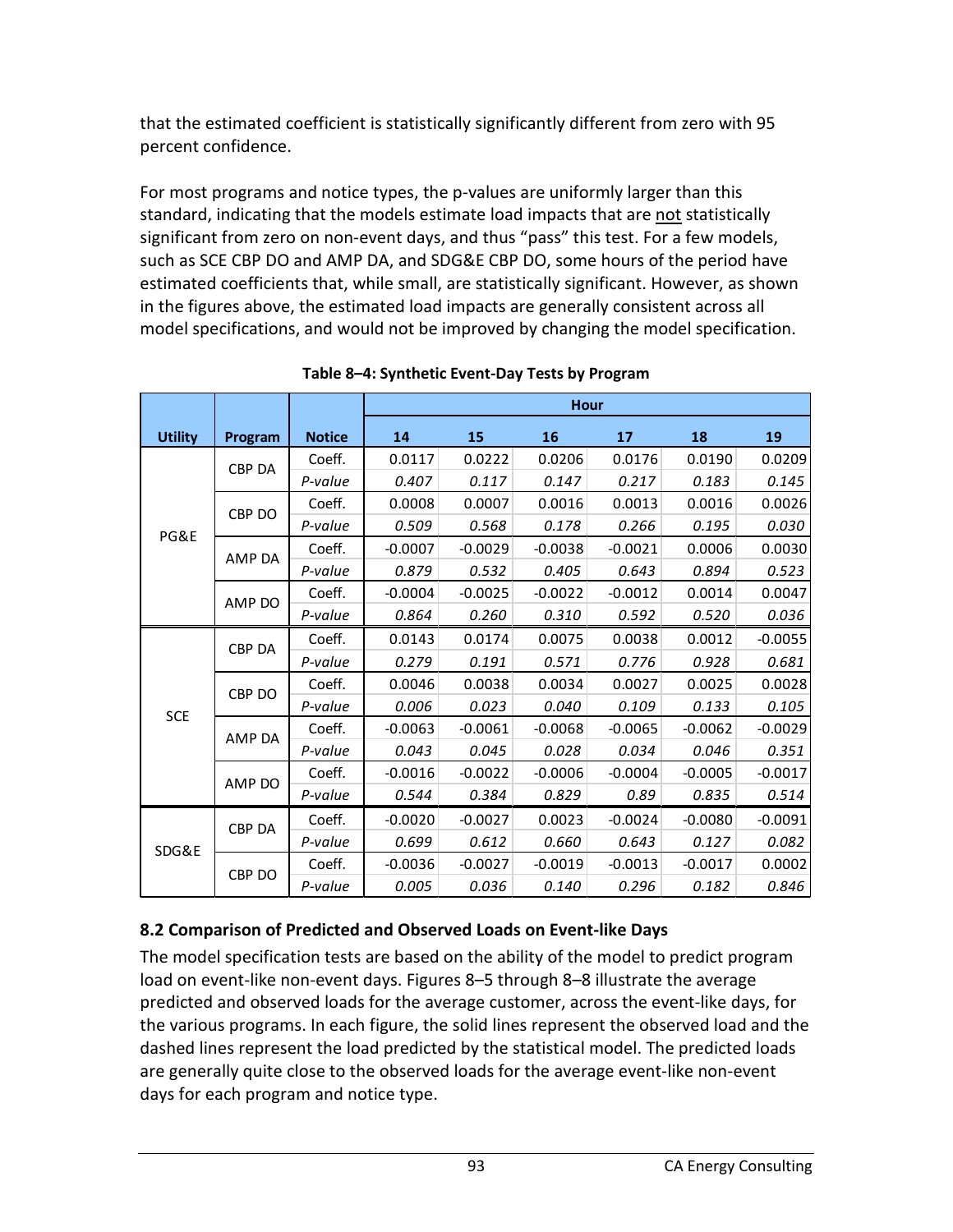**Figure 8–6: Average Predicted and Observed Loads on Event-like Days,** *PG&E*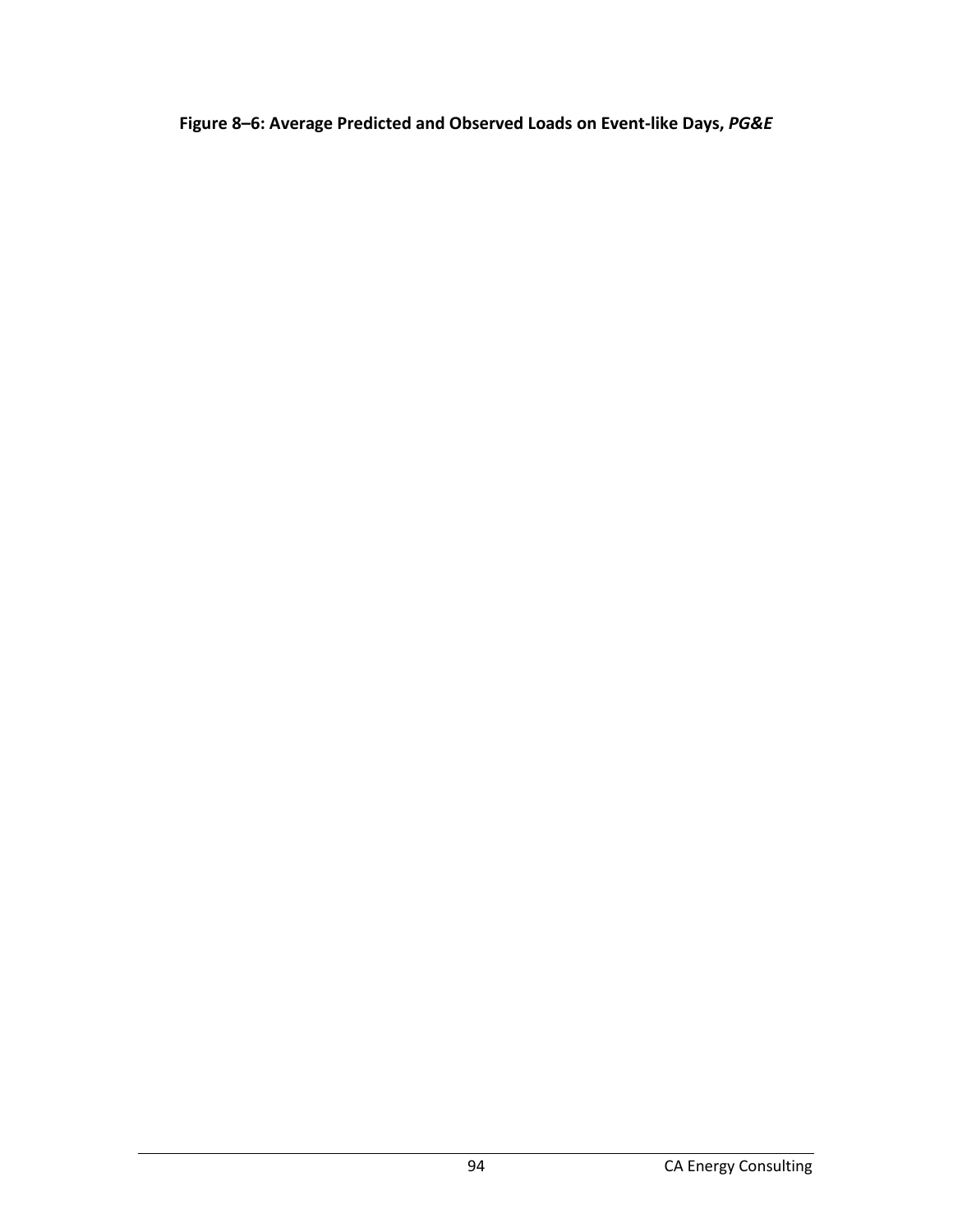

**Figure 8–7: Average Predicted and Observed Loads on Event-like Days,** *SCE*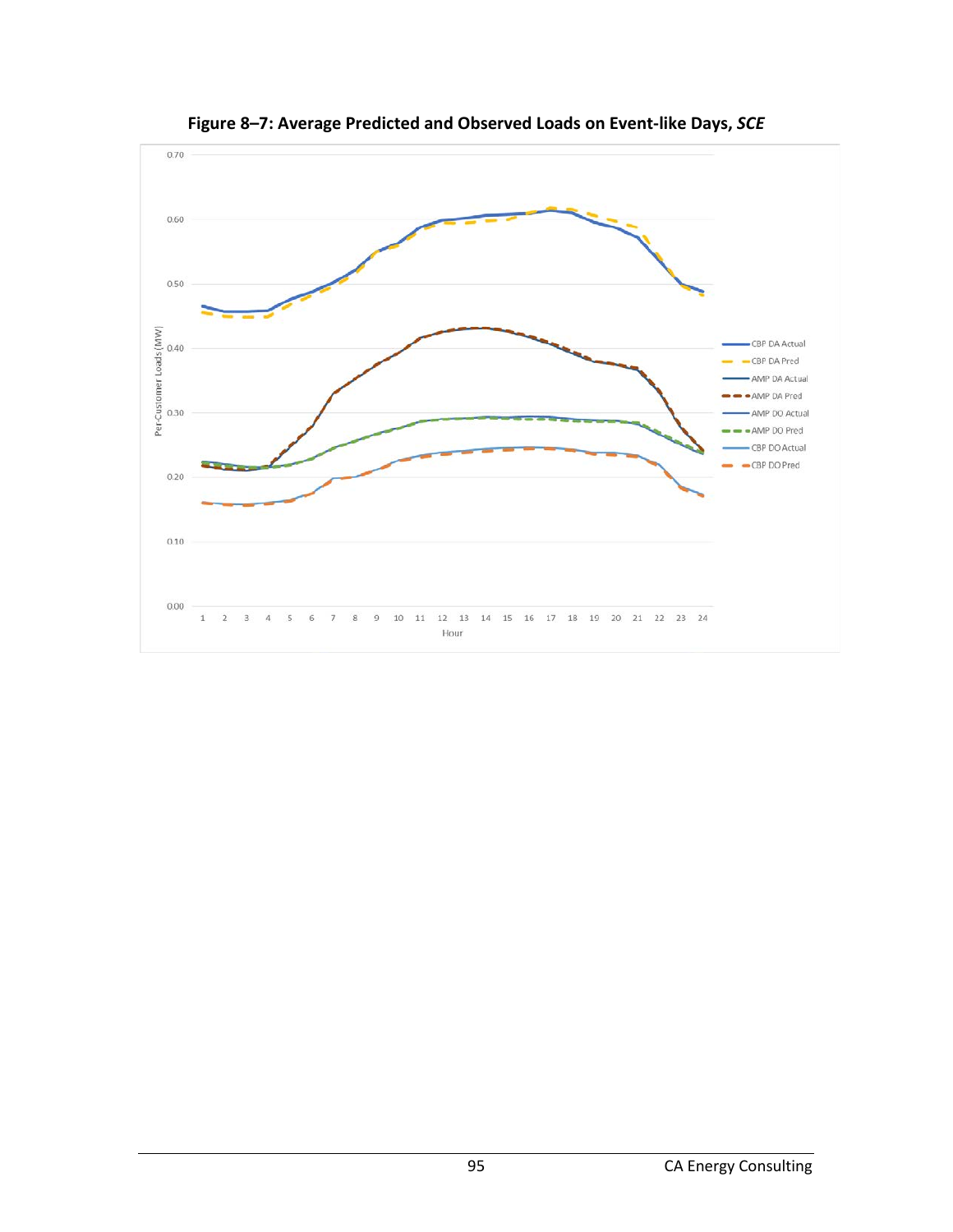

**Figure 8–8: Average Predicted and Observed Loads on Event-like Days,** *SDG&E* 

### **8.3 Modifications to Customer-Level Model Results**

While the specification tests described in Section 8.1 were conducted on aggregated load profiles for each utility, the *ex-post* load impacts are derived from the results of customer-level models. We examined the estimated load impacts from these models to determine whether any modifications to the estimates are required. We do this by comparing the observed hourly event-day loads to the observed loads from similar days to determine a "day matching" load impact that may be compared to the estimated load impacts. In this evaluation, we elected to modify the estimated load impacts for only two service accounts as a result of these inspections. These were for one large PG&E CBP customer whose loads on two event days led the model to estimate load *increases*, whereas an inspection of the data indicated that the customer simply did not reduce load. Thus the load impacts were set to zero.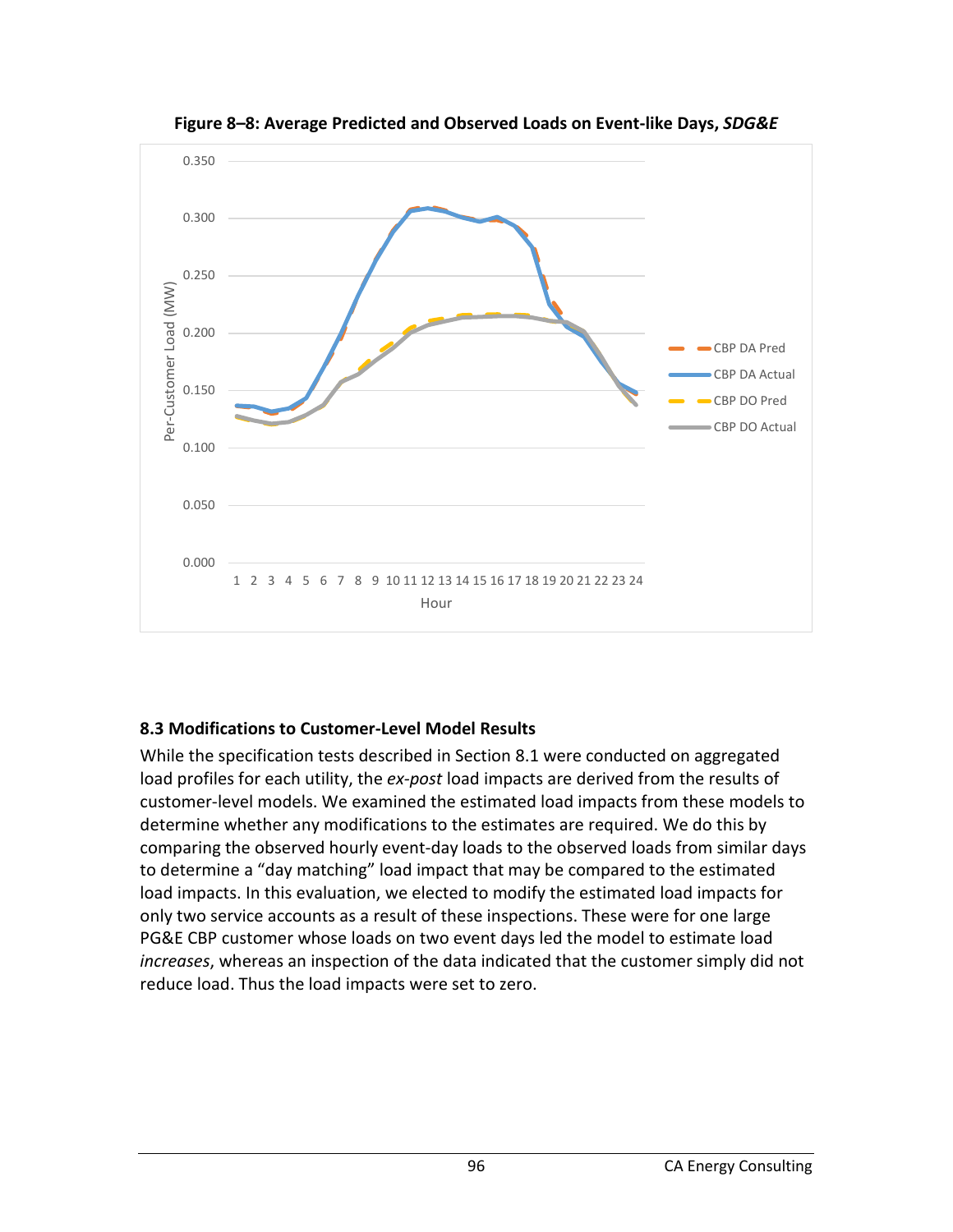### **9. RECOMMENDATIONS**

Given the move toward occasional locational dispatch of aggregator events, the DRMEC may want to consider reporting load impacts by sub-LAP (or other relevant location identifiers) in addition to the current LCA.